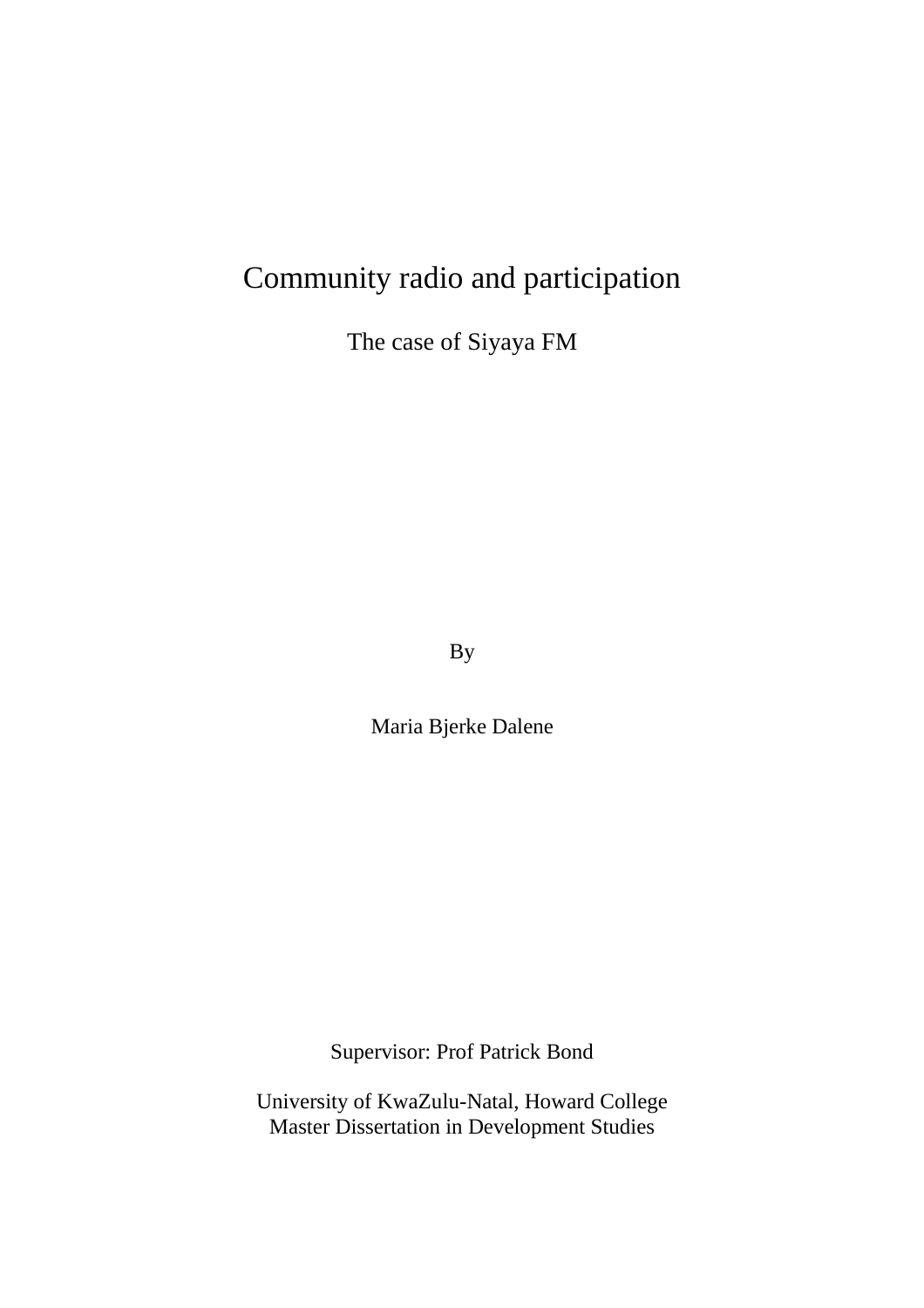### Contents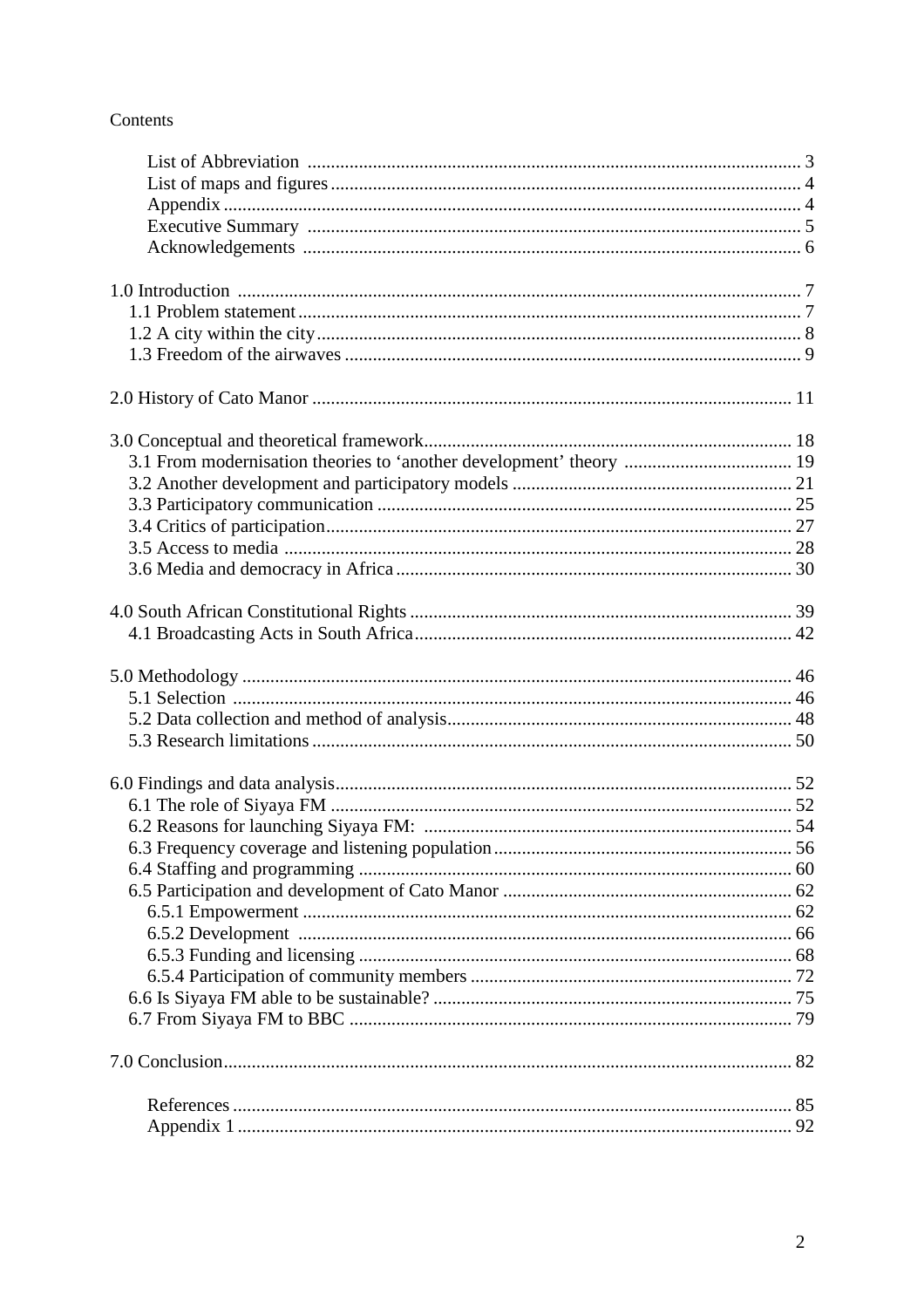## **List of Abbreviation**

- AMARC World Association of Community Radio Broadcasters
- ANC African National Congress
- **CBO** Community based Organisations
- CMDA Cato Manor Development Association
- CMDP Cato Manor Development Project
- EU European Union
- **FXI** Freedom Press Institute
- GCMDF Greater Cato Manor Development Forum
- **IBA** Independent Broadcasting Authority
- ICASA Independent Communications Authority of South Africa
- **IDP** Integrated Development Plan
- **IMF** International Monetary Fund
- **IPI** International Press Institute
- **ISRDS** Integrated Sustainable Rural Development Strategy
- **LSM** Living Standard Measure
- MDDA Media Development and Diversity Agency
- **NCRF** National Community Radio Forum
- NGO Non-governmental Organisations
- RDP Reconstruction and Development Program
- SA South Africa
- **SABC** South African Broadcasting Corporation
- SATRA South African Telecommunication Regulatory Authority
- UNESCO United Nations Educational, Scientific, and Cultural Organisation
- URP Urban Renewal Program
- USAID United States Agency for International Aid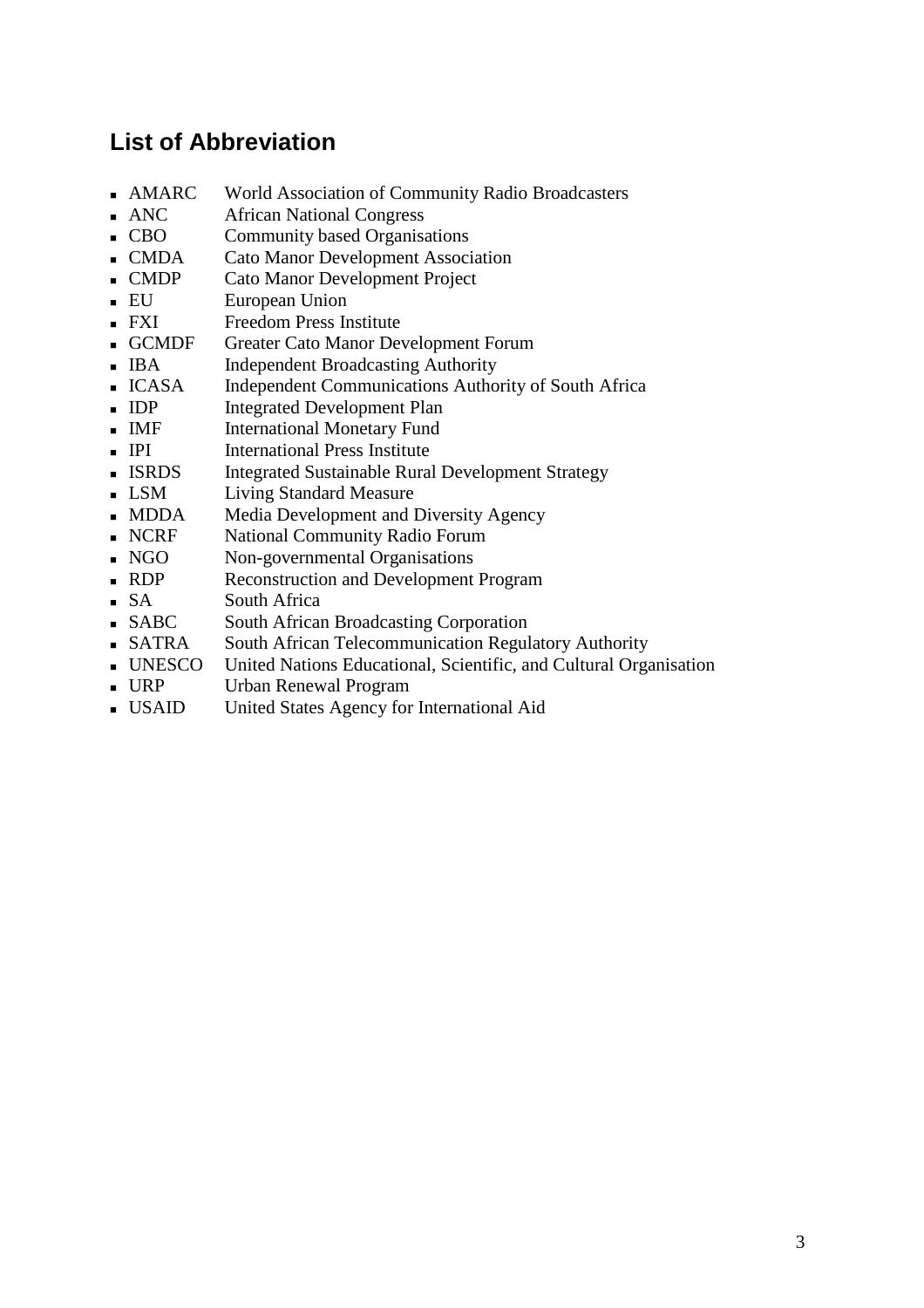# **List of maps and figures**

| Map <sub>1</sub> | South Africa showing where Durban is situated in the country |
|------------------|--------------------------------------------------------------|
| Map 2            | KwaZulu-Natal showing Cato Manor                             |
| Map 3            | Cato Manor showing the different constituencies              |
| Figure 1         | Shannon and Weaver's communication model                     |
| Figure 2         | Conflicting views of participation                           |
| Figure 3         | Graph showing radio listenership                             |
| Figure 4         | Program content                                              |

# **Appendix**

Interview topics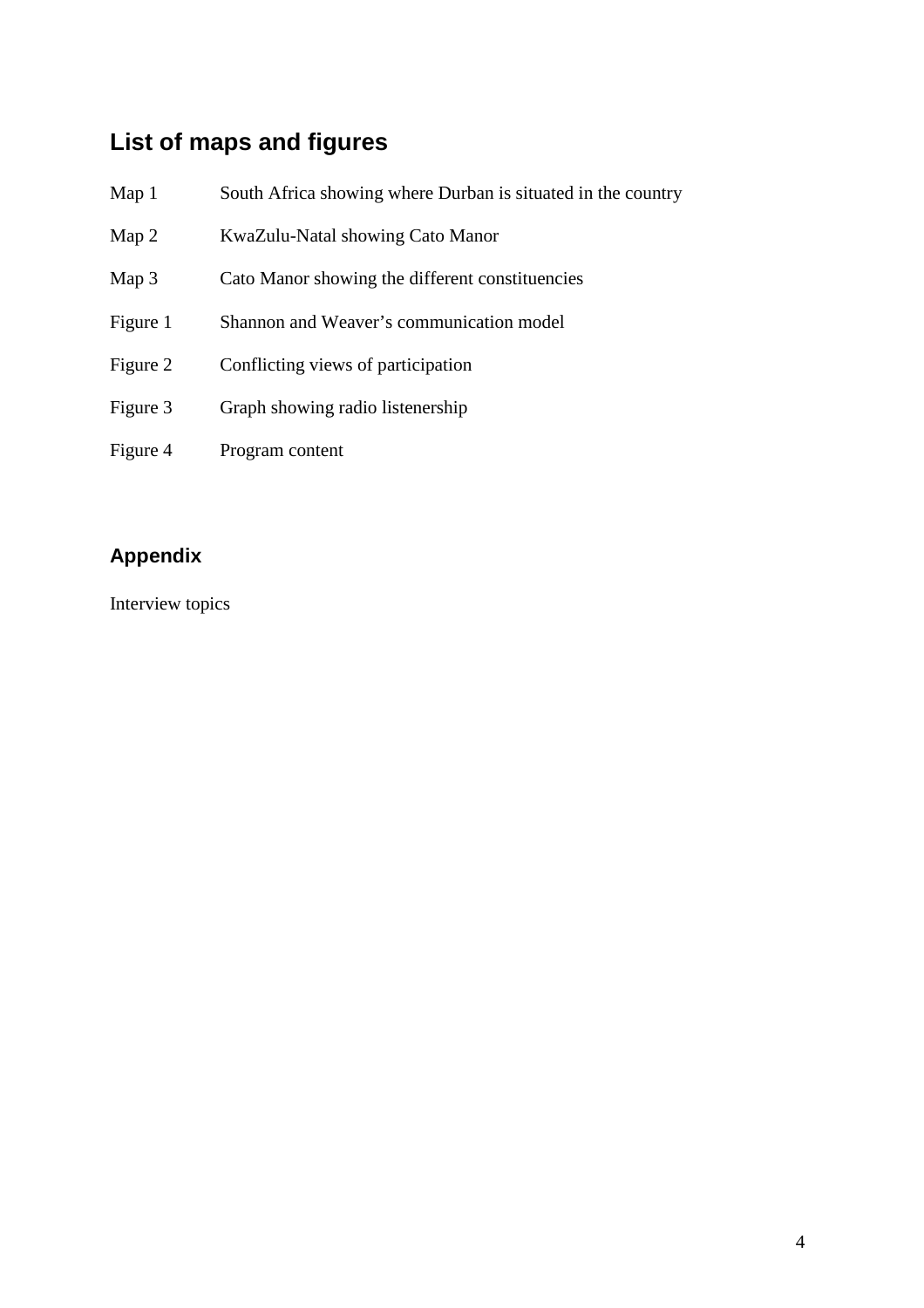# **Executive Summary**

*Community radio and participation - the case of Siyaya FM* illustrates that radio is a powerful tool when it comes to communication and empowerment for active listeners. However, it also shows that community members are not empowered to the same extent if they are not engaged. Participation is essential for development and empowerment as described by, among others, Chambers (1983). At the same time the thesis demonstrates that it is difficult to involve all parts of a community because of power structures and therefore the radio station might end up empowering people already in power. Siyaya FM has, however, a role to play in Cato Manor with its high unemployment rate by training people the tool of radio and also educating listeners and informing them of important issues that can improve their knowledge. In addition, the radio station can take part in building social cohesion among the different groups of community members. By strengthening community radio stations the national authorities have a potential to meet the goals of their development strategies, while at the same time fulfilling the constitutional promise of freedom of speech for all by creating access to the airwaves for everybody. However, funding shortages create obstacles for many South African community radio stations to fulfil their task as community developers.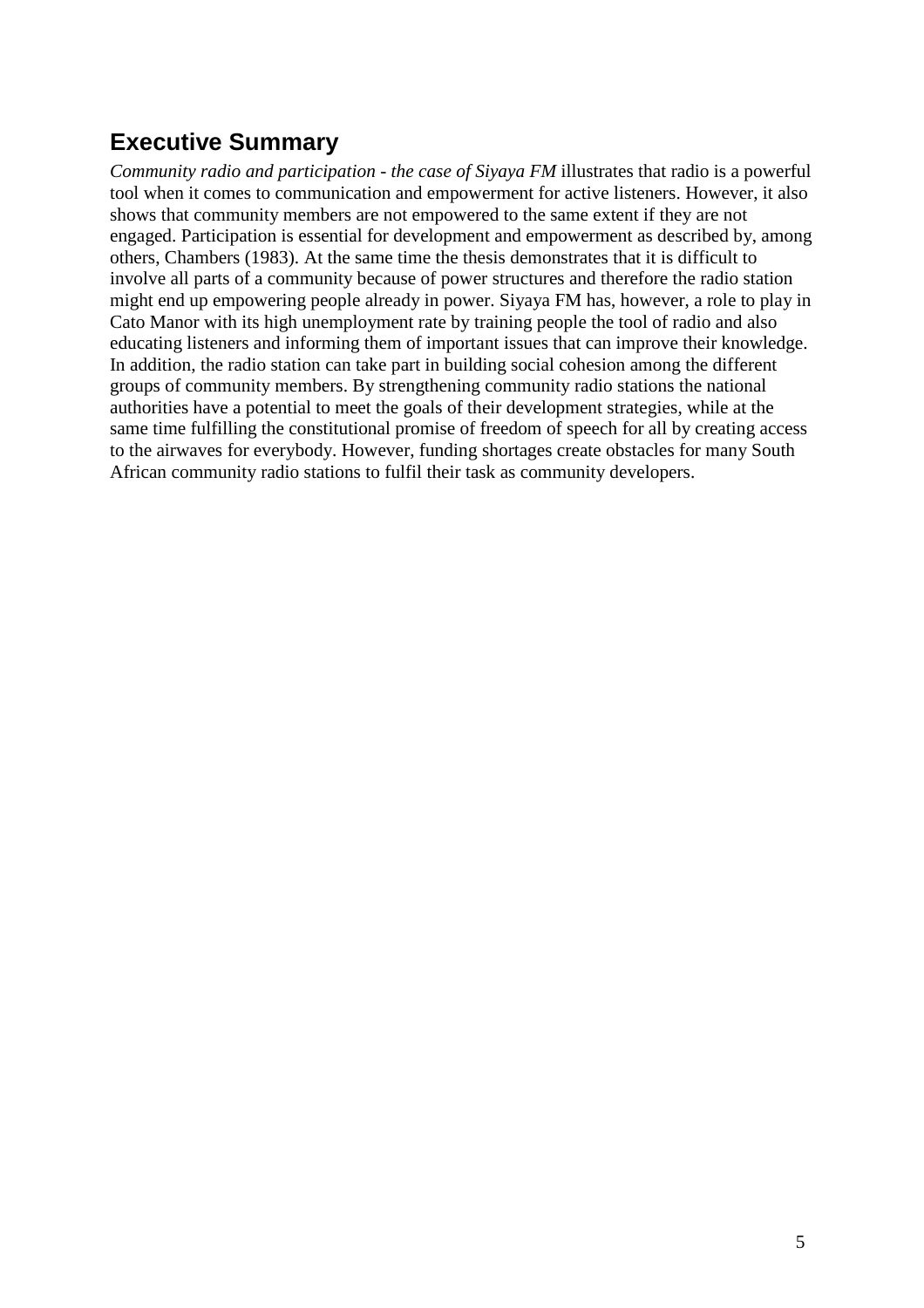# **Acknowledgements**

I would like to thank the School of Development for accepting me as a student in their master program for the year 2006 and making it an interesting year. I also want to thank my employer in Norway (Gimlekollen School of Journalism and Communication) that gave me a year of leave to go to South Africa to earn my masters degree. This was a great opportunity. It was my professional interests and also a general interest in radio that made me chose the topic of community radio for my dissertation. Radio can be a powerful medium because of its potential to reach the majority of the people, but how powerful is a small community radio station and what effects can it have on the community members? My aim was to discover whether or not participation of community members is important for Siyaya FM and how the community radio sector could make a difference in the development of the country.

This research was supported financially by the Norwegian media-organization 'Familie og Medier'. Thank you for the grant and for believing in my project.

I would like to thank my supervisor, Prof Patrick Bond specifically for guiding me through the work with this dissertation, for taking time and supporting me in the process of research and writing. In addition, I would also like to thank my family and friends who have supported me throughout this process.

Last, but definitely not least, a great thanks goes to my dear husband, Tarjei, who came with me all the way to South Africa and has been my rock on bad days and helpful with all things, going with me to my focus-groups and making dinner for me when I was writing. I could not have done this without you!

Kristiansand, Norway, June 30 2007

*Maria*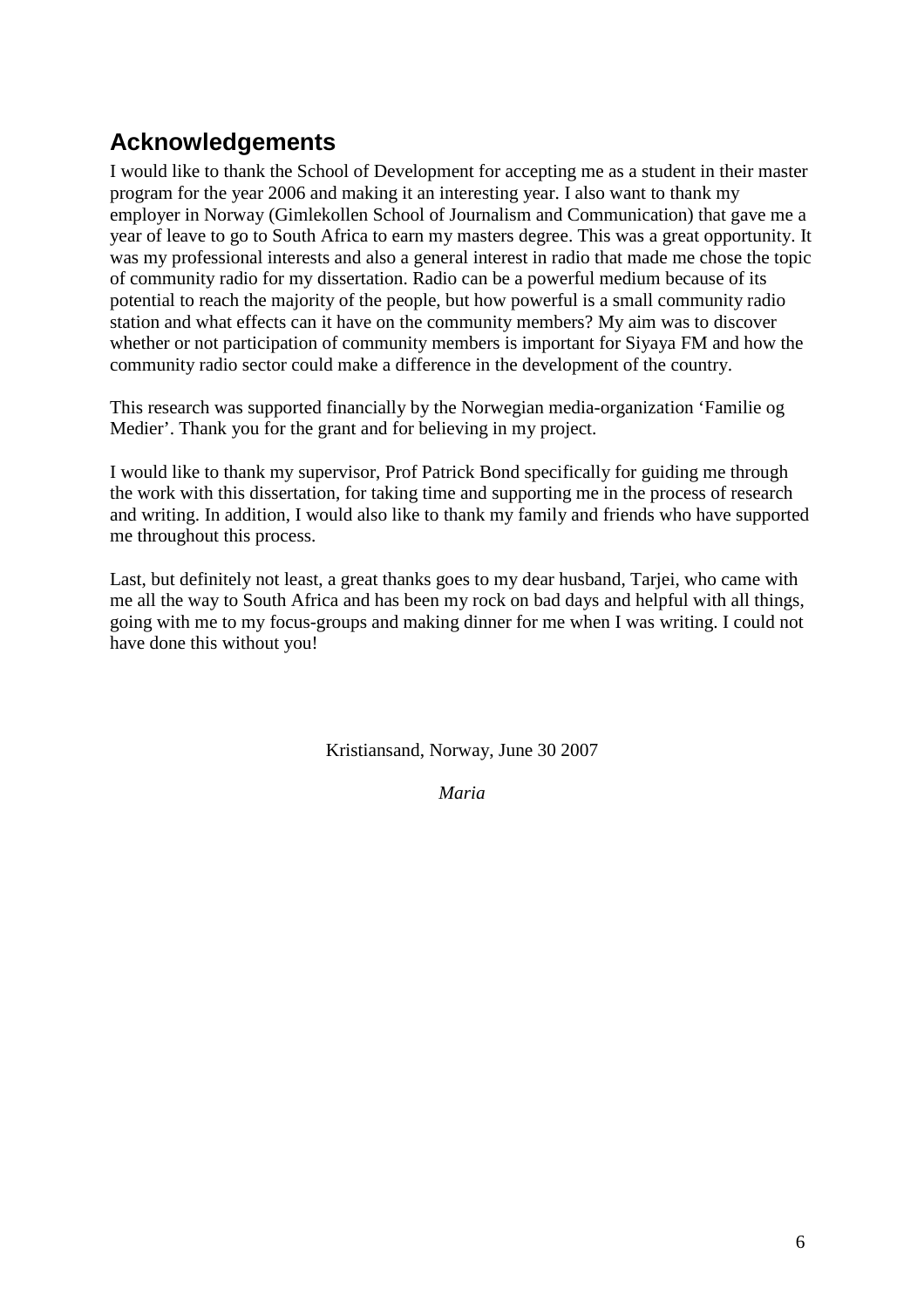### **1.0 Introduction**

It is time again; Siyaya FM is going on air with their special event license that lasts for one month. The station manager rushes around the station trying to organise last minute details because he knows that if they are not on air when they told the community they would be, the phone lines will go crazy with people calling him to ask what is happening and why they are not on air. The volunteers eagerly plan their programs, and the listeners cannot wait for the first slot to begin. The main goals of the radio are to inform, educate and entertain the listeners and thereby develop the community members. Music is playing, people are running frantically around in the studio, listeners are in front of their radios – it's time, let Siyaya FM go on air!

### **1.1 Problem statement**

This thesis is concerned with how community radio stations include the community members in the operation and running of the stations. Using Siyaya FM as an in-depth case study, this thesis strives to answer how the station involves, if at all, the members of the local community. Is Siyaya FM representing and developing the community through provision of information and opportunities for participation?

The premise of this study is the idea that community radio is meant to be a developmental tool. Specifically, members of a community should be encouraged to use the local radio station to become better informed, and to represent themselves through participation and involvement in the radio station. Ongoing debates in development literature and practice concerning the merits of participation and participatory communication make this case worth studying (IFAD 2002, UNDP 2002, Chambers 1983 and 1997). What does participation mean to the community of Cato Manor and has the radio, and their own involvement made a difference in their lives? What is the role of community radio as a means of development in a community? Is Siyaya FM, in this case, genuinely promoting development in the Durban township of Cato Manor, and how is this happening? Does participation matter in this respect?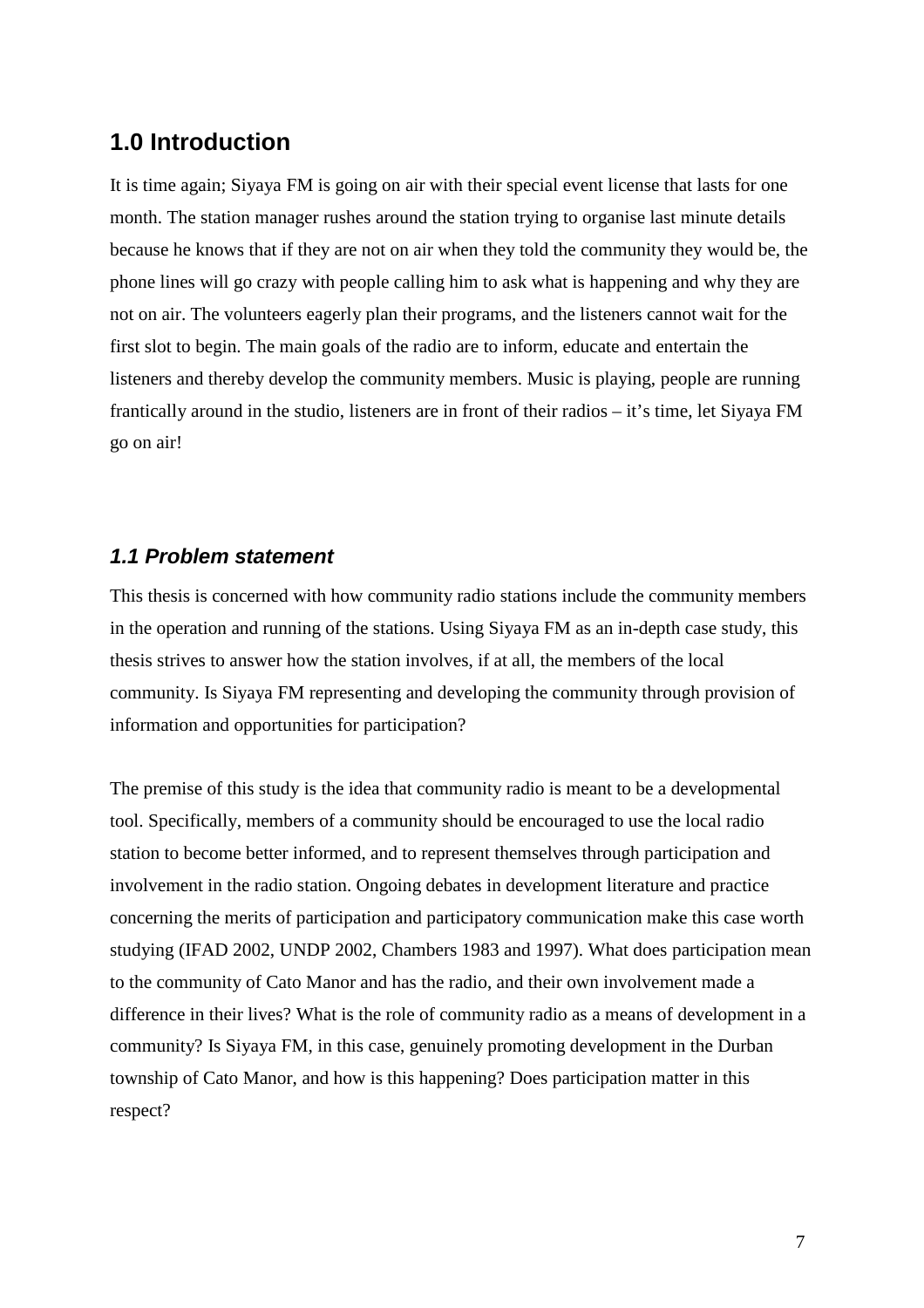Community radio is often seen as a development agent, as well as an authority on local politics and society. In Cato Manor, is Siyaya FM becoming a development agent, bringing possibilities for education and even jobs? Is it promoting development by highlighting important issues concerning the community and by bringing together community members and the local authorities to discuss the future of the society? Or instead, is the radio becoming an advocate and a mouthpiece of only the leading classes, keeping the community at arms' length and becoming like other media that operate *in* the community but not *by* and *for* the community? Or is there a danger that community radio may not serve popular interests, as a result of overarching commercial interests? In order to understand the case of Siyaya FM in Cato Manor, an overview of the role of media – especially community radio - in democratic South Africa is necessary.

#### **1.2 A city within the city**

Cato Manor is a city within the city of Durban, South Africa. The history of the area has been characterised by racial, class and gender tension, violence and turbulence, on the one hand, but on the other hand, Cato Manor has also been a recipient of major development spending and has become an area of special interest on the part of a development organisation. Under colonial rule, Cato Manor was first a farm and labelled a White area, but was then sold in parts to Indians, but because it was already occupied by Africans living informally or renting, the area was designated to be a non-racial area until widescale forced removals during the 1960s (Maharaj and Makhathini, 2004).

During the early 1990s, anti-apartheid organisations in greater-Durban viewed the area with great interest as an area with potential in the new democracy (Robinson and Forster, 2004:57). As a result the Cato Manor Development Association (CMDA) was established to coordinate the development of the area with regard to both 'hard' and 'soft' development, ranging from infrastructure to communication, relationships and issues like HIV/Aids and unemployment. When CMDA began working in the area there was already a hierarchy among the citizens. The shack-lords were on top, providing their followers with benefits to ensure their status and power. Communication and information was provided by the shack-lords, and therefore people were left out if they did not accept the terms they set (Interview CMDA management, September 2006). Shack-lords can also be termed ward-lords and these terms will be used interchangeably in this thesis, however more often ward-lords as they controlled larger areas.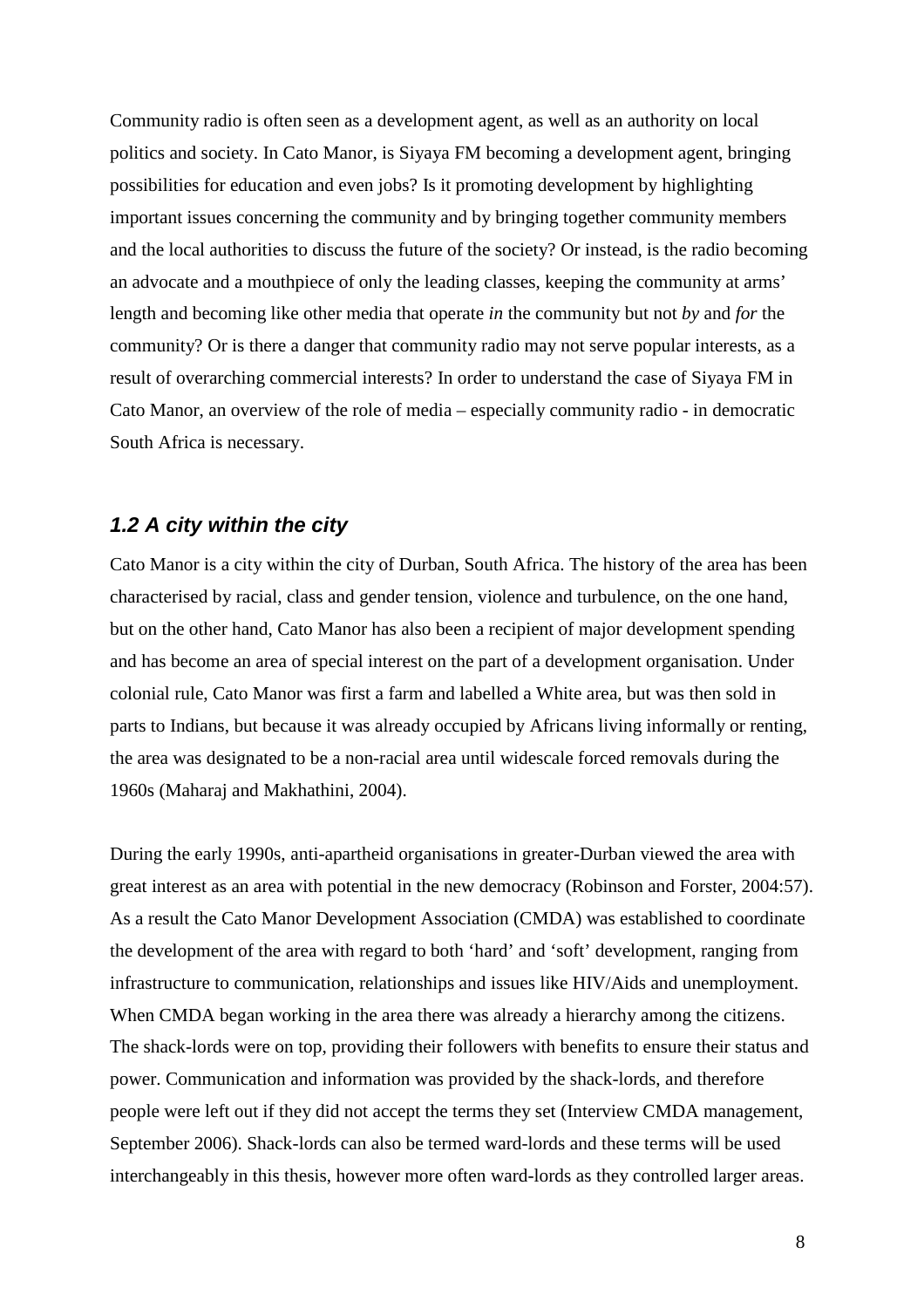Cato Manor is split into different wards and these used to be under the control of the wardlords.

However, thanks to the commitment of institutions and community organisations, local democracy was promoted based upon active and informed citizens within it. In addition to infrastructure like houses and roads, there was a need to support the ambitions of the population – already highly politicised in the fight against apartheid - to become citizens of a democracy and providing people with information about their rights and obligations. To this end, first a local newspaper and then a community radio station were set up in Cato Manor. Seven years after formal democracy was established and five years after the first municipal election, Siyaya FM came to life in 2001 to provide the population of Cato Manor with information and to educate and entertain the members of the community. Since 2002 the station has operated on a periodic basis, one month at a time, as permitted by special-events licenses granted by the authorities. As part of a development project, the radio has played a role for the community by informing, educating and entertaining the community members, but the findings of this research show that difficulties with regard to financial issues have constrained the role that the radio could have played.

#### **1.3 Freedom of the airwaves**

The Jabulani Freedom of the Airwaves conference in the Netherlands in 1991 was the starting point for the development of a diverse broadcasting media sector in South Africa. The core idea was for the post-apartheid media sector to operate as a watchdog and agenda-setter, keeping an eye on the authorities and contributing to information-sharing among the public (Balch, 1991). Then as now, the media sector in South Africa is split into three parts; public, private and small, alternative media (Olorunnisola, 2005:1-2, Balch, 1991). There were already small media institutions during the apartheid regime (Bosch, 2006:250). Bush Radio in Cape Town started as a development initiative by informing people about health issues, education etc. via cassette-distribution and developed into one of the first community radio stations in South Africa (Dragon, 2001:149, Bosch, 2006:255). Community radio stations and small, alternative media were fighting for democracy long before 1994, becoming the core of a leftist, black-oriented media sector (Bosch, 2006253-254).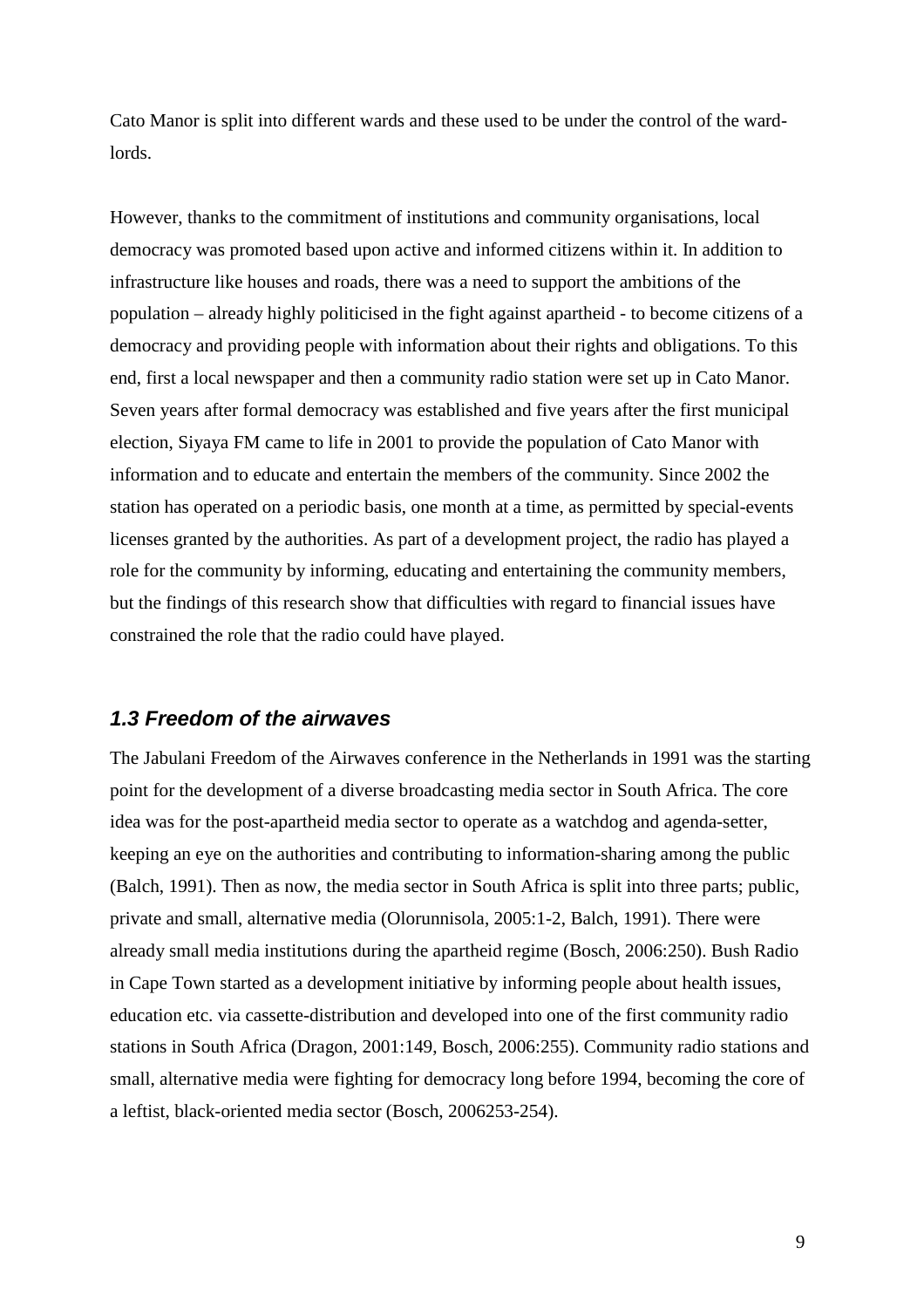Since the Jabulani conference, there has been growth within the media sector in South Africa, both with regard to the number of broadcasters, but also in regard to legislation written in support of the media sector (Bosch, 2006:263 and Hadland and Thorne, 2004:26). There are now several private and community media organisations that operate together with the public sector to inform, educate and entertain the population. The community radio sector has grown steadily since the establishment of the Independent Broadcasting Authority (IBA), the institution that grants licenses (Bosch, 2006:262), though the growth has been interrupted by difficulties concerning licenses for the stations.

Community radio is an alternative to the private and the public media sector with a specific focus on a certain community, selected either by interest or geographically. Community radio is owned and operated by its local citizens, and therefore it is seen as a developmental tool. It empowers listeners through education and knowledge, and provides opportunities to gain new skills, in addition to creating access to the larger media sector.

The South African Constitution, section 16(1), declares that the media is free and that people should be free to receive and share information. However, such freedom requires access, and the community-based media sector is often the best option for marginalised people to gain access. Moreover, restricted funding possibilities and difficulties in attaining licenses make it hard to sustain for community-based radios, thereby restricting their ability to fulfil South Africa's Constitutional mandate.

This dissertation explores the challenge of community radio and the participation of the community members. This thesis will begin, in the next section, by describing the history of Cato Manor. Following this, in section three, the theoretical framework of the paper will be presented while the fourth section turns to the situation for broadcasters in South African framed by the South African Constitution. The following section outlines the research methodology that was used to gather and analyze data. The sixth section provides the findings and analyses of the research in addition to a vignette of one of the interviewees, while the seventh chapter concludes the thesis.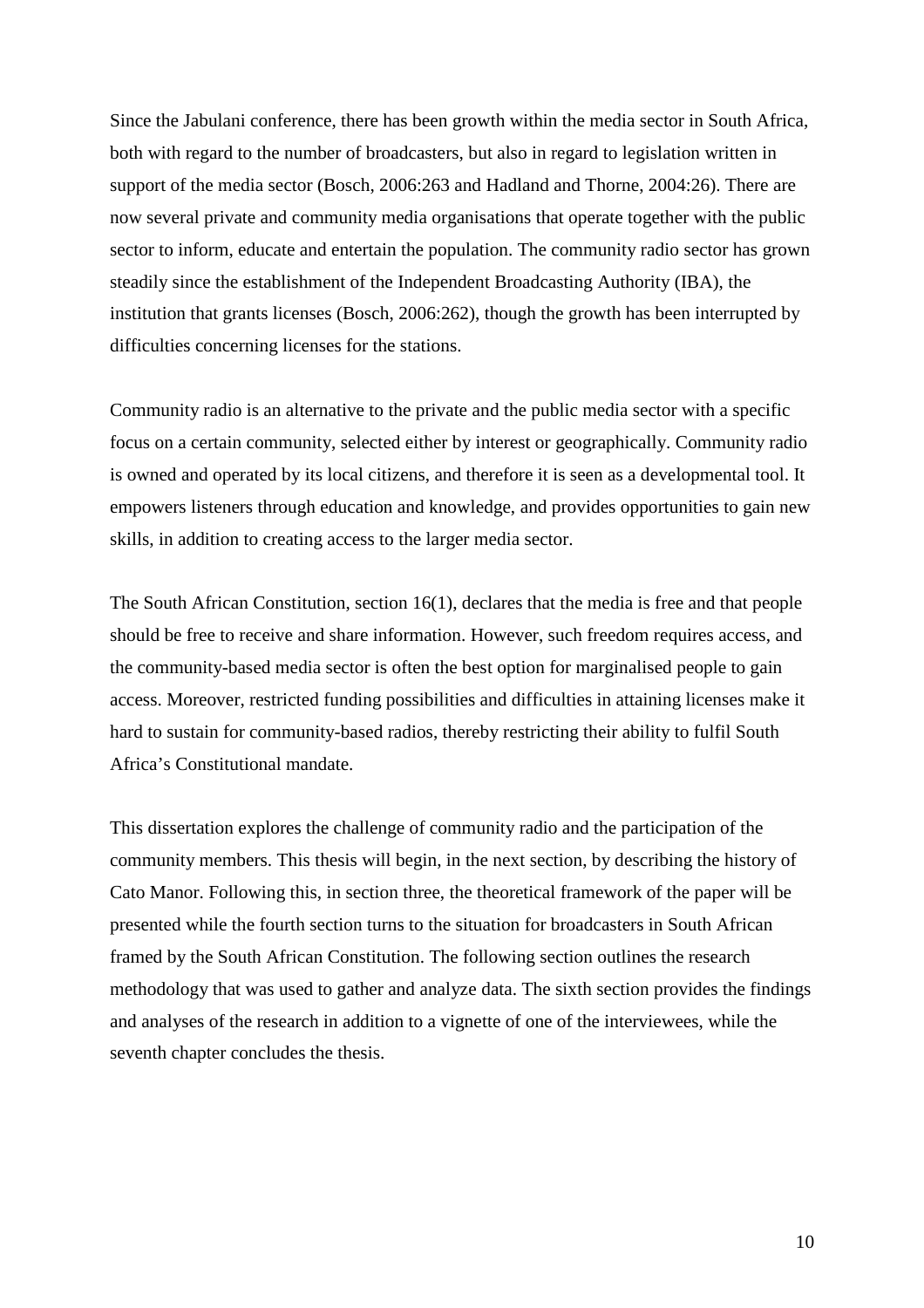## **2.0 History of Cato Manor**





Cato Manor is situated within greater-Durban in the province KwaZulu-Natal in South Africa. The first map shows Durban situated on the east coast of South Africa. Cato Manor is bordering the University of KwaZulu-Natal, east of Durban city centre, as seen in map two. The map underneath, map three, shows the different areas (wards) Cato Manor consists of and the coverage of the CMDA-project. Siyaya FM covers the entire Cato Manor and large parts of greater-Durban (Interview Siyaya FM management, August 2006). The radio studio is in the CMDA-building which is situated in Umkumbaan, close to the University of KwaZulu-Natal.

Brij Maharaj and Maurice Makhathini plot the turbulent history of Cato Manor in their article 'Historical and political context: Cato Manor, 1845-2002' (2004:27-37). The area was first given to George Cato in 1845 "…in compensation for a beachfront property that was expropriated for military use" (2004:27). Cato and his family used the land for farming until 1900 when it was sub-divided into smaller farms. From 1900, Indian market-gardeners were allowed to hire or buy land from the White landowners and they in turn sublet their property to African shack-dwellers who after the 1913 Land Act were legally prohibited from owning their own land.

The African reserve areas were overpopulated leading to mass migration to areas around the city in search of employment, but there were no housing programs and social services to facilitate this growing urban movement. The number of people living in shacks grew enormously. The growing African population in Cato Manor was seen as a source of income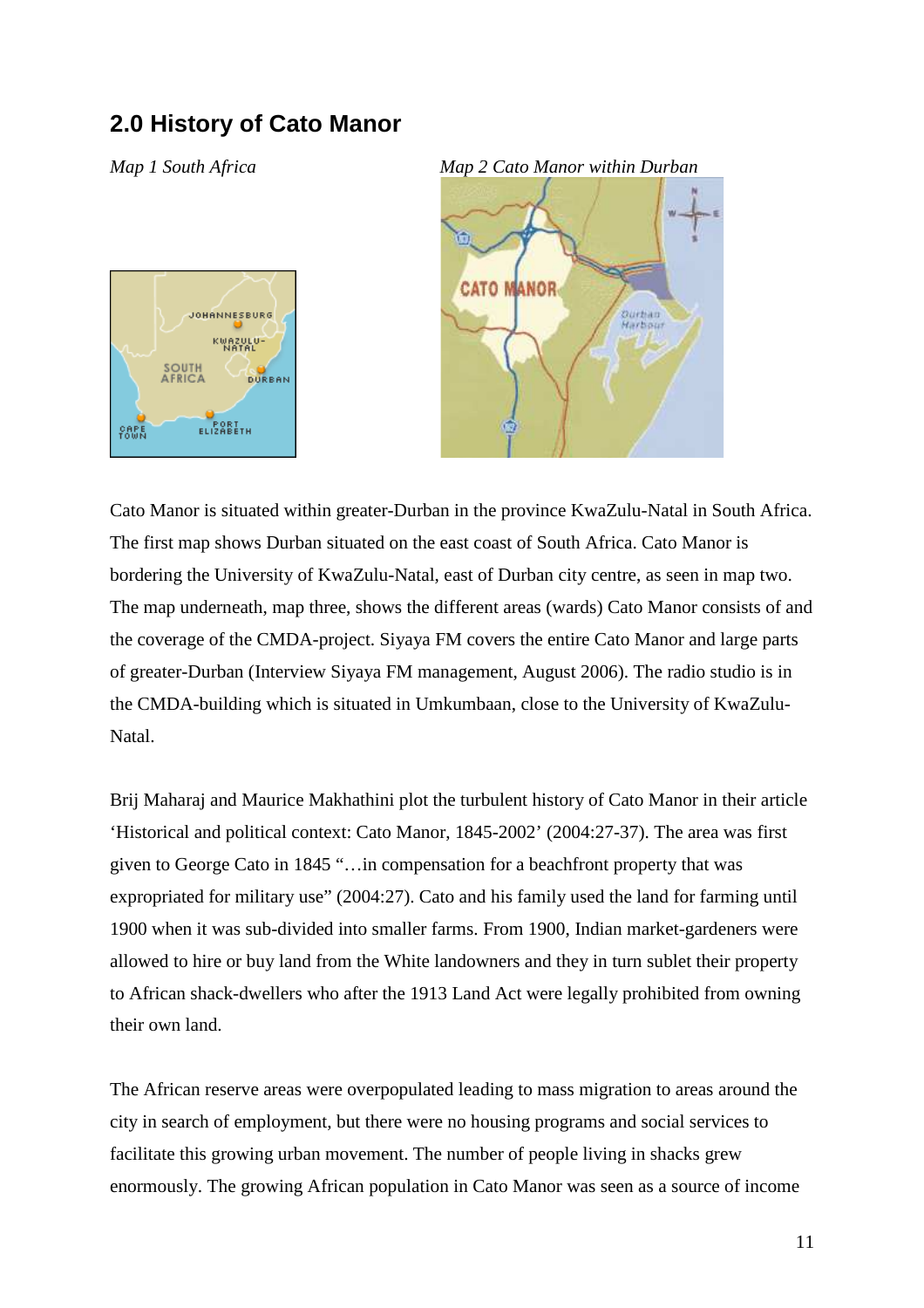for Indian businessmen in the area, both through renting out rooms and as customers for shops and bus services. Many of the African tenants built new shacks which they then sublet to others, and by 1943 the squatter population in Cato Manor amounted to 17 000 people, thus turning the farmland of Cato Manor into a "…densely populated informal settlement" (Maharaj and Makhathini, 2004:29).



Map 3 Cato Manor

Because Indians in Cato Manor were better off and in control of local businesses, riots by

Africans suffering perceived exploitation occurred in 1949:

"By the mid-1940s Cato Manor had become home to a vibrant, mixed-race community displaying racial harmony and mutual understanding. Underlying the perceived racial harmony, however, was a growing Indo-African tension generated by, amongst others, the unequal distribution of resources and preferential treatment of Indians by the State through racially motivated policies" (Maharaj and Makhathini, 2004:29).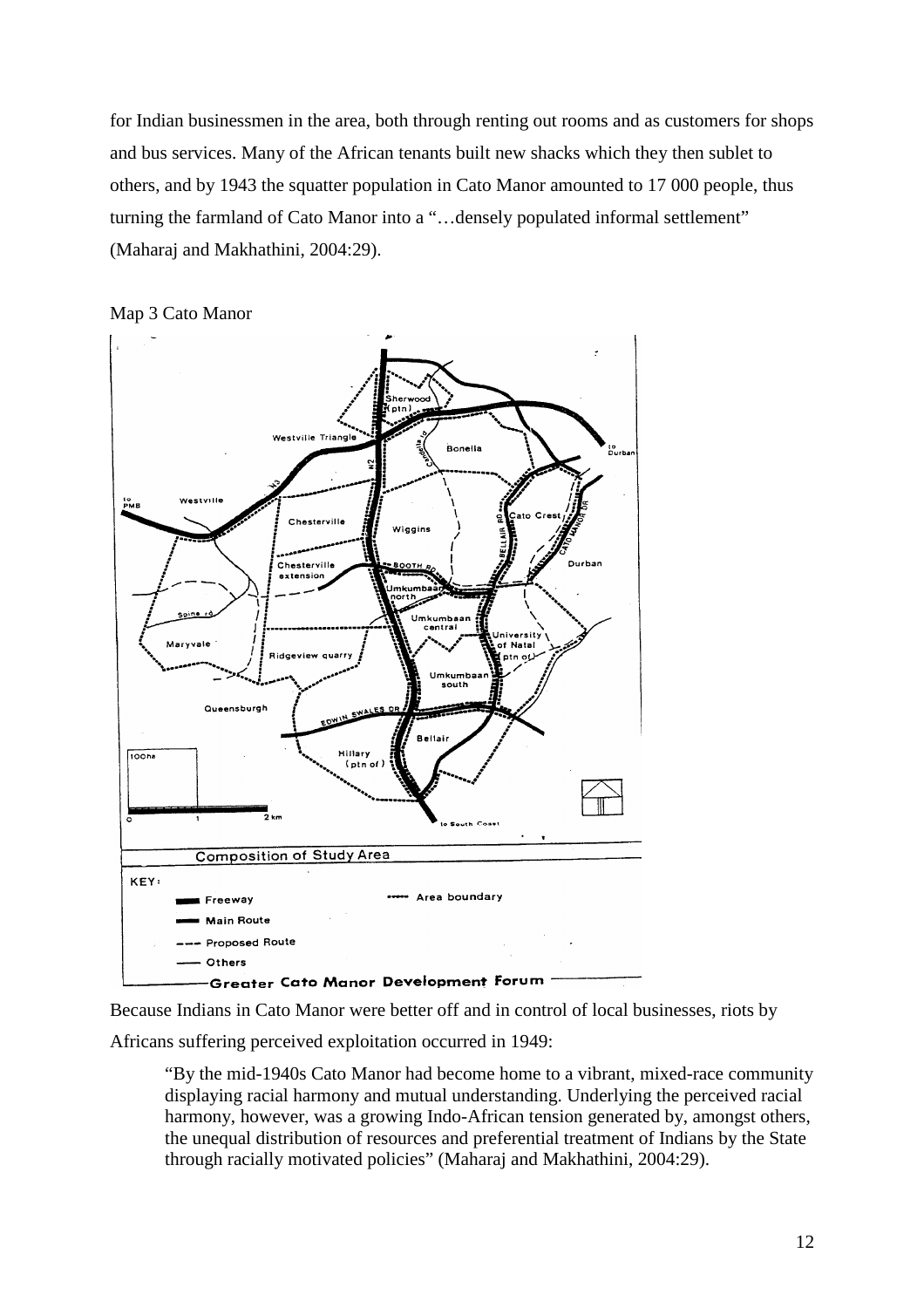The riots in 1949 started as a result of an assault on an African teenager by an Indian and turned into anti-Indian violence that led to the flight of most Indian residents from Cato Manor. During the early 1950s, Indians that fled Cato Manor returned only to collect rent from their tenants. Some of them rented out all their land to Africans who then turned the land into more shacks to be rented out. By the mid-1950s between 45 000 and 50 000 people lived in the approximately 6000 shacks in Cato Manor. From 1957 until 1963, the government implemented removal policies to move all the Africans in Cato Manor to areas on the outskirts of Durban, especially Umlazi and KwaMashu while houses and settlements in Cato Manor were cleared. Indians were moved to Chatsworth, Merebank and Clairwood. This forced movement of people was very unpopular amongst both Indians and Africans and lives were lost in the resistance.

The period from 1966 to 1991 found Cato Manor in a state of uncertainty. A few residents remained and resisted (Maharaj and Makhathini, 2004:33). The area was set to be a White area, but because of oversupply of land in other areas, the area remained uninhabited by Whites. Some Indian families remained in the area and, except for a few African and Coloured residents, it could be seen as an Indian area (Cross, 2004:42). The South African Indian Council (SAIC) fought for Indian ownership of the area and by 1979 Cato Manor was officially designated as an Indian area. Formal residences were built in some areas of Cato Manor, like Bonella and Wiggins, to cater for the Indian residents (Maharaj and Makhathini, 2004:33). In other areas of Cato Manor, African informal settlement increased again after many years of vacancy as a result of the political, economic and housing crises in South Africa during the late 1980s (Maharaj and Makhathini, 2004:34). Violence between ANC and Inkatha forces in townships in the vicinity of Durban was one reason that women and children in particular migrated to informal settlements in Cato Manor. When squatter numbers increased to a critical mass, they started to organise in order to negotiate with the authorities regarding housing.

Progressive non-governmental development organisations showed a particular interest in Cato Manor and hoped it could be an example of 'best-practise' for renewal and redevelopment in what they hoped would become a mixed-race/income area (Robinson and Forster, 2004:57). The Greater Cato Manor Development Forum (GCMDF) was established in January 1992 as an overarching representative body, and the Cato Manor Development Association (CMDA) was set up as an NGO in 1993 to implement the projects and plans of the GCMDF. The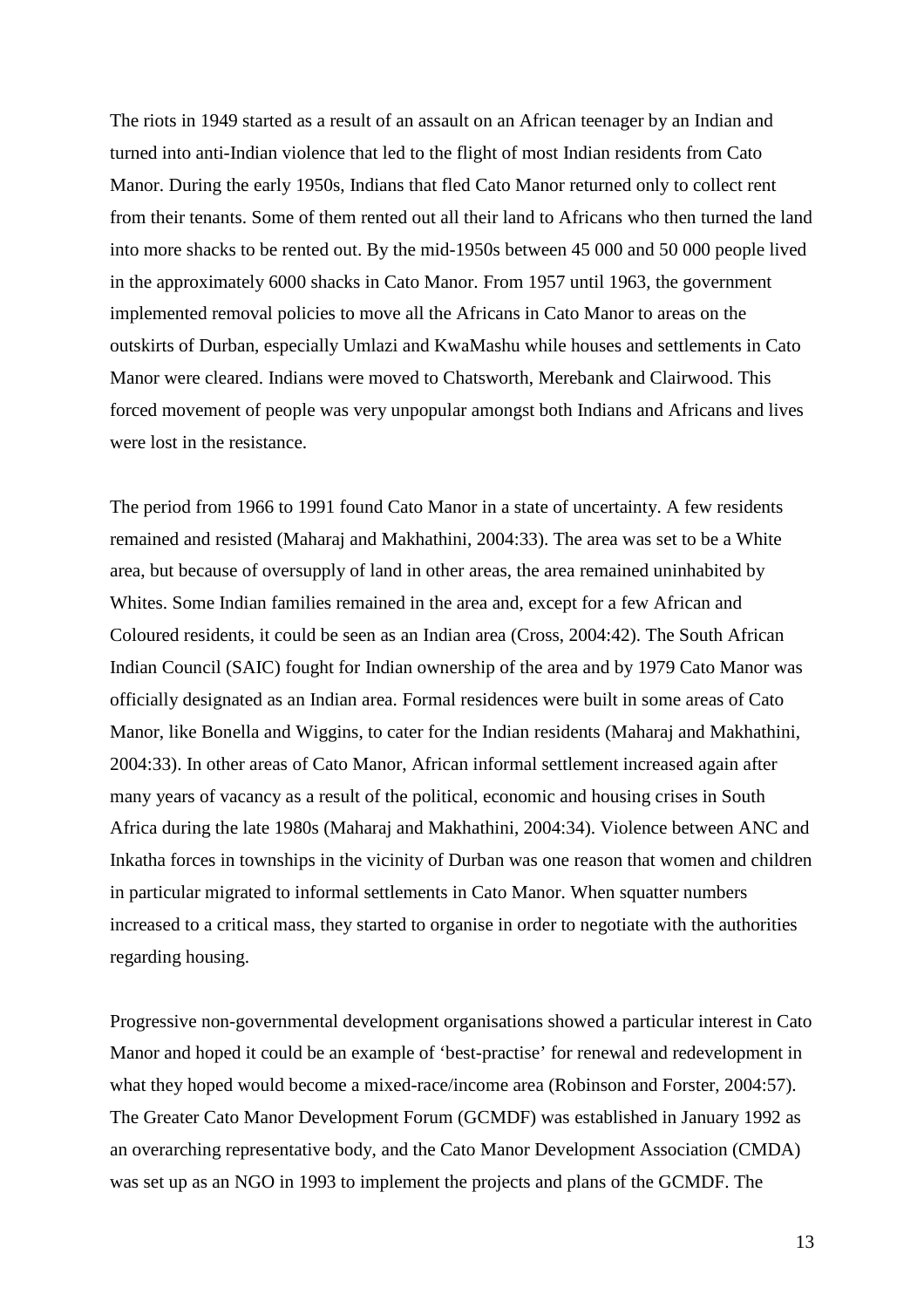CMDA has acted like a "…strategist, planner, facilitator, project initiator and 'developer of last resort'" (Robinson and Forster, 2004:56). The GCMDF's mandate was to make the area a "…place where people like to live and work in a distinctly urban environment, where one can enjoy a full lifestyle and reach most parts of the metropolitan area without needing to own a car" (GCMDF, cited in Robinson and Forster, 2004:61).

However, shack-lords in the area dominated the flow of public communication. They were the sources and distributors of information, and this was the basis for forcing shack-dwellers to obey. This power made it difficult for the other inhabitants to stay informed and know what was happening in the area. This left many shack-dwellers without opportunities because of the lack of communication. The CMDA-management complained about anti-developmental shack-lords in Cato Manor (Cross, 2004:45). CMDA-management found it difficult to work with this kind of hierarchy because communication with the masses was important, particularly in a program that was rooted on the idea of participation and supposed to be holistic.

With no formal communication tool for people to share information, when there was a need to inform the masses, the only possibilities were to use a load-speaker on a van or to organize public meetings. Therefore, the CMDA management saw it crucial to establish local media structures to give people access to information and to create a forum for information-sharing (Interview CMDA management, September 2006).

The early and mid-1990s was a period of continuing unrest and violence in Durban and this caused people to flee to Cato Manor. The number of people in one area of Cato Manor grew to about 2000 in one week and then doubled over the next months (Robinson and Forster, 2004:64). In November 1993, the houses that were built by the government for Indians were invaded by residents from the townships around Durban and because of the upcoming election in 1994, no party wanted to take sides and thereby risk votes. The CMDA had problems fulfilling their development goals in the beginning in part because of inefficient and ineffective communication. In addition, the CMDA board members were unable to meet at all board meetings, particularly in the pre-election period of 1994 as they were involved in campaigns and meetings regarding the new regime (Robinson and Forster, 2004:63). This delayed progress in resolving the difficult issues in Cato Manor and the problems only seemed to get worse. By the end of 1993, the future of CMDA hung by a thread because of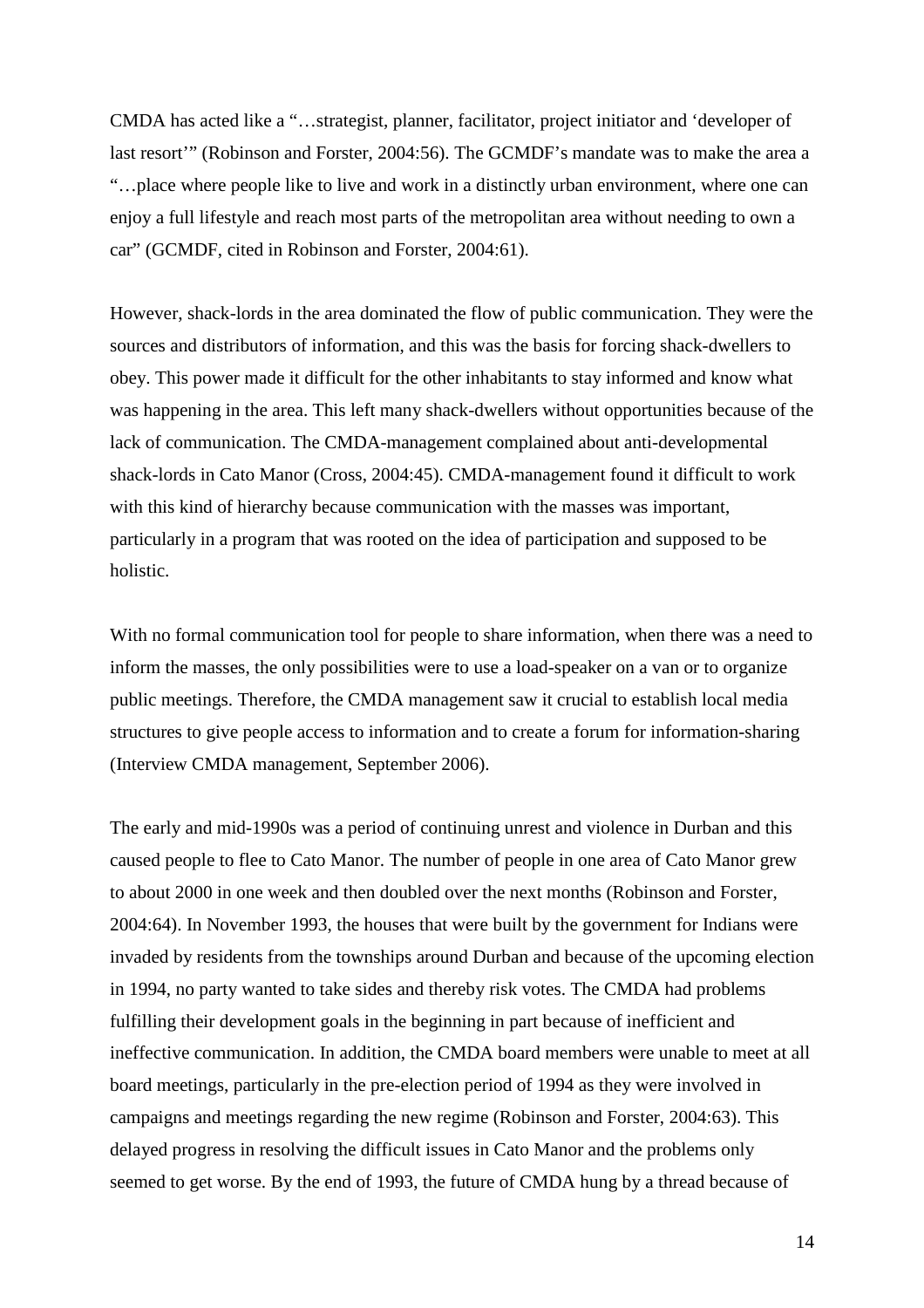the loss of confidence, lack of projects conducted and completed, and the invasion of houses built in the area. On the other hand, there were no other organisations in a position to do a better job, so the CMDA was allowed to continue, albeit with some scepticism (Robinson and Forster, 2004:65).

During 1994, the CMDA was able to accomplish more than they did in previous years, both structurally in terms of the organisation of the association, but also in regard to specific development projects in Cato Manor. In their long-term programs, the CMDA tried to follow objectives of equal opportunities among race, gender and other historically excluded groups; building local, black expertise in urban development; re-education and re-training of people that already had specific skills and the creation of a wider civic accountability among the population (Robinson and Forster, 2004:65). The CMDA took a participatory approach in its development projects. This meant that it was inclusive of the local structures of leadership and organisation in planning and structuring, and provided transparency to the public with regard to its decision-making processes (Robinson and Forster, 2004:70-71).

In 1995, the CMDA was made a Special Presidential Project and granted funding from the federal government's Reconstruction and Development Program (RDP). Aside from shacklord information networks, people kept themselves updated on general issues through Durban newspapers, but there was no medium that covered issues specifically related to Cato Manor. To open up possibilities for easier communication and to raise awareness and understanding of development issues among people in the area, a community newspaper was initiated by the CMDA. The newspaper, *IZWI*, was published every six weeks by journalists from Cato Manor trained by the United States Agency for International Development (USAID) (Robinson and Forster, 2004:72). This free-of-charge newspaper was distributed by hand to approximately 40 000 people in the area. The paper faced start-up problems because some local leaders wanted to act as the gatekeepers of information. However, after a difficult start, the paper was received with enthusiasm and turned into an important source of information (Robinson and Forster, 2004:72). *IZWI* acted as a communication tool for CMDA but also provided an opportunity for readers to give feedback to the organisation. In addition, it included advice on how to apply for economic support to housing, children grants and pensions.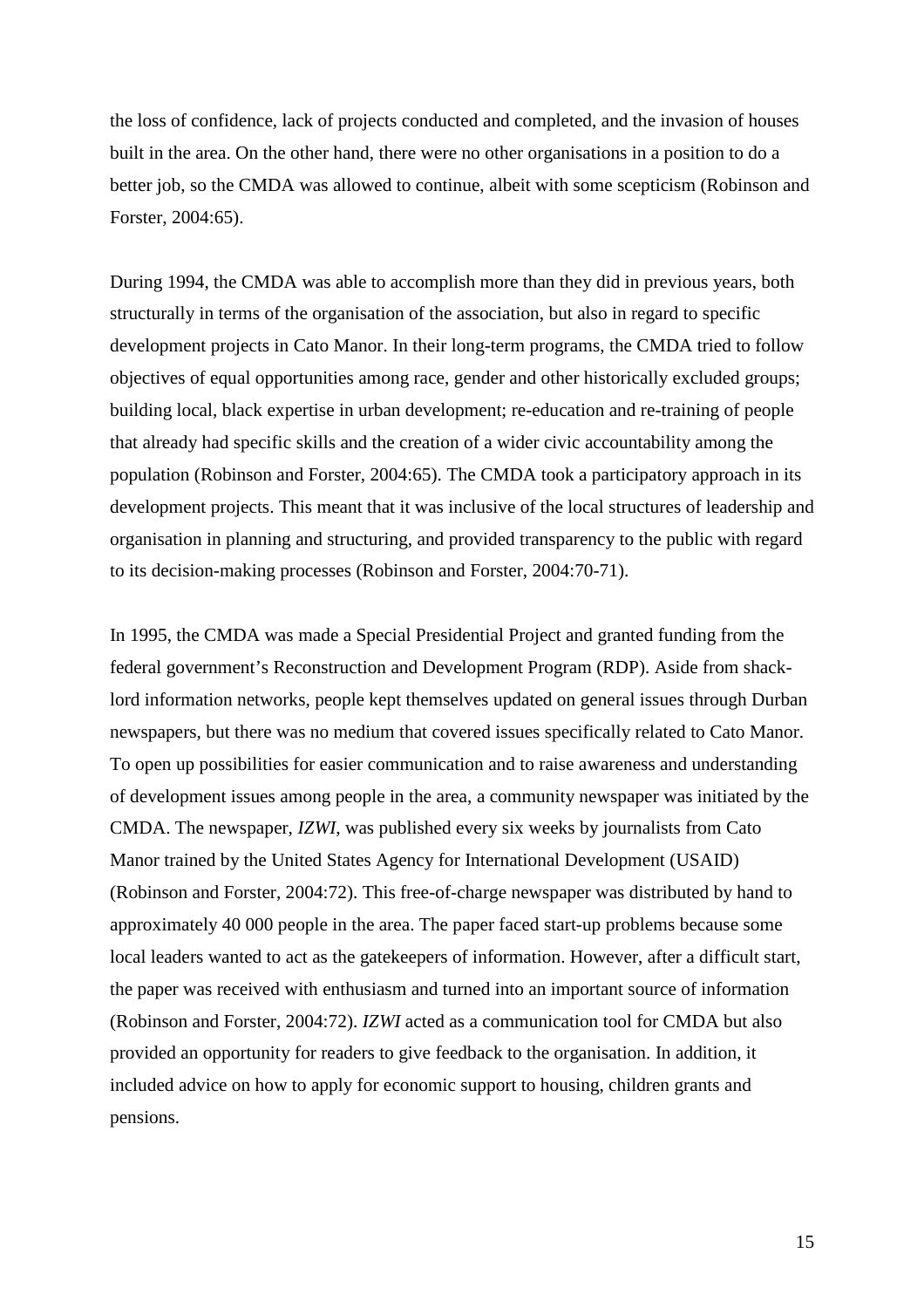In 1995 and 1996, areas within Cato Manor experienced a breakdown of law and order. Local police were not able to restrain the criminal activity and, in this context, local ward-lords gained control. Their interests were more to protect their own power and their ability to allocate rights and resources than to install law and order. They rewarded their supporters through patronage, in order to remain powerful and were very anti-developmental in their interests (Robinson and Forster, 2004:75). This period of unrest made it difficult for the CMDA to carry on with its development projects.

Still, the organisation introduced more soft development projects to ensure communication with the community members and development on their premises. The unrest calmed and the CMDA regained trust among politicians and community members alike. In 1997, the European Union (EU) became a major donor to the CMDA and the period up to 2001 was a period of implementation and completion of large-scale infrastructure projects. In addition, with the influx of more funds CMDA was also able to focus on the delivery of community development projects and 'softer' projects to strengthen capacity-building and social and human capital. Among them was the establishment of the community radio Siyaya FM in 2001.

The Cato Manor Development Project (CMDP) has been awarded "formal commendations as an acknowledged international best practice" (Robinson et al, 2004:3) by the United Nations High Commission for Settlements for their work in establishing a city within the city in the area of Cato Manor. Denis Beckett, on the other hand, finds elements of failure within the CMDA in his report about Cato Manor and the development association. Hired by CMDA to conduct an evaluation, he walked the streets of the community and heard complaints about lack of housing, electricity and employment (2003:31). Even though some people were satisfied with the CMDA, others said that community members were not included in the decision-making processes and that there were too many *umlungus<sup>1</sup>* in the organisation that did not even try to learn the language (2003:13). One of the inhabitants states that: "To start with, they listen to all these foreign people, when we're the ones who live here [...] And they get things wrong" (2003:16). Beckett concludes the report with an admonishment of the broad ambition of the CMDA and sadness about the reality; people still living in shacks, enormous unemployment rates, lack of electricity and other constitutional rights and also the top-down

 $\overline{a}$ 1

IsiZulu for white people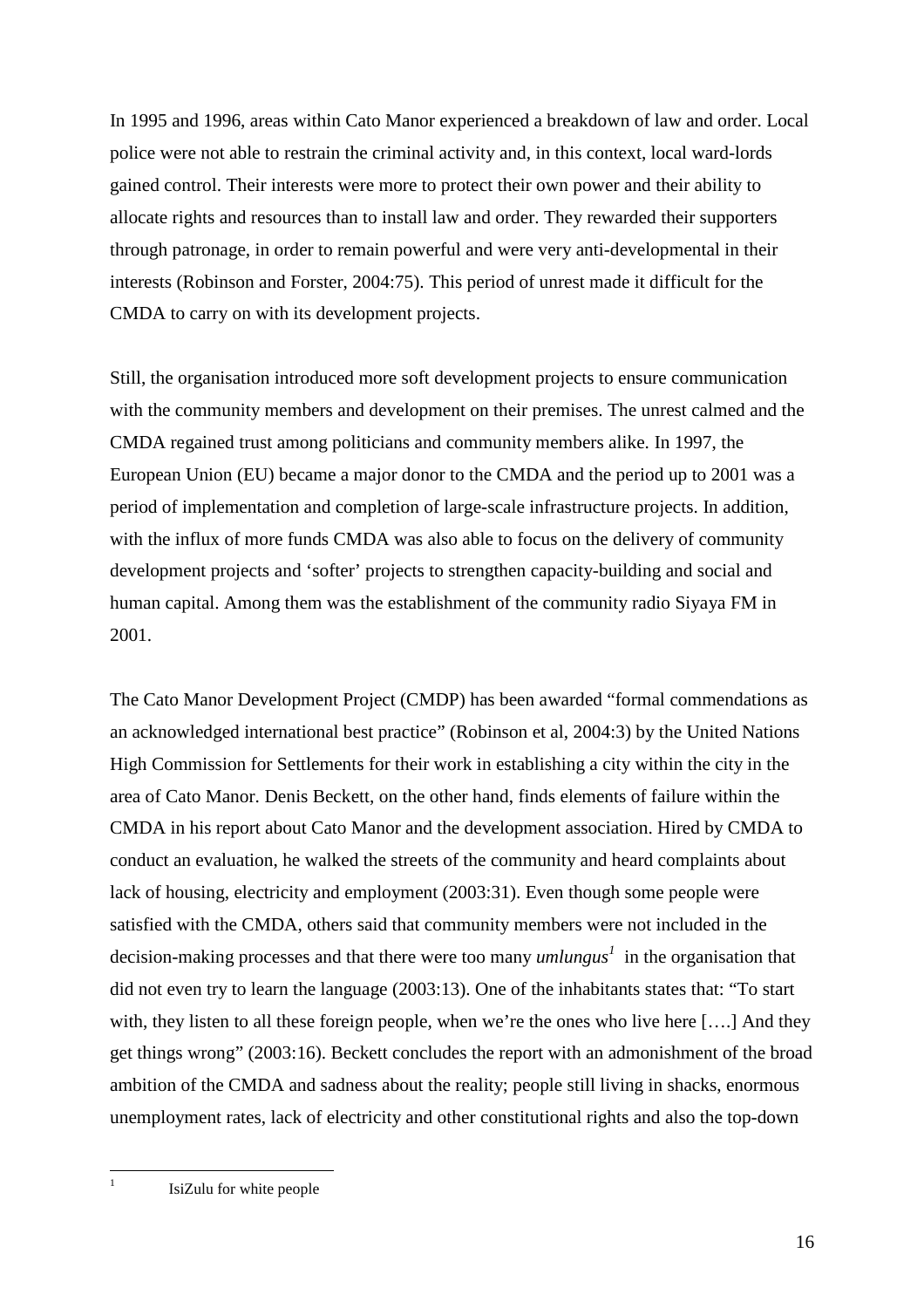attitude of the association. "Within CMDA, by no means alone, there is a prevailing sense that the whites are to hand over and get out" (2003:56). However, despite the lack of progress CMDA suffered in meeting its ambitions, community members generally did not favour the dismantling of the association. In 2002-2003, the CMDA along with many of their projects were transferred to the local municipality and according to an EU mid-term report, the unbundling of the organisation was done in a manner so as to sustain the projects and the structures established within the CMDA, as well as making it possible to replicate successful projects in different areas. It still remains to be seen, however, whether projects will be sustained and if long-term projects will continue as planned (Robinson and Forster, 2004:85- 87).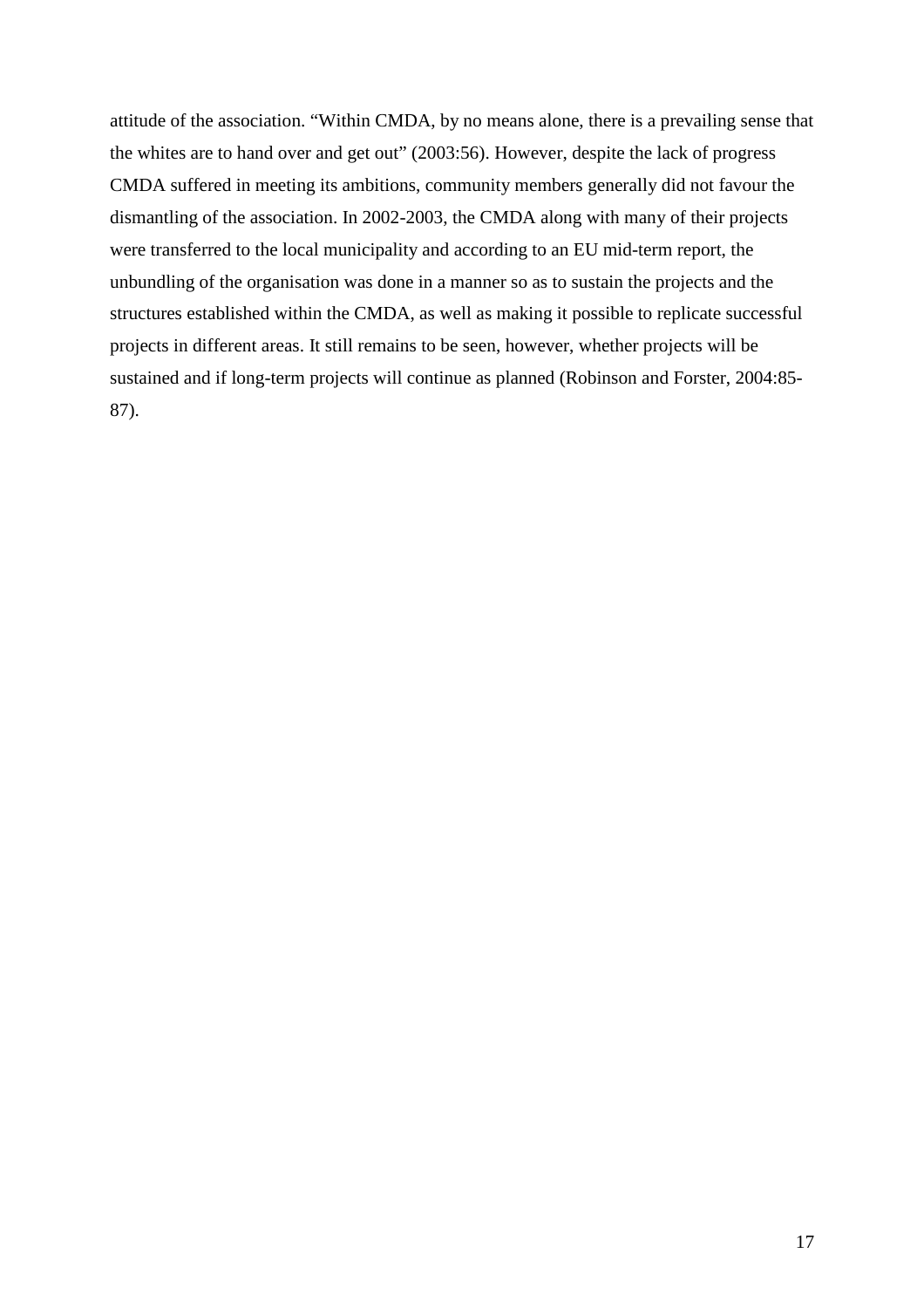### **3.0 Conceptual and theoretical framework**

This dissertation focuses on the role of community radio in South Africa and considers how this sector is making a difference in people's lives, ideally by giving community members a medium where they can raise their voices and contribute to the development in their communities, and as a result, their own lives. These radio stations have the possibility to change lives by educating and informing the community members, and because they are owned and run by community members, the local radio is best able to represent different groups of society (Dragon, 2001:15-16). A successful community radio is operating as a developmental tool within a community, both in regard to economic development as well as in social factors like power relations and representation.

More generally, media shall play a role in the democratising process by assuring freedom of speech for everybody and by being a watchdog of the leading classes and individuals. Access to the media sector is necessary in order for people to voice their opinions and community radio is a sector that shall be more accessible to marginalised societies than the mass media. This sector can make it possible for all classes of society to be heard and thereby limit the injustice in power between people and classes.

"As a tool for social change and participatory communication, radio has several comparative advantages over the other media. First, it is cost-efficient in terms of investment — both for those that run the station and for the audience. Second, it is pertinent in terms of language and content ideal for the huge illiterate population that still remains marginalised especially in rural areas of the Third World. Third, it is relevant to local practices, traditions and culture. Fourth, once the initial investment in equipment is made, sustainability is feasible, though dependent on the level of community participation. Fifth, in terms of outreach and geographic coverage radio has a strong advantage over other media" (Dragon, 2001:15-16).

Peter Mhagama (2004) has written an MA-thesis on CMDA and the issue of participation. He claims in his examination of the two media outlets in Cato Manor, *IZWI* and Siyaya FM, that they are both based within a 'modernisation' paradigm in the way they operate, and hence the potential for being a development agent is limited. In terms of participation, he questions the extent to which the two media are able to contribute to the empowerment of members of the society and how much they are involved in the programming and decision-making processes. In his research, Mhagama randomly asked people living in Cato Manor about the radio and found that there is little knowledge of the radio station. He concluded that the radio station is not an important actor in development and democracy for the people in the area, in spite of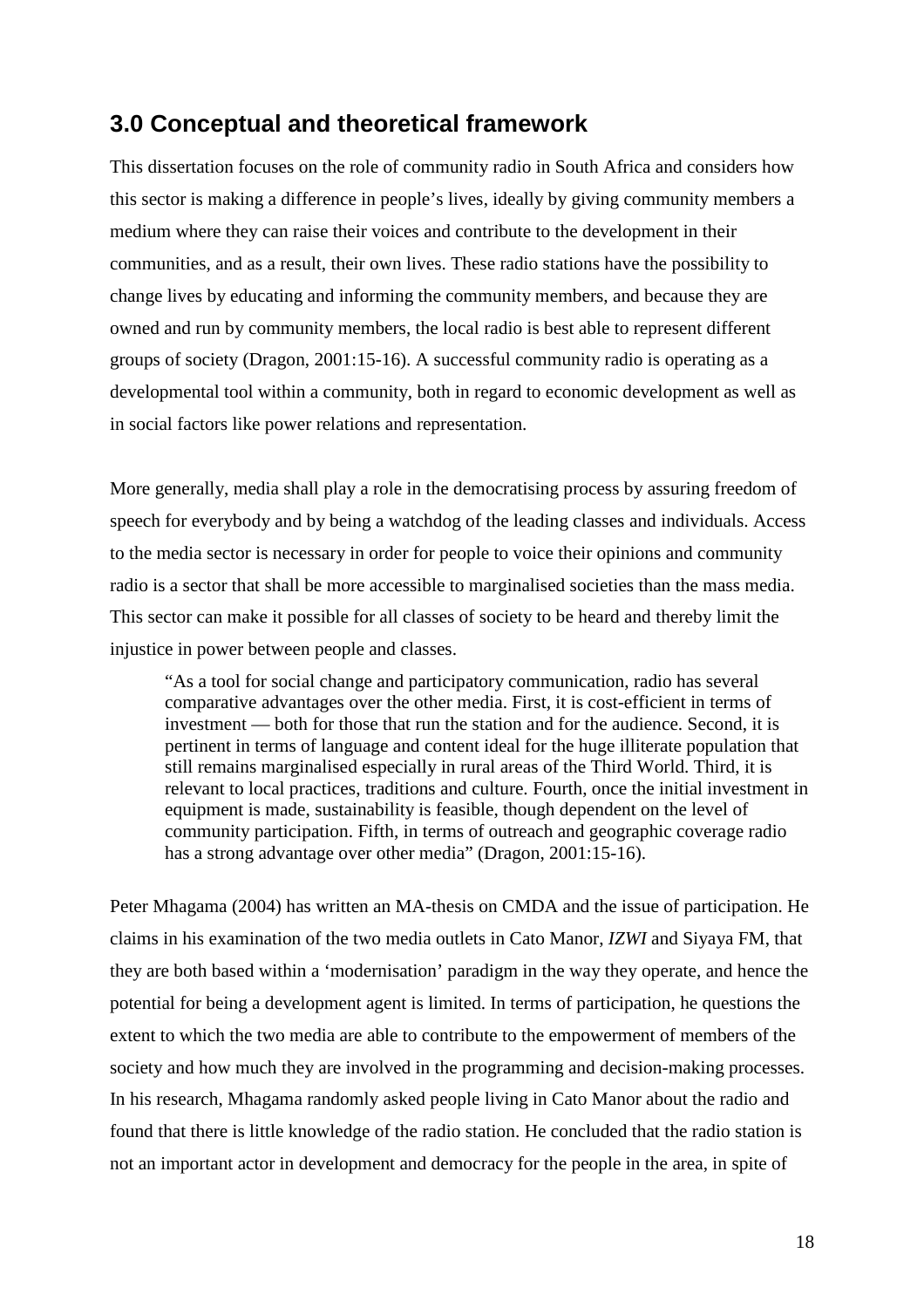the impression the radio management gives of the radio being a very important agent in Cato Manor. Mhagama (2004) asserts that the radio project is top-down-driven, in contrast to participatory approaches and 'another development' theory (discussed below). This dissertation picks up the line of research Mhagama began, and in the process next considers the theoretical basis for social change in relation to media.

#### **3.1 From modernisation theories to 'another development' theory**

Theoretical background is needed in order to critically examine Siyaya FM's role in Cato Manor. Development projects are influenced by different theories regarding development work (Martinussen, 1997). Actions taken can be linked to theories and ideas of how the world is seen. Theories are constantly changing and thereby also the focus of development work. This examination of Siyaya FM compares modernisation theory and an approach termed 'another development' which is oriented towards participatory and holistic strategies and focus on dialectical processes "which can differ from one country to another" (Servaes, 1996:32).

The modernisation approach emerged in the 1950s, and early studies of development communication are influenced by this theory (Waisbord, 2000:2). With the end of the World War II and the Marshall Plan's help to European countries, Western leaders believed it was possible to do the same for Southern countries, in order to lift them out of poverty.

"The goal was, therefore, to instill modern values and information through the transfer of media technology and the adoption of innovations and culture originated in the developed world. The Western model of development was upheld as the model to be emulated worldwide" (Waisbord, 2000:3).

The main problem in the underdeveloped countries, asserted modernisation theory, was residual strength of culture and tradition. Modernisation can also be interpreted as 'westernisation'. Thus underdeveloped countries needed to become more like the Western countries in order to develop and experience economic growth (Waisbord, 2000:3). According to Jan Servaes, the theory views development as a "…unilinear, evolutionary process and defines the state of underdevelopment in terms of quantitative differences between so-called poor and rich countries on the one hand and traditional and modern societies on the other hand" (2001:14). To ensure the transformation from poor to rich and traditional to modern, information flows were needed because knowledge of other ideas can change behaviour and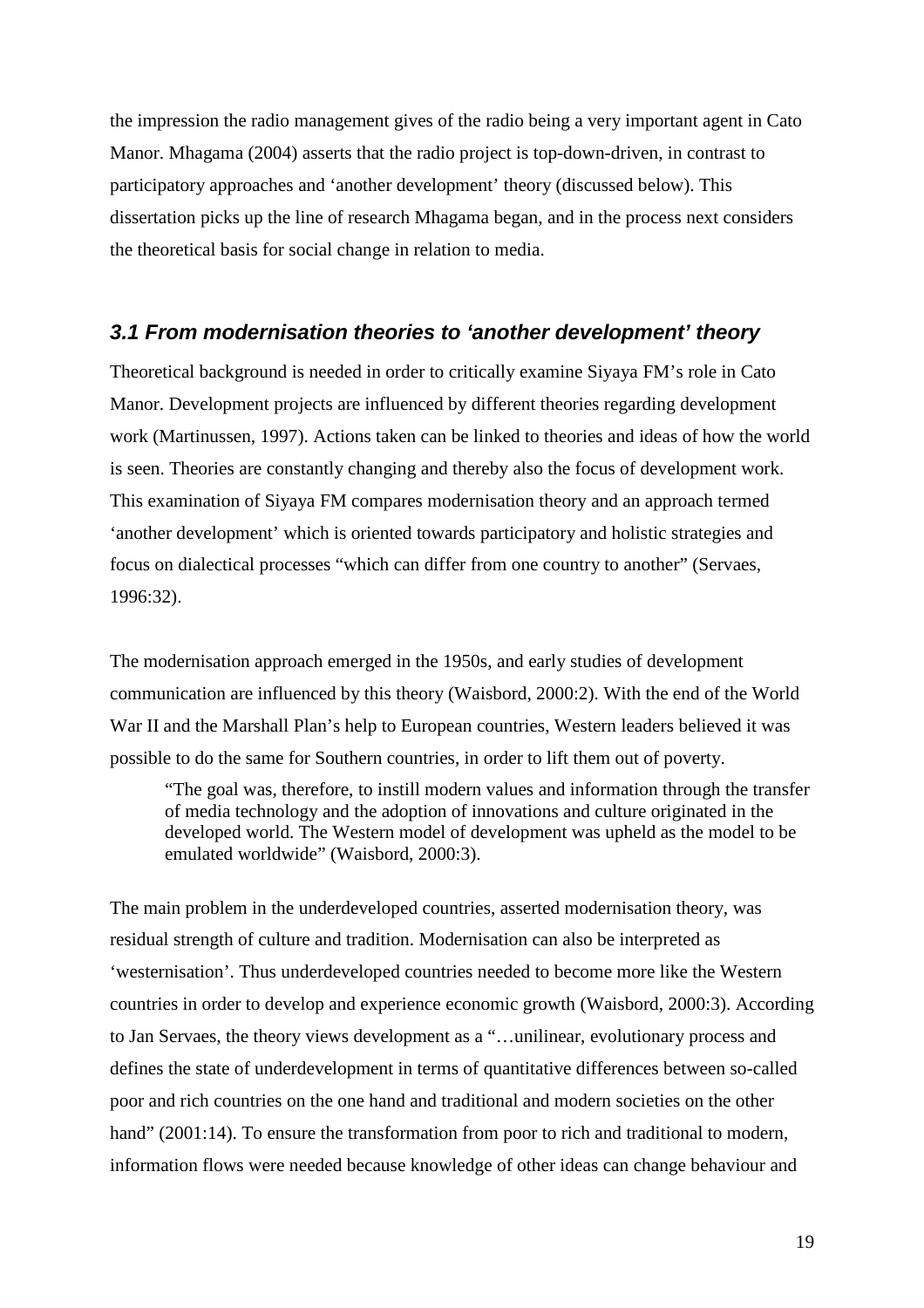attitudes and contribute to development. Communication was seen as the tool to make this transformation possible.

Such models of social change were linear in that the message was produced by a sender and sent to a receiver. They were based on a model from information engineering, the Shannon-Weaver-model (Servaes, 2001:16).

Figure 1



Modernisation advocates claimed that the information in the message would lead to a change in attitude. However, these models did not include the possibility of feedback from the receiver to the sender, nor the context in which the message was sent, nor personal attitudes, relations, history and experiences. These flaws are important if the desire is to contribute to a change of attitude.

Different studies about media and mass communication from the 1960s onwards "…concluded that the media had a great importance in increasing awareness but that interpersonal communication and personal sources were crucial in making decisions to adopt innovations" (Waisbord, 2000:4). Theories of modernisation and diffusion were criticised for having too much confidence in the media and the effects of mediated messages. In addition they were criticised for being westernised and not including cultural differences as an aspect. They were also seen as top-down with donors and development organisations deciding how to organise projects and use the resources (Martinussen, 1997:61-66). It was argued against modernisation theories "…that the problems of underdevelopment were not internal to Third World countries but were determined by external factors and the way former colonies were integrated into the world economy" (Waisbord, 2000:16).

The receivers of projects were neither included in decision-making processes nor were they asked what they wanted, needed and preferred. Perhaps not surprisingly, many of these projects failed; poverty remained immense, infrastructural projects collapsed and countries remained underdeveloped in spite of all the development work conducted. These approaches did not acknowledge the knowledge and expertise of the community members, but saw them as receivers and beneficiaries only (Chambers, 1997).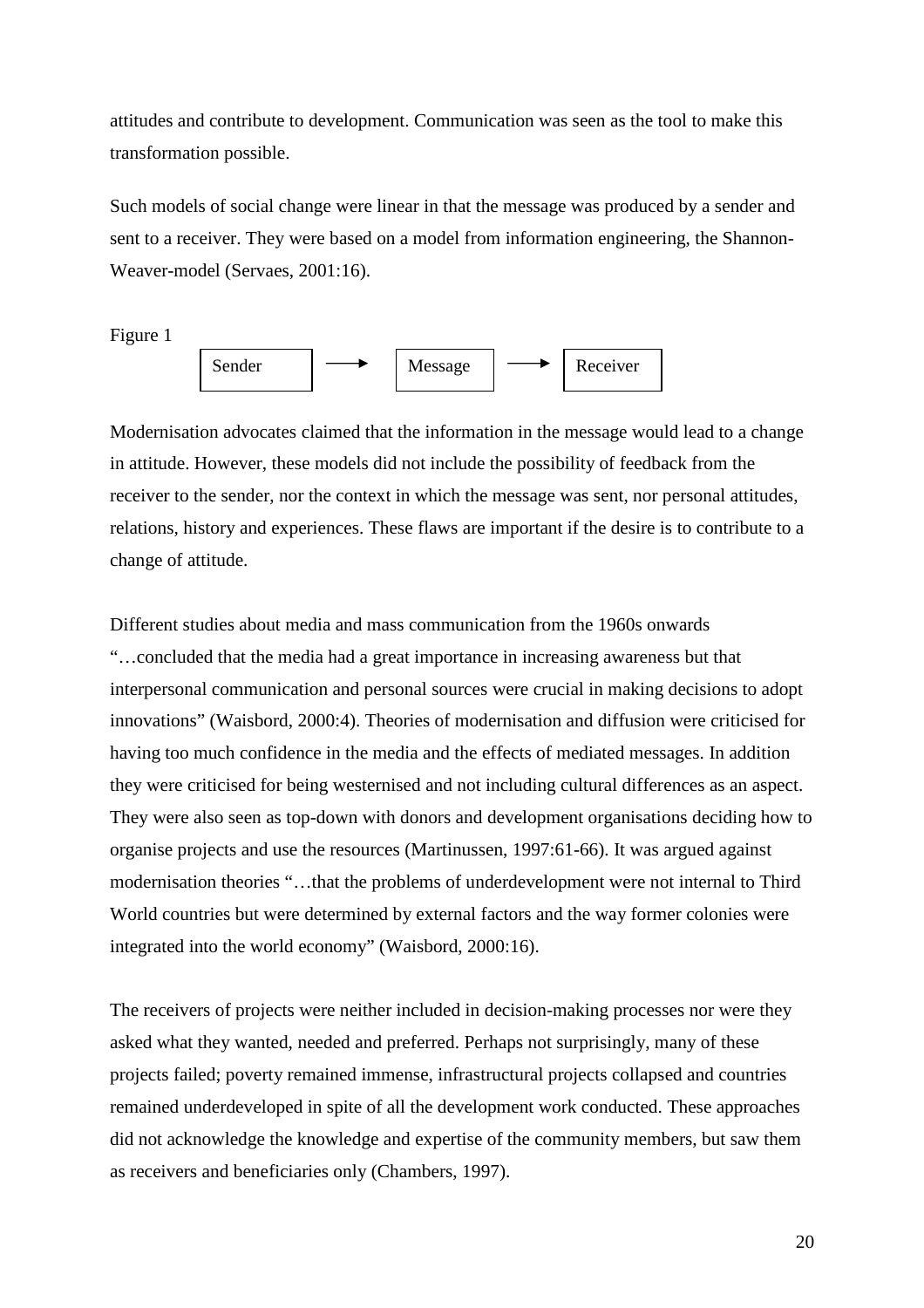"Too many projects failed because of vertical planning and implementation and too much funding was channelled to developing nations that never reached the intended "beneficiaries" until donors and planners started realising that they were doing something wrong. If they had only involved the beneficiaries from the beginning. . . ." (Dragon, 2001:8).

This criticism led to another way of thinking about development that emphasised cultural differences and individuality. This was the theory of multiplicity or 'another development'. Servaes theory is in opposition to both modernisation theories and also dependency theories. In the history of development theories, the dependency theory criticised the modernisation theory for being too pro-western and seeing "…underdevelopment as a mainly internal Third World problem [...that only can] be solved by external, technological aid" (Servaes, 1996:84). The dependency theorists, on the other side, see underdevelopment as an external problem and that the "…periphery is deprived of its surplus" because of the centre (Servaes, 1996:84). Servaes' theory of multiplicity is then a reaction to both these theories, as he can not find the problem to underdevelopment in only the two reasons modernisation and dependency claim, but that the problem is both external and internal, while nations are "…dependent upon each other" (Servaes, 1996:84) and that there are issues of hierarchies, power and participation that also matter to social change (Servaes, 1996).

In the 'another development' theory, participation plays an extremely active role, making development and projects more culturally diversified and individually based (Servaes, 2001:18). Participation is one of the main elements behind the promotion of communitybased radios, on the grounds that people themselves know best what they need and how to create it (Chambers, 1983:75). Participation is supposed to include every aspect of community radio, from representation on the board, to deciding on programs, to producing the programs – this is done by volunteers and staff. "Community radio represents the democratisation of communication. Since the advent of Africa's democratisation process in the 1990s, many communication activists now see it as the basis for popular participation by the majority of the people" (AMARC, 1998:1).

#### **3.2 Another development and participatory models**

"In order to share information, knowledge, trust, commitment, and a right attitude in development projects, participation is very important in any decision-making process for development" (Servaes, 2001:18).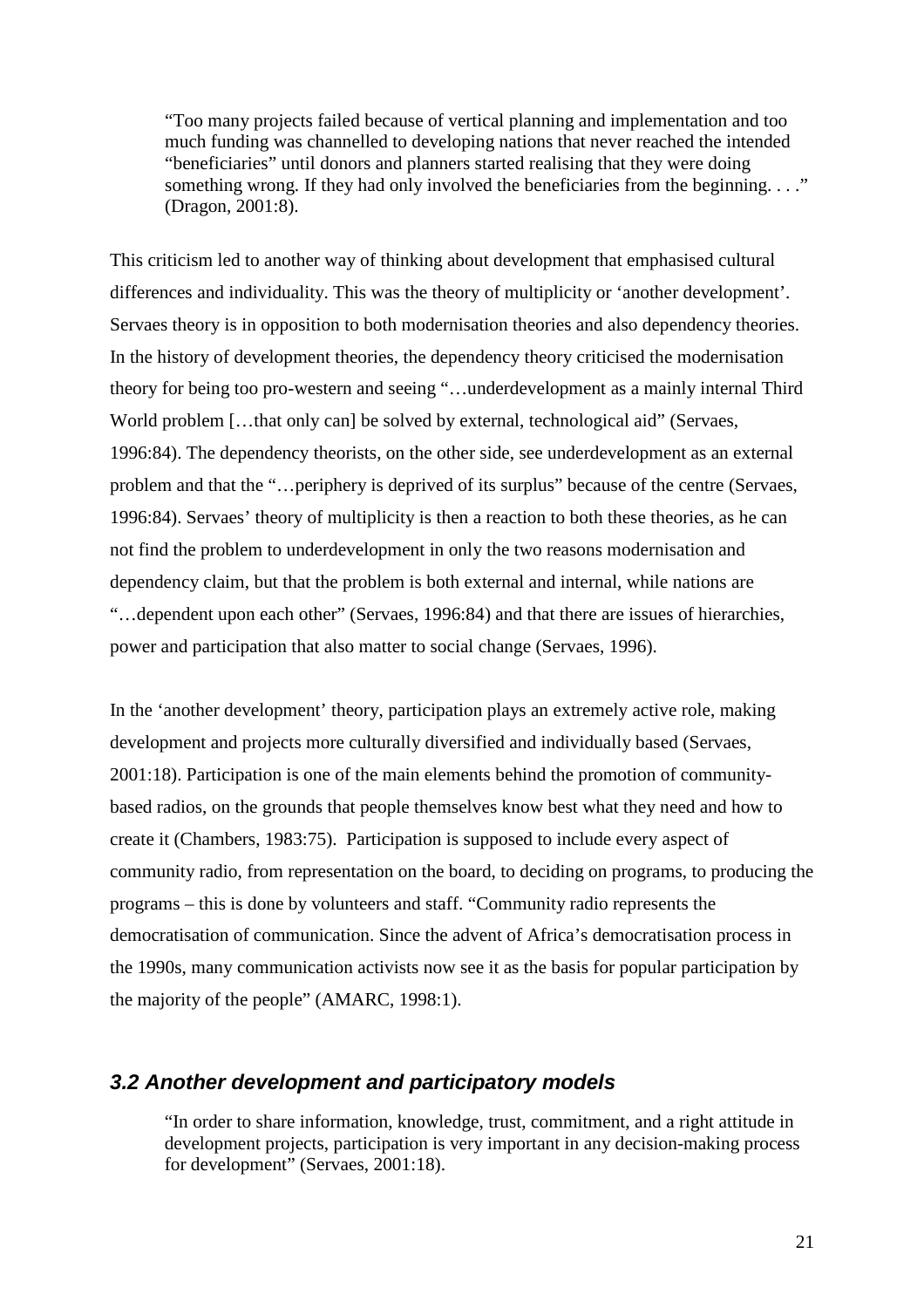Already in the late 1950s the word 'participation' emerged in development jargon to describe the reasons for the failure of many development projects (Rahnema, 1992:117). Billions of dollars were spent on projects in the "third world" to help countries out of poverty, and make them economically sustainable. Development workers and experts realised that many projects failed because people in the benefiting areas were left out of decision-making processes and planning. "It was found that, whenever people were locally involved, and actively participating, in the projects, much more was achieved with much less, even in sheer financial terms" (Rahnema, 1992:117). Community participation was a necessary condition of sustainable development. It is possible, though, to realise the difference between instrumental participation and genuine participation. The first one, according to Bond and Zandamela, sees participation only as a means to reach a goal (Bond and Zandamela, 2001:5). The second type, on the other hand, symbolizes intrinsic participation where the goal is to have local communities involved in all parts of the process, and being the end goal. This is seen as a people-centred approach, according to Bond and Zandamela (2001:6), who provide an explanatory box of the differing perspectives. This makes the intrinsic participation more concerned about a welfare state according to human rights, as illustrated by figure 2 underneath.

| perspective on participation | community-development<br>philosophy                                                                                                                | state administrative hierarchy<br>and financial design                                                                                                                                                                                                                                                |
|------------------------------|----------------------------------------------------------------------------------------------------------------------------------------------------|-------------------------------------------------------------------------------------------------------------------------------------------------------------------------------------------------------------------------------------------------------------------------------------------------------|
| instrumental                 | community choice and self-<br>management                                                                                                           | promote decentralisation and<br>rely on outsourcing of delivery<br>(so as to 'tame' a distant,<br>bloated bureaucratic welfare<br>state), and support full consumer<br>cost-recovery to assure<br>sustainability                                                                                      |
| intrinsic                    | 'people-centred development'<br>assuming citizenship and<br>universal (rights-based)<br>entitlement to basic needs, and<br>'strong but slim state' | centralise fiscal resources (to<br>facilitate redistribution and<br>transfers) and set minimum<br>national standards, but<br>decentralise programme<br>planning and implementation<br>(with penalty for delivery)<br>failure), based upon sufficient<br>subsidy to meet capital/recurrent<br>expenses |

| .our |  |
|------|--|
|      |  |

**Conflicting Views of Participation**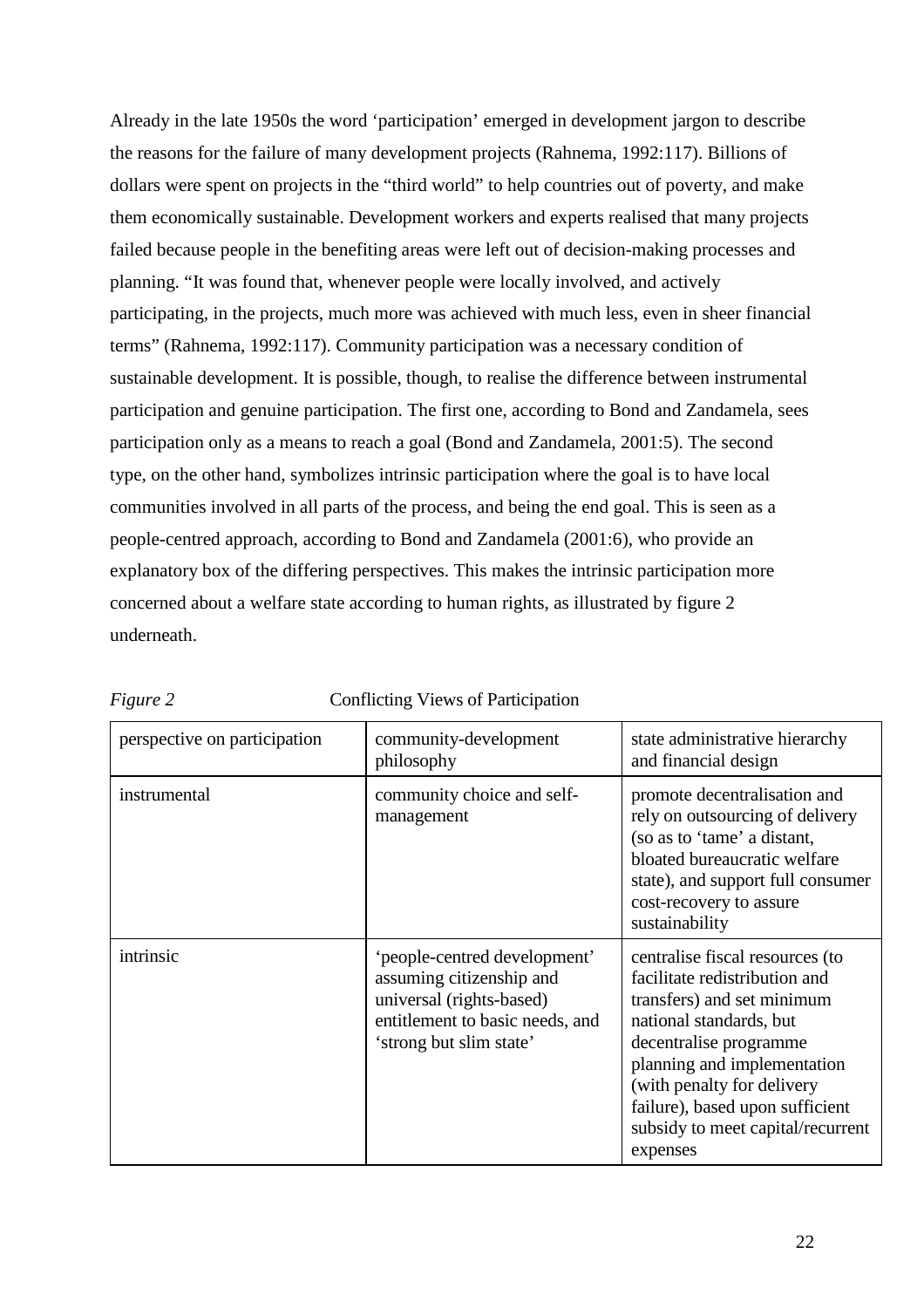An important challenge, however, is to contextualise participation within power structures. While the diffusion models focused on the sender of the message, the participatory models claim that the receiver of messages plays an important part in the communication process. The perspective of communication has changed to be more focused on the interpretation of a message than the words spoken. These participatory models illustrate that communication is a process where both the sender and the receiver participate and respect each other, and where the interpretation of messages is collaboration between the two. The elements of culture, trust, knowledge, individuality are important factors in these models of communication. "Communication was no longer focussed on persuasion (transmission of information between individuals and groups), but was understood as a "'process by which participants create and share information with one another in order to reach a mutual understanding'" (Rogers, cited in Waisbord, 2000:5).

Robert Chambers, a development expert and academic, is one of the frontrunners in 'putting the first last and the last first' (1997:234). This demands a strong consciousness of the part of the development workers in regard to their role in the process (1997:234). Putting the last first and the first last shows that participation addresses power relations in society. There might be a need for structural change that can lead to a more equal sharing of power, both politically and economically. In essence, this requires that the people in power need to step down in order to give more power to the marginalised people (Servaes, 2001:18).

Brazilian educator Paulo Freire has influenced views on communication and development. He "…advocated an education based on dialogue that would lead to an ongoing process of reflection, followed by action" (Richards, 2001:4). His concern for language related to mass communication and the relationship between the audience and the media (Richards, 2001:4). Freire was more concerned about dialogue and face-to-face communication and argued that communication is a learning process for both sender and receiver. More than being a teacher teaching, he wanted education to be a process where communication between the parties would lead to understanding and a new knowledge for all. This two-way dialogue perpetuates the idea that the student also has knowledge that can give the teacher a new perspective.

This approach can be translated into development work, making development personnel understand that they can learn from receivers of projects, and that only through dialogue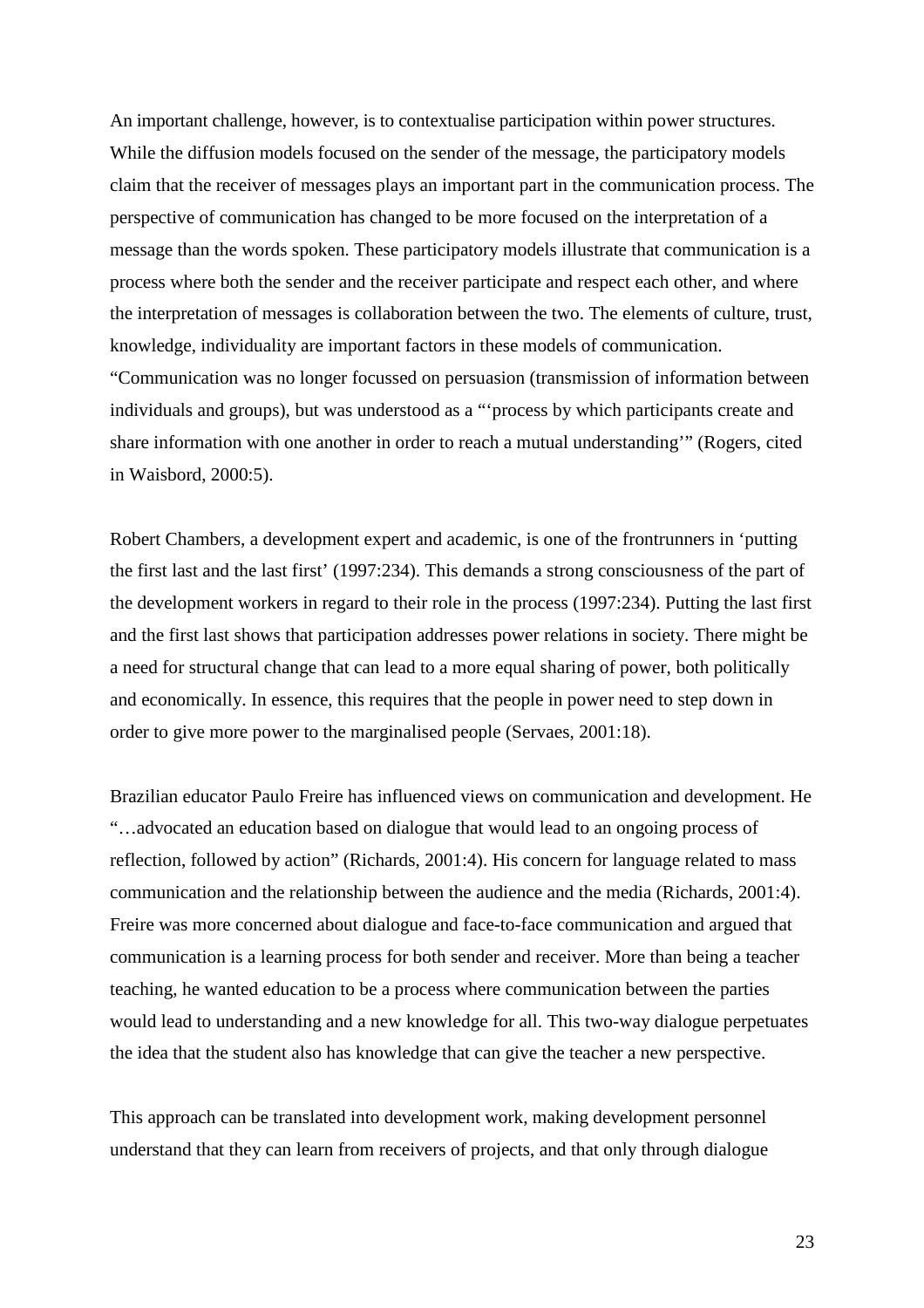based on trust and respect will the project give meaning for both parties (Servaes, 2001:23). The primary goal is empowering the "...voiceless and powerlessness" (Rahnema, 1992:121).

Participation by community members is also the most productive way to conduct community development because beneficiaries are included and used as resources of knowledge and information (Chambers, 1983 and 1997, Coupal, 2001, UNDP, 2002, IFAD, 2002 and Dale, 2004). This is a bottom-up approach as opposed to the modernisation theory and the question of power is highlighted, as illustrated by Servaes: "Participation involves the more equitable sharing of both political and economic power, which often decreases the advantages of certain groups" (2001:18). Chambers emphasises the importance that those in power need to step down in order to empower others, as part of the reaction against "…the pervasive ethos of the neo-liberal market and of the materialism and global greed of the mid-1990s" (1997:234). The neo-liberal idea creates losers and winners where the winners have power to control the losers (Chambers, 1997:234) whereas participatory approaches create the possibility for lower classes to act on their own behalf and make decisions based on their own interests.

The idea of empowering the lower classes also follows the thoughts of Karl Marx, who emphasised the means of production being taken by the working class, and in so doing making it possible for people to realise their full potentials as humans. To control production does not only mean the production of goods but also of ideas, with Freire arguing for the need to develop critical consciousness (1993). Community radio stations have sometimes continued this revolutionary tradition by lifting the voices of the marginalised groups and promoting social changes in accordance with human rights. This can happen when the radio is run by the community, in line with Servaes words: "The most developed form of participation is *self-management*" (Servaes, 1996:105).

One of the first community radio stations in South Africa, Bush Radio, had to fight authorities for a license to transmit. The radio started in the Western Cape as an organisation distributing tapes with information about health issues, hygiene, literacy and politics (http://www.bushradio.co.za). They attained funds from a German organisation and were ready to start broadcasting, but the applications for license were rejected.

"In August 1993, Bush Radio students and volunteers pressured the government to free the airwaves and grant Bush Radio a broadcast license. However, during this period of negotiations the apartheid government was still in power, and two right wing radio stations were given licenses while two applications by Bush Radio were rejected.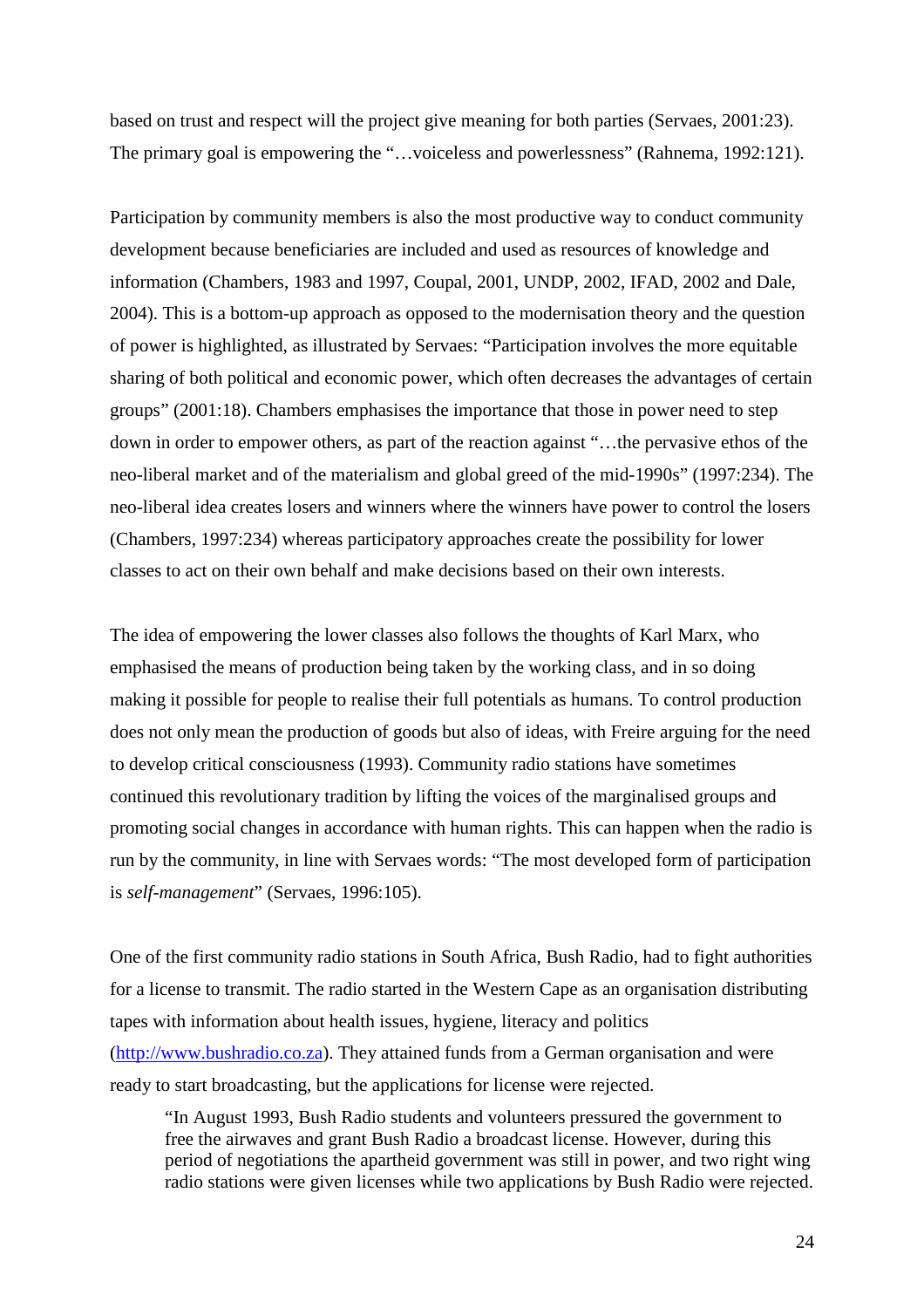Following this rejection, the station had their first illegal broadcast on April 25, 1993. The authorities arrived within a few hours to confiscate their equipment" (Bosch, 2006:261).

Bush Radio was accused of illegal broadcasting and the charges were continued for eight months before the case was finally dropped, as a result of pressure from individuals and organisations around the world (http://www.bushradio.co.za). This illustrates the revolutionary potential of community radio, as it fights for the rights of the lower classes with participatory approaches embedded in 'another development' theory.

#### **3.3 Participatory communication**

Participatory communication takes the notion of participation one step further. In regard to the media's role of serving a community, communication between different agents has been highlighted more and more. Communication depends on both the senders and receivers of a message to contribute to development and change. However, mass communication often seems more focused on the sender of a message than the receiver. In mass media, the people in the media are often more interested in talking than listening and therefore create barriers for people to communicate. "People are 'voiceless' not because they have nothing to say, but because nobody cares to listen to them" (Servaes and Malikhao, 2005:91). This has often been the problem in development work, silencing the recipients of development projects. Participatory communication, on the other hand, is based on listening and trust to "…help reduce the social distance between communicators and receivers" (Servaes and Malikhao, 2005:91).

Classic communication theories demonstrate that getting a message out to a large public is, in relation to development and social change, not necessarily useful. According to Servaes and Malikhao, "…the general conclusion of this line of thought is that *mass communication is less likely than personal influence to have a direct effect on social behaviour*" (2005:94, italics in original). The participatory model of communication "… stresses the importance of cultural identity of local communities and of democratization and participation at all levels – international, national, local and individual (Servaes, 2001:18). This model is more oriented on the receiver of the message than the linear model, and while Shannon and Weaver focus on the information given is the participatory model emphasising on the meaning ascribed (Servaes, 2001:19). Servaes highlights that the model incorporates the basics of 'another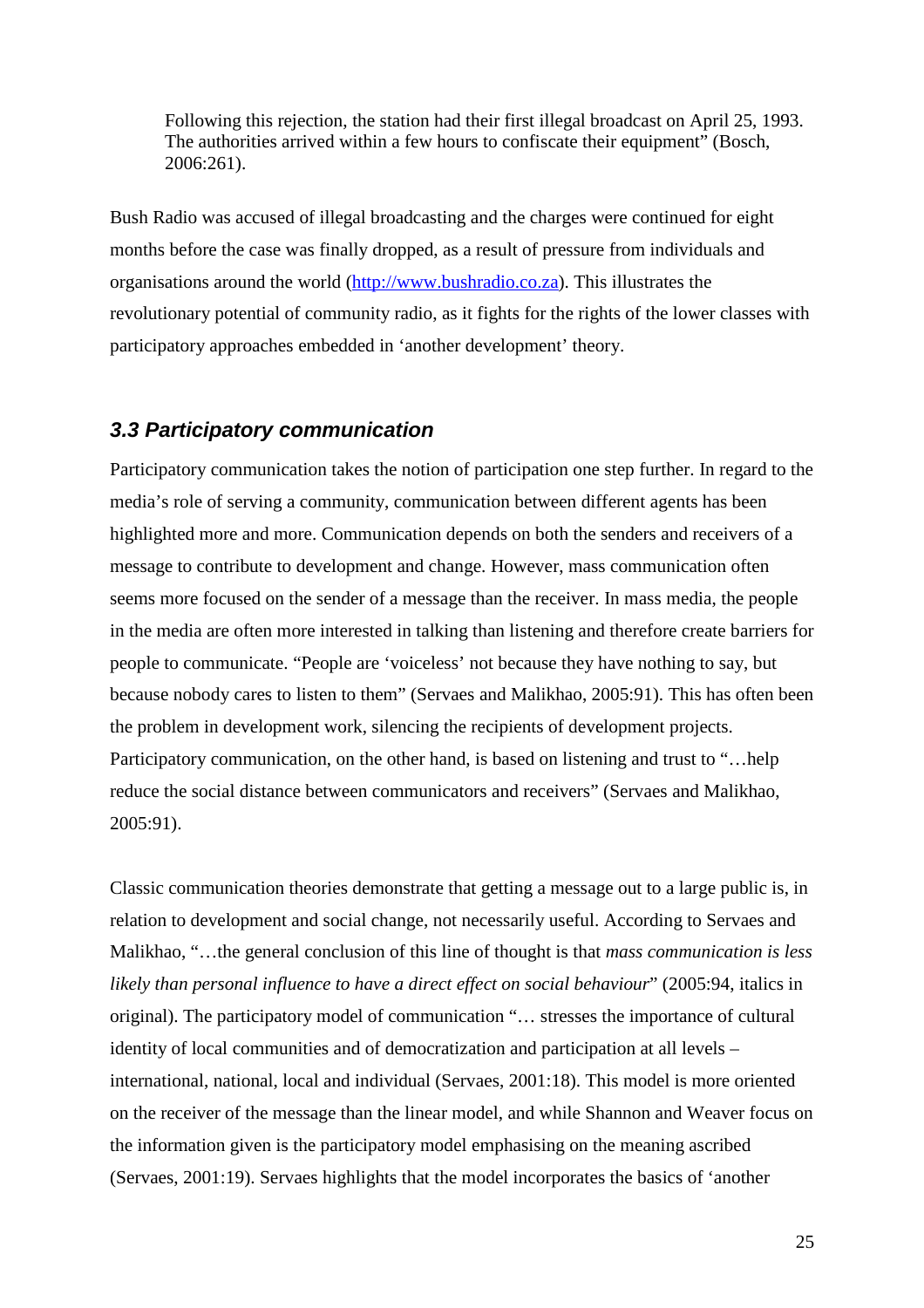development' theory and also Freire's assumption that the right to speak should be a right for every human being. According to Servaes and Malikhao the participatory model has two approaches, the Freirian and the UNESCO-approach including access, participation and selfmanagement (2005:96-97).

Freire talks about 'the oppressed' while UNESCO uses the neutral term 'the public'. The UNESCO approach is based more upon the media as a communication tool. Self-management is the highest level in this approach, where the public are managing the community media in all parts. But throughout, the Freirian approach sees the audience as participators and not as recipients, and seeks a total change of power structures, and completely equal treatment of all humans. The UNESCO approach is not concerned about power relationships. At best, according to Servaes and Malikhao,

 "…participatory communication for social change sees people as the nucleus of development. Development means lifting up the spirits of a local community to take pride in its own culture, intellect and environment. Development aims to educate and stimulate people to be active in self and communal improvements while maintaining a balanced ecology" (2005:98).

Inspired by Freire, Dragon does also focus on the issue of power with regard to participatory communication and claims that there are "…political implications of participation in development, and moreover of participatory communication:

• **An issue of power.** The democratisation of communication cuts through the issue of power. Participatory approaches contribute to put decision-making in the hands of the people. It also consolidates the capability of communities to confront their own ideas about development with development planners and technical staff. Within the community itself, it favours the strengthening of an internal democratic process.

• An issue of identity. Especially in communities that have been marginalised, repressed or simply neglected during decades, participatory communication contributes to install cultural pride and self-esteem. It reinforces the social tissue through the strengthening of local and indigenous forms of organisation. It protects tradition and cultural values, while facilitating the integration of new elements" (2001:25).

Participatory communication demands trust between the communicators for information to become knowledge, and thereby a tool for development and social change in a community. Therefore it is important for community radio to pay particular attention to incorporate the notion of participatory communication.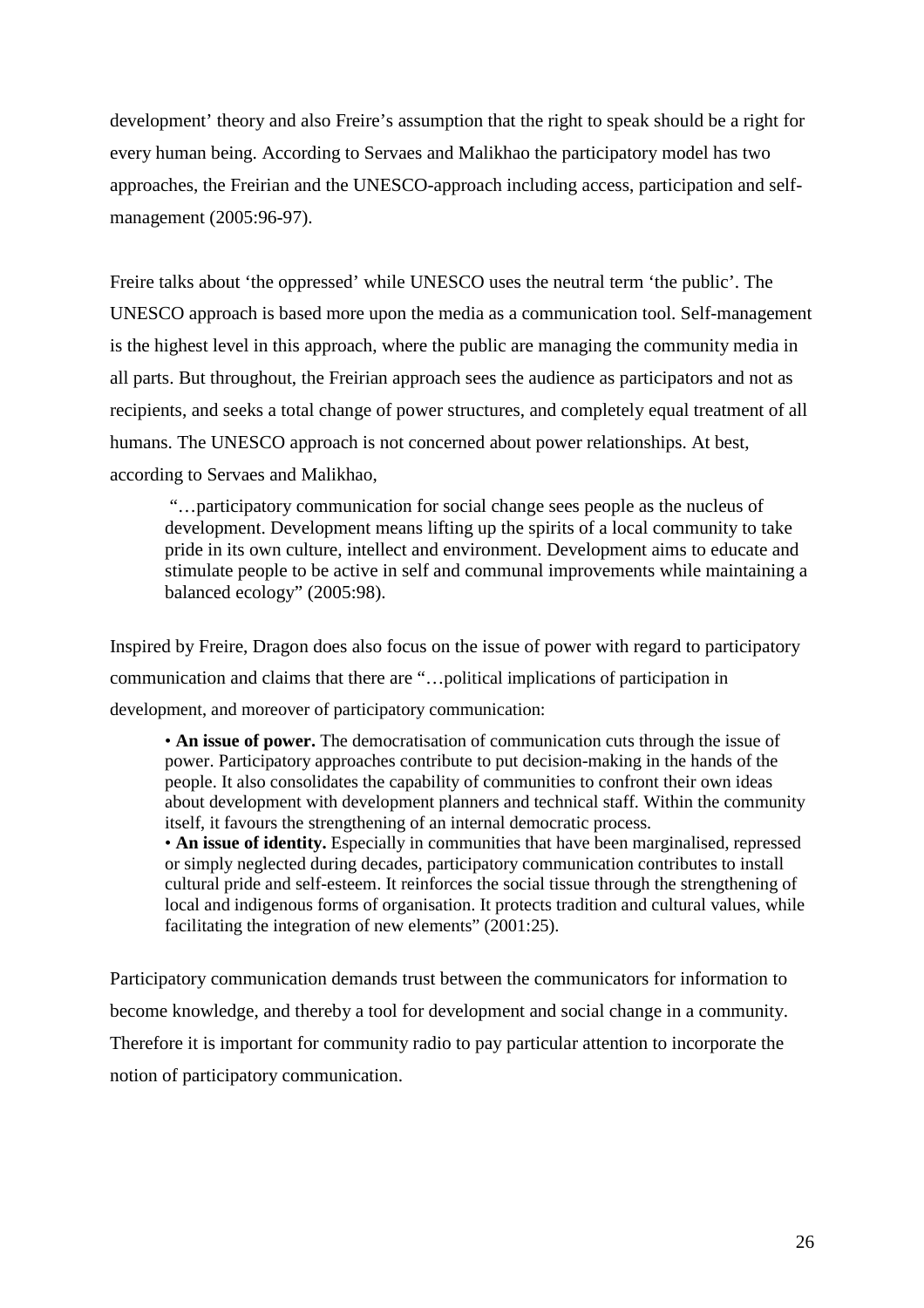#### **3.4 Critics of participation**

Participatory methods have become more and more accepted by mainstream agencies as tools in development management and in research and evaluation processes (UNDP, 2002, World Bank, 2004 and IFAD, 2002). But not all observers consider participation as a genuine solution to development challenges (Mikkelsen, 2005). Some talk about the "tyranny of participation […recognising that] direct participation is not always necessary or desired by the people affected" (Beall, Todes and Maxwell, 2004:317). Other critical voices claim that 'participation' is just a new, popular phrase within development jargon, and is required, in a tokenistic way, in project proposals in order to receive financial support. It "…was the slogan which gave the development discourse a new lease of life" (Rahnema, 1992:122).

In addition, it is seen as an economic concept in the modern sense, where "…a person should be part of a predefined project, more specifically, an economic project, in order to qualify as a participant" (Rahnema, 1992:120). Rahnema also claims that participation is now accepted by governments in developing countries because they understand the importance of it for receiving donor-support and development projects (1992:119). However, Servaes highlights that "…participation does not imply that there is no longer a role for development specialists", but that community members are heard and that changes can be made to a program as a result of the view of local groups (Servaes, 1996:105).

Moreover, 'empowerment' within the participatory approach has been criticised for being just as top-down as in modernisation theory, because development management insinuates that recipients do not already have power, and that as development workers, they have the solution about how the recipients can gain power, thus appropriating themselves with more knowledge and putting themselves first. According to Rahnema (1992:123), "As a result, there is little evidence to indicate that the participatory approach, as it evolved, did, as a rule, succeed in bringing about new forms of people's power". Worse, Rahnema claims that the participatory approach can undermined already existing power relations within traditional and informal systems that were functioning well (1992:123). Servaes confirms that participation "…poses a threat to extant structures" (2001:31) and therefore might lead to conflict instead of cooperation.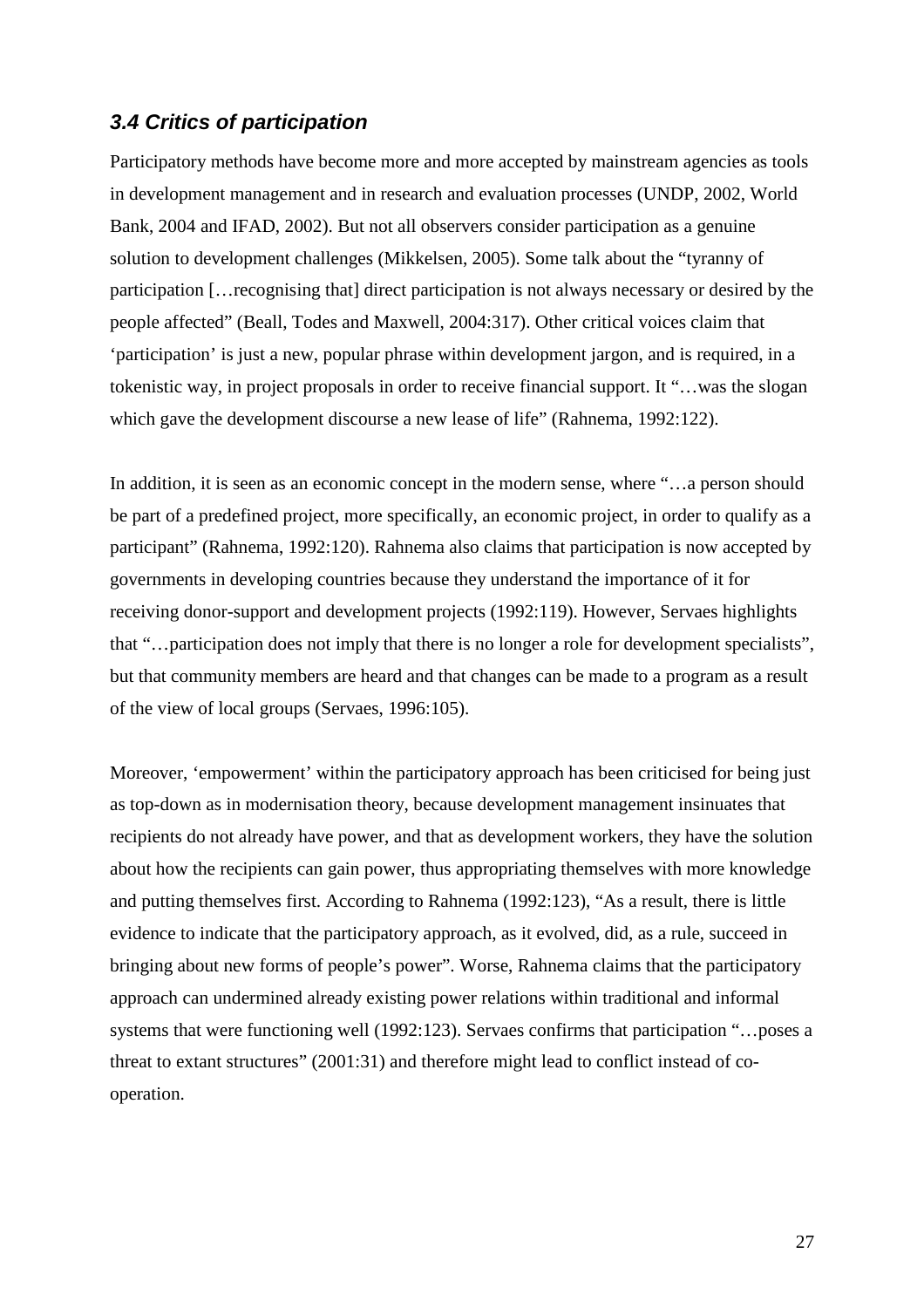There is also the question of whether the community radio sector is able to live up to the ideal of participation and focus on the community members. Community radio's ability to be a tool for empowerment of the weakest in society is part of the discussion.

In sum, it is not enough to put poor or marginalised people into the governing process just for the sake of participation. There needs to be a genuine desire from the governing body to include individuals and also a genuine belief that people have the knowledge that is important for the process. "What is needed is a change of attitudes, the patient fostering of trust, and the ability to listen" (Servaes, 2001:31).

### **3.5 Access to media**

Numerous barriers prevent people from participating in media. Many people neither have access to information nor to communication tools like internet, phones etc. Illiteracy and long distances from rural to urban areas are obstacles for people to consume information as well as participate in information-sharing, not to mention participating in the organisation of different media. In addition, discussions in national or regional media are often on a level many people do not understand because of inadequate education or because the media is concerned with an audience that has specific knowledge.

Ziyambi analyses women's media organisations in Zimbabwe based upon Robert White's explanation of communication:

"…access as a deep and broad concept, entails three levels. First, that the media facilitate provision of relevant and varied information that is of concern. Second, that the media facilitate participation and dialogue in order for exchange of ideas and formulation of opinions to occur. Third, that members participate in the decisionmaking processes involved in communication" (Ziyambi, 1996:35).

Access to media is influenced by factors like wealth and power, and this is also true even on the community level. Power structures exist that community radio has to deal with. There are hierarchies within societies and the local radio has to be aware of its goal, to incorporate the participation of community members, in order to diminish these power structures and be accessible to all groups of the population.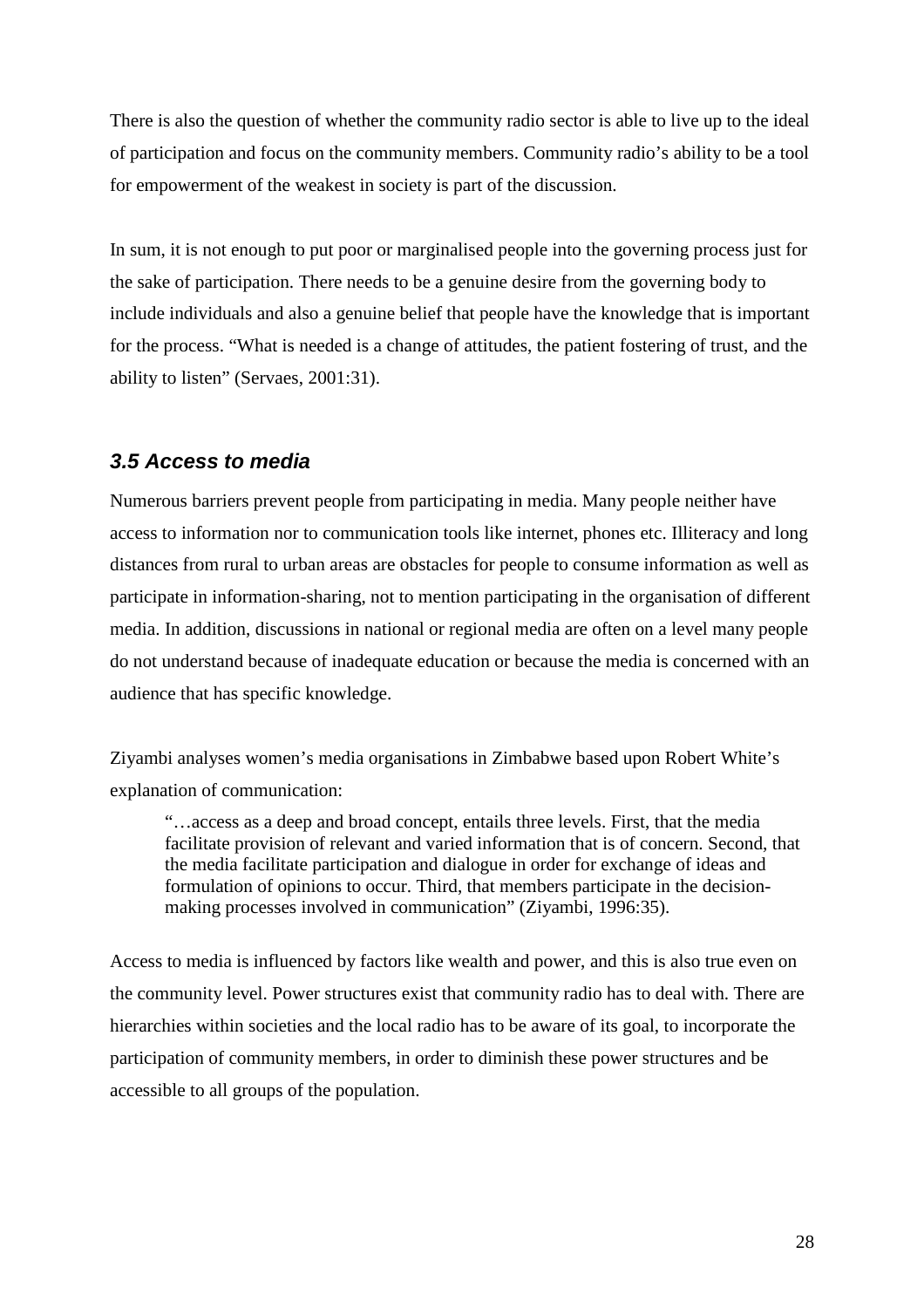The organisation and production of the media industry is partly regulated by political decisions. The South African Constitution sets a broad vision for the media industry and proclaims access for the population to issues regarding health, education and communication:

"Everyone has the right to freedom of expression, which includes

- a. freedom of the press and other media;
- b. freedom to receive or impart information or ideas;
- c. freedom of artistic creativity; and
- d. academic freedom and freedom of scientific research" (SA Constitution, Section 16 (1).

However, Marx argues that the owners of the means of productions are also the owners of spiritual production and thereby owners of the thought (Marx, 1946:89). In this light the ruling classes are also the decision-makers regarding the content of the media (Thomsen, 2005:113). Pluralism and diversity can easily disappear, often in disfavour of the poor. Community-based radios can therefore be an alternative. When it comes to funding and financial issues, however, the leading classes are often more successful in attracting advertisers who target the more affluent part of the population. Community radio, on the other hand, has difficulty attracting advertisers, as the listeners consist mainly of the poor segment of the population. According to the Freedom of Expression Institute (FXI), advertisers in South Africa use the Living Standard Measure (LSM) as a marketing tool for assessing the most lucrative markets.

"This tool segments the South African market according to their living standards, using criteria such as salary levels, degree of urbanisation and ownership of cars and major appliances. Marketers use the LSM to target particular markets according to their LSM profile, with LSM 8 being the highest and LSM 1 the lowest. The higher the LSM, the more lucrative the audience is to advertisers" (Tleane and Duncan, 2003:14).

Advertisers are indeed seeking large, wealthy audiences, which do not listen to community radio stations. Commercialisation and the pressure to be financially sustainable might easily be the end of many community radio stations. Community radio stations can use advertisements for income generation, but then they risk shifting their focus away from lowerincome community member needs and wants.

One community radio station, Highway Radio in Pinetown, for instance, separates its program schedule according to the type of listeners that tune in at different times of the day. The radio station focuses advertisements during daytime when there are mainly English-speaking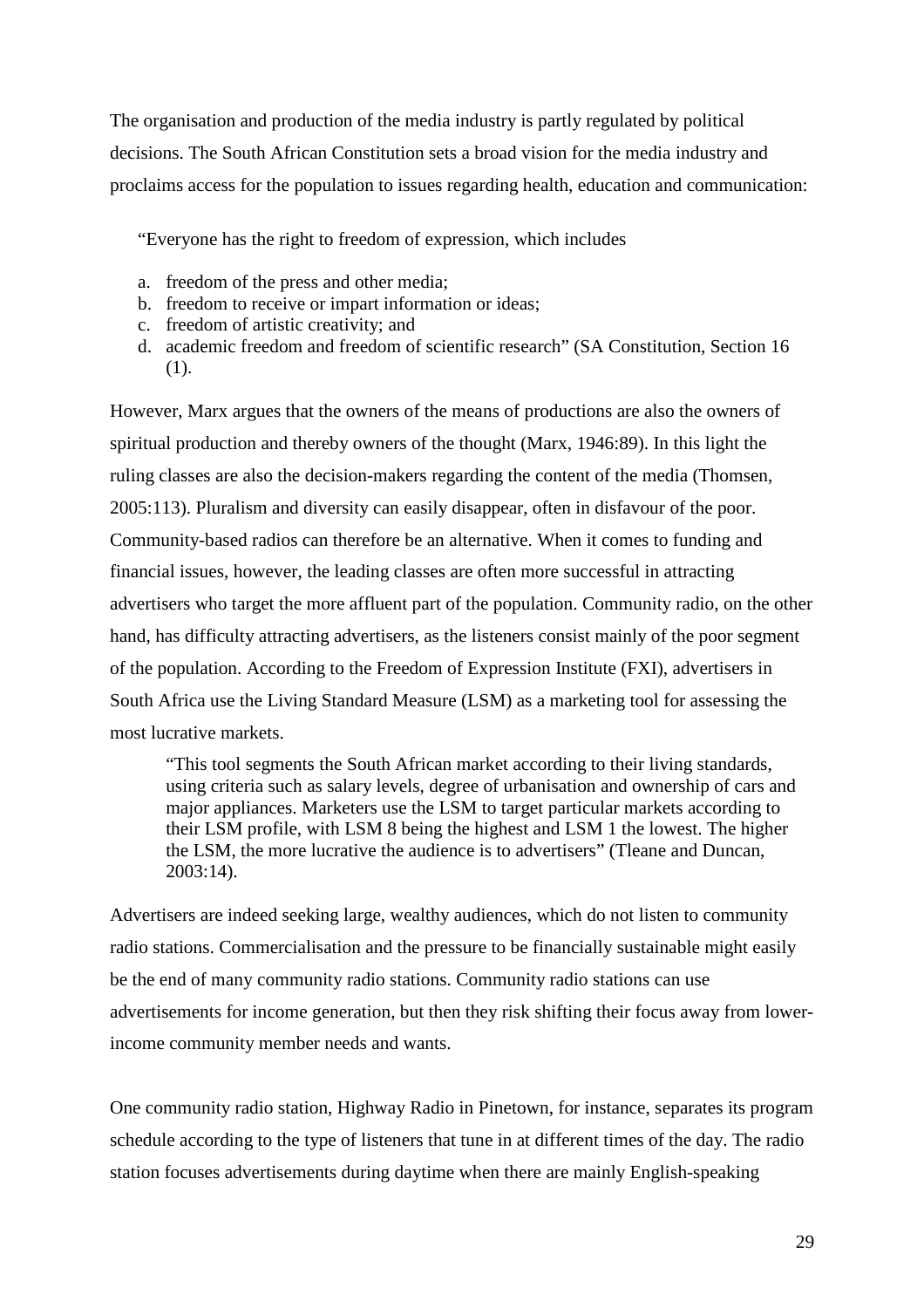listeners that rank higher on the LSM-scale. In the late evening and early mornings, the radio broadcasts more in isiZulu. Then the majority of listeners are ranked lower on the LSM-scale and there are fewer commercials<sup>2</sup>.

### **3.6 Media and democracy in Africa**

Media is supposed to be a watchdog of society, the fourth estate of society, making sure the other three estates (judiciary, legislative and executive) are doing their jobs properly. Montesquieu defined the democratic structure to be split in three parts; judiciary, legislative and executive, to assure the distribution of power (Caplex, 2004). Media has been called the fourth estate as it is supposed to assure the flow of information between the people on the grassroots and the people in power and to make sure the politicians are keeping their promises to the people (http://en.wikipedia.org). The different media are supposed to speak for both the people and the politicians in order for them to communicate about issues regarding society. However, media has often been used as a one-way communication tool of the state and not as an instrument for dialogue.

Democracy has a recent and, in many cases, short-lived history on the African continent. Because of colonisation, nations were oppressed for a long period of time, economically, culturally and politically. With independence from the late 1950s to mid-1990s, democracy became part of the process of building nations. Establishing democratic institutions, like free elections, eventually became a condition for receiving donor support in some cases, although often donors were willing to accommodate dictators and pseudo-democratic elections. This pressure of establishing democracy must be seen in light of the Cold War and the competition between the West and the communist Soviet Union. Because of the Cold War, several dictatorships were supported from both sides in order to gain support. Frantz Fanon describes in his book *The wretched of the earth* how colonial history never ended in Africa, because the bourgeoisie put themselves in the place of the colonizers, robbing the general population and risking both democracy and economic sustainability (1961). He also highlights the role of political parties and accuses the new bourgeoisies of promoting a single party rule that often has led to dictatorships and control of the masses (1961).

"All the opposition parties, which moreover are usually progressive and would therefore tend to work for the greater influence of the masses in the conduct of public

 $\overline{a}$ 2

Interview with management of Highway Radio, October 2006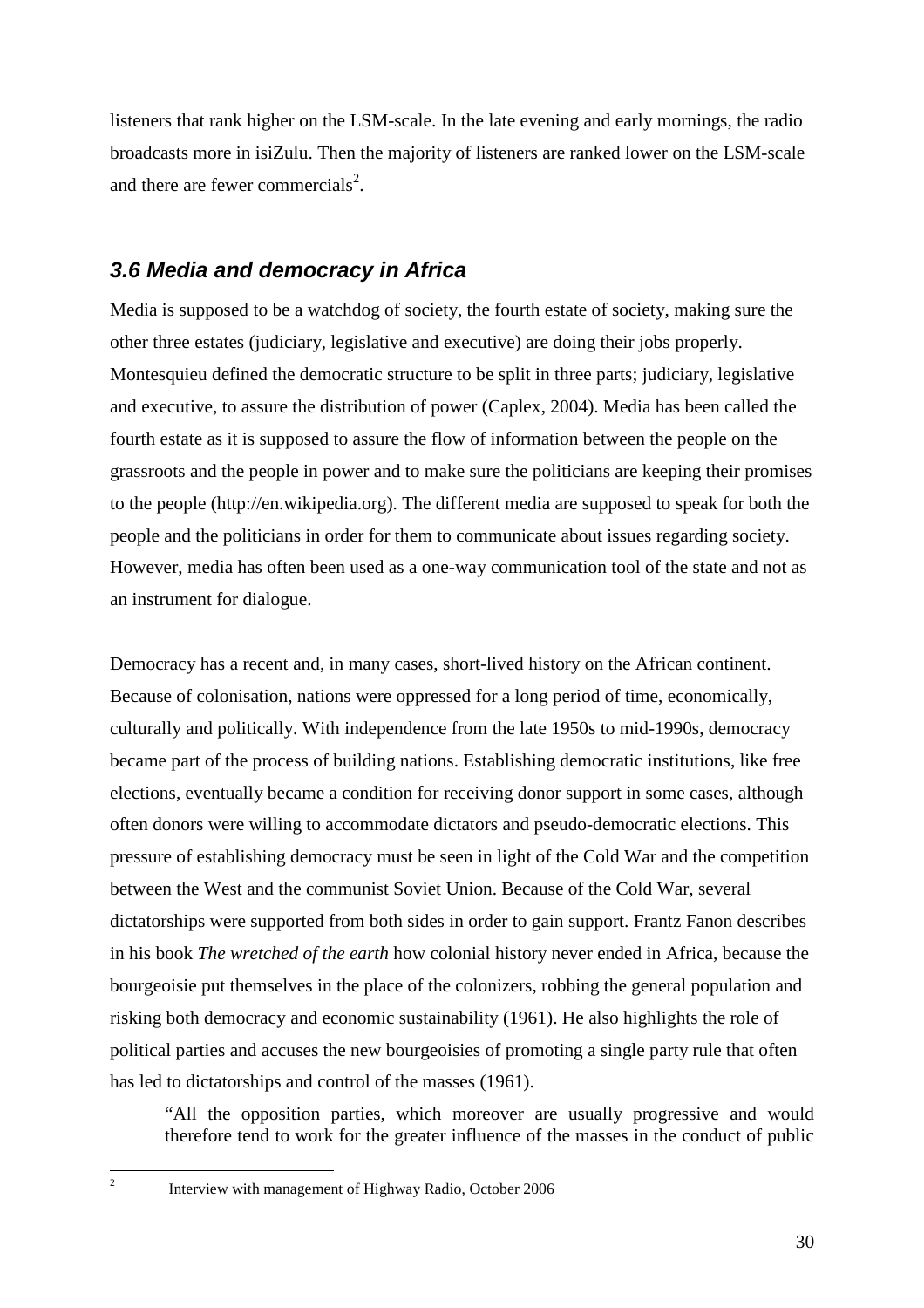matters, and who desire that the proud, money-making bourgeoisie should be brought to heel, have been by dint of baton charges and prisons condemned first to silence and then to a clandestine existence" (Fanon, 1961:149).

During the 1980s and 1990s, many countries in Africa experienced a second wave of upheaval from its citizenry because of dictatorships and mal-governance. They were fighting for democracy with multi-party systems and free elections and citizens' rights (Bond, 2006:144). Fanon claims that real democracy will first arise when the grassroots is engaged in decision-making processes.

"In an under-developed country, experience proves that the important thing is not that three hundred people form a plan and decide upon carrying it out, but that the whole people plan and decide even if it takes them twice or three times as long […] People must know where they are going, and why" (Fanon, 1961:157).

Media, and particularly free media, was seen as important for building democracies, both with regard to freedom of expression and as a watchdog of society. In the 1960s and 1970s' communication within development theory and work was seen as a one-way operation and development was regarded as more important than democracy (Hyden and Leslie, 2003:4). From the late 1980s and onwards, this attitude changed towards regarding democracy as an important means of a development process and nation building. In addition, there was a change towards two-way communication since beneficiaries of development were seen as stakeholders and at "the [centre] of development" and therefore needed to be heard in a development process (Hyden and Leslie, 2003:5). Nobel Prize winner Amartya Sen and others with him began recognising this shift.

"Democracy has complex demands, which […] include voting and respect for election results, but it also requires the protection of liberties and freedom, respect for legal entitlements, and the guaranteeing of free discussion and uncensored distribution of news and fair comment" (Sen, 1999:9).

Democracy is concerned with complex demands and requirements. This complexity demonstrates the constraints a nation can experience in building a democracy and all the aspects that have to be established for it to be able to function and be sustainable. Governments of real democracies are forced to give up the control mechanisms that are found in dictatorships to be able to protect the liberties of the people and this is often a difficult process. Public media in many African countries have often been accused of being a tool for governments by promoting issues of interest to them and hiding criticism of them. In this instance, the media is working as a mouthpiece for the people in power instead of being a watchdog. When media is used in this way, media is not a force for democracy but a force for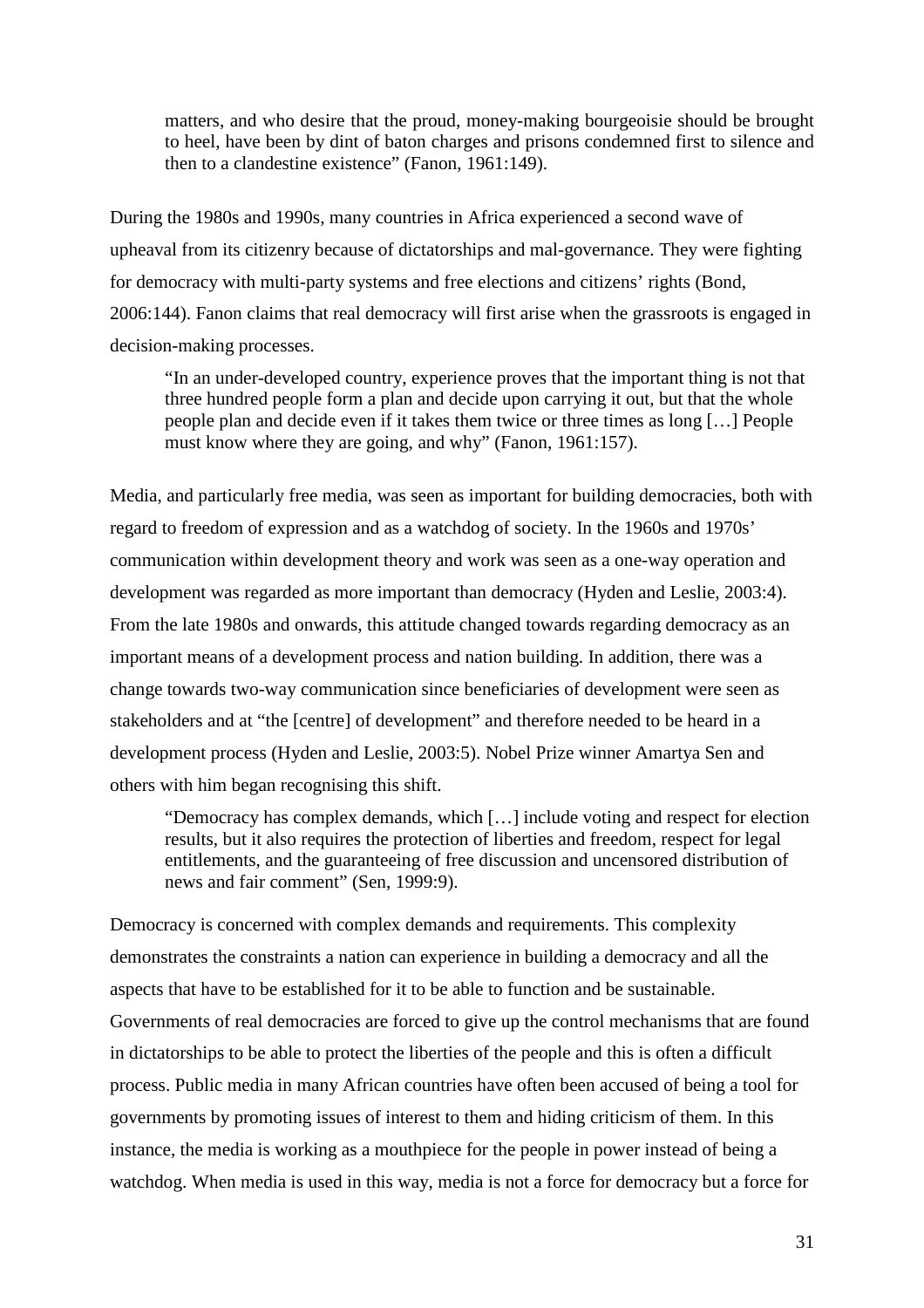the ones in power. As a result of the public media often being a tool for the elite, alternative and small media emerge as a tool for the oppressed and for those with no access to public media. Bush Radio is one example from South Africa (http://www.bushradio.co.za).

Hyden and Leslie claim that modernisation theory of the 1960s uncritically promoted the importance of African governments to have a strong role in the "…use of communications for national development" (2003:8). This was seen as much more important than the right to criticise policy and therefore the governments were able to control the media in the interest of national unity. Thus, with independence and political freedom in African countries, freedom of the press disappeared (Hyden and Leslie, 2003:9). Even though freedom of the press and media have emerged since the 1960s, there are still countries on the African continent that have neither an independent press nor freedom of speech.

According to the International Press Institute (IPI), Ethiopia and Zimbabwe are two of the main countries in Africa that lack media freedom (www.freemedia/ipi.org). Ethiopia is one of the countries in the world with the most imprisoned journalists. In other countries that officially have freedom of the press and media, there are government officials that "…continue to sit on information as if it were their private domain" (Hyden and Leslie, 2003:12) and thereby deprive people of their right to information.

In a democracy, media has three main tasks: adversarial, watchdog and agenda-setter. Within such tasks, media forms public opinion, and has an "…influence on the minds of ordinary citizens" (Ogundimu, 2003:212), and "[makes] citizens politically or civically more conscious of their own role in public affairs" (Ogundimu, 2003:214). The media is an adversarial actor when it pressures the leading forces of society and "…sets itself up against political (and economic) leadership" (Altschull cited in Ogundimu, 2003:213). When media institutions are keeping an eye on the leadership and making sure the leadership does their job, the media conduct their watchdog-function. While "…if [the media] let the public know what is important and what is trivial, it is setting the public agenda" (Altschull cited in Ogundimu, 2003:213). Community radio does also follow these guidelines and has often worked as a watchdog, although it seems like that aspect was more highlighted in the days of apartheid because then they had a common cause to fight, while in the democratic South Africa many community media institutions have problems defining themselves and turn more towards developmental issues (Hadland and Thorne, 2004:2).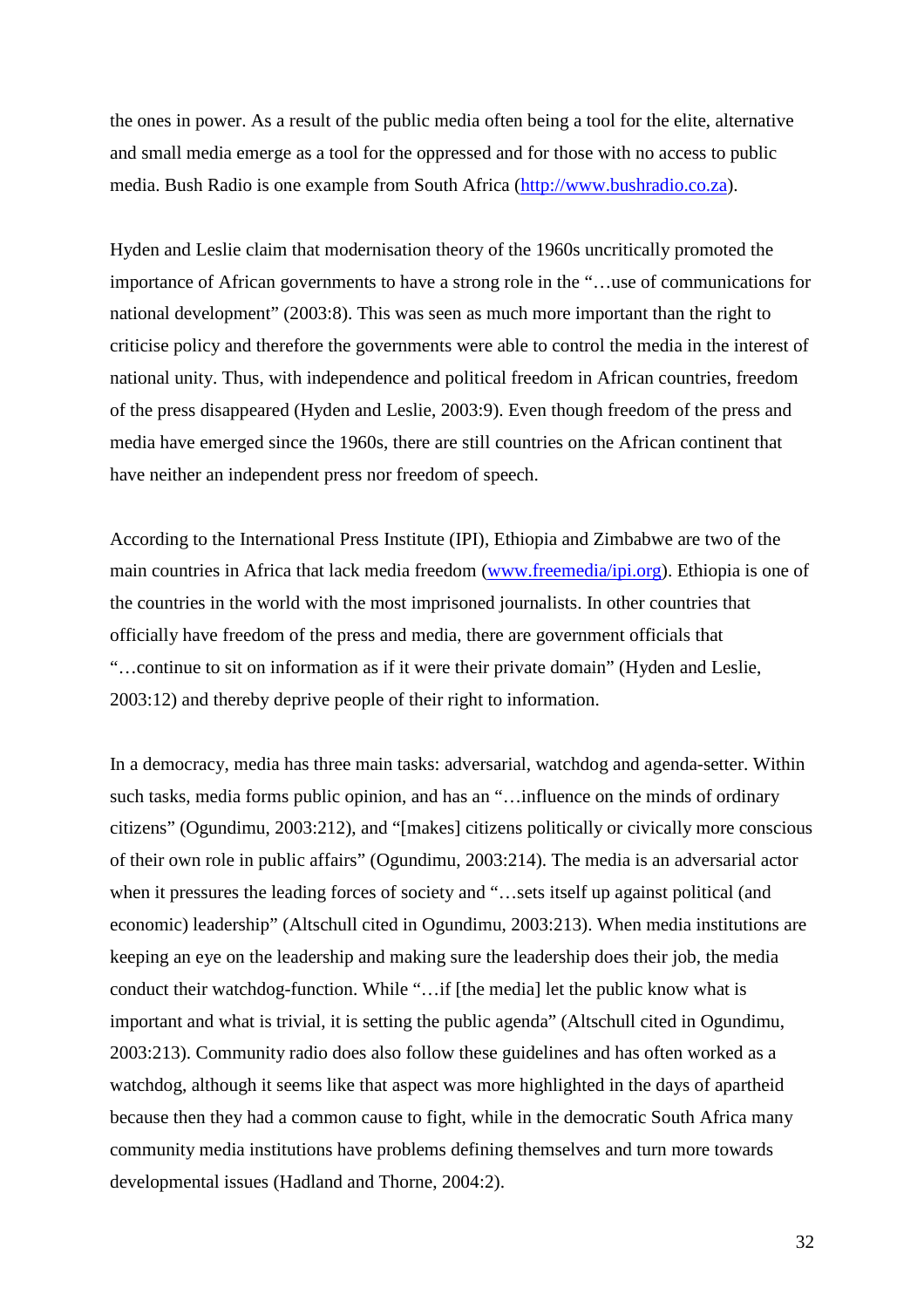New information technology and participatory approaches to development create new possibilities for people and organisations to promote their cause and receive information, like promoting the process of building democracy. On the one hand, the new technology can create new employment within information technology in Africa. On the other hand, it can create more dependence on Western media sources and a renewal of cultural imperialism (Hyden and Leslie, 2003:15). However, the percentage of people without access to the technology, like internet, but also telephones, is still high in Africa (Tleane, 2006:74), thereby reinforcing the differences in opportunity and accessibility and maintaining the power relations between the 'haves' and the 'have-nots', thus disturbing the possibility of equality.

"What happens in the economic domain has immediate repercussions not only for the sustainability of the newly privatized media but also the role that they can play in democratization" (Ogundimu, 2003:223). The aspect of power and ownership is obviously a part of this domain and is illustrated by the stories reported and the groups of the population covered in the media. Tomaselli claims that; "[o]wners of capital – whether black or white – use media [organisations] to further their own class interests to secure and enhance their personal strategic positions in the socio-economic order" (2003:145). As a result, there are large segments of the population that are not accounted for or listened to in the media (Ogundimu, 2003:225). These groups of the population often feel excluded and not encouraged to engage in civil society and information-sharing. In this regard, media is not a tool for democratising processes. The same problem relates to advertising. Because the business sector is relatively small in Africa, the different media have to fight for the advertising money (Ogundimu, 2003:225). Thus, the business sector can demand an audience that has the capability to buy, and the media sector will have to cater for that demand to the detriment of the listeners. This constrains the focus on marginalised groups even further and the ability of the media to provide for these groups. South Africa has more sophisticated infrastructure than other sub-Saharan countries, a market economy with an extensive business sector, business conglomerates and co-operation agreements that also extend the borders of South Africa (Tleane, 2006). There is also a growing concentration of ownership within the media institutions in general (Thomsen, 2005:14) and this might result in a threat to democracy with regard to civil society. In addition, Duncan and Tleane illustrate that the public broadcaster in South Africa, SABC (South African Broadcasting Corporation), has been under pressure to reach financial sustainability and has therefore changed from being a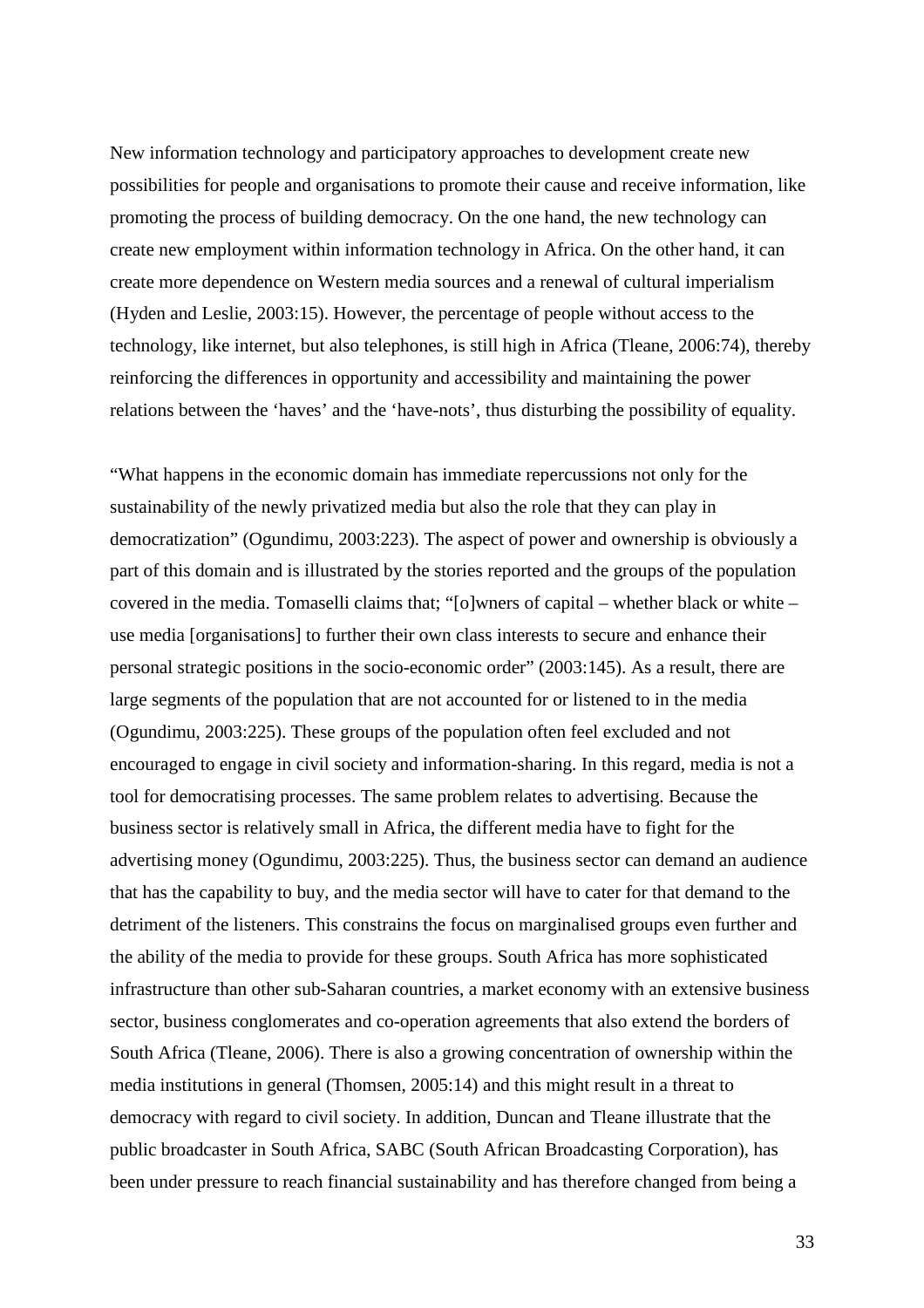broadcaster for the general public to being a broadcaster for the affluent society (2003:13-15). Hence, lack of government funding is one of the reasons leading to a public broadcaster that does not serve the entire population. According to the Freedom of Expression Institute (FXI) political censorship and control are other reasons, demonstrated by the withdrawal of a documentary of President Thabo Mbeki from 2006

(http://www.fxi.org.za/content/view/101/1). (Only in late 2007 was the documentary finally aired, after minor changes were made.) Richard Steyn, the editor in chief of the newspaper *The Star*, highlighted in a lecture that: "…genuine freedom of the media means freedom from economic as much as political and legal constraints" (1993).

Folu F. Ogundimu has been writing about media and democracy in Africa. He claims there are different stands that influence the media sector. The political and ideological stands are mixed with economic interests that define the media-agenda. "The media agenda is controlled by distinct corporate interests rather than by the public, or special groups representing them" (Ogundimu, 2003:224). In this context, media is not promoting civil society and the democratic rights of the entire population. This proves that the press is not "…independent, it operates as an instrument of power" (Altschull, cited in Ogundimu, 2003:219). Community radio stations can be an alternative as they are based within a community and have an explicit focus on that community in addition to incorporating participation by the community members, but they are also constrained by economic issues and have problems finding businesses that want to buy airtime for advertisements from them because of their restricted audience.

As with the political domain, the media should constitute a two-way relationship with the cultural domain. Media influences what happens in the cultural life, while the cultural perspective can shape the output from media and thereby democratisation. As highlighted by Hawk, Africa is often misrepresented in Western media and this influences both how people in the West perceive Africa and also how Africans view themselves since the Western media – especially BBC and CNN - often are accessible in African countries (2003:157). "Mass media's images of Africans themselves were nearly uniformly negative during the recent period, which plays nicely into the hands of elites" (Bond, 2006:v). Bond blames the imperialist drive of the Western world for contributing to the picture Africans and others have of Africa: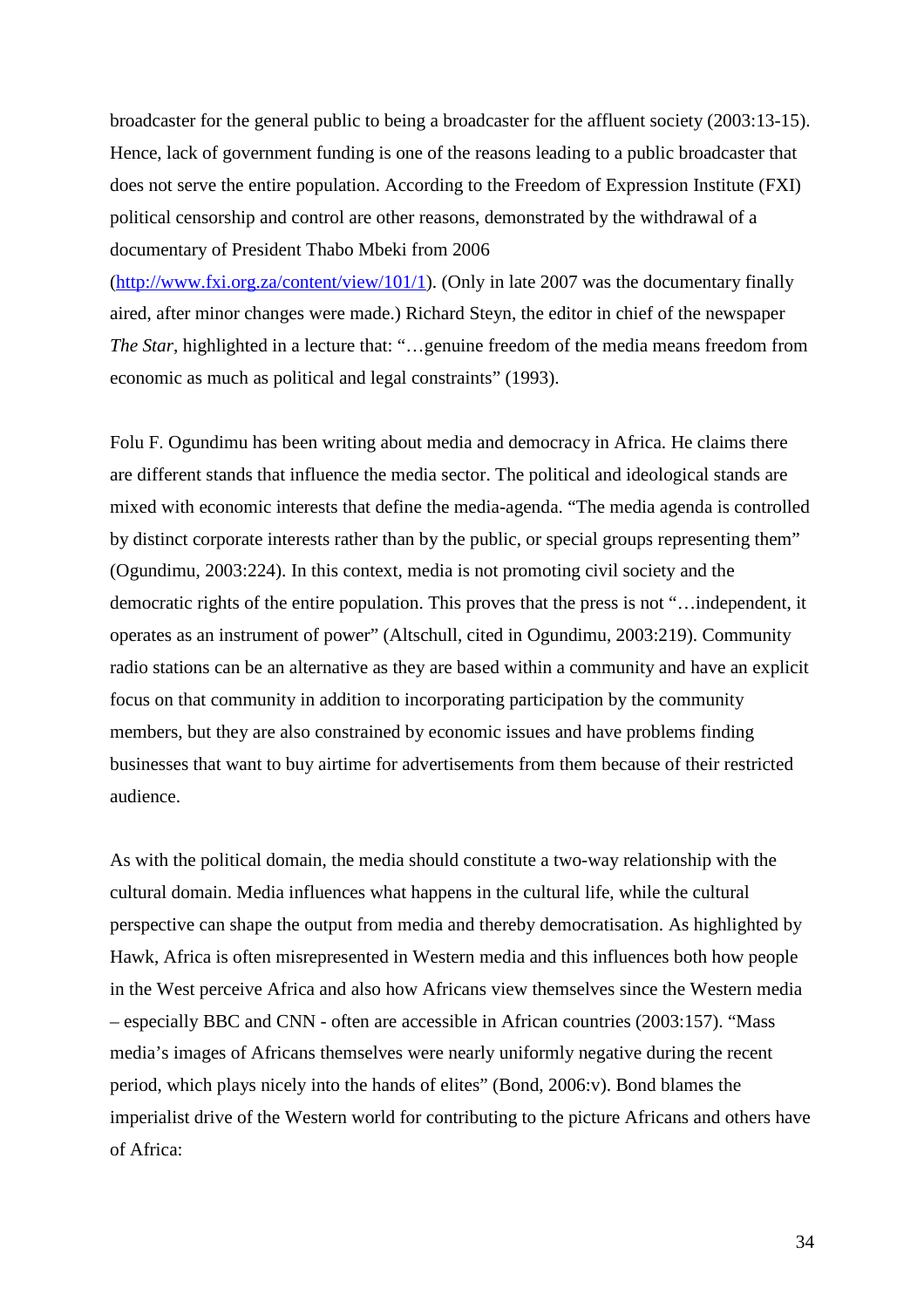"As the 'dark continent', Africa has typically been painted with broad-brush strokes, as a place of heathen and uncivilized people, as savage and superstitious, as tribalistic and nepostic. As David Wiley has shown, western media coverage is crisis driven, based upon parachute journalism, amplified by an entertainment media which 'perpetuates negative images of helpless primitives, happy-go-lucky buffoons, evil pagans. The media glorify colonialism/European intervention'" (Bond, 2006:v).

On the other hand, Ogundimu claims that globalisation of communication can lead to a more reasonable picture of Africa in the media and that it can play a part in highlighting important issues for Africa, as seen in the social movements' opposition to the World Trade Organisation meeting in Seattle, USA and the World Economic Forum in Switzerland (2003:232). "[G]lobalization of communications […] are mainstays of the emerging order of global empathy and global discourse" (Ogundimu, 2003:232). The development of media, however, too often reveals a choice of not acting as a tool for democracy and for the people, but for a few, large corporations, "thus threatening people's local culture and potential for self-development" (Thorne, 1998:240). As a result, South African as Norwegian radio stations often prefer playing American pop music instead of traditional, local music. Local musicians are often left behind as they cannot pay to have their music played. Celebrities and famous people are more often highlighted than issues important to politicians and the people at the grassroots because there is an economic market for these stories. Community radio can be an alternative to this as a result of its focus on local culture, heritage and language, in addition to promoting a specific political focus as independent media agents for often marginalised communities. Thereby, community radio is promoting a sense of belonging and representation among the people living in the area.

Free media can play a significant role in freedom of speech and the emancipation of the individual's right to express oneself. However, "[d]espite the end of the Cold War and the burgeoning of democratic elections across the [African] continent, most African governments continue to exert strong control over broadcasting" (van der Veur, 2003:89). Most countries in Africa have independent, privately owned printed press, however, these might be mouthpieces of the government or their owner and therefore not promoting democracy. Historically, radio has been seen as the "people's medium" in Africa because of its' possibility to reach large territories, linking people of different origin, bridging gaps between different people and providing an outlet for expression (van der Veur, 2003:81).

"Community media has become synonymous in many people's minds with community radio. This is because radio is seen as an ideal medium as it is affordable, easy to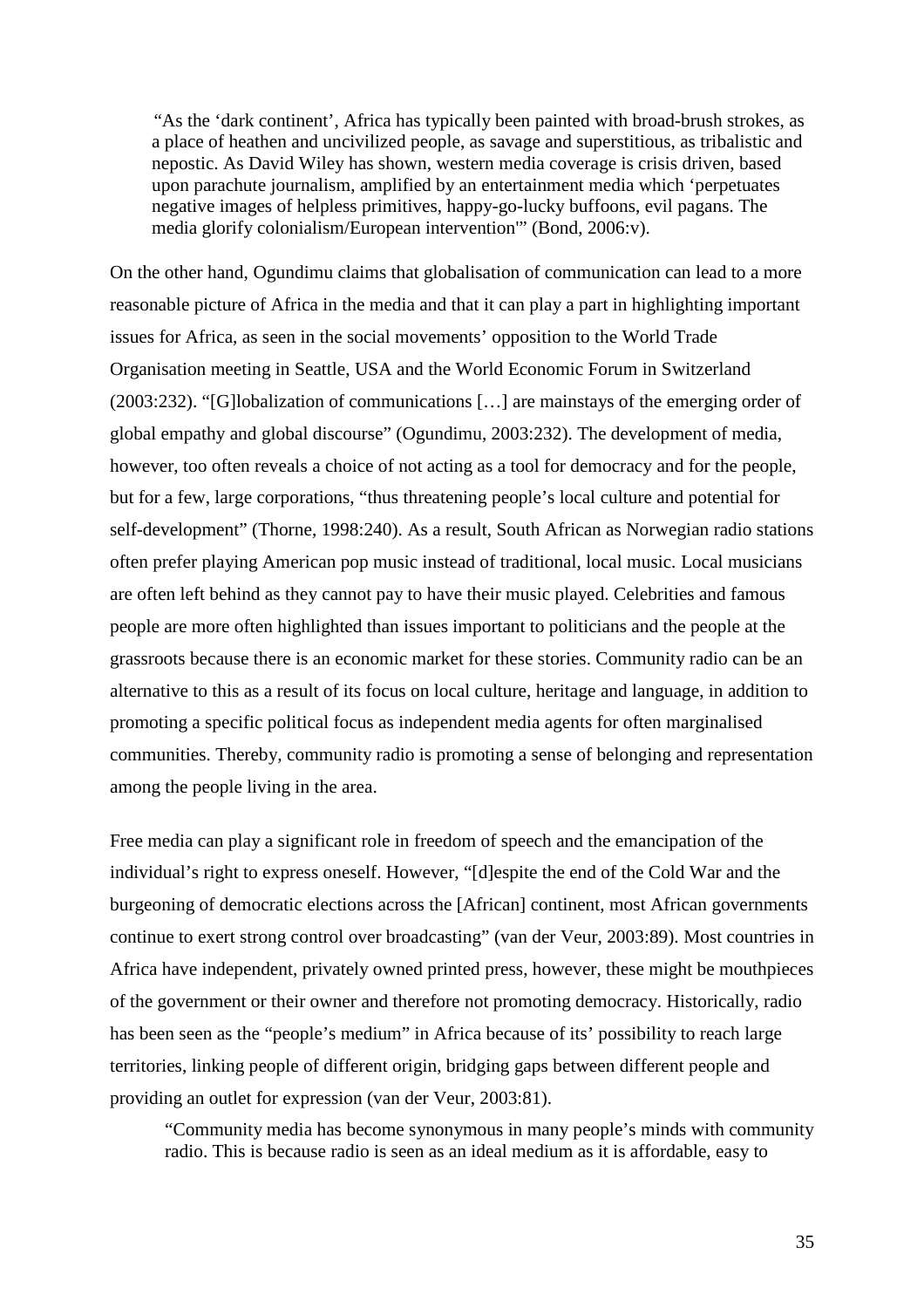install and operate and people don't need to be able to read or write to access information" (Hadland and Thorne, 2004:55).

Radio has the possibility of reaching far and in addition it is based in the oral tradition. This makes radio an effective means of reaching the people. Radio broadcasting is an important medium for the authorities and therefore privatisation and independence of broadcast media have proven to be difficult to accomplish in many African countries. According to van der Veur: "Much like their colonial predecessors, African governments treat the radio as the backbone in their strategy to secure support from the people, especially those in the rural areas" (2003:93). However, the potential the radio has to reach people and to be a voice for them, diminish because of threats from the government, lack of information from public officials and incompetence and fear among journalists and reporters.

Private media agencies are seen as a sign of democracy because they are not owned by the state, and thereby not controlled by it, and by allowing them to operate the government seems open to the freedom of expression by the masses. However, the owners of the private media sector are often government-friendly or do not dare criticise the government in fear of reprisals and sanctions. In addition, there are often links between people owning the private media and people in the authorities. "In principle, private media can play an important role in the development of democracy by informing and educating the public. In practice, Africa's independent broadcasters are often unable to fulfil this function in part because media owners are members of the ruling elite" (van der Veur, 2003:100). During the 1990s and 2000s a lot of community radio stations have been airing their programs to the South African listeners. "The NCRF has about 120 community radio station projects in its membership, with about 75 of the stations on air and others waiting to be licensed by the Independent Communications Authority of South Africa (ICASA)" (http://www.ncrf.org.za/about-us/history-of-the-ncrf). In KwaZulu-Natal alone there are thirteen full-time licensed radio stations according to www.wikipedia.com. Stations like Siyaya FM are not included in the list as they are only granted special events licenses, meaning there are even more stations available to the citizens. According to Byrnes, there were "…at least six privately owned commercial radio stations by 1996". The IBA issued licenses to several community radio stations in the first year of the agencies existence. Most first were granted special event licenses and then the one's who applied received permission to broadcast for four years (Byrnes, 1996).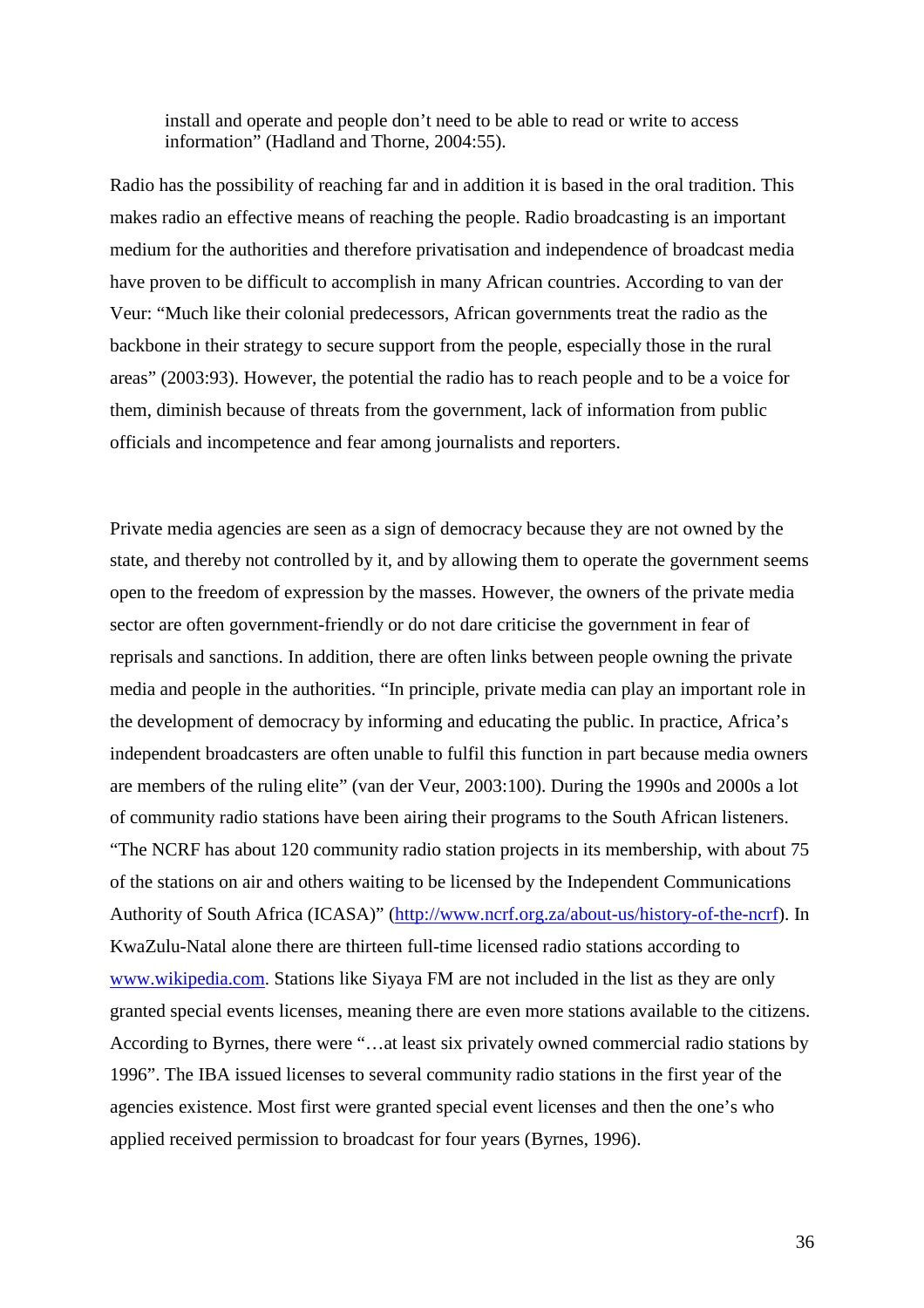Freedom of expression has been highlighted as important for three reasons, according to Ogbondah. First, freedom of expression opens up the possibility of people to freely exchange ideas and discuss opinions, thereby allowing truth to prevail. The second reason is to enable people to develop intellectually and spiritually following the possibility to express themselves and their attitudes freely. Third, freedom of expression enables "…citizens to understand political issues so as to be able to participate effectively in the governance of society. In this case democracy itself becomes the justification for free speech" (Ogbondah, 2003:59). In spite of these positive effects, freedom of speech and press in many African countries is restricted by law. According to Ogbondah: "The laws are still not always in tune with the democratic expectations associated with the ongoing political transition, nor is the behaviour of the principal political actors" (2003:73). There is a need for "…greater civic consciousness among the public at large. Widespread poverty and illiteracy limit not only the outreach of the media but also the extent to which people can participate in public affairs" (Ogbondah, 2003:76). The limitation of participation diminishes the chances for development while at the same time this becomes a negative spiral whereby the lack of a voice to fight for rights will make it difficult to escape poverty and experience development. Jallov took part in the development of community radio stations in Mozambique. The radio stations were partly able to monitor themselves through a barefoot strategy developed by Jallov. The evaluation illustrates how media freedom and access are developing communities. The example from Mozambique demonstrated that people felt much more informed about their surroundings, they had developed a higher degree of self-esteem as a result of local music and heritage was highlighted on the radio. In addition there was "…improving attendance to AIDS patients in one hospital and the reorganisation of administration of the electricity supply in another" and people were persuaded "…to put chlorine in the drinking water during a cholera epidemic" (Jallov, 2004:22).

Some academics claim democracy in Africa has come in pieces more than in system-wide reforms (Ogbondah, 2003:77). However, South Africa is an exception to this as a result of the overthrow of apartheid and the installation of the new democracy in 1994. In contrast to many African countries, South Africa has established a constitution that protects the rights of the individual and also the media, and thereby encourages freedom of speech as well as free media. Independent and private media are flourishing in the country, particularly within the radio and print genre. At the same time, though, the growth of media corporations might be a threat to the small media sector and as a result a threat to public participation and local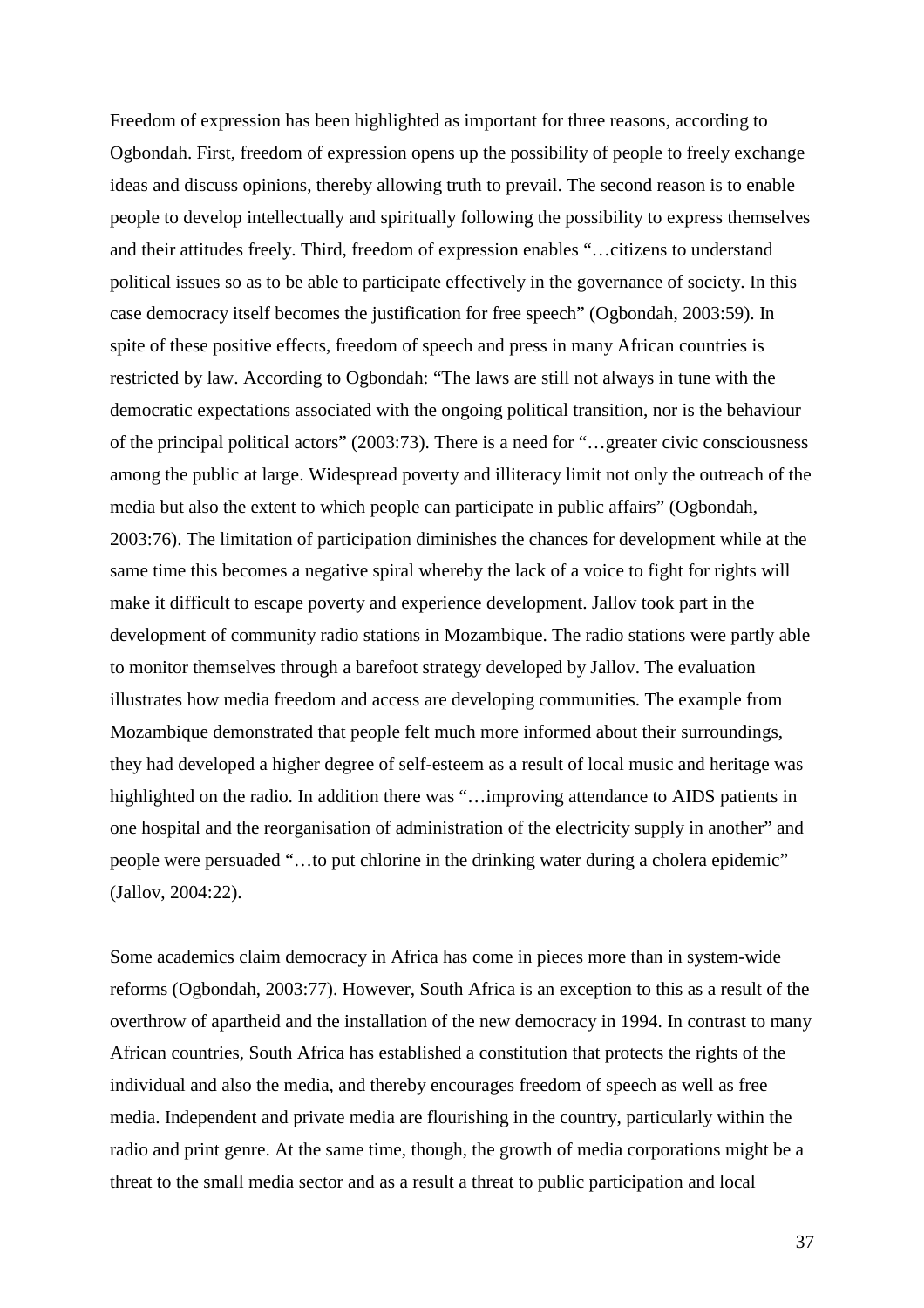community interests. Large media corporations have the advantage of producing more without additional costs. Another advantage is that the bigger companies are often more attractive to the advertisers as they have a larger market of listeners (Thomsen, 2005:15).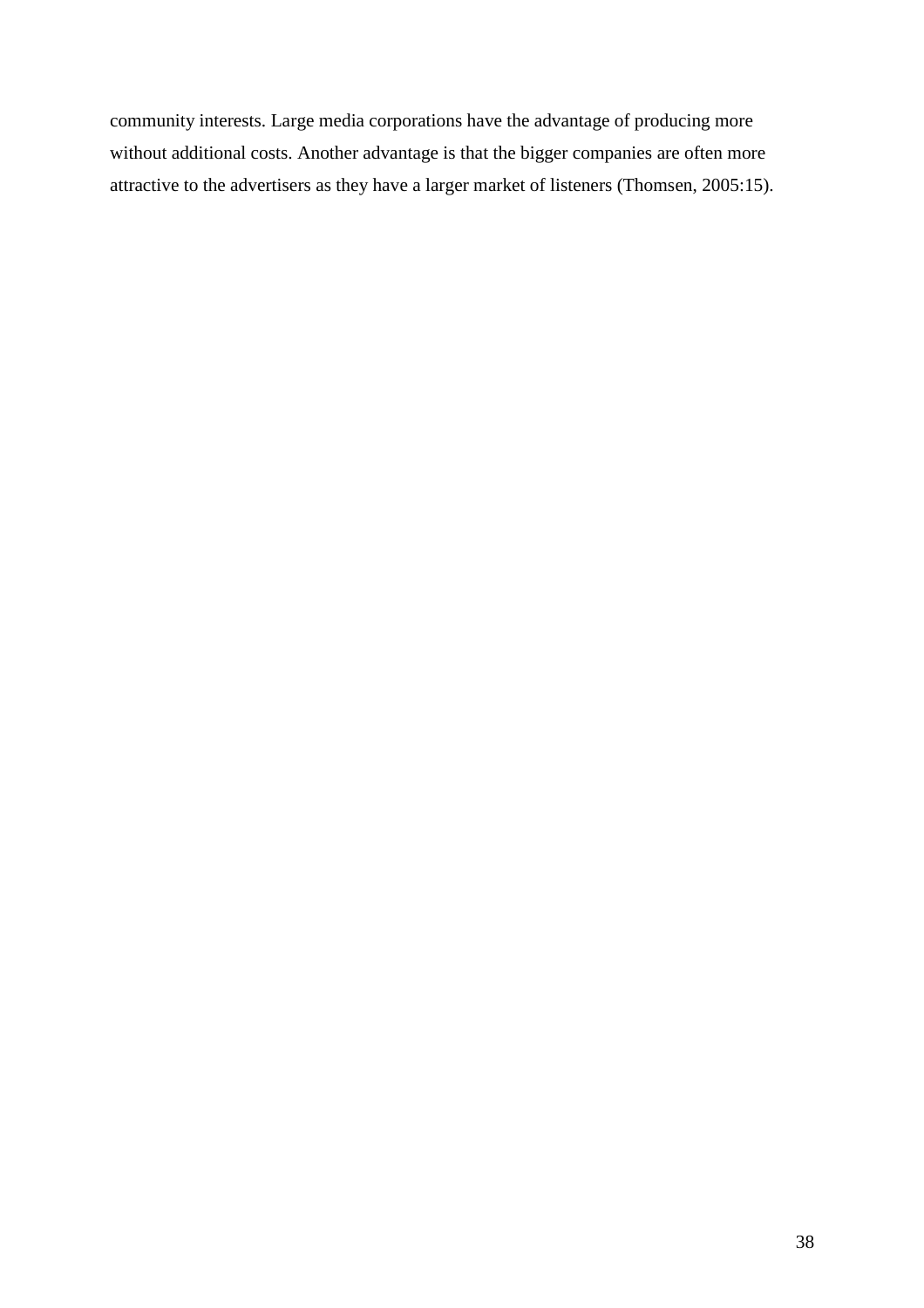# **4.0 South African Constitutional Rights**

The history of free media in South Africa did not begin until the early 1990s. During the apartheid days South Africa's main source of information was the government controlled SABC. "The SABC was banned from broadcasting pictures or voices of opposition figures, and its editorial policy was dictated through an institutional censorship structure" (Bosch, 2006:252). Media outlets that were opposing the regime were under constant fear of being banned or shut-down. Journalists were imprisoned, some are also suspected killed and other fled the country to protect themselves, as was the case with the anti-apartheid journalist and editor Donald Woods (BBC website). The information flow was based on what the government wanted to be known and therefore the media was not working as a watchdog. SABC was "…established to serve primarily white interests represented by the various apartheid governments of the National Party (NP). Even when services were launched targeting black audiences, they were provided with a view to serving the propaganda interests of the apartheid regime" (Duncan and Tleane, 2003:55).

On the eve of a new regime the NP government realised the importance of turning the national state channel free from the state authorities. As in most countries the media is a powerful tool for the authorities to control the opinion and therefore there was a discussion about the SABC from the beginning of the 1990s as there was a mood in the country to change the system of apartheid to democracy. The broadcaster was to change from a state broadcaster to a public broadcaster, accountable to the public (Duncan and Tleane, 2003:55- 56).

According to Hadland and Thorne: "[t]he term community radio is often used loosely to describe media that target black, working class communities…. [t]his reflects the current, and indeed pressing, priority to redress apartheid imbalances in the media and promote media diversity" (2004:56). Many of the first small media organisations that existed in the country before this time were comprised of freedom-fighters actively against the apartheid regime. In October 1991, the ANC presented its' view on the democratisation of the airwaves; "The ANC stands for genuine freedom of the airwaves which will create space for public, commercial and community broadcasting to flourish to the maximum in a dynamic and diverse broadcasting environment" (cited in Hadland and Thorne, 2004:28). The ANC highlighted that the community media was to be noted and expected to be part of the media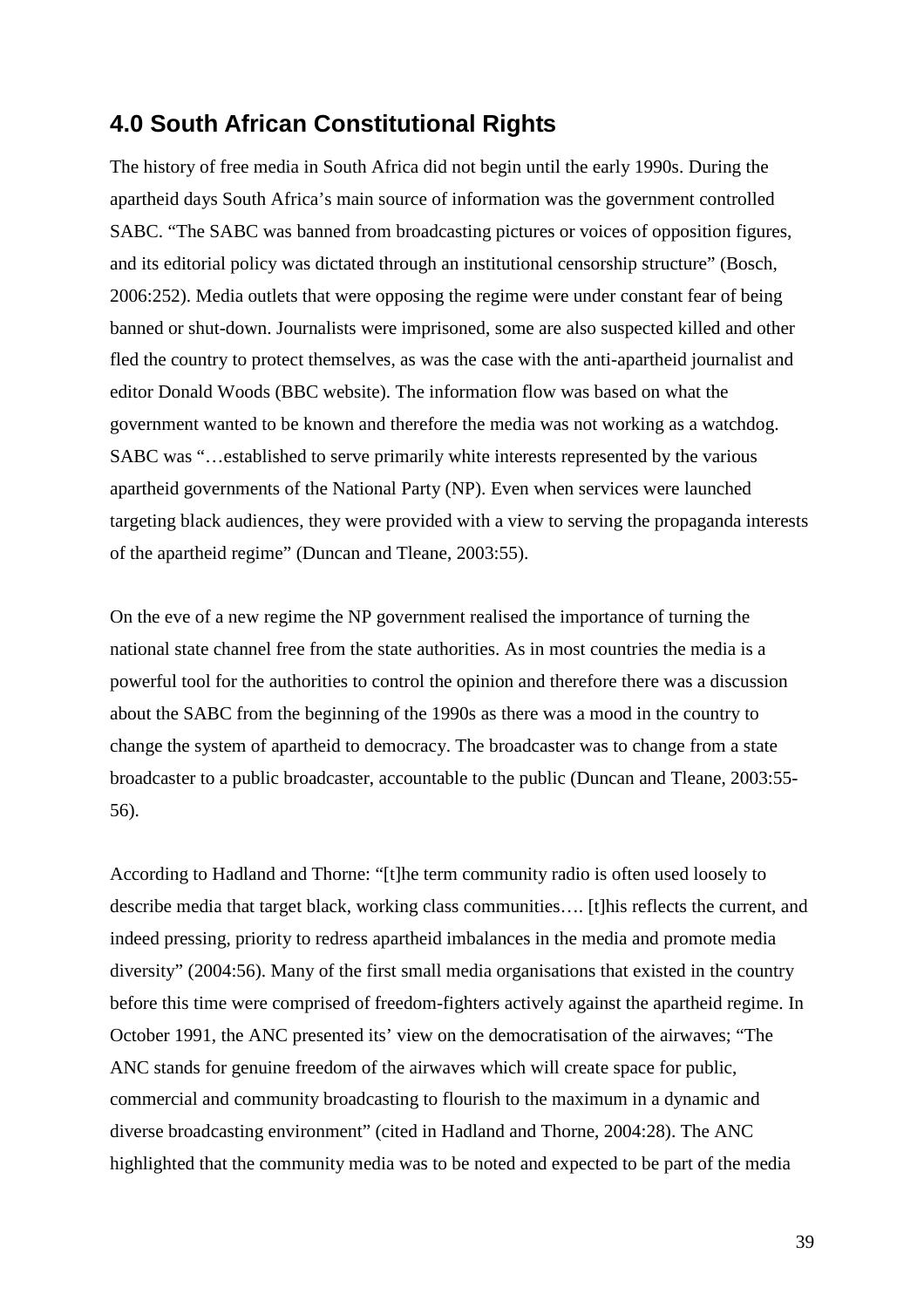sector in the new South Africa. Teer-Tomaselli says that the ANC discussed the possibility of controlling the SABC on the eve of the democratisation in 1994 to be able to promote the party's interests, but in the end agreed to leave the SABC as a public broadcaster (1994:85). In 1999 a new broadcasting act replaced the act from 1979 and restructured SABC into two parts, public and commercial, the commercial one was to finance the public (Duncan and Tleane, 2003:64). However, this has led to an imbalance in what to broadcast and for whom depending on money, according to Duncan and Tleane. "The SABC has been forced into financial self-sufficiency, leading to an ever-increasing dependency on advertising revenue, a source of funding that has in-built biases towards historically privileged audiences" (Duncan and Tleane, 2003:71). Since the ANC came into power it is more influential within the SABC, and the broadcaster has been criticised for being pro-ANC and not objective in its reporting on governmental affairs and in the choice of leadership (Wanneburg, 2005). The FXI claims that the SABC is ANC-friendly and is not objective when reporting on the party and the politics (www.fxi.org). In addition, there have been complaints about the party's priorities regarding the merge of SATRA and IBA (see below). The party does not seem to highlight community broadcasters as it promised in 1991.

The South African Constitution (1996) guarantees freedom of expression for the South African citizens (Hadland and Thorne, 2004:20). People's ability to exercise these freedoms, however, presumes the possibility to access them. There are several broadcasters in South Africa, private, community and public. SABC has radio stations in all the eleven official languages to try to cover the needed access among the population. However, access does not only depend on the number of stations that exists, but also the content and how it is expressed in addition to practical issues of connection and technical solutions. In a country where a large proportion of the population still live in poverty or is marginalised, the government needs to ensure these rights by providing access to different communication and media sources. Julian May has studied the situation of poverty in South Africa for several years and his studies on the province KwaZulu-Natal shows that two thirds of the poor households in that area in 1998 were chronically poor and not able to escape the poverty trap and those that were "…just above the poverty line were at substantial risk of falling into poverty" (May et al, 2000:576- 578).

According to Hadland and Thorne; "[t]he government […] has a legal and arguably constitutional obligation to promote a media to which ordinary people can achieve access"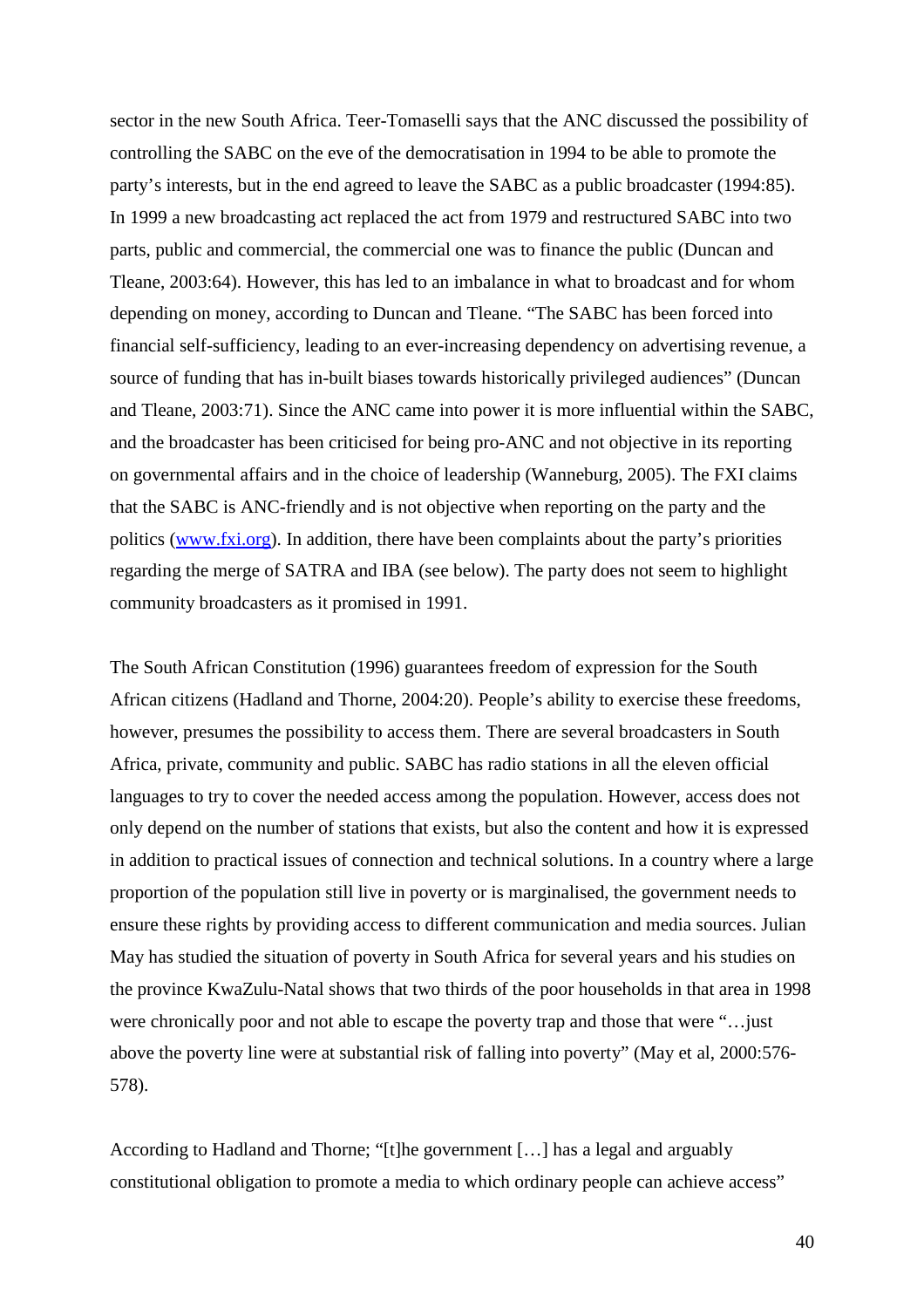(2004:20). Community radio stations depend on funding to promote access to information and freedom of expression. To be able to keep the promise of the Constitution, the government needs to help the community-based radios by providing funding or other sources of income. By providing funds for community radio, the government creates accessible channels for marginalised groups and thus assures freedom of speech for everyone (Hadland and Thorne, 2004:20). However, there are concerns in regard to funds from the government because all kinds of government funding potentially constrain and regulate the content of a radio station. Academics Herman and Chomsky highlight this as an important aspect in their propaganda model (1988:14). If a radio station finds it cannot criticise the government in their reporting because they are dependent on funds from them, this will restrict the possibility of the media to be the watchdog of society.

In addition, the agencies must be informed about the different radio stations' situation within the country so as to help the once most in need and to find good solutions for the sector as a whole.

"A harsh economic environment will inevitably put pressure on organisations that are largely marginal operations. In such circumstances, advertising is difficult to attract, volunteers are hard to keep and resources are scarcer than ever" (Hadland and Thorne, 2004:4).

In addition to the right to speech and access to information (Section 16 (1b), equality is also guaranteed by the Constitution. Equality enforces the notion that there should be access for everyone in an equal manner (Hadland and Thorne, 2004:21), but development in the media sector in South Africa today does not seem to promote equal access, but instead privatisation and commercialism. Commercialism often influences radio stations to focus on affluent listeners, thereby treating the less affluent unequally, and making radio less accessible for the poor and marginalised audience. In the following section, the thesis will illustrate this dilemma in the concrete example of Siyaya FM and its community of listeners not being preferred by advertisers. Because of this, the radio lacks funds to be able to operate thus threatening the existence of a community radio for Cato Manor.

#### **4.1 Broadcasting Acts in South Africa**

According to Console Tleane, author of different media analyses, there are two main reasons for the establishment of community radio in South Africa: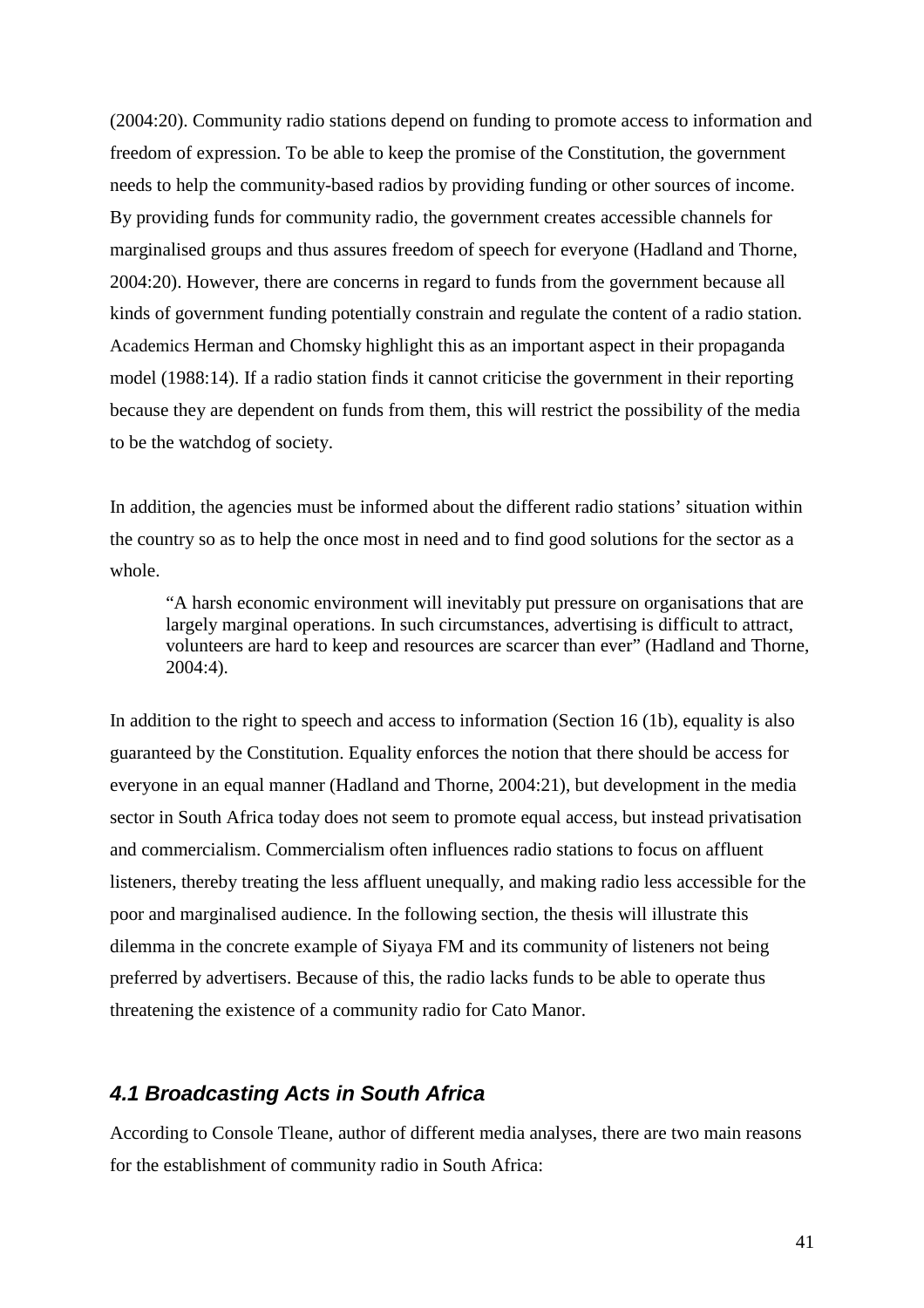"Firstly, there was a need to bring to an end the monopoly that was, up until 1994, exercised by the SABC [South African Broadcasting Corporation]. Secondly, and closely tied to the first reason, the country found had no choice but to follow some international trends in broadcasting, that is, diversification of media ownership and encouragement of plurality of ideas and views" (2001:6).

In South Africa, community radio was first promoted by the Left and the "vision of broadcasting [was] constructed upon a left-wing definition of democracy as direct participation" (Rama and Louw, 1993, 72-73). Community radio in South Africa is still a fairly new concept which emerged from the grassroots movement fighting the apartheid regime in the 1980s (Teer-Tomaselli, 2001 and Louw, 1993).

Up until 1995, broadcast licenses were granted by the state-controlled SABC (South African Broadcasting Corporation) and the Cabinet, thereby, facilitating "…the protection of democracy within the sphere of civil society" (Tomaselli, 2003:136). The Jabulani conference was the main breakthrough for the development of private and community broadcasting in South Africa and for the establishment of the Independent Broadcasting Authority (IBA) (Teer-Tomaselli, 2001 and Conference Report, 1991). In 1994 the Independent Broadcasting Authority (IBA) was established in South Africa by an Act of Parliament, the IBA Act. "The Act set up the IBA as a statutory regulatory body with the principal function of regulating broadcasting activities and licensing new operators" (Hadland and Thorne, 2004:30). The establishment of the IBA confirmed the end of only state-controlled media and opened up the possibility for alternative and community-based media to play a role in the media picture.

The Broadcasting Act of 1999 kept the same definition of community radio as the IBA Act, but added that the radio stations had to have a democratically elected board representing different sectors in the community and that the programs of the radio station had to "…reflect the needs of people in communities served" (Hadland and Thorne, 2004:34). This clearly demonstrated a renewed commitment to democratising information through community-based radio.

Following a financial scandal, the IBA was forced to reduce staff. As a result the number of licenses it granted decreased, and the time consumed in the licensing process increased (Hadland and Thorne, 2004:31). In 2000, the IBA merged with South African Telecommunication Regulatory Authority (SATRA) and became the Independent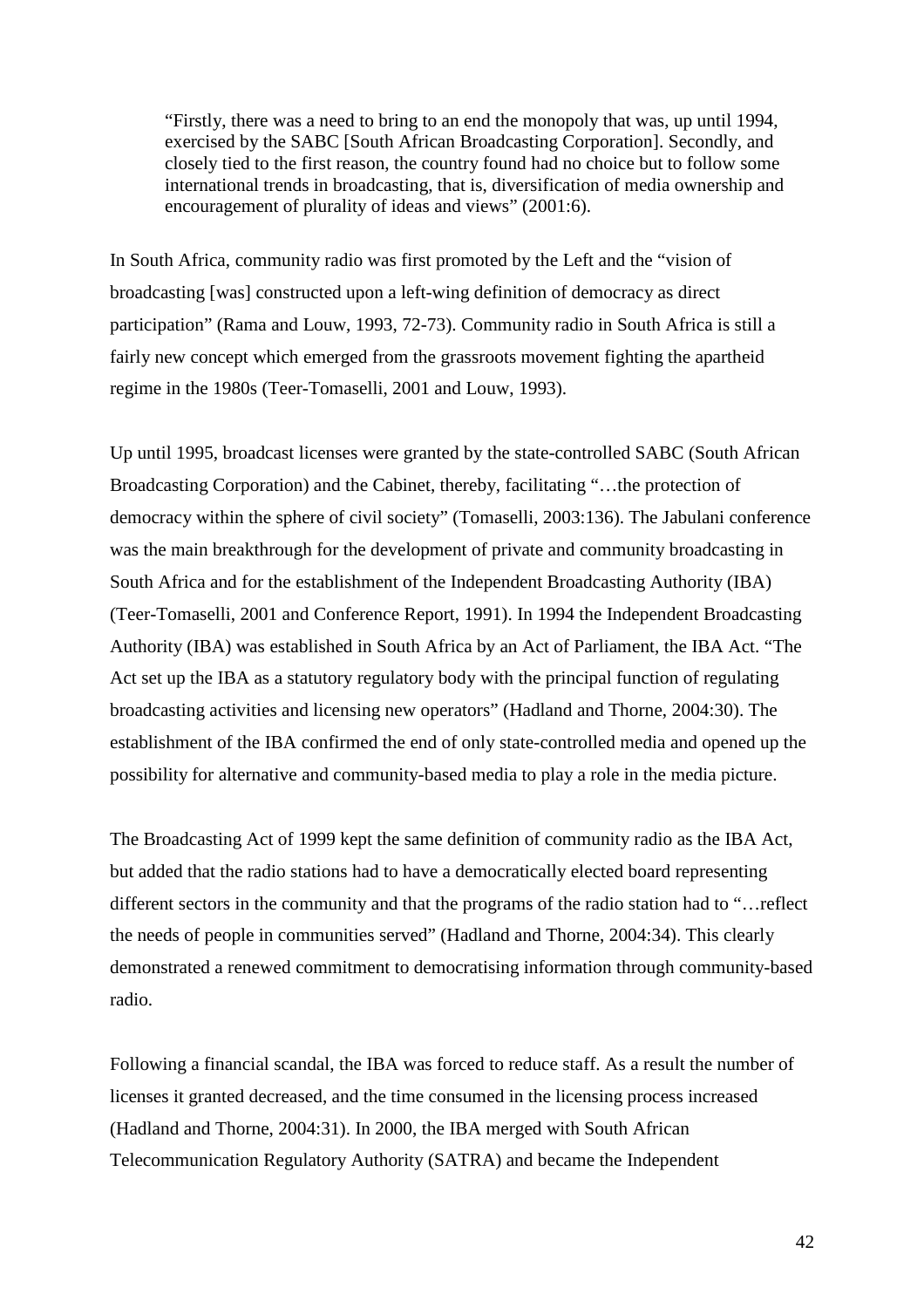Communications Authority of South Africa (ICASA). ICASA is now the agency that grants licenses to community radio stations. Tleane argues that the neo-liberal politics of the South African government can be blamed for some of the difficulties of community radio stations. During 1997-2001, few licenses were granted. The merger of IBA with SATRA into ICASA meant the agency lost some of the focus on community radio, instead focusing on commercial media. In addition, ICASA reduced the number of employees as a result of financial constraints. This happened, according to Tleane, as a result of the neo-liberal project of privatisation and the focus on market forces.

"Thus, like other sectors of the society, broadcasting has not managed to survive the heavy and gnawing claws of neo-liberalism and conservative political-economic thinking. Underlying all these is the heavy interplay of power and dictatorship of the market" (Tleane, 2001:36).

About the time of the merger into ICASA, radio activists marched on Parliament, protesting the time-consuming process of granting four-year licenses. The FXI and NCRF (National Community Radio Forum) organised the march and community radio activists showed up to support the protest against system backlog (Tleane, 2001:10). They claimed that the timeconsuming licensing process led to communities being "…shut out of the communication and information game" (Tleane, 2001:10), causing those already poor in communicative tools to remain poor, thereby maintaining inequality of information access among the population.

Since the establishment of ICASA, the agency has been subject to criticism with regard to lack of competence on community radio and licensing, financial and political issues, its lack of focus on community radio, and its poor communication with community radio stations. Many community radio stations complained that ICASA did not understand the situations of the various stations, nor was an effort made to inform community radio stations about important processes or procedures within the ICASA system (Tleane, 2001:18). Some suggest that the agency was established because of a lack of political will to fund the IBA, and by merging SATRA with IBA and reducing the staff, politicians demonstrated that their motives were financially based rather than in the interest of community broadcasters and their communities (Tleane, 2001:9).

In response to popular pressure, the Media Development and Diversity Agency Act established the Media Development and Diversity Agency (MDDA). The MDDA was established to secure that policies like National Action Plan for the Promotion and Protection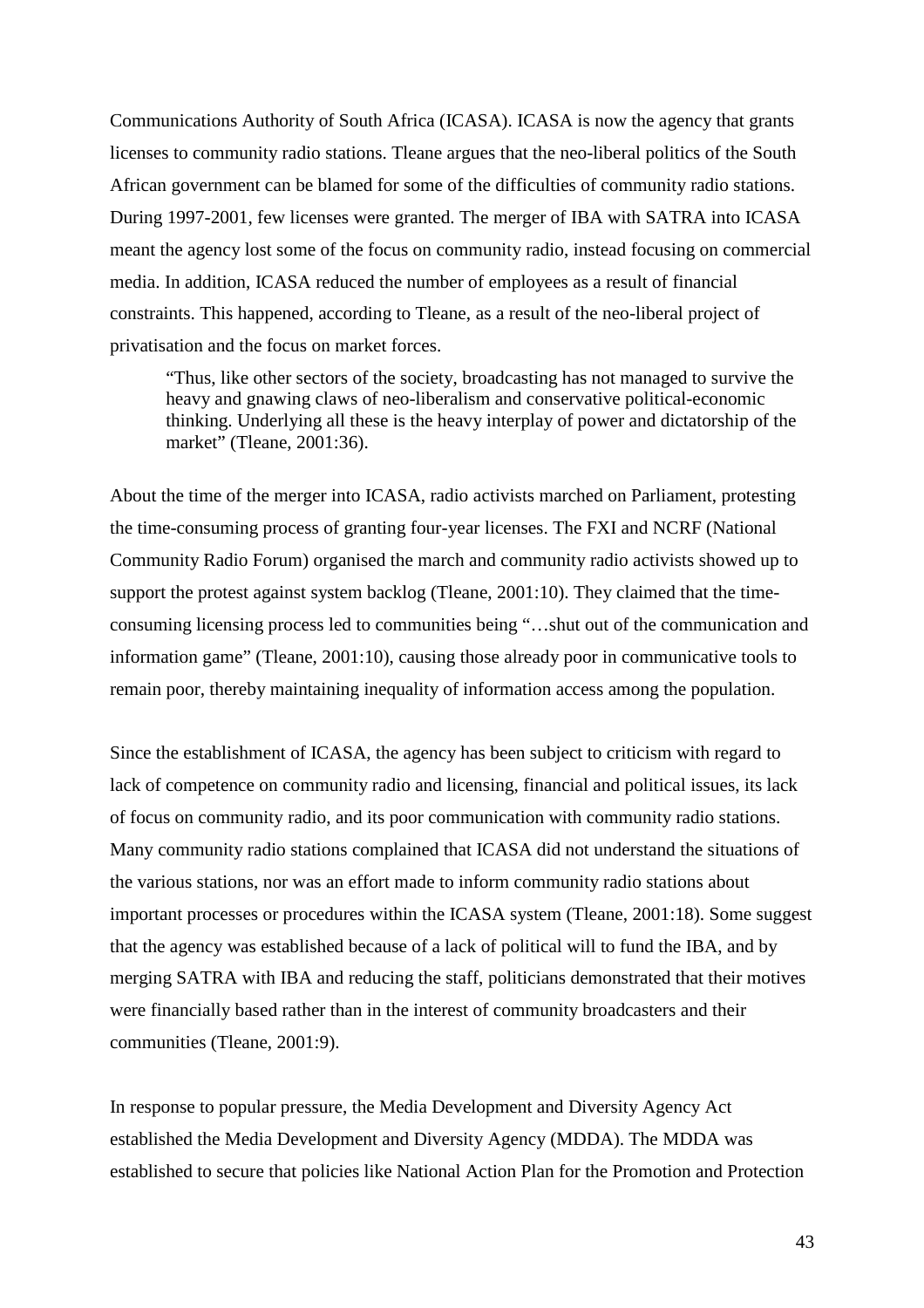of Human Rights were taken seriously. The plan was published in 1998 to assist the "…development of community media and promoting media diversity" (Hadland and Thorne, 2004:37). MDDA is a potential source for funds for community radio and the agency's funding criteria are; "...good governance, contributions to media development and diversity, community representation and participation" (Hadland and Thorne, 2004:37). The Media Development and Diversity Agency was established in 2002 to untie the boundaries between the government funds and the receiving media organisations. The Agency is funded by both government and business to be independent and the mandate was to "…promote, encourage and support media diversity and development" (http://www.mdda.org.za/ceo.htm). The website says that MDDA has supported approximately 128 projects with a total of 38 million Rands. However, the Agency has received applications worth a total of 150 million Rands, illustrating that the Agency has a big potential, but also that it is not able to satisfy all the broadcasters in need of financial support.

There is growing concern from civil society that the government is not living up to its constitutional commitment to public participation. Organizations like the Centre for Public Participation report that "…community participation has been largely rhetorical and not substantive" (Williams, 2005:19). In the case of community radio, content regulation and funding limitation show the reluctance of government to encourage the participation of community members. The government has established independent organisations and agencies to which they grant a certain amount of money for community radio stations to apply for. The Media Diversity and Development Agency is one of these organisations in South Africa, but the amount granted to the agencies is not significant enough to keep the high number of community radio stations running.

"The government calculated that R500m would be required over 5 years. However this amount was immediately revised. Government recommended that the MDDA should seek to meet only 60% of the total needs. This amounted to R300m over 3 years, or R60m per year. It was understood that Government, donors and industry would contribute in equal parts. The Position Paper then reduced the amount further. It was agreed that the Agency would only cover half the identified needs R256m. […] Finally, now in the press statement released with the Regulations GCIS has committed R3m to the MDDA for 2002/2003 and R7m for 2003/2004. […] This is a shadow of the amount of money originally discussed. In light of the needs that exist the MDDA is going to struggle" (Duncan, 2003:8).

Over time, ICASA has become a better promoter for community radio stations. In 2005, the organisation held countrywide workshops to gather information from community radio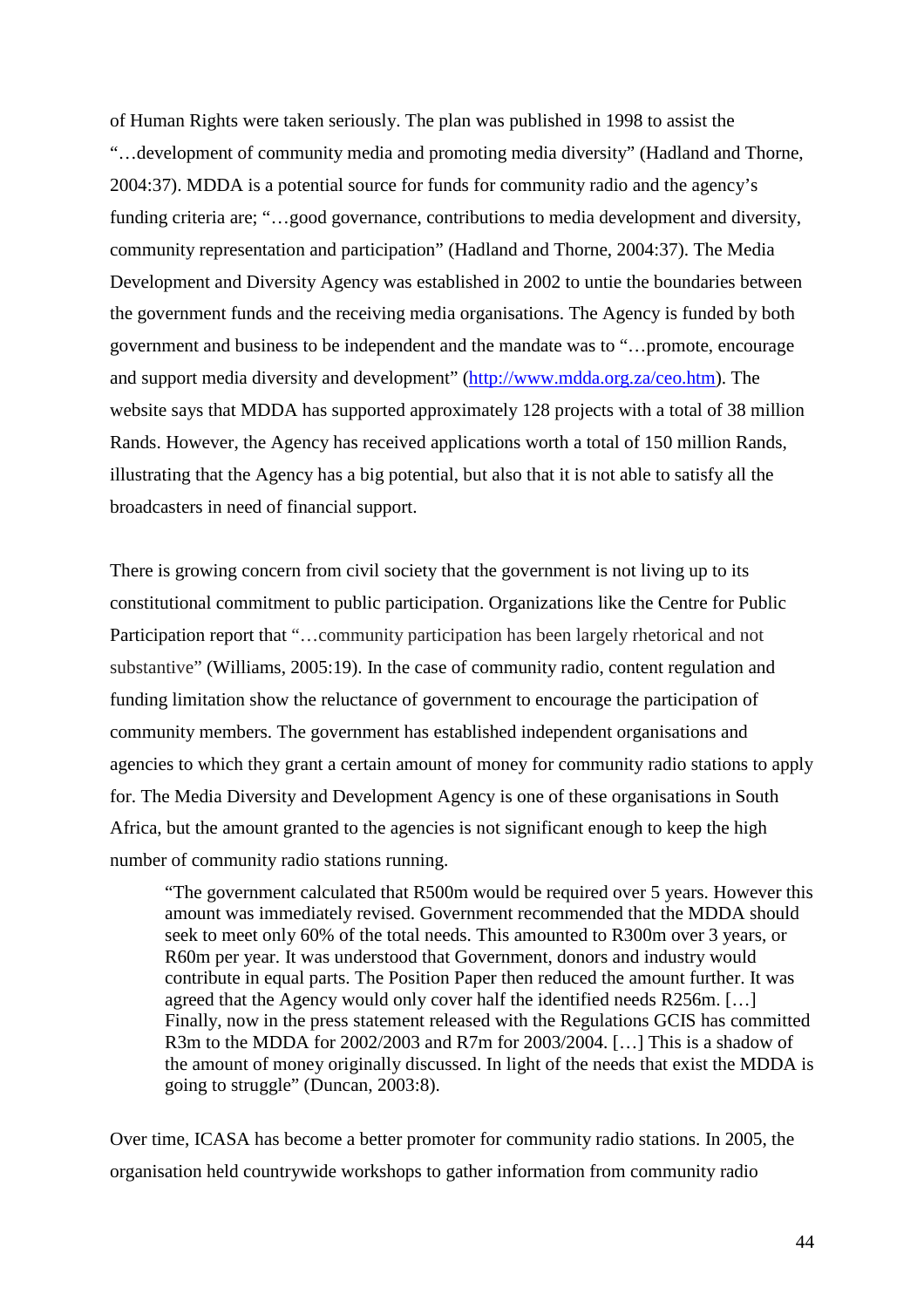stations, NGOs and community-based organisations (CBOs) about community radios and their opinion on a proposed policy on broadcasting (ICASA, 2006:6-7). Hence the organisation demonstrates its commitment to communicating with the actors within the field and to hear their opinions on issues regarding them. Hadland and Thorne also recommend MDDA to focus on communication with the community radio stations, and in particular, to understand community radio structures and to receive and share information about organisational factors and politics (2004:102). The kind of workshop conducted by ICASA can develop and strengthen the communication between the local community and the organisation of ICASA.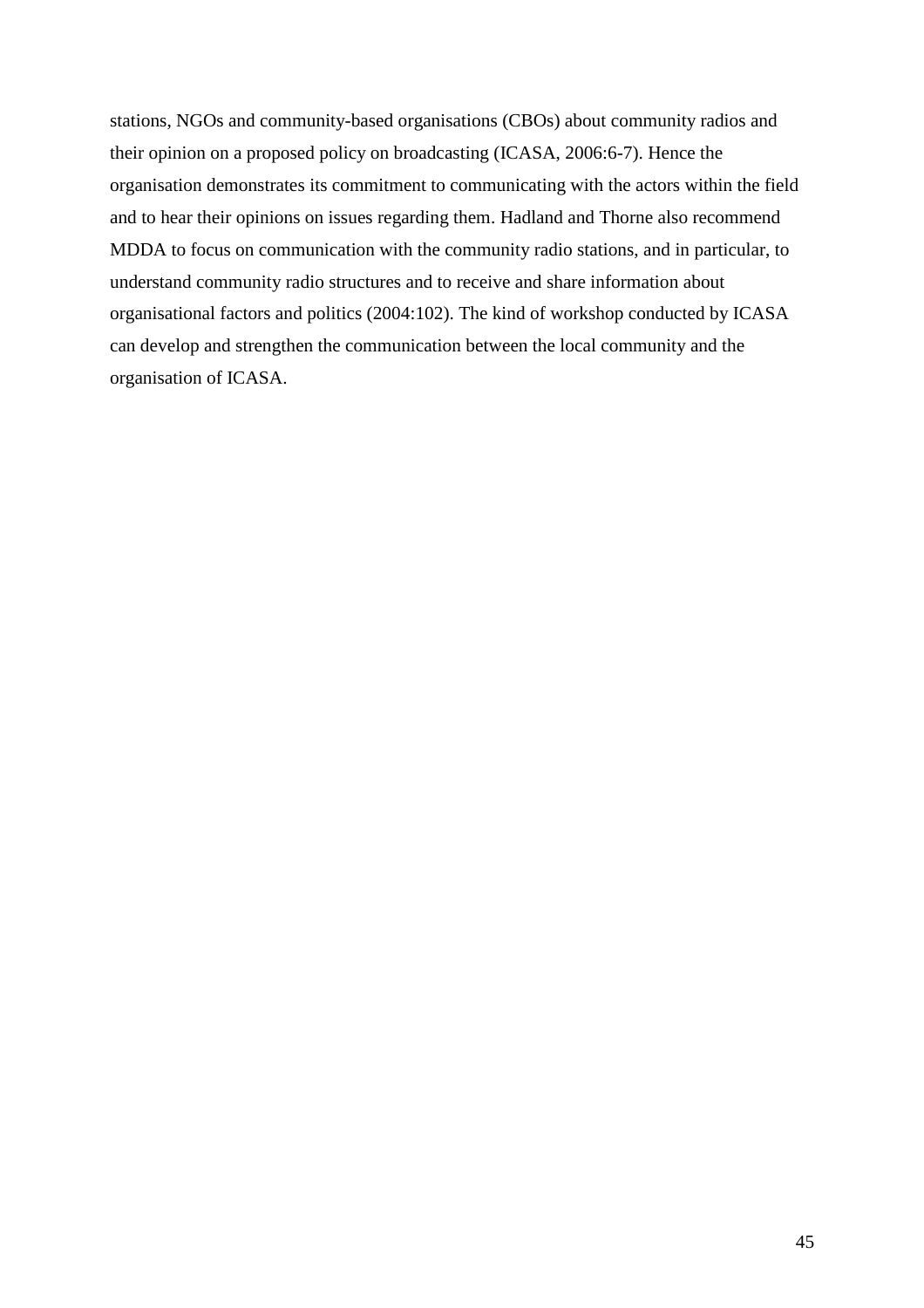# **5.0 Methodology**

Collecting some of the elements of information for this dissertation proved difficult. The topic of participation within community radio stations and the effects of community radio on the targeted community are best explored through a qualitative research approach based on simultaneous data-collection and data-analysis. The reason for collecting and analysing the data simultaneously was to remember the issues after collecting the data so that important information was not lost. In addition, it allowed the researcher to observe the links between the research and the analysis. This is a constructivist method where meaning is constructed in the interaction between the object and the subject (interviewee and interviewer) (Crotty, 1998:9). This qualitative inquiry of community radio was done as a case-study on the community-based radio station Siyaya FM in Cato Manor and on the community of listeners. The research question being asked was a 'how'-question and thereby a case study was the preferred strategy of research (Yin, 2003:1). The case study provides a holistic view of the research question by focusing on different strategies and a number of people.

### **5.1 Selection**

To gain information of the research question a qualitative research approach was used. The information was collected via in-depth interviews with volunteers that have been and/or are engaged in the radio station. Most of the volunteers were selected through a random sampling technique based on a list of involved volunteers provided by the manager of the radio station and the volunteers themselves. However, one of the volunteers was selected as a specific case based on her past relationship to Siyaya FM and the characteristic story of her life now. She is presently working as a journalist in national media. All other randomly selected volunteers agreed to take part in the research. In addition to the volunteers, in-depth interviews were conducted with the manager of the radio station and one person that used to be in the management of CMDA. Another person that used to work in the management of CMDA was consulted about some inquiries to confirm questions that others could not answer or did not remember completely. The sample consisted of five volunteers and three from the CMDAmanagement including the manager of the radio station. Moreover, informal conversations with other volunteers also gave valuable information about the radio and the situation.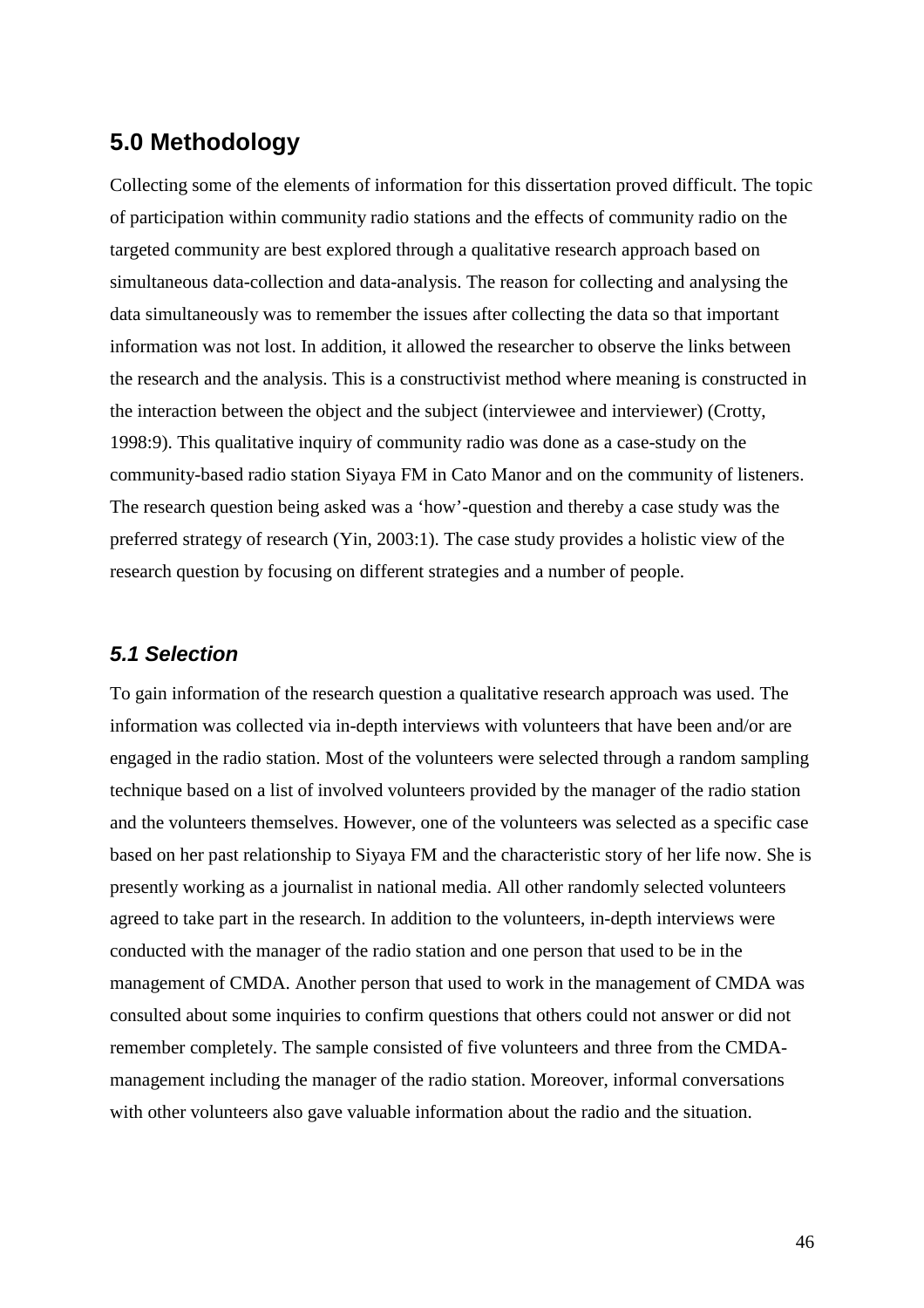In addition to the in-depth interviews and informal talks with volunteers and management, the research included focus-group interviews. The population selected for the focus-groups was from the community listening to the radio. This is potentially a very broad audience with regard to the frequency of the radio (reaching from Durban city to Mooi River), but based on the fact that this radio was established for the population of Cato Manor and is operating for the people in greater-Durban, the population was selected from Cato Manor and in two townships within greater-Durban. The listening population is not defined by an area or specifically defined in any lists like other populations; therefore this could not be a representative of a population, but rather a selection of people listening to the radio. The selection was chosen through a snowball technique which is a non-probability sampling method (Babbie and Mouton, 2001:166-167). The sampling technique was based on listeners' involvement with the radio and their knowledge of other listeners. The population of the focus-groups was selected based on information from the manager and volunteers about radio listeners and then from radio listeners themselves. One of the volunteers helped me establish the two first groups based on people that had called in to his shows on the radio. He had phone numbers for some of them and they continued the snowballing by inviting other listeners along to the groups. The third group was a selection through friends and connections of another volunteer, while the fourth was selected after a visit to one of the Cato Manor councillors' offices. One person at the office offered to help gather people for a group and so he did. He has no relations to the radio himself, except being a listener and a community member.

It might be argued that three of the groups were populated by people particularly interested in the radio station. The two first groups definitely consisted of active listeners that were very eager about the radio and with a high degree of knowledge about Siyaya FM because of intense listening when it was on air. The two last groups consisted of different people from Cato Manor, some with relations to one of the volunteers, but none of them were selected because of frequently calling in or being particularly active listeners.

Birgitte Jallov, a Danish academic and consultant on participatory development and communication strategies, has developed a method on how to evaluate community radio stations with regard to participation and development. The research methodology is named "…'barefoot' impact assessment, so called because the methodology was easy to apply and produced understandable results" (Jallov, 2005). Jallov states that interviews with individuals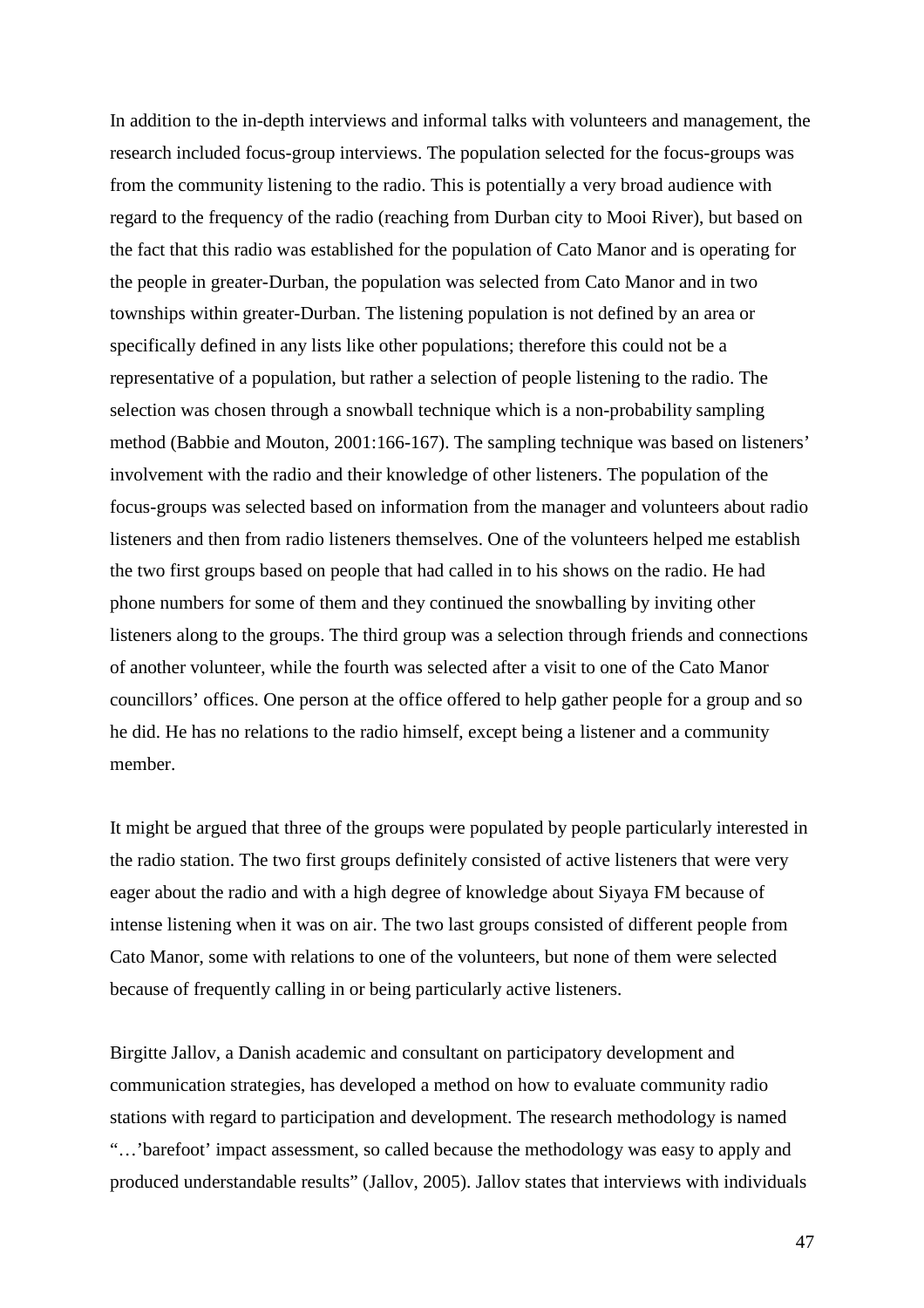and focus-groups "…can effectively be used for registration of the extent to which the radio is seen to actually having contributed effectively to the positive, social change within the community" (2004:21-22). Bearing this in mind, interviews are the main source of information in this research.

Four focus-groups were conducted with uneven numbers of participants in the groups, differing from five to ten persons in each group. One focus-group was conducted with only females, mostly young, but also a couple of old women, while another group consisted of only men. The third group consisted of people of different age and gender, while the last group where also a mix of gender but with mainly elderly people. The reason for having different groups regarding age and gender was to find out whether the two factors mattered regarding how people listen to the radio station and in the way they participate and are involved with Siyaya FM.

Thus, the selection of focus-groups seem quite representative of the listener-ship of Siyaya FM, and can be said to be a fair selection and thereby the validity of the data-collection is highly representative of the listening community.

#### **5.2 Data collection and method of analysis**

Data was collected through in-depth interviews with volunteers and management and through focus-groups. In-depth interviews were recorded on tape and then transcribed. The in-depth interviews were semi-structured through a mix of mostly standardised open-ended questions and some interview guide approach questions (Mikkelsen:2005:171) to be able to get as much information as possible, but at the same time keep the focus on the issues of the research topic of the dissertation. The semi-structured approach allowed the interviewees to feel as comfortable and free as possible and also have the possibility of talking about other interesting themes with regard to the radio. The interviewees agreed to be tape recorded which made the analysis easier. When the transcription of the interviews where finished, the interviews were coded in accordance to a set of codes developed in relation to the research topic, in addition to other topics that came up during the research period. The topics were categorised and the analysis is presented in accordance to the categories.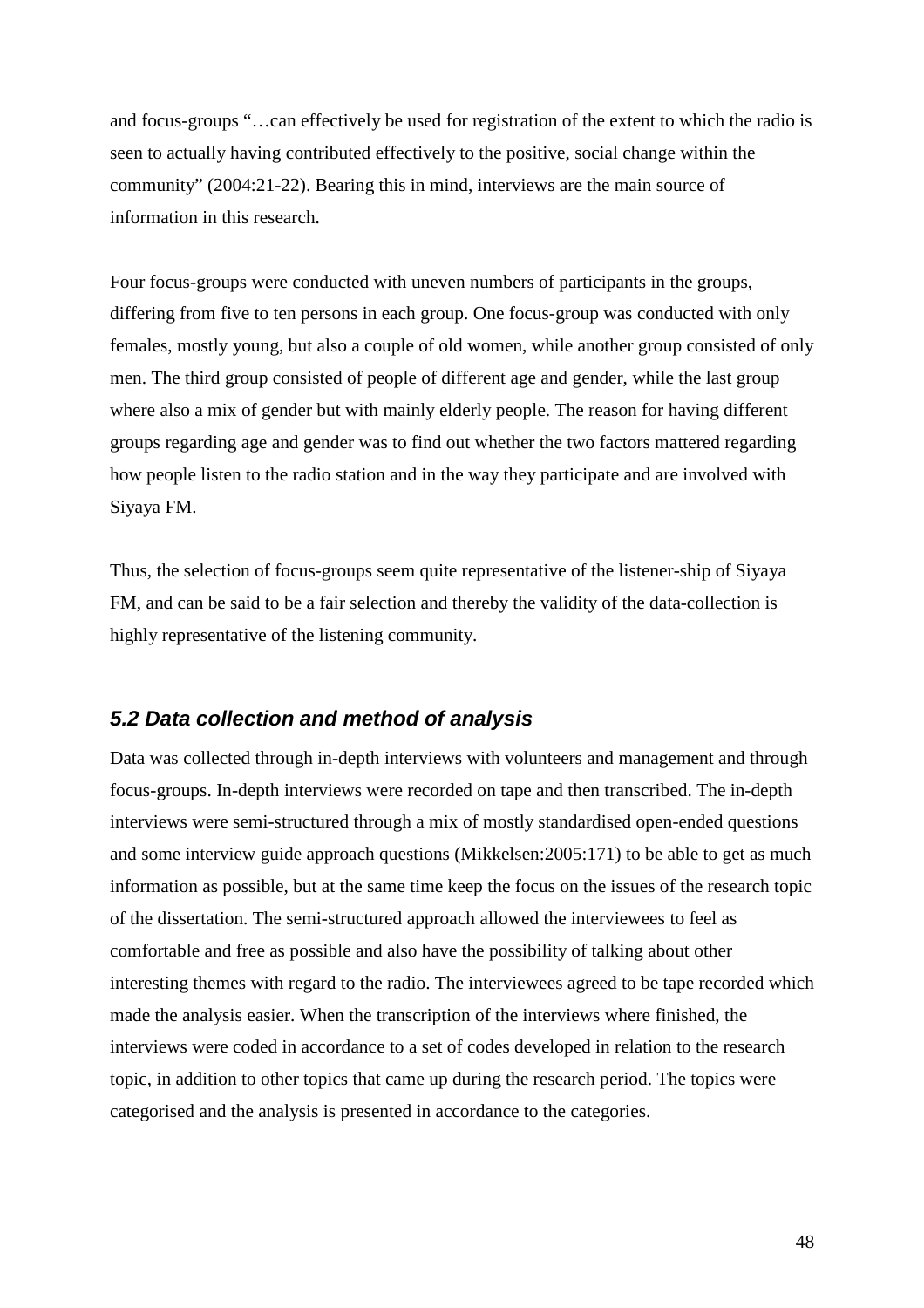Because the focus-groups consisted of more than three people, technical difficulties as well as the group dynamics prevented tape recording. In addition to the difficulties of getting valuable sound, the tape recorder could easily have been a disturbing element for the group members to manipulate the interview. In addition, the recorder poses a potential threat to free flowing and honest conversation. Notes were compiled from each focus-group meetings.

The analysis was mostly done simultaneously with the data-collection and interpretation, as according to Mikkelsen (2005:168) to be able to get as full information as possible from the data-collection. As part of the analysis of the in-depth interviews with the volunteers, contact sheets were made from each in-depth interview to gain more knowledge about the volunteers and their specific information. The data collected from both the in-depth interviews and the focus-groups was coded and categorised as part of the analysis as described by Miles and Huberman (1994) to organise and cluster the data and thus construct the themes of the dissertation. This thematic analysis was organised according to themes of participation and encouragement to participation, access to and flow of information, the radio as a development agent, and how financial aspects interfere with the sustainability of community radio. The indepth interview with the volunteer that had a specific story was analysed through vignette analysis. This story will be presented to demonstrate how the engagement in Siyaya FM has brought opportunities for volunteers and the potential of community radio to develop individuals. Two of the in-depth interviews were done via e-mail because of logistical difficulties. The two interviewees preferred to answer questions on e-mail and not on phone so that they could answer questions fully and completely.

Originally research was to be conducted during September 2006 observing the volunteers and manager in preparing for and conducting radio transmitting as part of the data-collection. Siyaya FM was not granted the special event license for this month because another radio station had applied for the frequency for that period. There were talks of postponing the transmitting period to November-December, but partly because of funding that was not possible for the radio station either, therefore direct observation of Siyaya FM was not possible to conduct. At the time of the postponing of transmitting, data collection had already started with in-depth interviews and focus-groups. Thus, research continued with the same radio.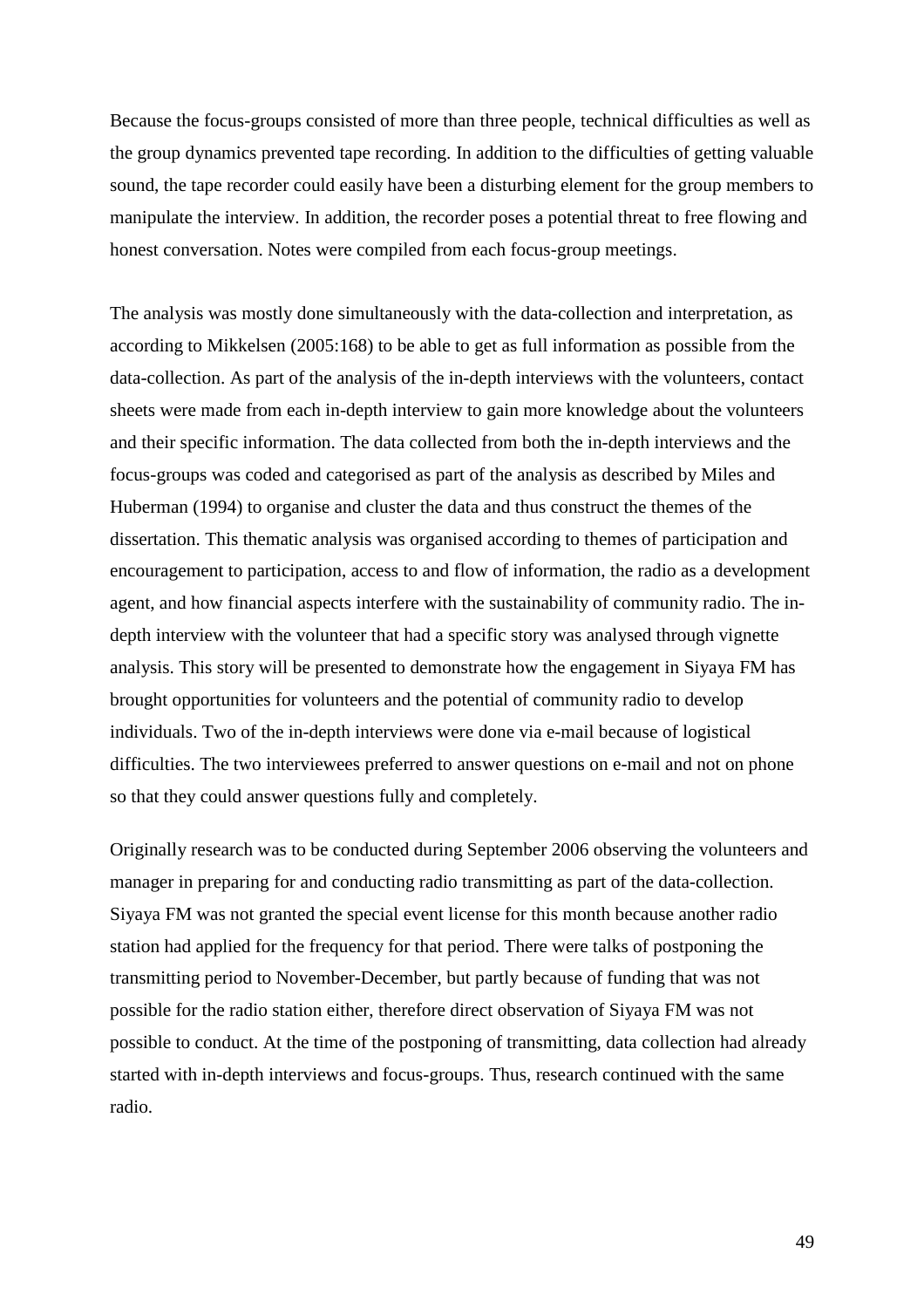To enhance research with Siyaya FM, I observed another community radio station. This was the station that trained the management and the first volunteers of Siyaya FM before they started in 2001, Highway Radio in Pinetown. This radio station welcomed me to do some observation on community radio in general and I was also able to gain more information from them on the operation of community radio stations and also on the process of licensing and funding.

In particular, Primary and Secondary source literature provided supplemental information. The Constitution and license-application of Siyaya FM provided essential background and historical information. In addition, other material regarding community media, media and democracy, participation of community members and documents about laws and regulations of broadcasting and community media in South Africa was gathered for this thesis. In addition, readings from organisations established to deal with different parts of the small media sector in South Africa have proven to be useful.

In addition to the aforementioned interviews, focus-groups and literature, research for this thesis has also taken into consideration the analysis of Mhagama, an MA-student at University of KwaZulu-Natal in 2004 who wrote his thesis on CMDA and community media in Cato Manor. His focus was on whether CMDA managed to develop the community within a participatory approach. In the following analysis, some of his observations will be included in accordance to my own findings, however it must be noted that the two researches are based on different interviewees.

#### **5.3 Research limitations**

As in most studies, there are limits to this research that deserve acknowledgement. First, the data-collection was conducted during a limited period of time and because of that I was not able to make observations of Siyaya FM transmitting. For some of the focus-group members it was difficult to remember how the radio was operating and acting on different issues because it was almost one year since the last transmitting period. Because of the license problem, the radio was not on as originally planned and the focus-groups had to remember issues from a year back, which was not always easy, particularly for listeners that had not been very interactive with the radio during the last period on air. Participation is difficult to measure, though the feeling of ownership is possible to register on how people relate to the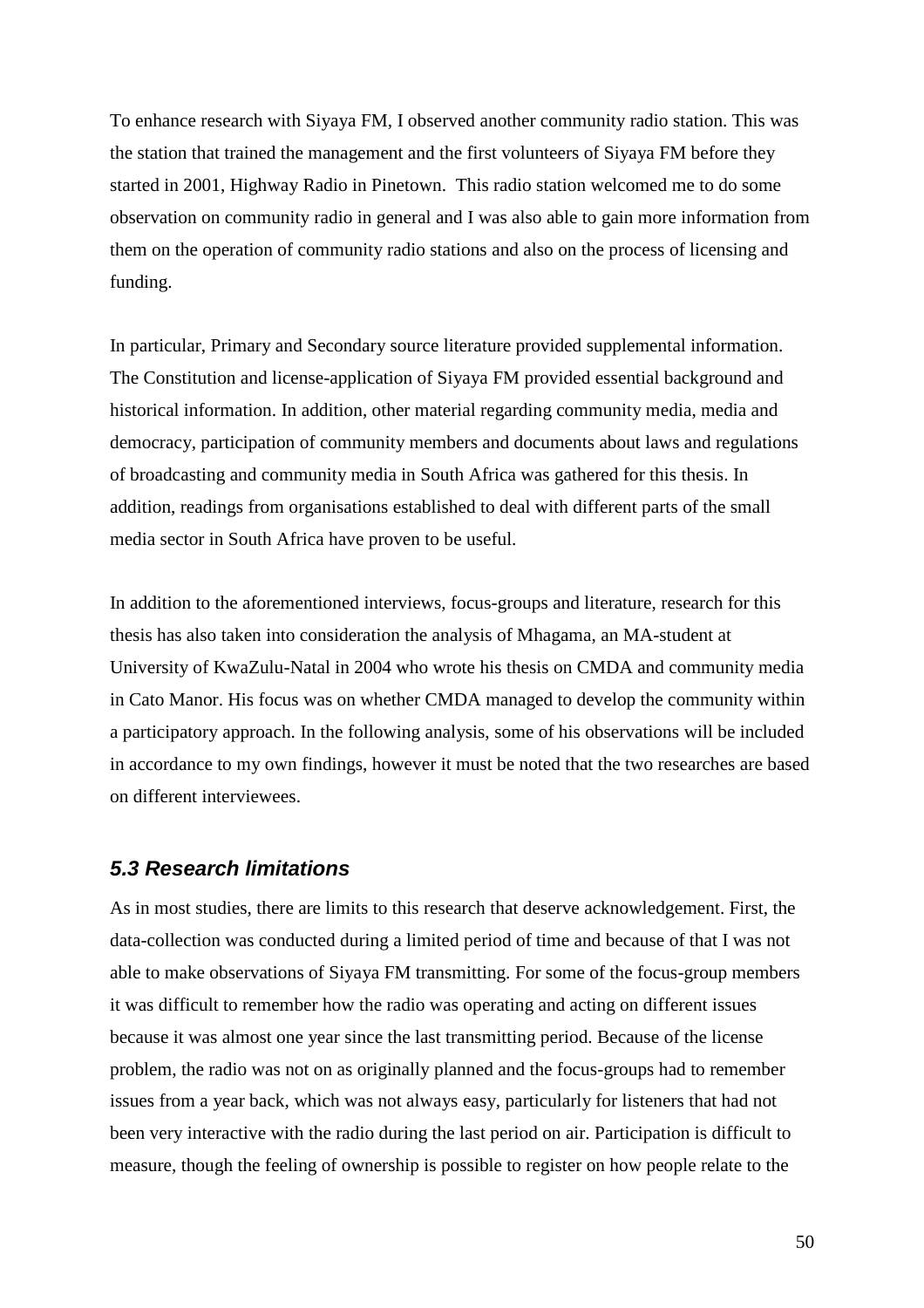radio, in addition to how much people use the facility of calling in and are actively involved in the radio station. Hadland and Thorne point out the difficulty of defining ownership by a community and "…spell out how 'by the community' translates into different forms of participation" (2004:14). Therefore ownership can be measured by the degree of interactivity with the radio found among listeners and community members, although this research has to rely on the words of volunteers and listeners.

Another potential limitation is my language barrier due to my lack of knowledge of isiZulu. Cato Manor and the community of listeners were mainly Zulu-speakers and that is also the main language for the radio station. Approximately 80% of the time on air is transmitted in isiZulu. For the most part, though, both the interviewees and the focus-groups understood and spoke English and clarifications were made when responses seemed ambiguous. While three of the focus-groups consisted of mostly quite fluent English speakers, one of the groups also had people with a lesser degree of knowledge in English. To overcome potential challenges, for all focus-groups an isiZulu-English translator was provided. Translation was necessary only for one focus-group. With the aid of the translators and an open and free environment, the research was not particularly hindered by language.

However, for two of the groups the translator was one of the volunteers in the radio. The group members gave their permission for the translator to be there, but her presence might have had a binding effect on the group members or might have made them more likely to be more positive about the radio. On the other hand, these groups were actually the most critical of the four and also less active as listeners, thus it does not seem to have had a negative effect on the group and their openness. They seemed to speak freely irrespective of the fact that a volunteer was present.

The focus-groups were conducted in the homes of the listeners, in a group room in the library and in an office in the neighbourhood. This might have strengthened the security and openness of the group members by being in their own environment. The groups seemed to talk freely and be honest in their reflections.

The in-depth interviews were recorded and there will always be a risk that people constrain themselves when they know what they say are being taped. They all agreed to the recording, but it still might have been binding for some, but given the fact that the individuals mostly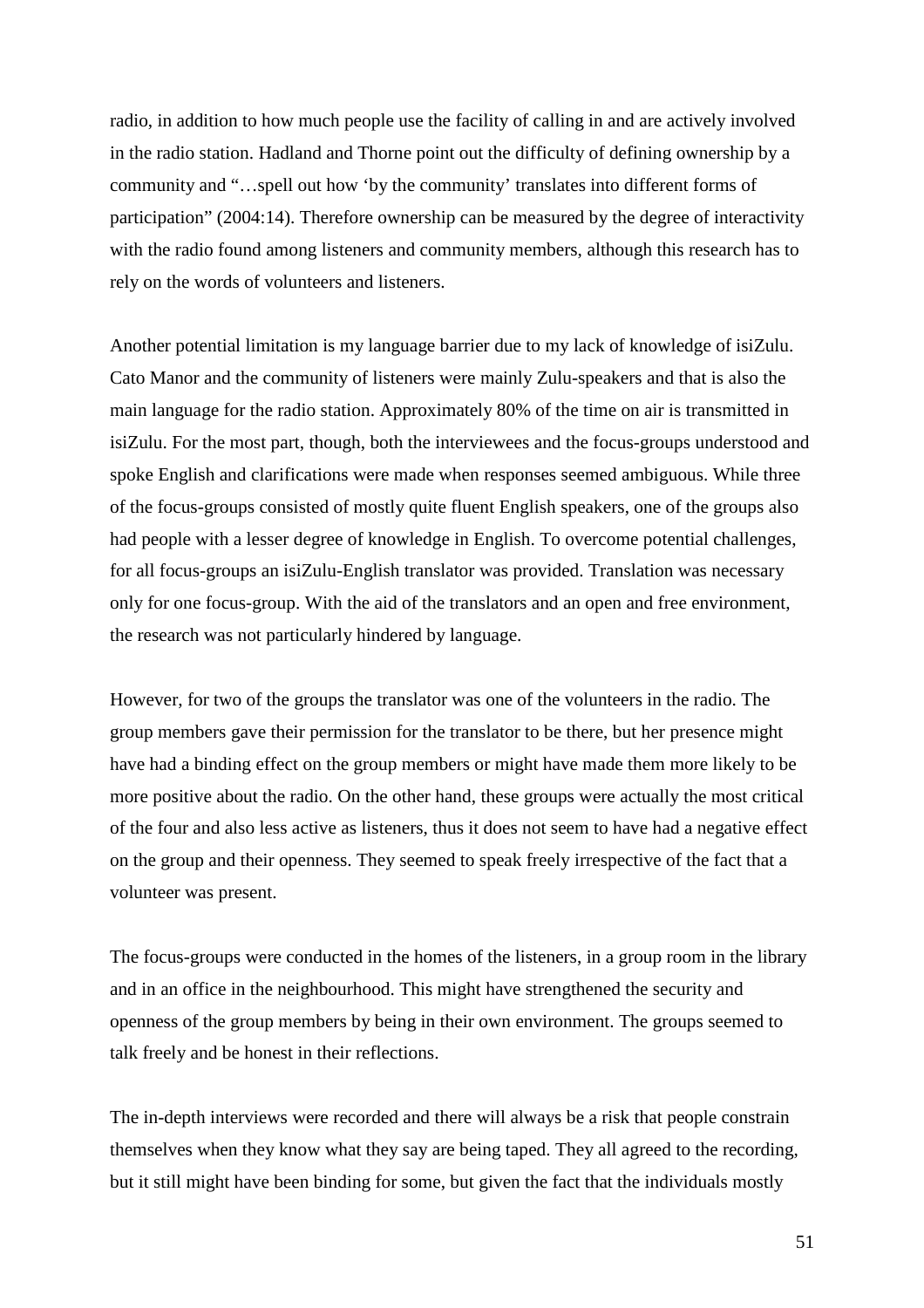(except for the management of CMDA) worked in the radio and are comfortable with technical equipment, this effect is unlikely. One of the interviewees even wanted to listen to the whole interview after being taped because he 'loves listening to his own voice'.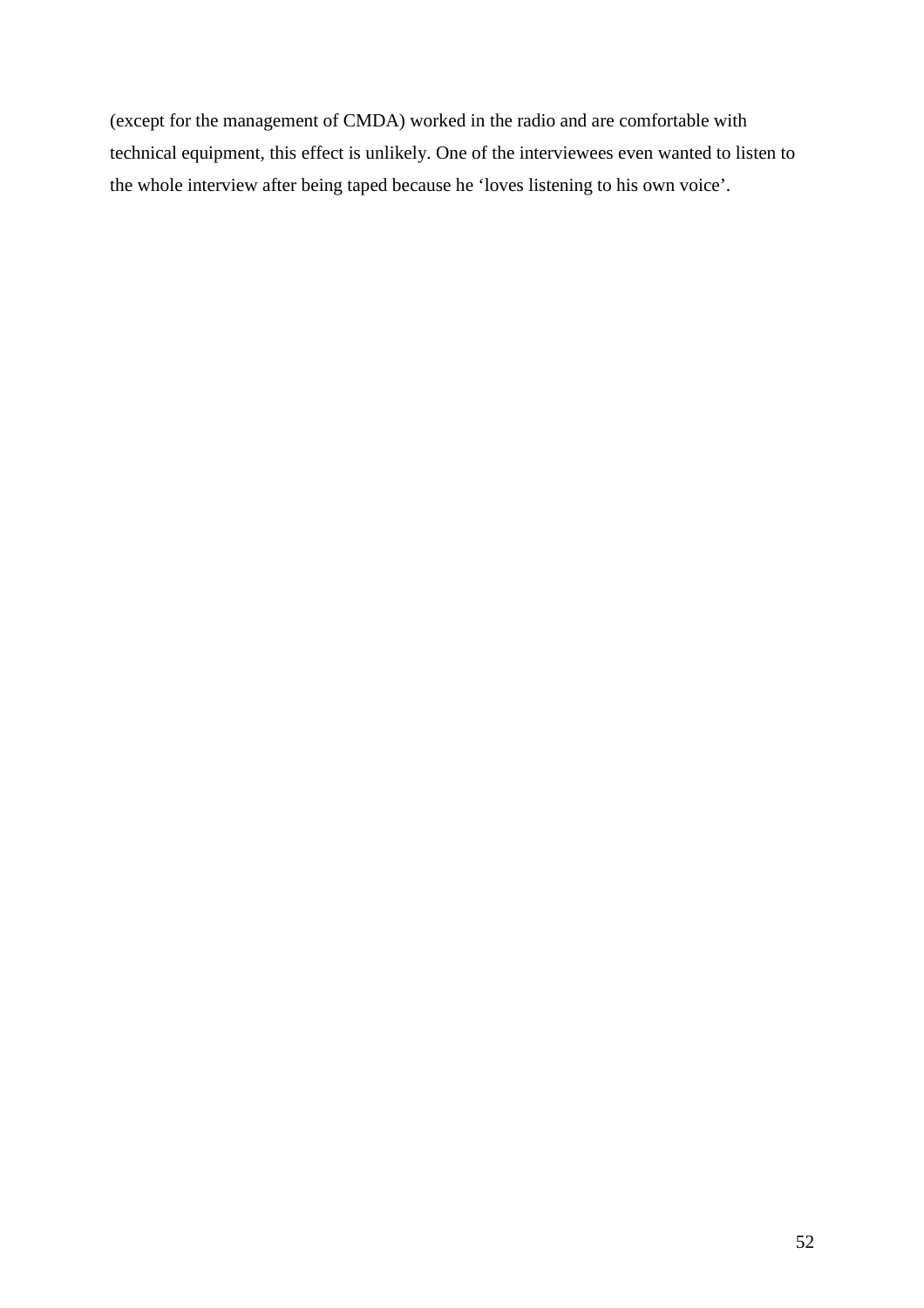# **6.0 Findings and data analysis**

This chapter presents the findings of the research conducted among listeners and volunteers of the community-based radio station Siyaya FM. The chapter tries to answer the research questions of how Siyaya FM involves participation of community members and whether or not this leads to development of the community. It is seen in the light of the development and communication theories of modernisation and 'another development'.

#### **6.1 The role of Siyaya FM**

Siyaya FM was established in 2001 as one of the 'soft' development projects within CMDA. CMDA focused on participation of the local population and was established with a holistic development approach, providing both 'hard' and 'soft' development issues. The CMDA board of Directors did also act as the board for Siyaya FM and the radio was therefore owned by the association. When CMDA was dismantled, the radio was handed over to the ABM (Area Based Management), which is part of eThekwini Municipality. According to Mhagama, the radio was "…during the time of the CMDA […] indirectly accountable to the community through its board representatives. Now it is accountable to the community through its leaders who work hand in hand with the ABM" (2004:50).

According to the management of Siyaya FM, the radio station was set up as a voluntary association with a management committee. The committee is formed like a board and it is elected on the annual general meeting (AGM).Volunteers say it is mostly represented by the volunteers at the radio station and the management says it would prefer people with influence if it was able to chose: "I want to make it a point that I'll go for the 'big breasts', but you may then know that electing a management committee is always in the hands of the community, so they elect people of their choice" (Interview with management of Siyaya FM, June 2006). This demonstrates that the station management does not prefer marginalised and poor community members as board members. Participation is therefore not highlighted by the management, making the radio work more according to modernisation theory than 'another development'. At the same time the manager also says that his wish is not what matters as it is the people that make the election and therefore it seems that the radio is involving the community members.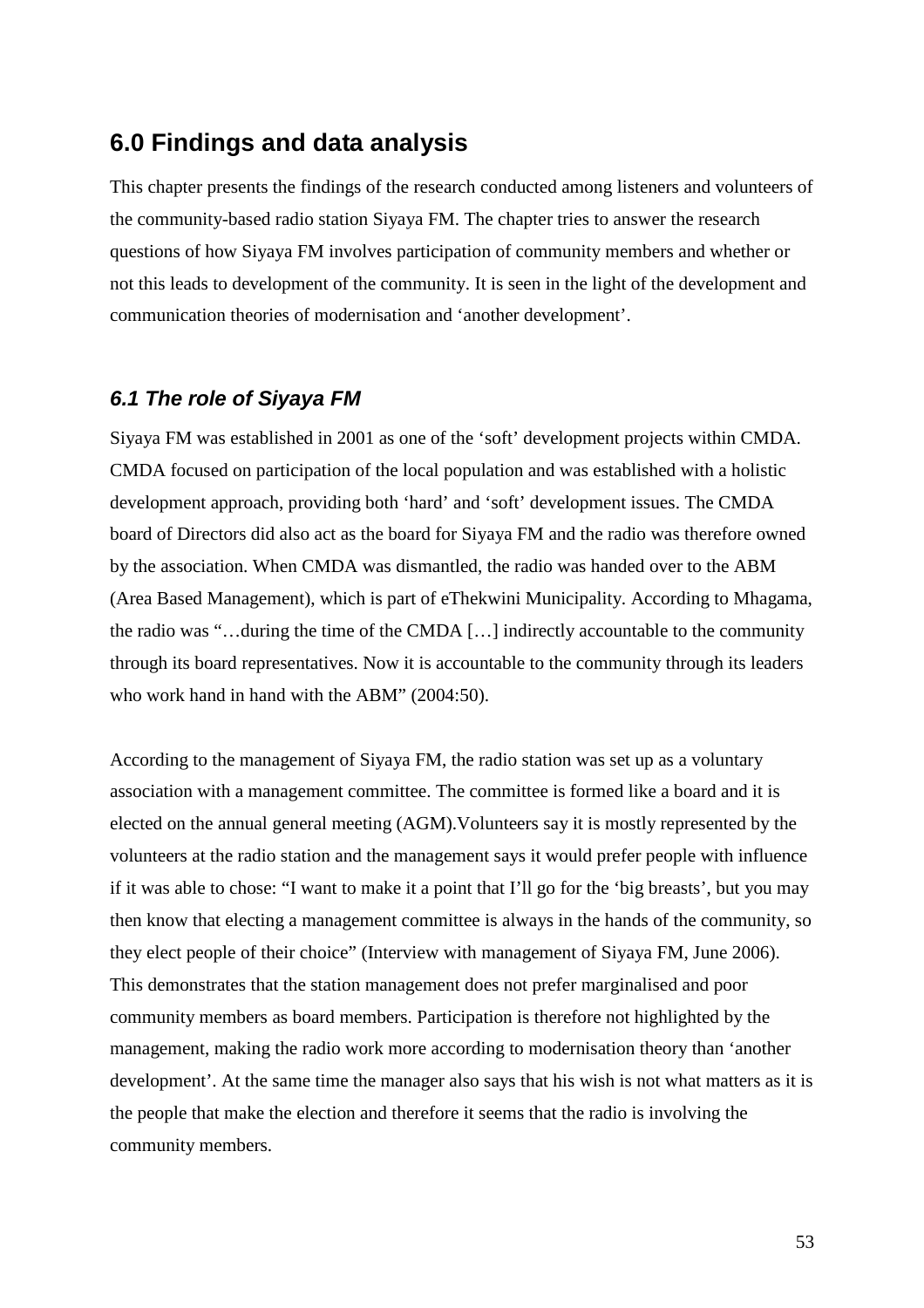The volunteers from Cato Manor represent the community to a certain degree. AMARC Africa (World Association of Community Broadcasters, Africa) is a network of community radios and organisations "…promoting social change through the development of a strong community radio sector" (www.africa.amarc.org). A community-based radio is defined in regard to the community, either as a specific interest group (institutional, religious or cultural) or as a geographical area (AMARC, 1998:12), and thereby the community is seen as a homogenous group, more or less, with the same needs and wants. In isiZulu, "Siyaya" means 'we're moving forward'. To move forward, the radio was set up as a community radio defined by the geographic community of Cato Manor with volunteers from the area, though it can also be seen as a community of interest. One volunteer claims<sup>3</sup>; 'townships are the same', meaning that people in townships are interested in the same issues, not necessarily as individuals, but as a community. However, 'community' is not a homogenous concept. Dragon claims that there is a need to:

"…demystify the perception of the community as a homogenous human universe. The idealised vision of a community entirely united by its fate or history or culture is one of the first masking myths to go. Every society or community has social strata and divergent interests" (2001:24).

Teer-Tomaselli notes that "definitions and abstractions of who precisely makes up the imagined construct labelled 'community' are notoriously difficult to pin down" (2001:232) proving the importance for a radio to be conscious of who the community consists of and who the radio regards as their community. In addition, it is important for the radio to acknowledge the diversity in a small community and try to meet their different needs and to be a radio for all the members of the community no matter age, gender or interests.

The volunteers of Siyaya FM represent different parts of Cato Manor and also different classes, but it does not seem to include the poorest and most uneducated as all the volunteers spoken to are literate, have some education and are involved in work or studies<sup>4</sup>. Moreover, the volunteers also have a specific interest in the radio and will therefore not be neutral. This suggests that Siyaya is not able to satisfy all the requirements of participatory approaches and may not be a tool for development of the entire community as they are not included in decision-making. Elements of the theory of modernisation are still the rule in the station, while 'another development' and participation theories are more talked about than acted upon.

 3 Interviewed in September 2006 4

Interviews with volunteers, September-November 2006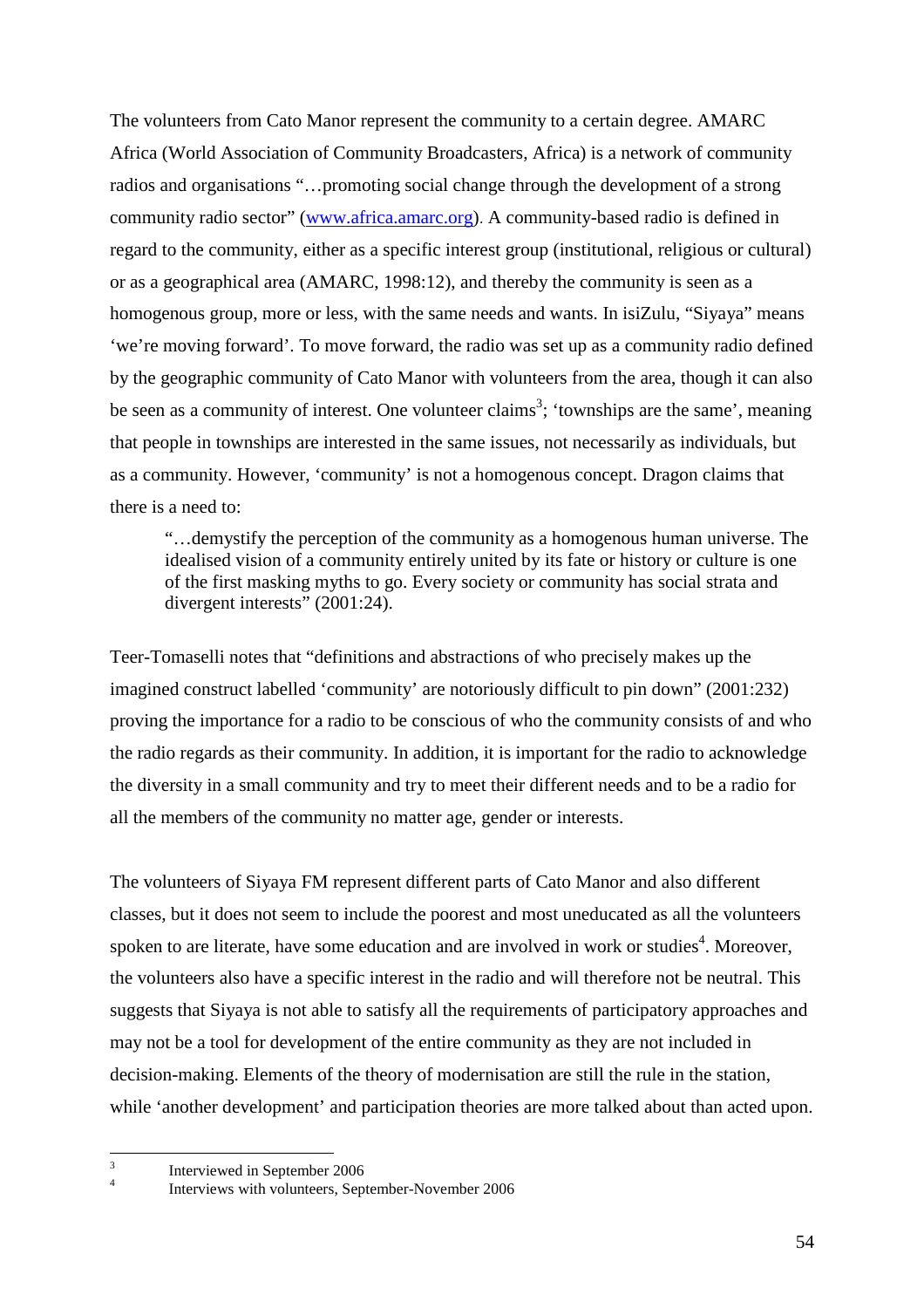Siyaya FM did not have a license to air from the beginning, but was able to negotiate a deal with another local radio station, Highway Radio in Pinetown, to rent airtime on specific weekdays. After approximately one year of transmitting from Highway Radio one day a week, Siyaya FM was granted a special event license. This license was literally a one-month license granted on another frequency than the one of Highway Radio. The granted frequency, FM 96.8, is shared with several other community-based radios and they all have to apply for thirty days special event licenses. During the month granted they can broadcast all the time, 24 hours a day.

"Cato Manor's first community radio station, Siyaya FM, run by community members trained in radio production, went on air for the first time on July 4, 2001. Beginning with a one-hour per week pre-recorded programme and increasing to two hours per week, in October 2002, a one-month licence was granted by ICASA *(Independent Communication Authority in South Africa)* to Siyaya [FM] on 96.8 FM to broadcast 24 hours per day. This marked an important step forward in the growth and long-term viability of the station" (CMDA annual report 2002, italics not in original).

Since the first license was granted, Siyaya FM has been granted several licenses and is now on air approximately three months a year. In 2006 it was only on air from mid December 2005- mid January 2006, mostly due to lack of funds.

# **6.2 Reasons for launching Siyaya FM:**

After the establishment of the community newspaper *IZWI* in 1995, more communication tools were seen as an essential part in creating a society of Cato Manor and in promoting development in the area. Part of the reason for launching the radio station was the fact that a large group of the population in the area are illiterate and thereby unable to benefit from the newspaper. As a result the radio was established by the CMDA and not directly by the community and can therefore be seen as a top-down project initiated by the association. The management of CMDA, however, claims that the community was positive to the idea when they first heard of it and many were eager to participate in the establishment<sup>5</sup>.

Another reason for establishing the radio station was that citizens in Cato Manor had problems speaking their minds because of ward-lords 'deciding' who could speak and what could be said in the area. Minnaar illustrates why development work was a difficult task in

 $\overline{a}$ 5

Interview with management of CMDA, August 2006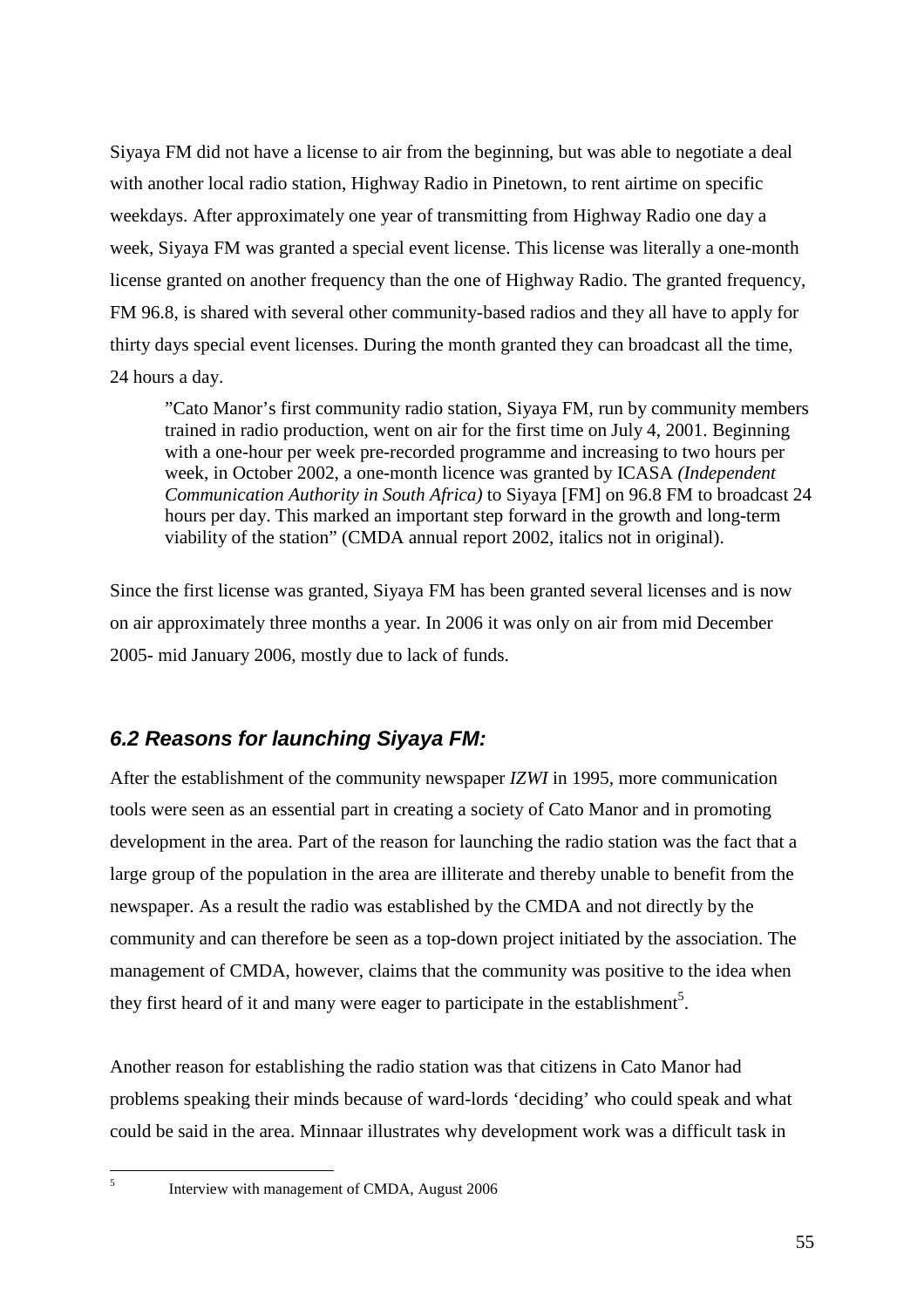Cato Manor and also the importance of creating systems of communication that was not based on power:

"The failure to declare more formal townships had directly contributed to the growth in the [ward-lords'] power. It is also why so many [ward-lords] resist the attempts of developers to upgrade squatter areas. In addition, proper roads and drainage would make it easier for the authorities to exert official control over the areas" (1993).

In the light of Fanon's analysis, the ward-lords can be compared to the new bourgeoisie, being people with influence and an economic position that makes them want more and claim more only for their own good (1963). They were fighting for the freedom from superior powers, in the case of Cato Manor they were the force fighting for the justice of the Blacks and therefore have a high status in other people's eyes. In addition, the ward-lords have been engaged in violence and riots making the general community members afraid of them. Minnaar defines different types of ward-lords (1993). Some of these ward-lords have claimed the position as councillor to be able to control the areas where they live.

"Such [ward-lords], […] rely heavily on a [patronage] system based on their controlling the rights to grant housing sites, issues trading licenses, and secure spaces in KwaZulu schools, among things. Although these rights legally rest with the town council, many town [councillor] [ward-lords] usurp them as personal privileges" (Minnaar, 1993).

The problem with the ward-lords being gate-keepers of information made it necessary to establish a tool of communication based on participation from the community members. CMDA wanted to be able to communicate more directly with the people in the area and to create a link of communication that reached further than *IZWI*. The community radio Siyaya FM was established to be this link, as well as to create possibilities for people to work within media by giving them knowledge and skills through engagement as volunteers in the radio $6$ . The radio was supposed to be an instrument for community members to communicate and raise debates around development issues through phone-ins and participation and to also be a tool for feedback to the CMDA about their work. In addition, the CMDA-management claims that the establishment of the radio was an attempt to create an identity of the people in the area, to strengthen social cohesion among the population of Cato Manor<sup>7</sup>. The problems in the past of different groups fighting each other demonstrated this need of establishing an inclusive society where people could feel a sense of belonging. Thus Siyaya FM was designed to be a tool for development in Cato Manor by complementing the communication systems already in

 $\frac{1}{6}$ 7

Interview with management of CMDA, September 2006

Interview with management of CMDA, September 2006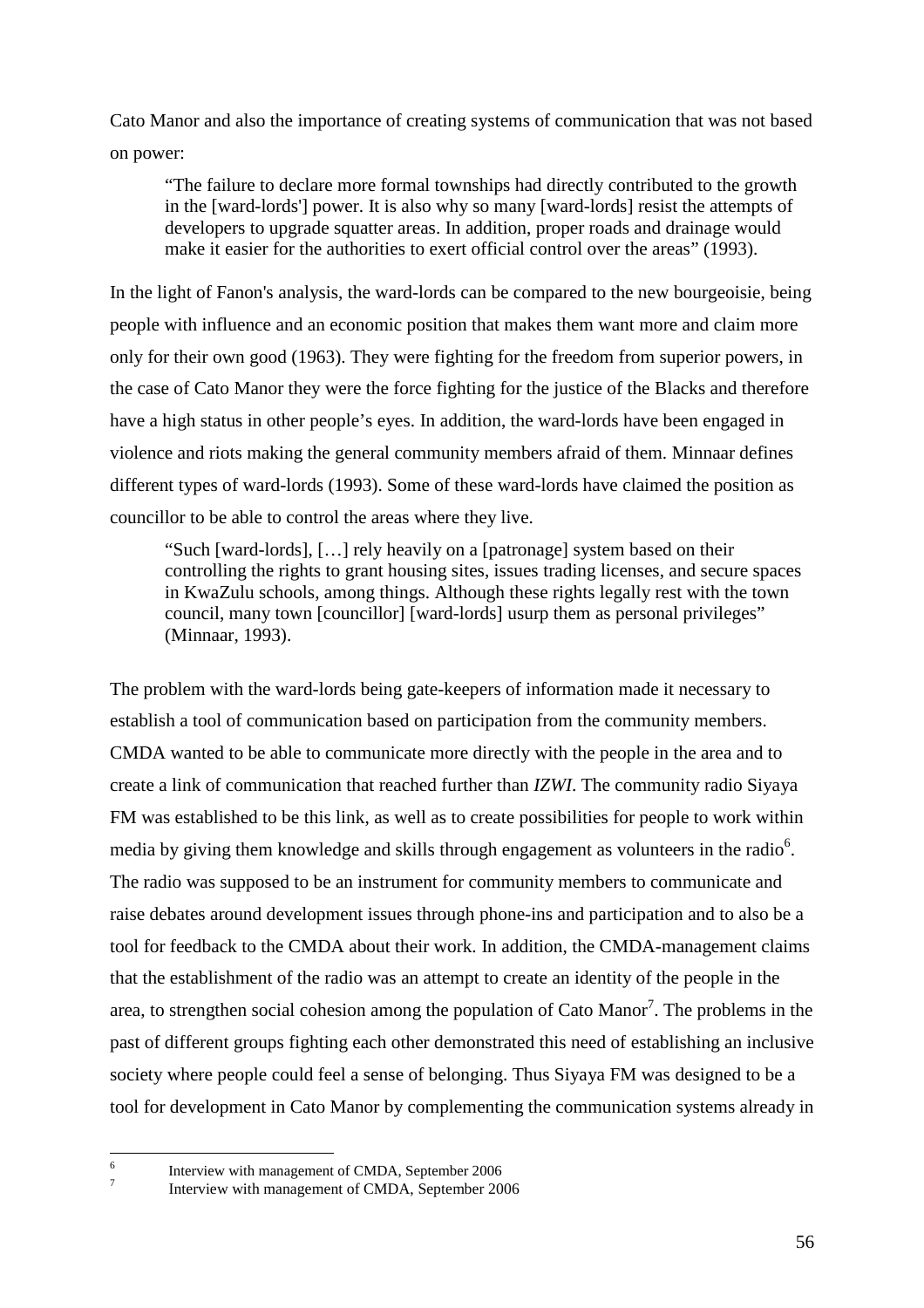place, as described by Waisbord (2000:18). This is in line with participatory communication which places mass media as a secondary source of communication and illustrates the need for participation for creating change.

At the same time, this suggests a sense of top-down approach as the CMDA was the establisher of the radio and the radio was first and foremost accountable to the Board of Directors. The Board consists of people involved with the community, but not necessarily representing the different groups of the community. If the radio was initiated by the community members themselves, it would have been more in line with participatory approaches and 'another development'.

Mhagama came to the conclusion that the foundation of Siyaya FM was in modernisation theory with the top-down approach. As seen above, this research also finds that to a certain extent, however, Mhagama did not include the issue of ward-lords controlling the communication systems. Therefore Mhagama did not highlight the problems a community faces if they want to organise a communication tool for themselves. Seen in this light the topdown approach with external initiators might have been the only solution for people to have a communication tool that could mitigate the power of the ward-lords.

## **6.3 Frequency coverage and listening population**

With the new frequency being granted in July 2002, there was also an expansion of the audience. This frequency reaches further than Cato Manor and listeners are able to listen to the same frequency all the time. However, it will not be the same radio station every month since there are more radios on the same frequency. The frequency has a potential of reaching up to 500 000 listeners in greater-Durban, from the metropolitan Durban until Mooi River, according to the management of the radio<sup>8</sup>. The radio has listeners in Inanda, KwaMashu, Umlazi amongst other places, in addition to Cato Manor. The geographical area of Siyaya FM used to be Cato Manor only. Siyaya FM is still the community radio of Cato Manor, but now there are listeners in other places as well. This expansion has changed the focus of the radio from only serving the community of Cato Manor to also including other areas and townships in the region, though it is still based in Cato Manor and has a main focus on that community<sup>9</sup>.

 8 9

Interview with management of Siyaya FM, June 2006

Interview with management of Siyaya FM, June 2006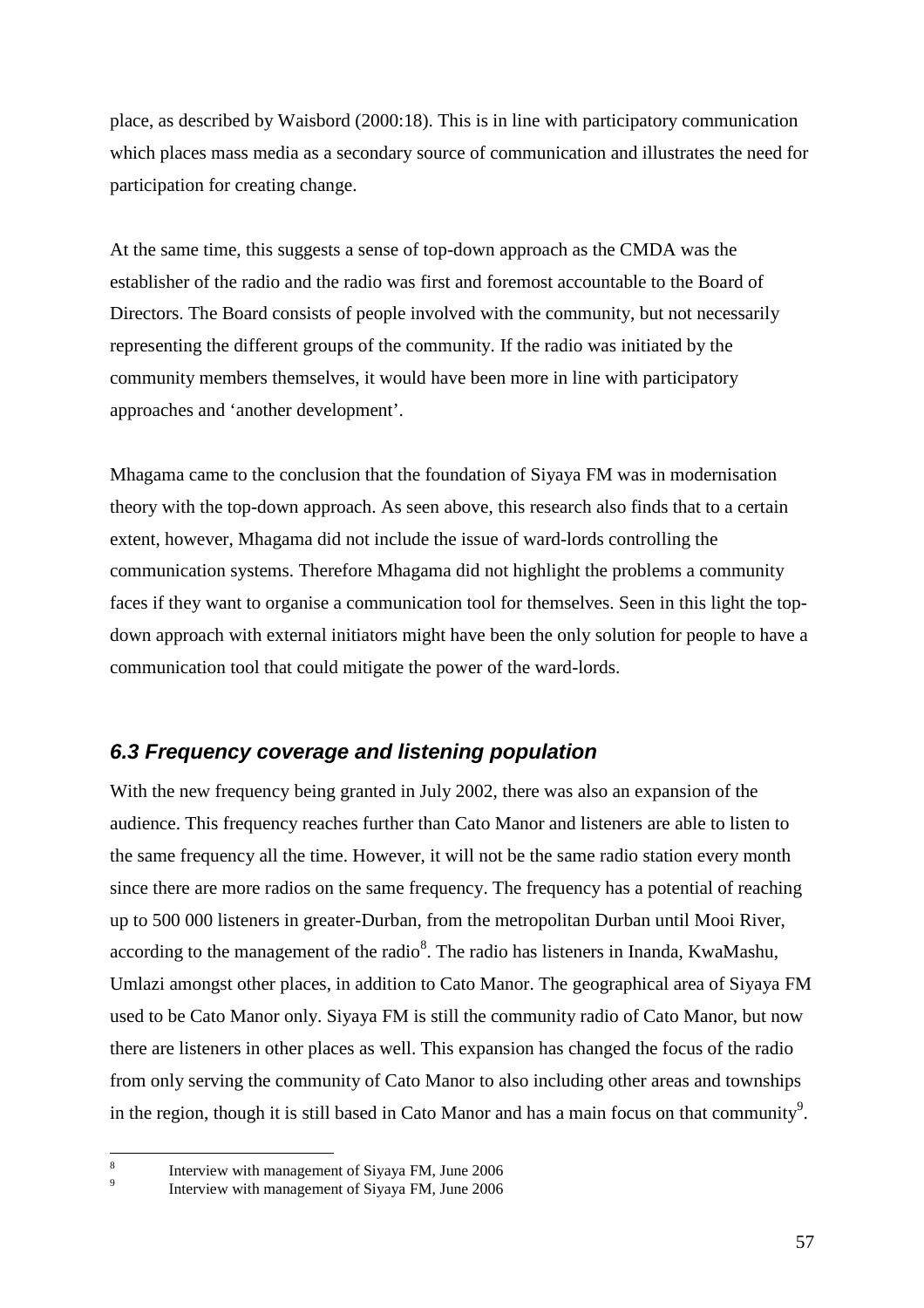In addition, the radio is mostly focusing on the black African, isiZulu-speaking population as that is the main language and there are predominantly Africans living in Cato Manor. The management says they have 80% of the airtime in isiZulu and 20% in English. According to Mhagama, the population of greater-Cato Manor consists of 95% Africans (2004:50). This illustrates that the community of listeners is not only decided by geography but also as a community of interest, being mostly isiZulu-speaking Africans from townships in the area of greater-Durban.

Mhagama's study (2004:56) provides information about a high rate of people listening to radio stations in Cato Manor. That was also confirmed by the informants in the research conducted in 2006. One informant laughed and said there was a radio everywhere, almost more than people. "Everyone has a radio, or even more, and everyone listens to radio" (Focus-group, September 2006).

The two studies were done within two years only, and the knowledge that Siyaya has not been on air since January 2006 makes it possible to assume that the listenership has not been dramatically expanded since Mhagama's study. Therefore it is possible to use Mhagama's number of listenership in this research as well. According to findings from Mhagama's research, the radio does not seem to reach the potential audience of the frequency. Of the 500 000 people that are able to tune in on that frequency, only 1.3% of them actually do (2004:52-53). This shows that there is a lack of coherence between the potential and the actual. It seems like the station management believes that there are more listeners than there actually are, according to interviews conducted by both Mhagama and in this research<sup>10</sup>. Mhagama's study shows the preferences of the population in Cato Manor regarding radio stations. Of the 485 people interviewed, only 8 say they prefer Siyaya FM to other stations (see figure 3, from Mhagama, 2004:55).

 $10$ 

Interview with management of Siyaya FM, June 2006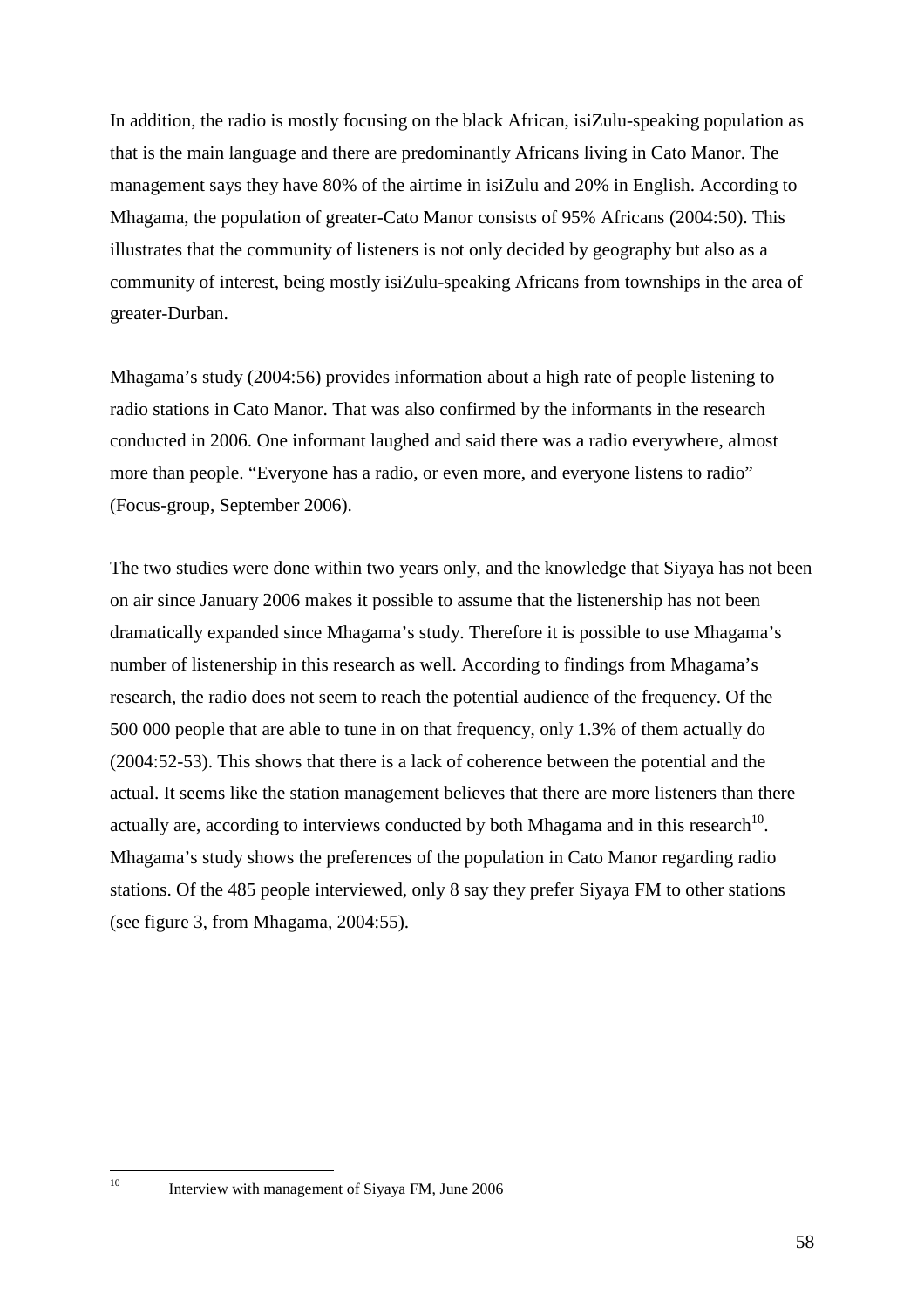*Figure 3* 



Listenership (Graphic presentation)

- $1 =$  Ukhozi FM (Series  $1 =$  'station last listened to'; Series  $2 =$  Stations preferred.
- $2 =$ Metro FM
- $3 =$  Highway Radio
- $4 =$ SAFM
- $5 = Siyaya FM$
- 6 = EastCoast Radio
- $7 = P4$  Radio
- 8 = Imbokodo
- $9 =$  Umhlobo Wenene FM
- $10 =$ Maputaland Radio
- 11 = Durban Youth Radio
- $12 = I$ gagasi

According to informants of this research, it seems like the top three radio stations in Mhagama's study still are the main stations people listen to in Cato Manor. However, the research suggests that the main reason people do not listen to Siyaya FM is the lack of continuity because of only being granted licenses on periodic basis. Almost the entire group of informants claimed they would listen more frequently to Siyaya FM if it was granted a four-year license because they found Siyaya to be *their* radio station<sup>11</sup>. "If it was on everyday

 $11$ 

<sup>11</sup> Focus-groups, August-September 2006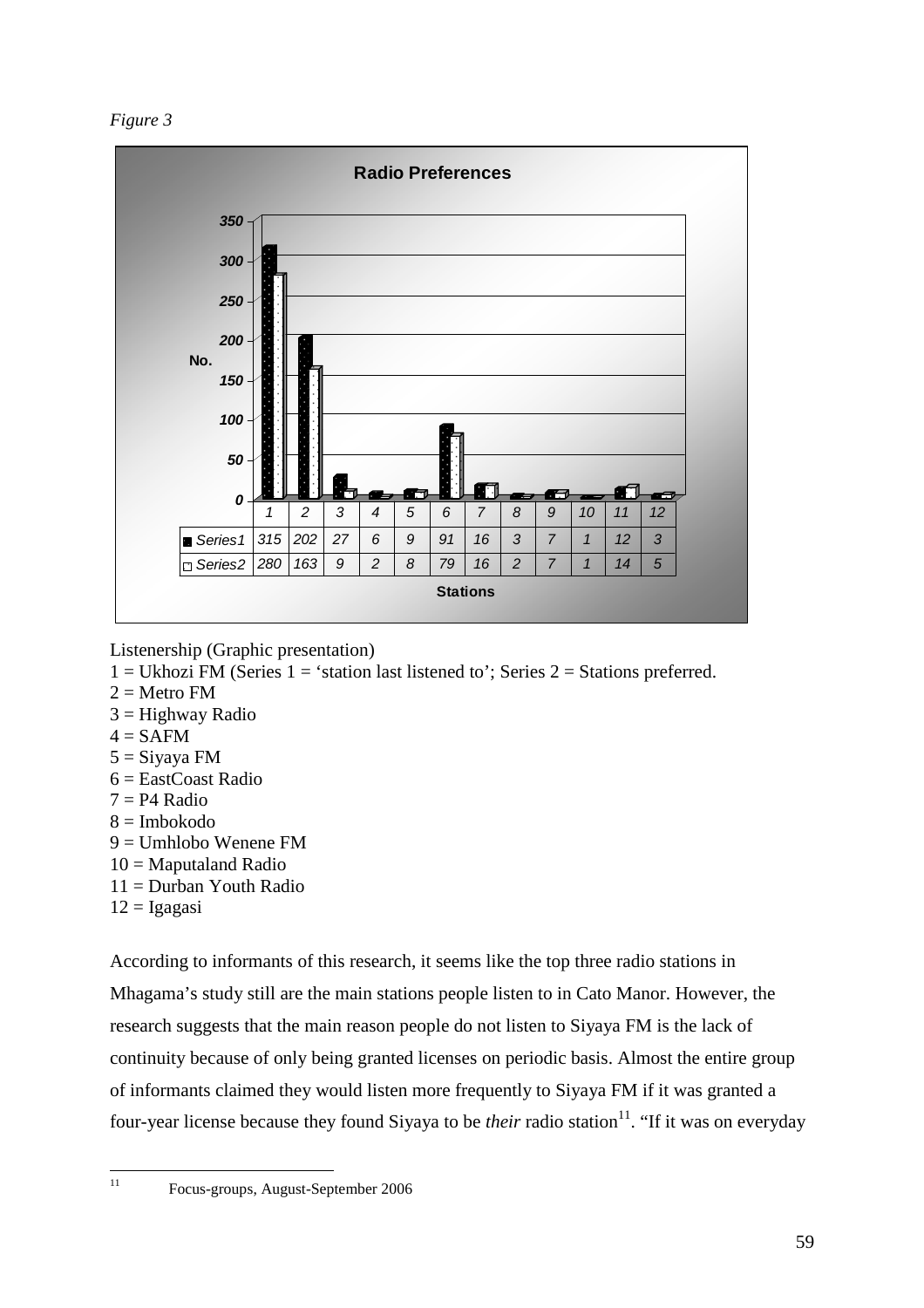people would get used to it and would remember it. But now, it is difficult to know when it is on and not and then I tend to listen to other stations" (Focus-group interview, September 2006).

Listenership according to Mhagama shows that only about 1300 people prefer Siyaya FM as their main radio station (2004:53). The research is, though, conducted within Cato Manor, with only a few respondents from other areas. The respondents in my research are from both Cato Manor and other townships and it seems like there is more enthusiasm for Siyaya FM in other townships than in Cato Manor. These were the informants saying that they 'love Siyaya' (Focus-groups interview, August 2006). The impression this research gives is that people in townships that do not have their own community radio connect more to Siyaya FM than people in Cato Manor. This might, of course, depend on who was interviewed and also the age group of the interviewees. The younger respondents were more eager and engaged than the older respondents. The citizens of Cato Manor that were interviewed were not the most committed listeners, but they all claimed they would be more eager if the station was on air all the time. Some also claimed they did not always know when it was on and asked for more information about it. They all want the radio to be there, though, and wish for a four-year license. Then they would listen more and prioritize it as their main radio because they feel it belongs to them; "Yes, Siyaya FM is *our* radio station!" (Focus-groups, August-September 2006).

Siyaya FM has never conducted a proper survey of their listenership. They use the number of call-ins as a measure of how many people are listening to them. According to volunteers they use 30-50% of the time on air on call-ins, depending on what show is on air. The phone is ringing constantly during this time<sup>12</sup>. However, this can create an illusion that there are more people listening than there actually are. It might mean that some listeners are very eager and call a lot, but not necessarily that there are many people listening. It depends on who is talking on air, how the radio reacts to call-ins and what themes are being discussed. The management of the radio will normally have the last word in these decisions and in that sense it fits with the paradigm of modernisation, where the 'developer' is the expert and the beneficiary must just accept that decisions are made for them. The last, therefore, are not being put first (Chambers, 1983) and the result is that they can remain 'voiceless'.

 $12$ 

Interview with volunteers, August-September 2006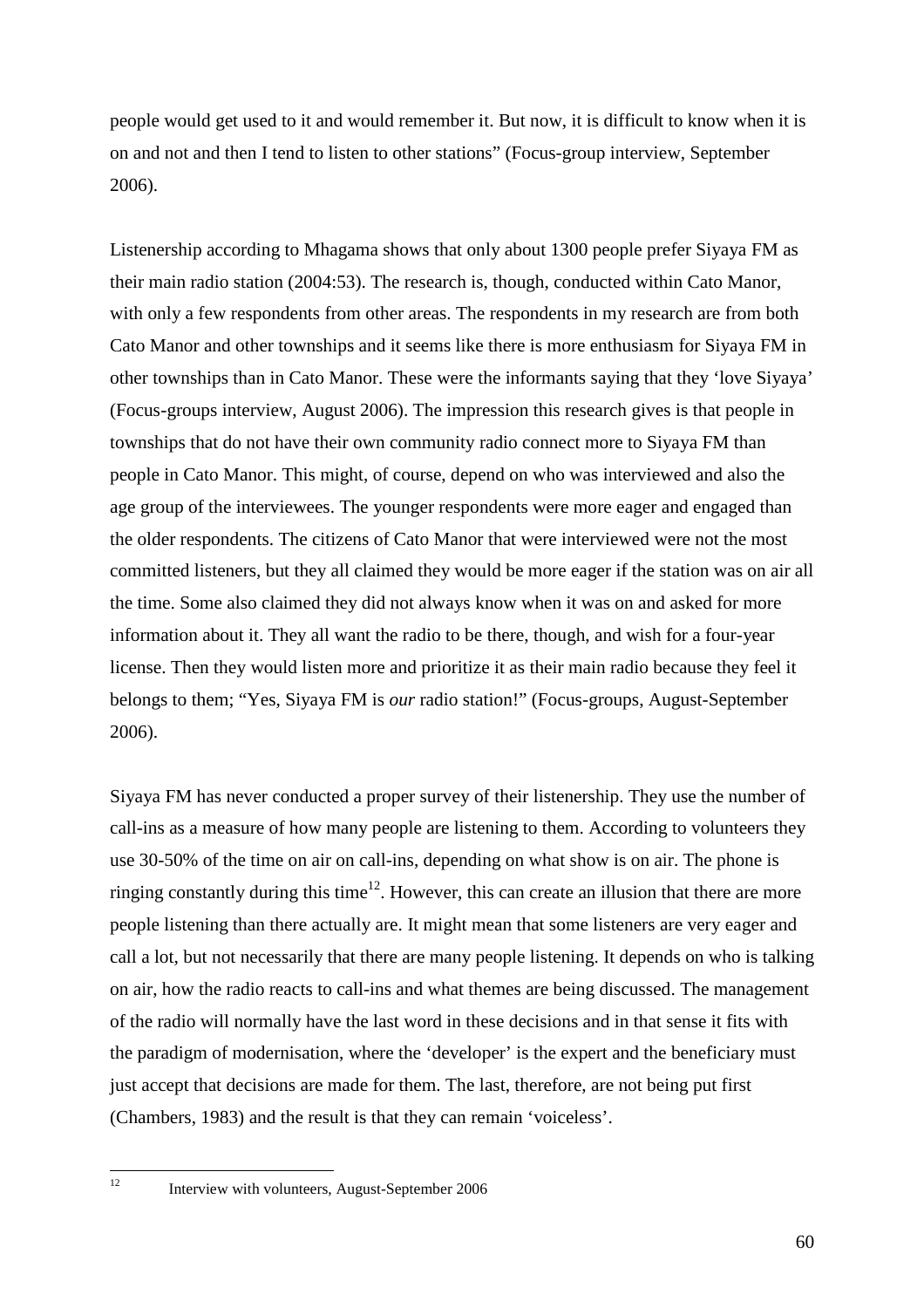The ones calling in are not necessarily representing the other listeners or the others in the community. It might be that the ones who dare to call-in (or can afford to) belong to the 'higher' classes in the community, the ones with some education and money. Therefore it is ill-advised to base an impression on call-ins only, both in regard to total listenership and how representative it is of the entire community.

On the other hand, though, it can be a measure of how listeners find the programming. There might not be a big group of people listening, but of the ones who do, they listen very actively and are interested in what is being aired and is participating. Numbers are often emphasized in development work, while sometimes it might be that individuals gain a lot even though there are not so many of them. In this instance, it is quality, not quantity that is most important.

## **6.4 Staffing and programming**

When the radio was to be launched, CMDA advertised for volunteers at *IZWI* and on local bulletin boards in Cato Manor. The first sixteen volunteers in Siyaya FM were all trained for three months by Kings Media at Highway Radio<sup>13</sup>, where they were taught radio techniques, journalism and the concept of community radio. According to the management of CMDA, the first volunteers were mainly unemployed people from the grassroots and, considering their earlier experiences and exposures to radio, "…their achievements were impressive" (Interview, September 2006).

The process of selecting volunteers and training them is another example of top-down managing from the CMDA as it was directed by the association. On the other hand, CMDA provided the training to ensure the sustainability of the radio as the association was to be dismantled. Besides, the radio needed to be rooted in the community. This was ensured by selecting community members as volunteers. Participation is putting the last first and somehow this is what CMDA did.

This illustrates the difficulty of working according to the participatory approach. Issues of funding, organisation and time often provide difficulties for holistic development. The idea has to come from somewhere and often that must be from a place where funds are available.

 $\overline{13}$ Interview with management, June 2006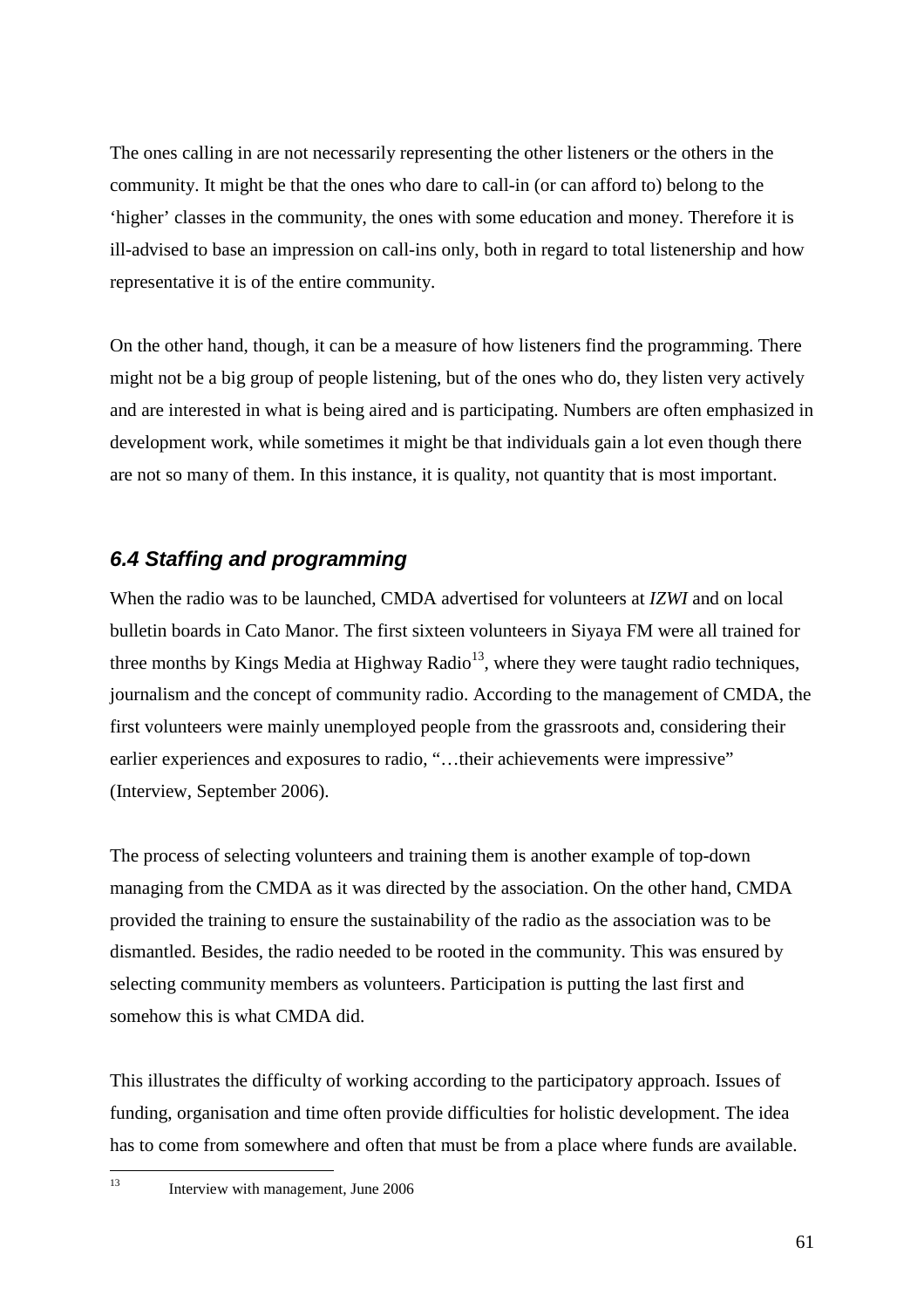Seldom will it start from the grassroots level in marginalised areas because of the lack of funding possibilities.

When Siyaya is granted a special event license the radio station is developing a structure of programs based on a theme for the month. In 2004 the themes were Black Economic Empowerment (BEE), Heritage Celebration and Summerbridge Project (Mhagama, 2004:64). In 2005 the themes for the three months of transmission were also BEE and Heritage Celebration, while the third was Youth Day, according to the management of the radio<sup>14</sup>. The radio management says Siyaya FM is occupied with the question of economy and how to give people knowledge and initiatives to move out of poverty. The programming is regarding "…issues that are more to do with social economic development, […] we also touch on issues of crime, touch of issues of health, housing issues, […] the latest development that has taken place in an area around our country, in and around Cato Manor" (Interview with management of Siyaya FM, June 2006). The programs during the day are normally introducing the main theme of the month from different angles, with interviews, open microphone, visits to different places and people and reports from events. While during the nights the programs are more based on dialogue with listeners about love and relationships. Music is an important part of Siyaya's programming and most phone-ins are music requests. The management is concerned with playing traditional and local music, but the radio also opens for music from other sources as well. Many of the listeners appreciate the choice of music in the station and are happy they can take part in deciding what music to be played. One of the elderly ladies says she really enjoys listening to the traditional music and she has requested songs she likes more than once<sup>15</sup>. Mhagama has organised the types of programs as shown in figure 4 (2004:66). The figure illustrates what kind of programs the radio station broadcasts and how often the different types are aired. The figure shows that Siyaya FM spends more time on informative programs than on the other two categories, even in the weekends, while educational programs are mostly transmitted during the week. Not unexpectedly, there are more programs with an entertainment profile during the weekends than during the week, as is normal in most broadcasters.

 $14$ 

<sup>&</sup>lt;sup>14</sup> Interview with management, August 2006

Interview with focus-group, September 2006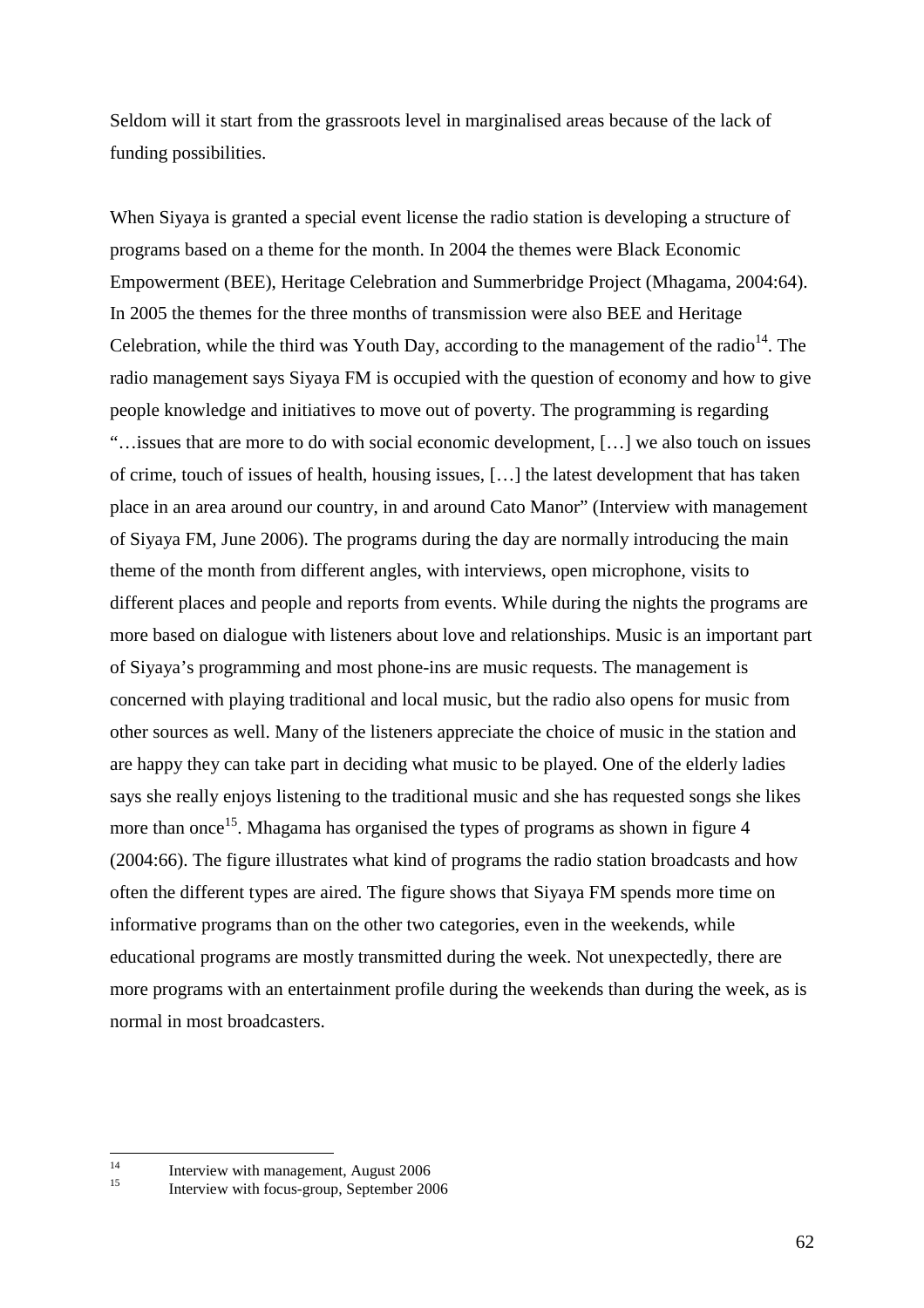| Programme     | Programming  | Programming | Programming           | Total per |
|---------------|--------------|-------------|-----------------------|-----------|
| Content       | per day from | (Saturday)  | (Sunday)              | week      |
|               | Monday to    |             |                       |           |
|               | Friday       |             |                       |           |
| Educational   | 19           |             |                       | 34        |
| Entertainment | n            | 14          |                       | 32        |
| Informative   | 29           | 19          | $\mathbf 1 \mathbf 2$ | 61        |

*Figure 4 Monday to Sunday Program Content* 

Mhagama notes that people's mood changes when it becomes weekend and therefore the entertainment programs are more easily digested than the educational ones on Saturdays and Sundays, while in the week people are ready to listen to informative programs and learn (2004:66). "Knowledge of this and the living or work patterns of the people is important because it helps to mix informative and entertainment [programs] properly, and this is effectively reflected in the [program] schedule of Siyaya FM" (Mhagama, 2004:66-67).

## **6.5 Participation and development of Cato Manor**

As a community-based radio, Siyaya FM is supposed to be wanted by the community members and based in the local community.

"Community radio [is] a type of radio made to serve people; radio that encourage expression and participation and that values local culture. Its purpose is to give a voice to those without voices, the marginalized groups and to communities far from large urban centers, where the population is too small to attract commercial or large-scale state radio" (Bruce Girard cited in Jankowski, 2002:7).

This section will discuss to what extent Siyaya FM realizes and deals with issues of empowerment, development and participation in the light of 'another development' theory.

### 6.5.1 Empowerment

The radio has expanded in terms of geographical reach, listenership and in the number and quality of volunteers. When the radio was established, it was expected to be an educator and to create opportunities for employment for the people of Cato Manor, not necessarily in the radio itself, but the radio was supposed to be a place to learn a skill to use in jobs elsewhere. Since the radio is a community radio, it is based on voluntary engagement with no salaries involved.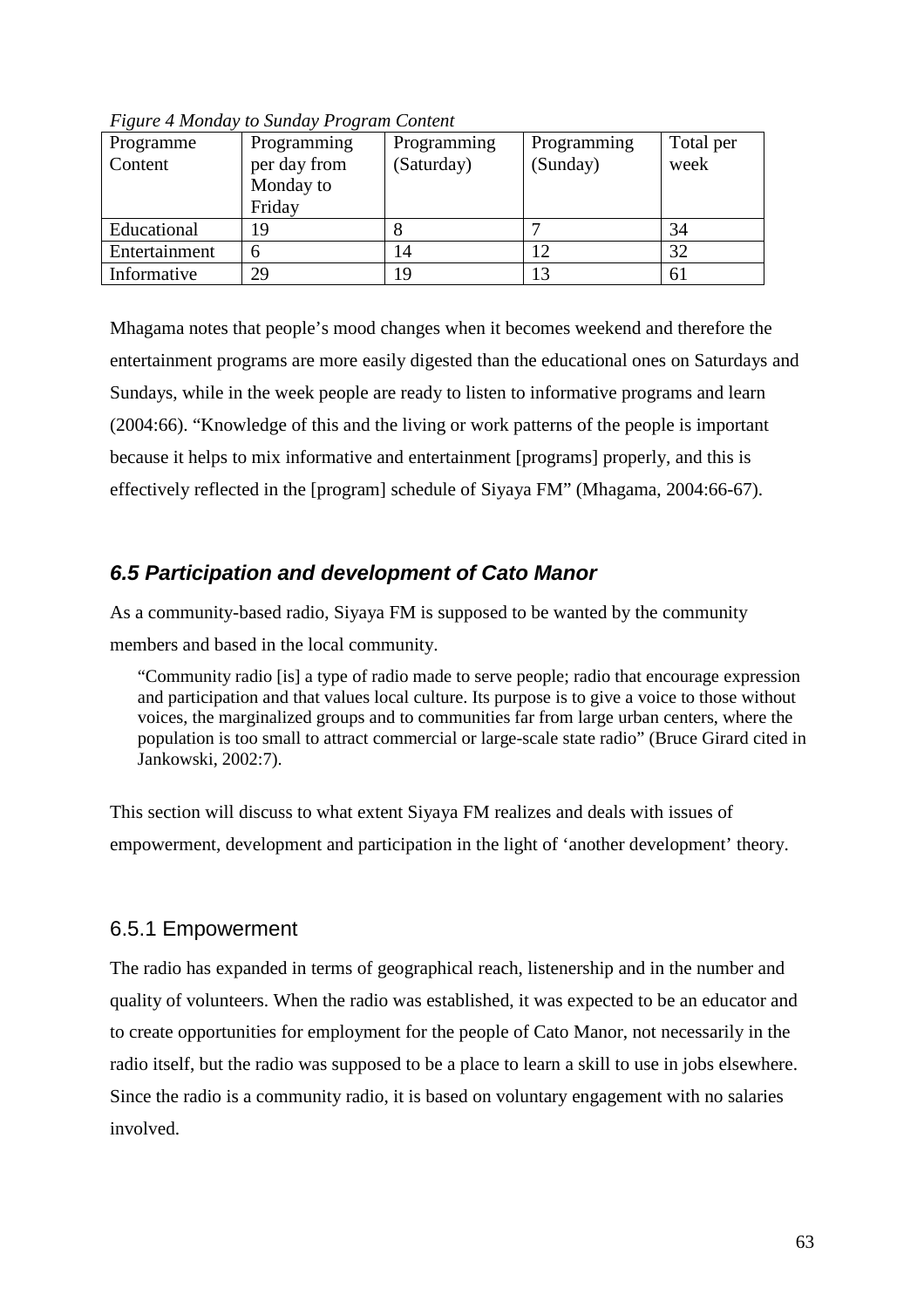As the radio became more established, people from different places turned to it in order to gain experience and applied to become volunteers. Now volunteers are chosen because of their knowledge, skills and experience more than because of their belonging to the community of Cato Manor, thus there are several DJs and reporters from other areas involved with the radio<sup>16</sup>. The example of Coco in section 6.7 illustrates the importance of Siyaya for the volunteers. For these people, gaining experience at Siyaya FM is valuable because it will enable them to get a job. This is one of the most important ways in which the radio can empower people.

"The process of controlling and producing communication is as important as the product itself. Both are seen as an integral part of the means towards enabling community access to, participation in and empowerment through creating and communicating their own messages to an audience of 'common interest'" (Scott cited in Hadland and Thorne, 2004:16).

Information and knowledge are means of power and the radio is instrumental in sharing such power with a broad base of people. In addition to giving people information, education and entertainment, Siyaya FM is able to empower people with skills of radio production. The volunteers say they do not only have enhanced knowledge regarding radio in general, but also in other areas of life. They have learnt technical skills, communication and listening skills, and about how to work with a community perspective. With the high unemployment rate in South Africa,<sup>17</sup> skills like these can support people in search for jobs. The 1996 census shows that Cato Manor has an unusually high number of young people and very low education and literacy levels in addition to high unemployment:

- There is a large number of youth in Cato Manor, 95% of them younger than 50 years.
- Education levels in Cato Manor are low with 12% of residents illiterate, 12% barely functionally literate and 20% educated between grades five and seven. Only 2% of the population has a post-matric qualification.
- With regard to employment, 44% of the economically active population is employed, while 29% is unemployed. A total of 6% more women than men are employed. A total of 76% of residents live in informal houses (such as traditional houses, shacks or tents) (Goodenough, 2006:20).

According to a survey on crime and security conducted among Cato Manor citizens in 2005, "[t]he high rates of unemployment and poverty were raised as key factors that are likely to

 $16^{1}$ Interview with management of the radio, June 2006

<sup>17</sup> In 2003 the official unemployment rate was measured to 31.2% using the strict definition and 42.1% using the expanded definition (SA Human Dev. Rep, 2003:19-20). However the unemployment rate measured in September 2006 illustrates that the rate of employed is increasing. The unemployment rate in KwaZulu-Natal had fallen from 32.8% in September 2005 to 26.6% in September 2006. Still, though, it is the Black population that have the highest number of unemployed (Statistics South Africa, 2007:xvii).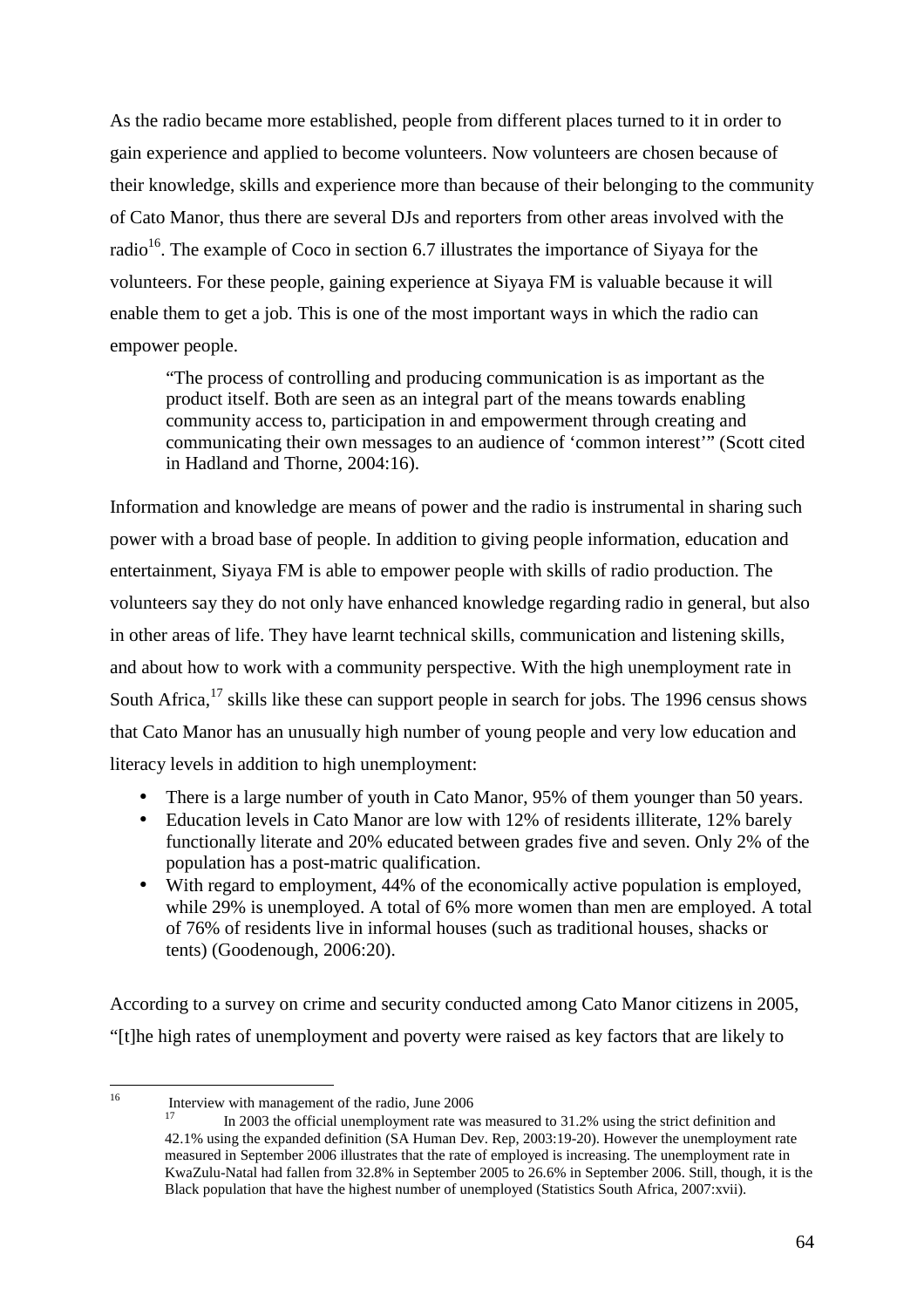cause crime in Cato Manor" (Goodenough, 2006:21). These results illustrate the need for people to have a place where they can learn skills and also be informed in their own language and it shows the importance of a broadcaster compared to a newspaper.

The management of Siyaya FM claims that "…we have people who are working for SABC now, we have people who are working for P4 radio and we have people who have launched to different private sectors" (Interview, June 2006). Of the volunteers interviewed in this research three of five were working in media agencies, two in radio and one in a newspaper. The other two were working in other businesses, respectively as an attorney and within insurance. Other volunteers spoken to were also involved in different jobs. One of the Cato Manor residents, however, that used to be among the first sixteen volunteers was running a business, but barely making it financially. Anyway, this demonstrates that the experience working in Siyaya FM has been a good breeding ground for recruitment into employment, illustrating how involvement can create opportunities and empower people with skills.

Active listeners can also be empowered by the radio. Every time Siyaya FM is on air, the schedule provides time for people to come and learn the tool in the radio studio. During night time community members have the possibility to act as DJs and technicians for Siyaya FM. The management and the volunteers of Siyaya claim that listeners are encouraged to suggest topics and thereby learn more about issues that are important to them. Listeners can also engage in debates and communicate with other people in the community via the radio and thereby possibly avoid misunderstandings and distrust and develop social cohesion, as was one of the reasons for launching Siyaya FM. Volunteers involved in the station mentioned all these issues of knowledge and skills as important for them by being engaged within the community radio station.

Siyaya FM is a breeding ground for talent and a developer of skills. According to volunteers and focus-groups, there are people who have gotten jobs because of the knowledge and skills they received via Siyaya FM.

"Sometimes I'd call the experts when it comes to small business how to make a decent plan, you know. I would just call somebody who's an expert in that field and then I would interview him, or her, on air and then people would just phone in with questions and then questions would be answered unlimitedly, ja, they are free to ask, you know, and that thing is free of charge, it was through Siyaya. Other people, they've got businesses now, they're driving expensive cars because of Siyaya FM" (Interview with volunteer, October 2006).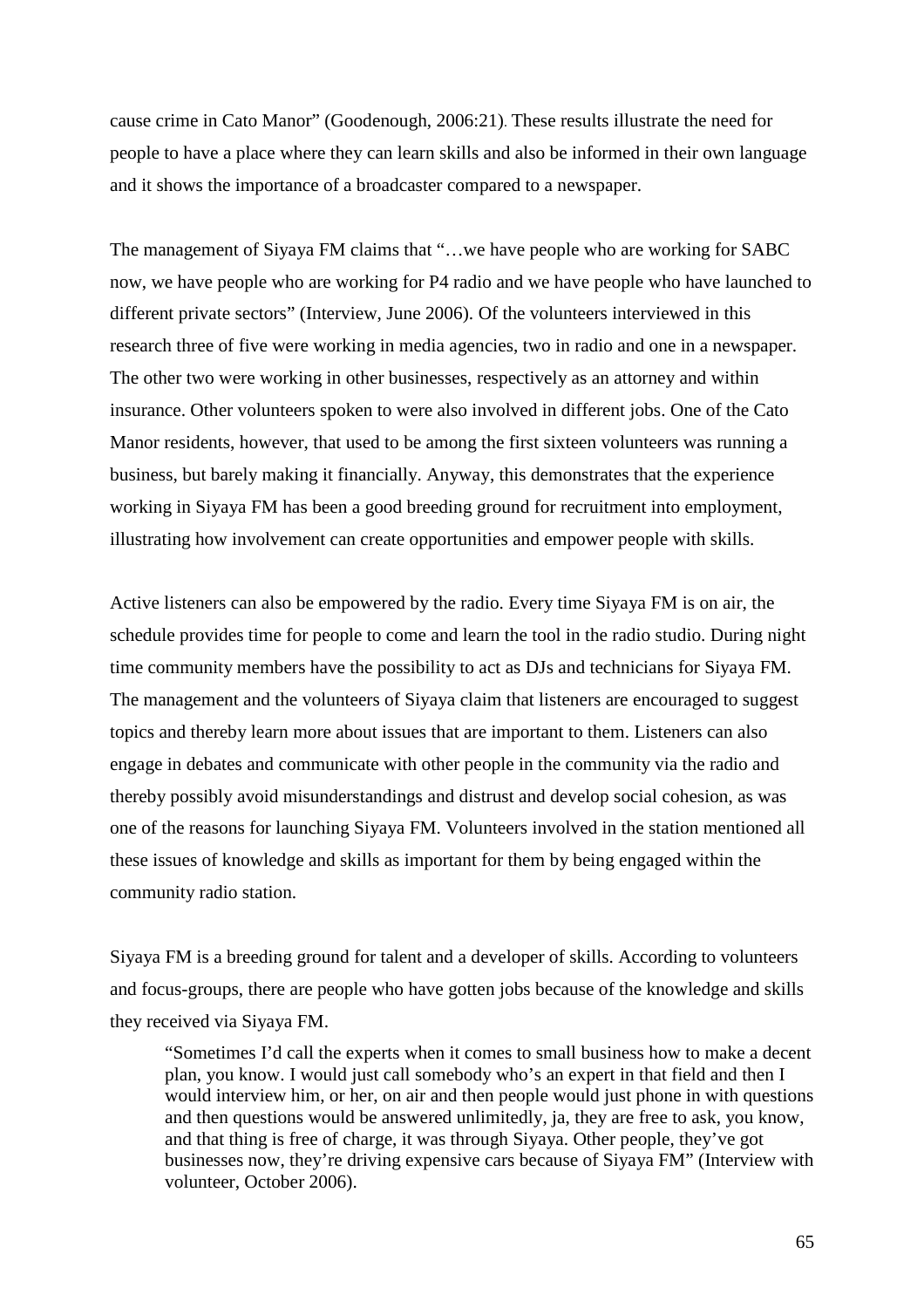This knowledge was given to them for free through the radio and that is the difference between Siyaya FM and consultants that would charge for giving advices. More of the volunteers in Siyaya FM highlighted the importance of the radio to be a place where the community members could come to learn a skill in order to move on into employment. Even the Constitution of the radio station highlights this as one of their main objectives (Constitution of Siyaya, 2003:1). In addition, the radio station is committed to letting new people get a chance to volunteer both for the benefit of the person, to gain knowledge and skills, but also for the radio to expand its sound and its expression. The station manager says that he does not have a problem recruiting new volunteers: there are too many to choose from<sup>18</sup>. However, he also says that the high amount of people applying to positions as volunteers often makes him chose the ones with experience or higher education. Therefore the process is not promoting participation of the lower and marginalised classes as the radio does not put the first last by giving them opportunities.

Creating awareness among citizens is an important goal of the local radio in Cato Manor (Robinson and Forster, 2004:72), which serves to promote active citizenry. The management of CMDA highlighted the fact that many people in South Africa had to be taught how to be a citizen in a democratic country, because they had never been regarded as citizens with rights and obligations<sup>19</sup>. As a result there were many projects in South Africa in the mid-1990s dealing with information and education of democracy what it means to have citizenship, and Siyaya FM was partly part of this process. By explaining to people their rights according to the Constitution and also informing them about where and how to apply for different grants, scholarships and other social services, the radio station took part in the building of the nation and it can still be part of this process. According to the volunteers, the radio's main task is to develop the citizens and empower them with knowledge and information so they can act in the democratic South Africa, and this process of developing a nation is not done in a day, but it will, however, have long-reaching and long-term effects<sup>20</sup>.

It is important for the management of the radio to be aware of who is empowered through the radio and to promote the possibilities of everybody being a part of the radio, especially the most marginalised groups. These people have fewer opportunities and need to be heard.

<sup>18</sup> <sup>18</sup><br>Interview with management and volunteers of Siyaya, June-September 2006

<sup>&</sup>lt;sup>19</sup> Interview with CMDA-management August 2006

Interview with volunteer, October 2006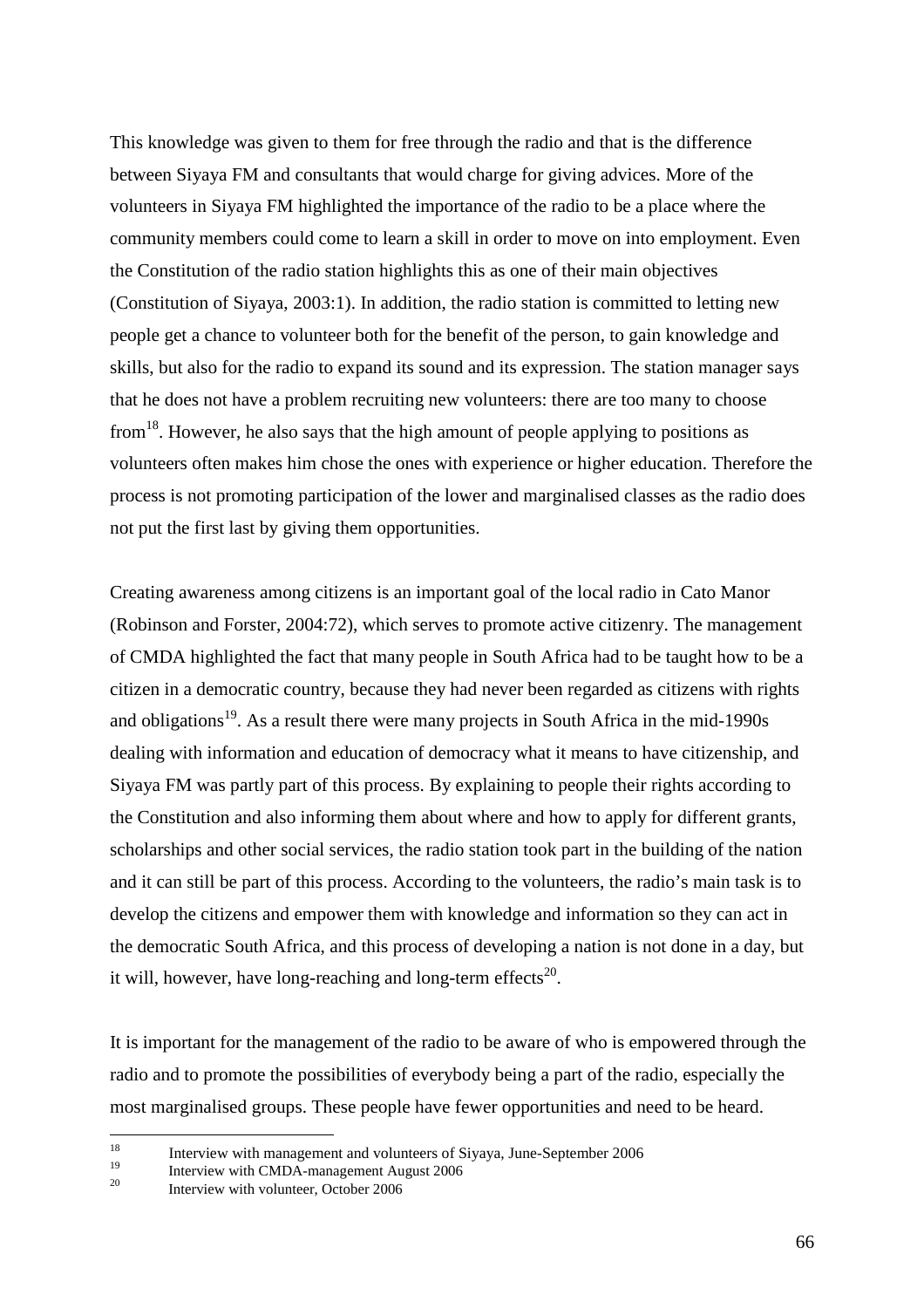"Whether empowerment is good depends on who are empowered, and how their new power is used. If those who gain are outsiders who exploit, or a local elite which dominates, the poor and disadvantaged may be worse off" (Chambers, 1997:217). Local power structures often interfere in development processes to their own good and provide more possibilities to the local elite before people in the lower classes. The situation with ward-lords in power illustrates that this was a problem in Cato Manor, and one volunteer claims that there still are people who decide what and who shall be heard, that is why Siyaya FM is needed<sup>21</sup>.

"While the community radio sector is still very young, and it is therefore difficult and possibly even unfair to generalise, it would appear that even community radio is not breaking the mould when it comes to changing the means of production of the media. In fact, they risk becoming platforms for the empowerment of a few individuals, and have yet to succeed in developing a new, participatory pro-poor media vocabulary" (Duncan, 2003:10).

The radio station faces these obstacles and if the station management is not committed to putting the last first, the radio contributes to sustaining the existing power-relations and empowering already strong individuals. This is why it is important to have annual general meetings (AGMs) open for the entire community so that they can represent themselves as individuals and agree as a community on what the radio shall focus on and how to do it with the involvement of the citizens.

### 6.5.2 Development

Deputy President of AMARC and Executive Director of FEMNET (African Women's Development and Communication Network), Kenyan L. Muthoni Wanyeki says:

"The nature of community media is participatory and the purpose….is development, a process of public and private dialogue through which people define who they are, what they want and how they can get it" (cited in Hadland and Thorne, 2004:23).

Is Siyaya FM able to provide the possibility for listeners to develop and define themselves and their needs? One problem is of course that the listener population is very small compared to the amount of people living in the area, as found in Mhagama's survey (2004). To create coherence and a public dialogue where the community is to gain and develop there need to be a broader listening population. On the other hand, this research shows that individual listeners believe the radio is working as a developing agent as a result of information and dialogue.

 $21$ 

<sup>21</sup> Informal talks with volunteers, October 2006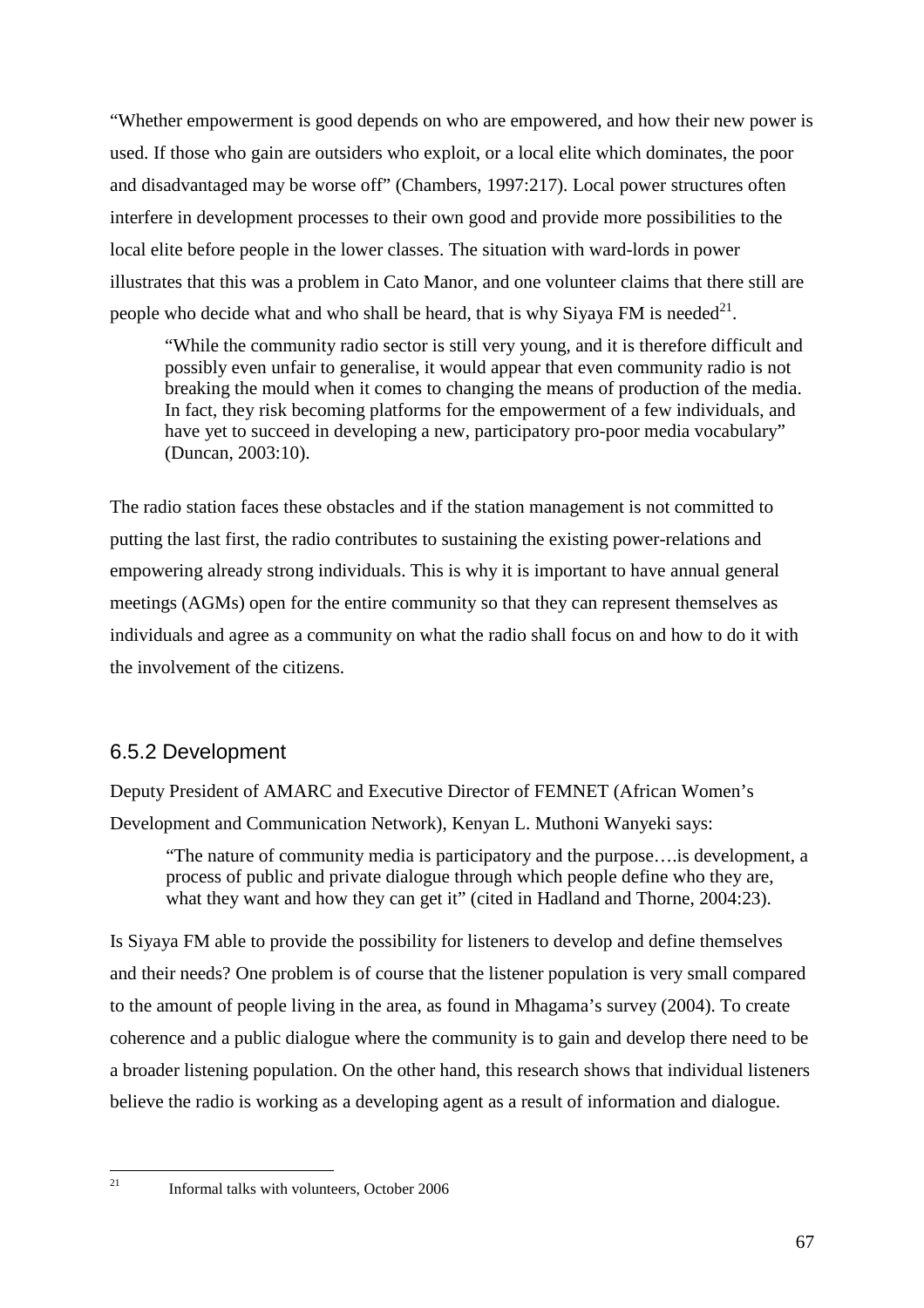"Siyaya FM is building a nation" (focus-groups, Sept. 2006). All the people interviewed said that they felt the radio belonged to them and that they owned the radio, meaning they feel this is the radio that is specifically meant for them and that they are a part of the changes it produces. Although all of them listen to other radio stations, they claimed that Siyaya FM is their radio and if it came back on air they would tune into that frequency. This is a strong demonstration of the attachment Siyaya FM inspires, the influence it possesses, and, therefore how potentially important it is for the development of the listeners. As Servaes highlights, when people are participating there are more chance for creating social change and development (Servaes, 1996:105).

First and foremost, the radio is a source of receiving and sharing information among the community members. Second, the radio provides opportunities to learn a skill and the knowledge learned can be used as a platform for further education or employment. Third, it is an educator of different issues and highlights issues that is not easily discussed in other settings, like HIV/Aids, discrimination of people with disabilities, domestic violence (also towards men) and it tries to tear down the hierarchical structures that might suppress certain groups of the population<sup>22</sup>. One volunteer highlights that there are community members that have learnt to read and write as a result of Siyaya FM. The radio informed about courses and promoted them in a way that made illiterate people want to go and later they received letters of appreciation saying that Siyaya FM helped them to become literate.

On the other hand, however, it has proven difficult to find concrete evidence that Siyaya FM has developed Cato Manor. The management says that a better financial situation would make Siyaya FM able to do more for the community. Then the radio could support development projects financially and in addition transfer more information to educate the citizens<sup>23</sup>.

Siyaya FM can be seen as a development tool for the individuals that are listening to the radio and are engaging themselves in the radio and the community. However, Siyaya is not reaching the masses of Cato Manor and therefore is limited as a developer. There are different reasons for this, among them the limits to funding and licensing to be able to be on air all year round and therefore potentially reach more people. In addition, this research shows that the radio is not a project from the grassroots. It was commenced by CMDA and established in the

 $22$ <sup>22</sup> Interview with volunteer, September 2006

Interview with management of Siyaya FM, October 2006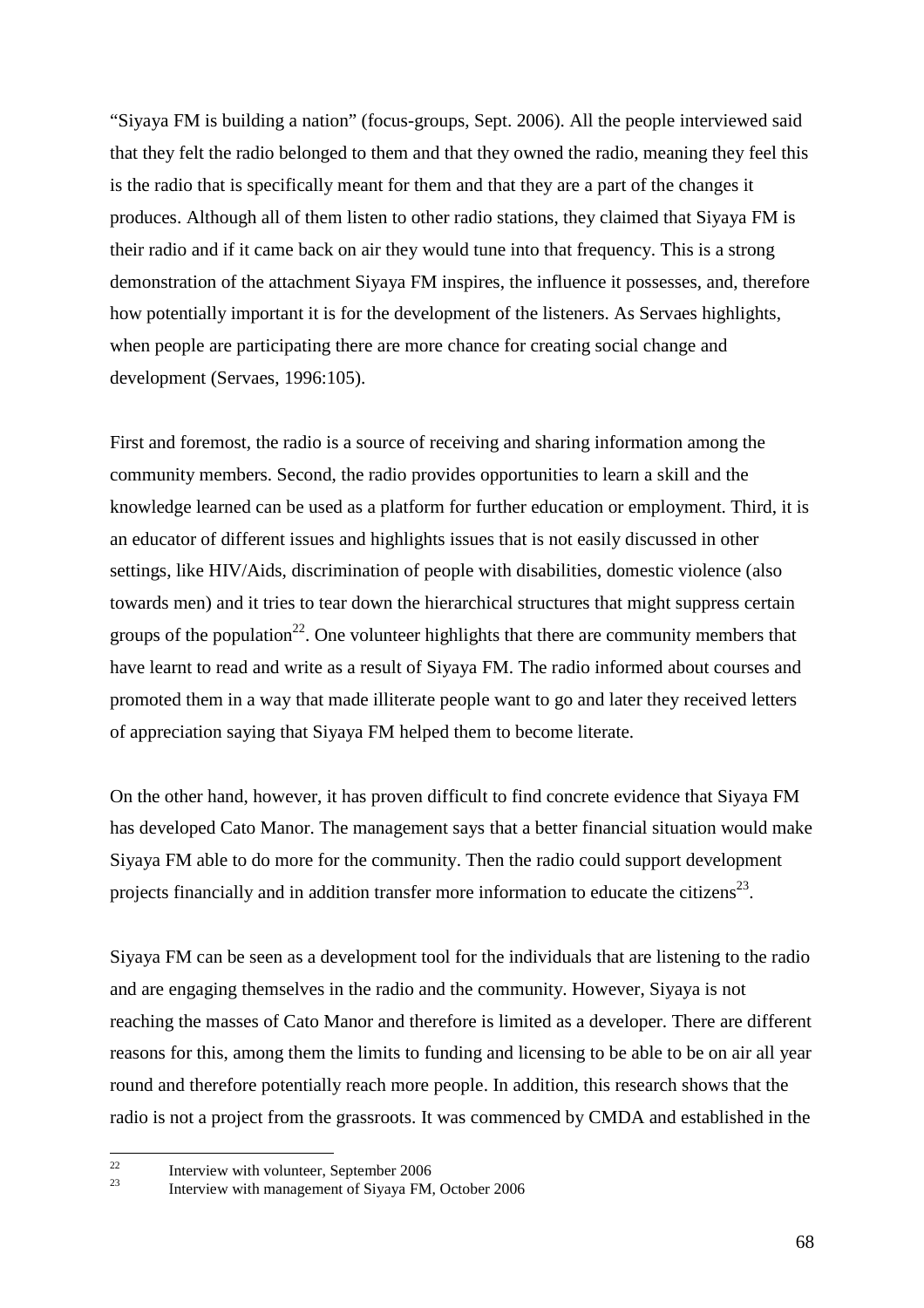spirit of modernisation and the radio administration has not been able to engage the population enough to make a difference for the community as a whole.

### 6.5.3 Funding and licensing

Since the first license was granted, Siyaya FM has been granted several licenses and is now on air approximately three months a year, although there have also been times when the radio has been granted license but due to financial difficulties it has not been able to go on air, and other times when the radio has not been granted a license mainly because it is competing with other stations for the same dates for transmission. The manager of the radio thinks this is a shame for the listening population, but does not blame the system or ICASA for this inconsistency. He simply explains the situation as reflecting financial problems for the radio station and also the competition for the frequency. Mainly, however, if the finances were more stable they could apply for a license every three month and they would probably receive it as the different radio stations sharing the frequency are cooperating about the dates of transmission. In 2006 the radio was not on more than a half month, showing that there is more inconsistency in the finances than some years back. Siyaya FM was planning to be on air for three periods this year, but that did not happen, according to the management because of financial constraints<sup>24</sup>. To be able to receive a license they do not need much money, but they need to assure ICASA that they can finance the production. In addition, Siyaya FM needs to support volunteers with travelling-money. Therefore it is difficult for the radio station to sustain the goal of three transmission months a year.

Siyaya FM was first established with support from CMDA through money from the EU. The EU-money provided the station with technical equipment and training of the volunteers. CMDA then supported the radio by buying airtime from the radio. As mentioned above, the training of the first sixteen volunteers did also teach them financial matter on how to make the radio station financially sustainable<sup>25</sup>. However, when the radio was transferred to the ABM, it lost an important source of income in the CMDA and has struggled to be financially sustainable. As one volunteer in Siyaya FM states; 'When EU went back to Europe we faced financial difficulties. I really wish EU could come back and support us' (Interview, October, 2006). It is difficult for community radios to survive without donor support and as financial

 $24$ 

<sup>&</sup>lt;sup>24</sup> Interview with management of Siyaya FM, October 2006 <sup>25</sup> Interview with CMDA-management, September 2006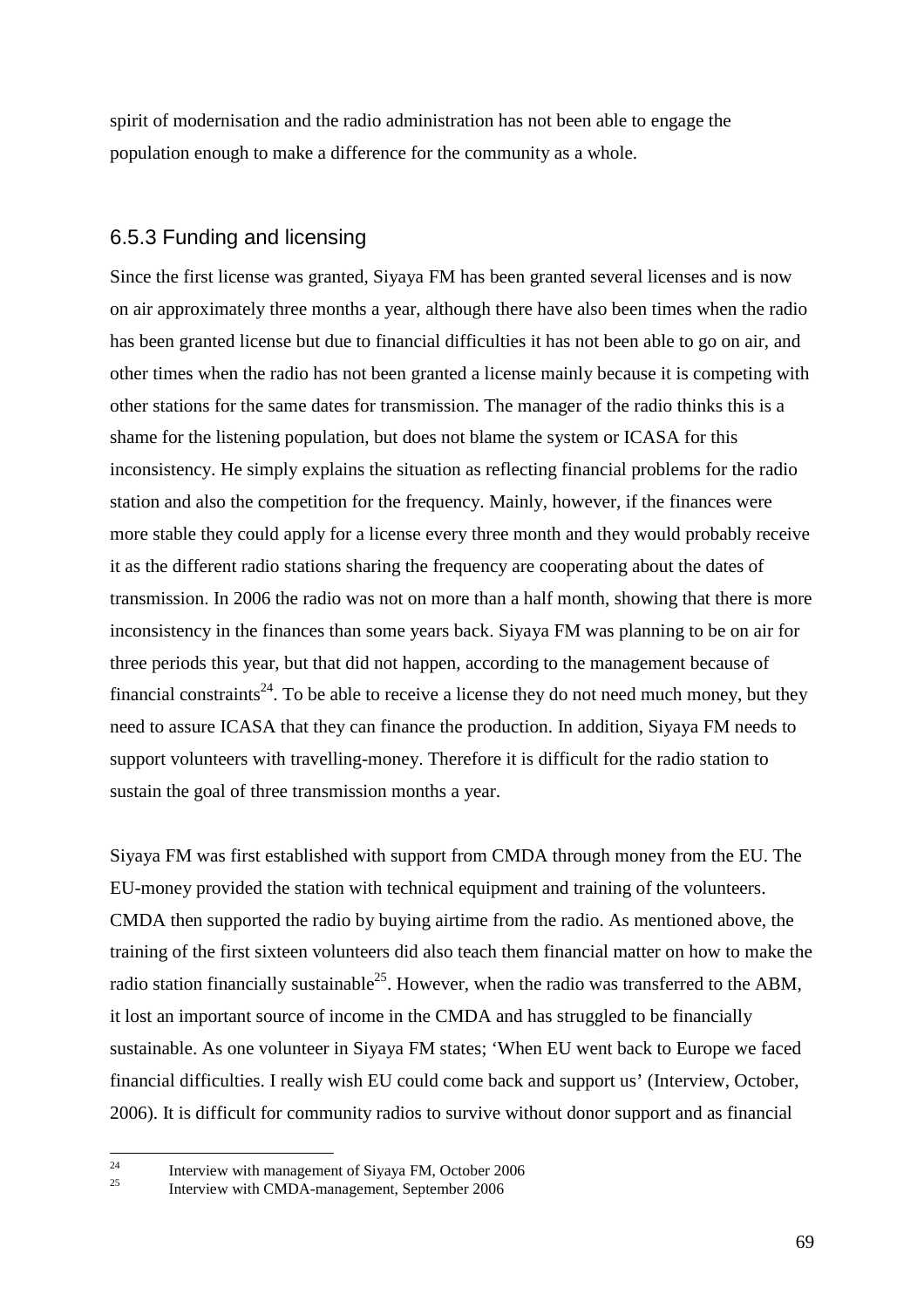pressures mount they consider potentially detrimental alternatives as shutting down or try to become commercial.

One of the main differences between community radio and other radio stations is that community-based radio is supposed to be non-profit, while commercial or private radios' highest goal is often to make money. The IBA Act, in addition to other regulations regarding community radio, makes a point of characterising community radio as not-for profit (Hadland and Thorne, 2004:23). However, community radio may be funded by "…donations, grants, sponsorships or advertising or membership fees, or by any combination of the aforementioned" (ICASA, 2006:8). This provides the opportunity for using advertisements to cover the running costs of a community radio, but mandates that any surplus the radio gains must be ploughed back into the community.

Listeners of Siyaya FM claim the radio would be able to do more with a four-year license and they understand there are limits to what the radio can do within a month, maximum three months a year. Therefore they all want the radio to apply for a four-year license. Both Tleane and Hadland and Thorne highlight the need for the government to realise the importance of the sector and support and encourage the sector to be "…able to communicate the government's development objectives" (Tleane, 2001:25) and "…keeping with key national developmental, constitutions and democratic objectives" (Hadland and Thorne, 2004:18). By supporting this sector financially and logistically, community radio would be able to meet the marginalised people that the government is not able to reach with other media sources.

There are several ways a community radio can gain income. Even though community radio is supposed to be non-profit and not commercial, there is a possibility for community radio to use advertisements as part of their income-generating activities. This option is increasingly appealing even though commercialism might create a different focus from the community focus. Some advertisements seem to be necessary to be able to sustain financially, therefore community radios must precede cautiously. According to both the management of Highway Radio and Siyaya FM, there are advertisements meant for everybody because they cover products that all people use, like toothpaste, flour etc<sup>26</sup>. Thus, community radio station

 $26$ 

<sup>26</sup> Interview with managements, October 2006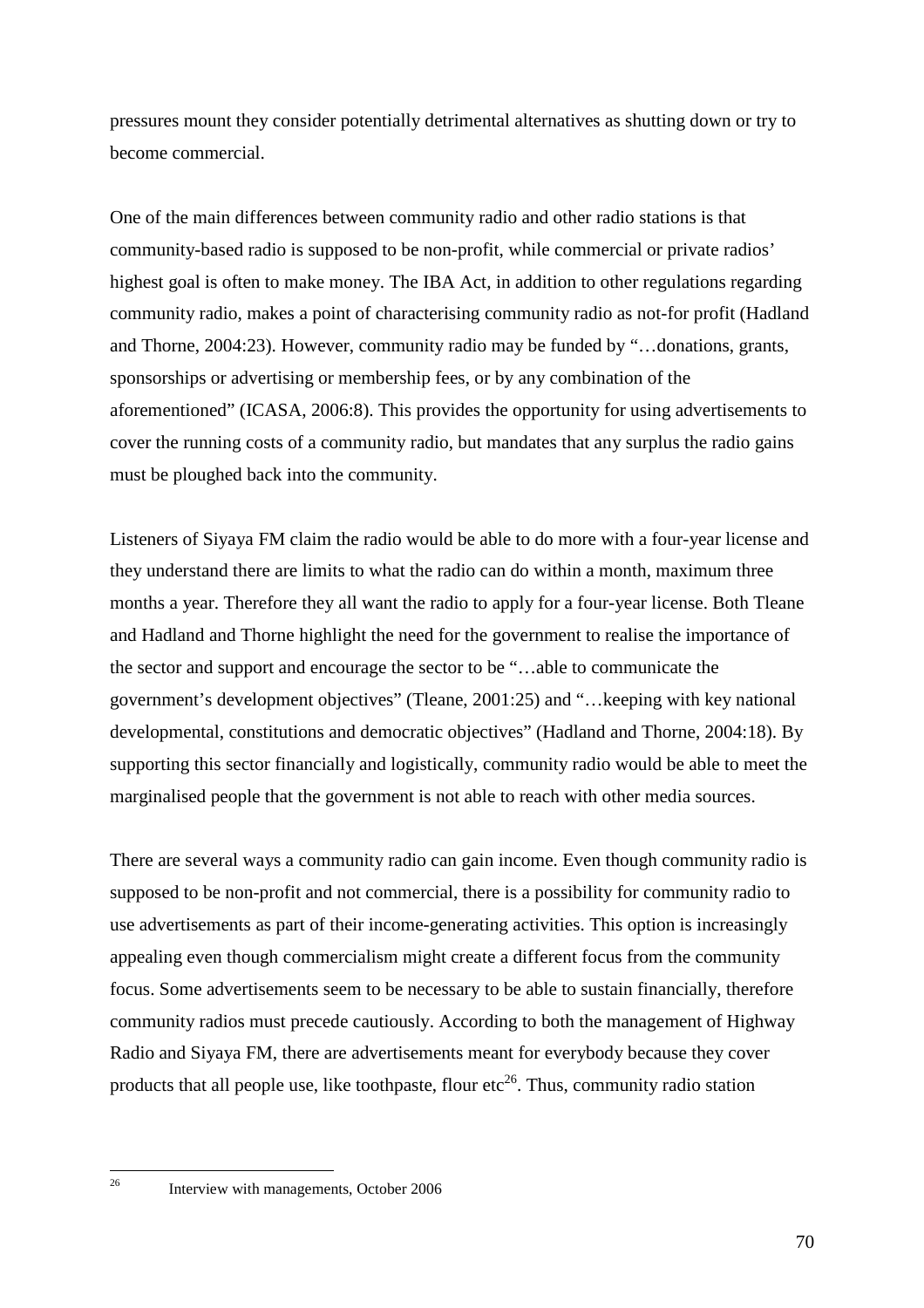managers are able to find reasons to use advertisements in spite of a non-affluent listener group.

This willingness to entertain advertisers has been met with lukewarm responses by advertisers because of the lack of affluent community members able and wanting to buy the products advertised on community radio stations. In addition, there is a lack of experience and expertise among the community members involved in community radio with regard to finance and marketing, making it difficult to attract the private sector.

"Financially, community radio stations face considerable challenges. These include a lack of skills in planning, budgeting and fund-raising report writing skills. While some stations are having a degree of success by tapping into local businesses for advertisement and sponsorship, this is the exception rather than the rule. A shortfall in skills in advertisement and marketing is compounded by a lack of support from local (predominantly white) business. The limited broadcast radius imposed on many stations by their license conditions does little to alleviate this. Many stations operate in such poor, remote communities that they can never hope to become self-sustainable" (Hadland and Thorne, 2004:56).

The management of Siyaya FM insists that community radio stations are an underdeveloped and underused possibility for advertisers to reach a larger audience<sup>27</sup>. According to an article in *The Sunday Times*, community stations are the most popular airwave-medium in South Africa (Shevel, 2006). A survey conducted by SA Advertising Research Foundation shows that community radios have more than 20% of the listeners in South Africa in any given week. The SABC Zulu-station Ukhozi FM is second with also about 20% of all the listeners in South Africa and 66.4% of the listeners in KwaZulu-Natal, while commercial radios like Metro FM and East-Coast Radio are, respectively, number three and nine on the list with 17.5% and 6.6% of the listeners. Still East Coast Radio is the most profitable radio in South Africa. Advertisers might be missing out on the broader audience by choosing the commercial radios with whom they are more familiar.

"Ivan May, the chief executive of community station 1485 Radio Today, said media buyers and planners needed to be "sold" community stations, because they tended to go the tried-and-testes traditional routes. "Media planners and buyers are missing the trick. Community radio is a secret weapon"" (Shevel, 2006).

Advertisers are not aware of the potential community radio stations have in reaching listeners, and often they rather opt for advertising in commercial and public media, in spite of a smaller listenership.

 $\overline{27}$ 

<sup>27</sup> Interview management of Siyaya FM, October 2006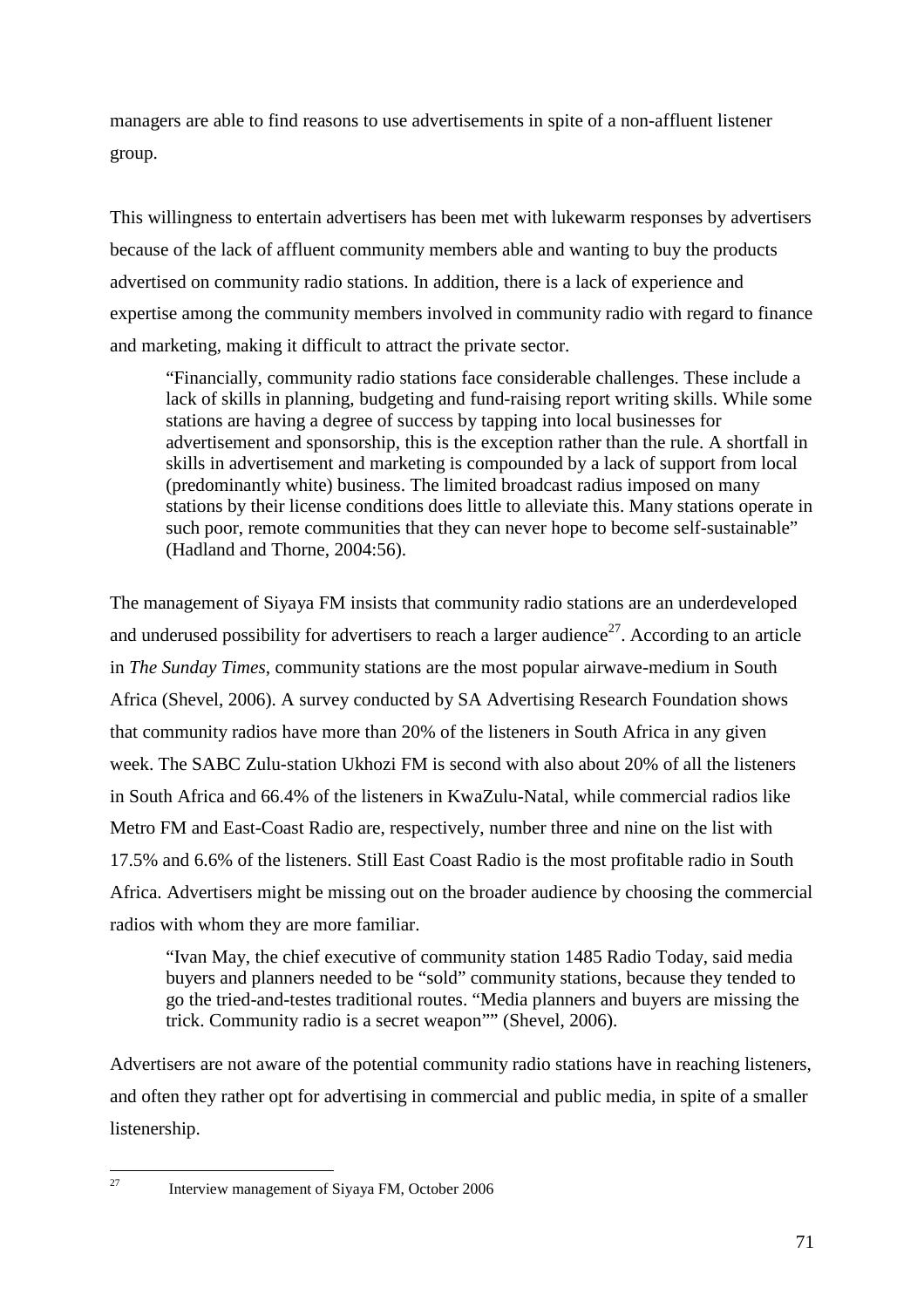"In 1999 community radio attracted about R8 259 491 in adspend. Total adspend for radio was R922 300 000. In 2000, community radio attracted only R6 717 269, while adspend for the whole radio sector increased by 32,7% to R1 223 800 000. In contrast, listenership figures for community radio have been growing year on year […] Yet these increases are not matched by increases in adspend for the sector" (Tleane, 2001:31).

As community radio stations seek advertisers, there is a need to educate the commercial sector. Advertisers might then grow to see community radio stations as an opportunity to reach a more broad-based and larger audience. Community radio stations might then be able to sustain financially. The management of Siyaya FM is cooperating with other communitybased radios in greater-Durban in an attempt to influence the advertisers and commercial sector to see the opportunities within the community radio sector. The managers of different stations meet from time to time to work on this and on other matters regarding community radio<sup>28</sup>. The radio stations are dependent on adverts to sustain themselves financially.

Tensions between protecting community radio ideals and achieving sustainability is likely to persist even when funds are secured. According to the management at Highway Radio, a community radio needs to be run like a business. This radio station has a four-year license for community radio, but operates much like a business corporation. Their staff consists of 45 employees, 25 full-time employed and 20 volunteers. Everyone who is involved receives some sort of payment, the full-time employees are paid full-time, while the volunteers receive a certain amount per report and program they produce. The management says this is because in the end people do not want to work for them if they do not receive something in return, and also that community radio is a breeding ground for people to learn radio. If the radio cannot pay the volunteers, they will leave the station for greener pastures when and if the opportunity arises and then the community radio looses competent and skilled employees/volunteers and as a result, could lose some operating capacity until they can replace the volunteers<sup>29</sup>. However, according to the ideals of community radio, this radio sector should be based on volunteers that use the opportunity the community radio gives by learning a skill to lead them into a paid job later on. In their research Hadland and Thorne found that this constrains the organisation while benefiting the community.

<sup>29</sup> Interview with management of Highway Radio, October 2006

<sup>28</sup> Interview with management of Siyaya FM, and from one of the meeting where I was present, October 2006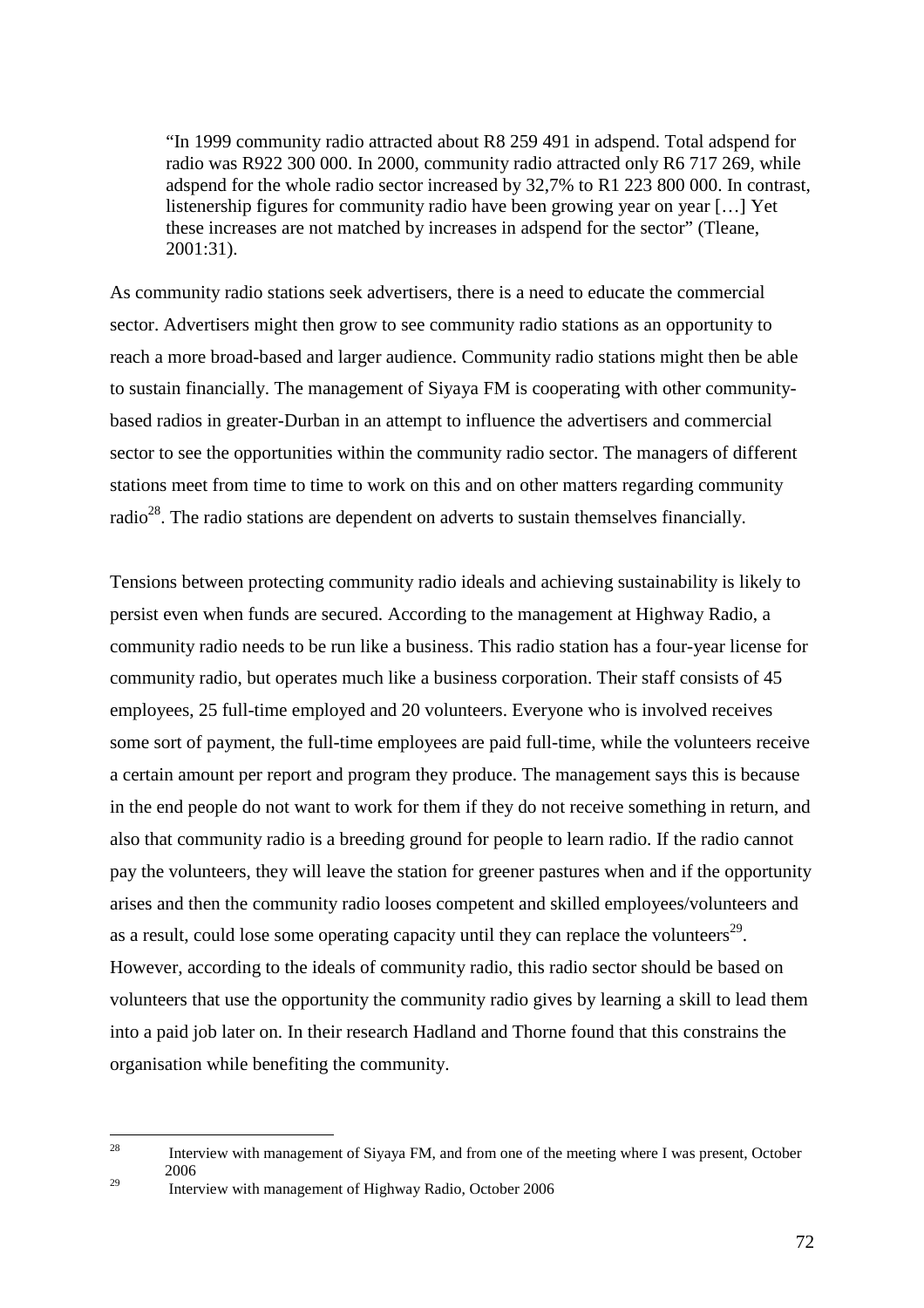"…[S]mall media organisations frequently complained over high staff and volunteer turnover rates. Just as volunteers had received their full quota of skills they acquired jobs often in the formal sector and moved on. While the inconvenience can be appreciated, the transfer of skills and opportunities for employment serve to highlight the important developmental impact of the sector" (2004:75).

Volunteer turnover might lead to a lack of capacity at certain stages, but it also provides the opportunity for even more people from the community to learn skills and thereby give more people the opportunity to get a paid job and potentially escape poverty. Siyaya FM is fully based on volunteers and there are always new volunteers for every transmitting period, but there seems also to be stability among many of the volunteers as they have been there since the start in 2001 and are still engaged in 2006. This might off course be because the radio has only been transmitting sporadically, one month a time. It makes it easier for people to commit themselves when it is only a short period. Although Siyaya FM does not pay the volunteers, it does support them with transport-money so they are able to go to and from the radio station. If the radio station was to apply and receive a four-year license, more full-time employees would be needed and some payment would necessarily be involved, at least in administrative positions.

Though it is operating more like a business than Siyaya FM, the management of Highway Radio claims it maintains its commitment to community radio and distinctions from commercial radio<sup>30</sup>. The management at Highway Radio says there is a need for passion about radio for the volunteers to commit themselves to the work, especially in a community radio, for even though they do get some payment in Highway it is not like the money popular DJs receives at larger, national stations and therefore the passion is needed to keep them going. Volunteers at Siyaya FM too seem to be very committed because they see that the radio can do something for the community and that means for them since they are part of it. They are proud to be part of something that wants to help the community to develop and give the community members possibilities, education, skills, training, a 'voice' and also entertainment based on their local language and heritage/culture/interest $^{31}$ .

 $30<sup>2</sup>$  $\frac{30}{11}$  Interview with management, September 2006

Interview with volunteers, August-September 2006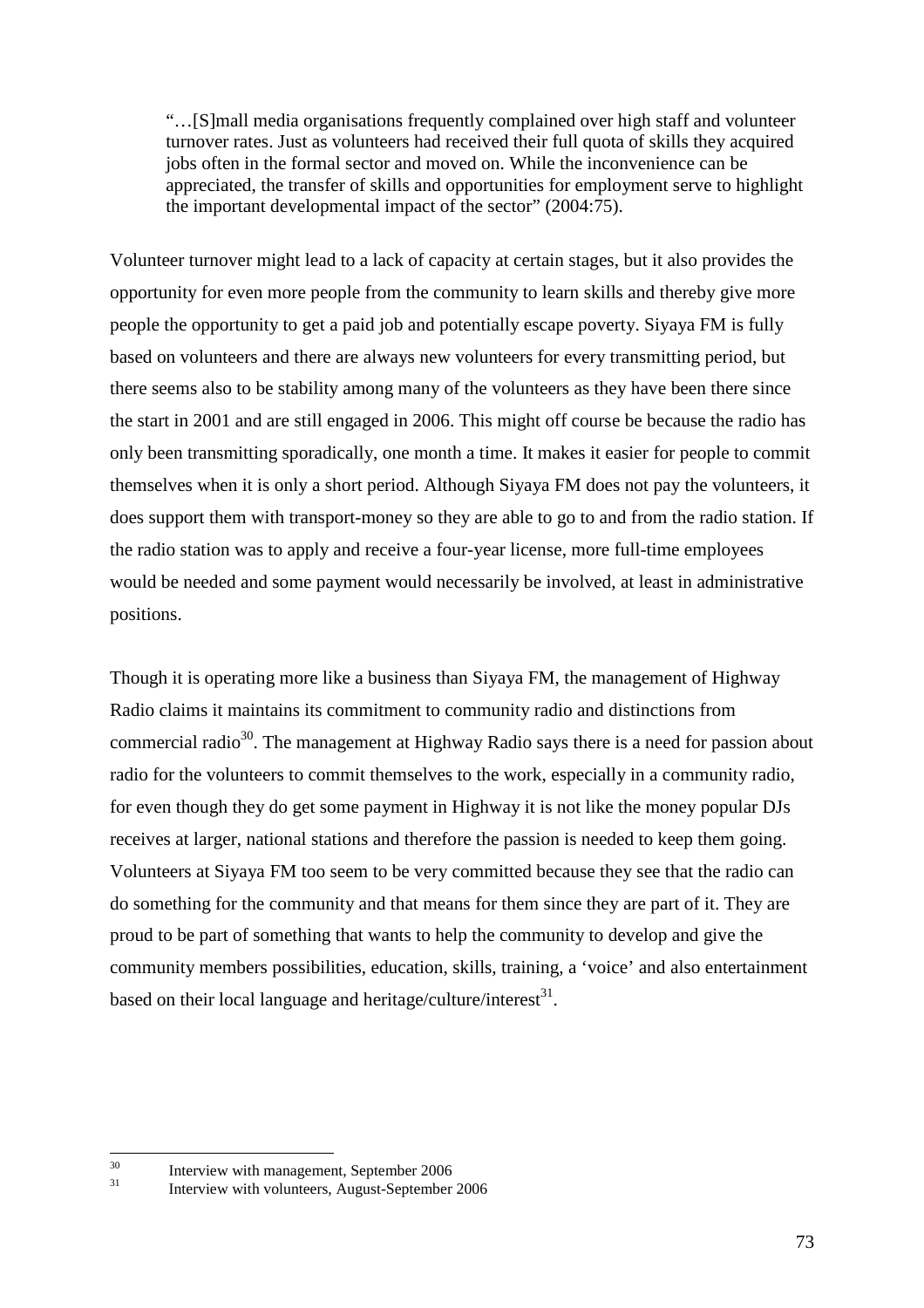### 6.5.4 Participation of community members

"The importance of community participation is highlighted in a range of contemporary South African policy initiatives including the Integrated Sustainable Rural development Strategy (ISRDS), the [URP] and the IDP. The community media sector not only facilitates such participation between community and government but embodies it too in the ownership, management and output of its organizations" (Hadland and Thorne, 2004:22).

The main focus of this research is to what extent and how Siyaya FM utilises the community members through participation with the radio. A community radio must be aware that without the listeners, it is nothing; the two parts need each other. As aforementioned, the difference between community radio and other types of media is that the first is more able to involve the audience and encourage their participation, thereby transferring the consumer from passive to active user (Hadland and Thorne, 2004:23). Listeners of Siyaya FM seem to believe and feel that Siyaya FM is *theirs.* "We are welcome to participate as listeners. We have visited the station" (Focus-groups, Sept. 2006). An important connection has been established between the listeners and Siyaya FM and that can lead to more involvement and participation among the community members in the future. However, the challenge is to keep this momentum when the radio is on air only one month out of time. It is difficult to know what the effect of the radio would be if they were granted a four-year license, but according to the listeners and the volunteers they all believe that the radio could do even more than now.

Siyaya FM is conscious of its role as a community organisation. Most of the volunteers interviewed showed a deep understanding of community radio and the role the community plays. They were preoccupied with the idea of participation, strived to connect with the community, and viewed the radio station as first and foremost a development tool and source of accessible information for the community. The volunteers interviewed said they used an average of 30% of the time on air on communicating with the listeners through, among others, debates and call-ins. This was mainly via call-ins of the listeners, but some time was also used on calling out to the community to conduct interviews or bringing community members into the studio. Active listeners suggest topics and themes to be discussed and the music to be played, in addition to providing the radio with information about things that are happening in the community. Respondents in two of the focus-groups said they took part in debates and suggested topics.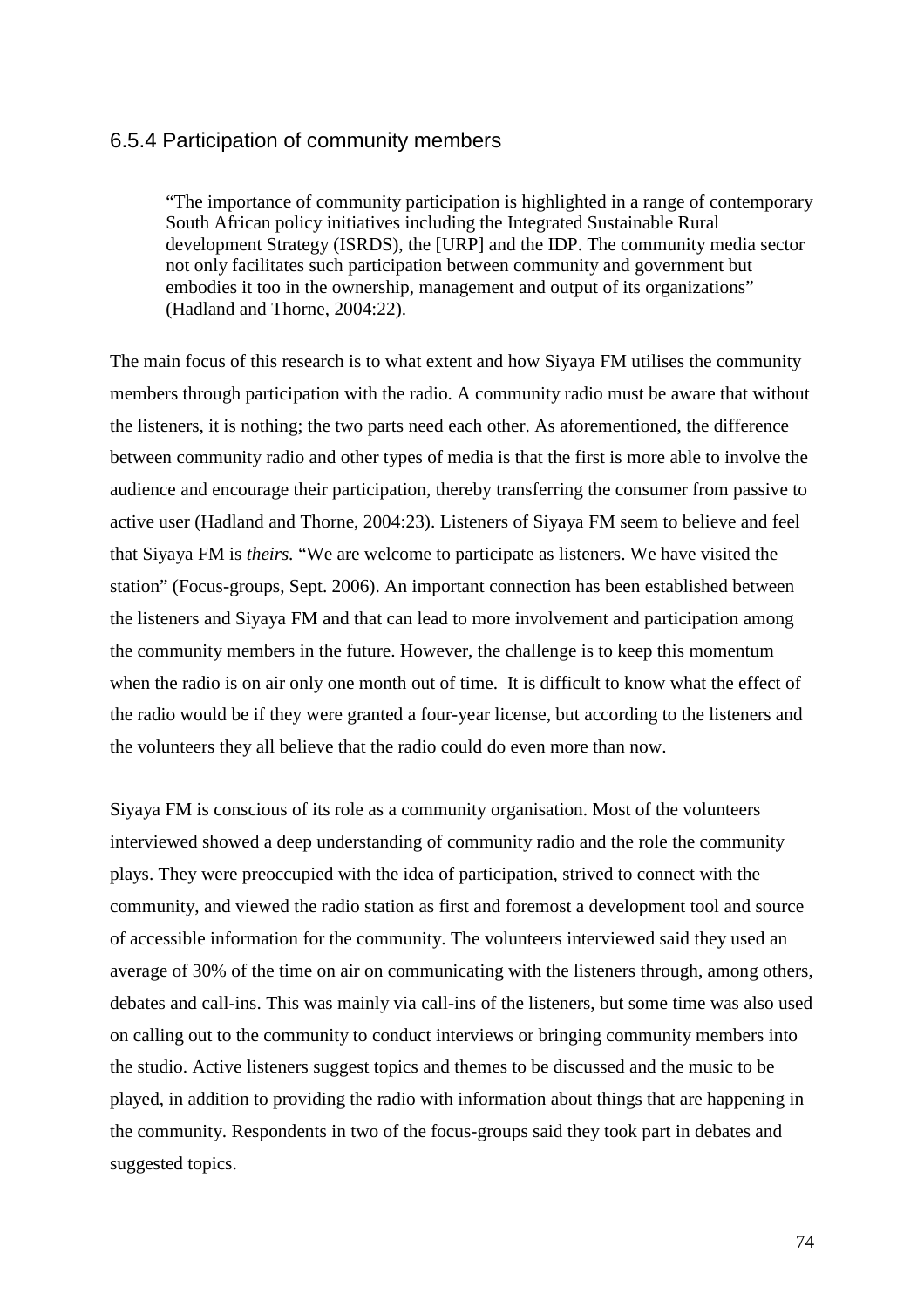"The DJs and reporters ask us what we want to be discussed or what themes that interests us and then they provide information about the themes we suggest. Some time they invite experts in the fields to come and talk in the studio and then we can call in questions or comments directly to that person" (Focus-groups, Aug-Sept. 2006).

In addition, the listeners send greetings to friends and family. One of the younger listeners said her mother also 'loved' Siyaya FM, so even though they are considered low on the Living Standard Measure-scale, her mother some times buys phone-cards for her to call the radio. However, phone expenses are quite high in South Africa, and in particular when using a cell phone with pre-pay cards. The listener community of Siyaya FM consists of different types of people, but mainly people that are living in townships, and it is not an affluent community. According to the eThekwini municipality's web site, "….Cato Manor residents include some of the poorest of the urban poor, despite the successes of the Cato Manor Development Programme […] The area remains characterized by a high unemployment rate and social [f]ragmentation" (http://www.durban.gov.za). Therefore not all listeners can afford to call in to the radio and definitely not talk for long. It might prevent some of the listeners from being active listeners. This is the reason why the radio station has to be aware how much time it can use on call-ins per show so that the poorest do not feel alienated by not being able to contribute and being involved. This then, becomes an issue of how financial means leave some people out of discussions and talks on the radio station. The ones that can afford to talk long will probably participate more and have more time on air. As mentioned, the volunteers try to keep the conversations short and this might therefore avoid the indifferences between the listeners, but it might also deny people the possibility to contribute with questions and comments.

The research shows that when beneficiaries are allowed to participate, they gain more and the development effects are higher than if they are passive recipients, as is also argued in participatory approaches and the 'another development' theory. The most active listeners were also the ones most able to articulate how they had benefited from the radio and what the radio meant for them. In particular people feel that Siyaya FM is meant for them and they are informed about local happenings through the radio. In addition, some of the young listeners said they could ask for help regarding schoolwork and they were given ideas about further studies and different possible careers. "It's like they are talking directly to us and they represent us. The DJs answer our requests, unlike other radio stations we have called to" (Focus-groups, Sept., 2006).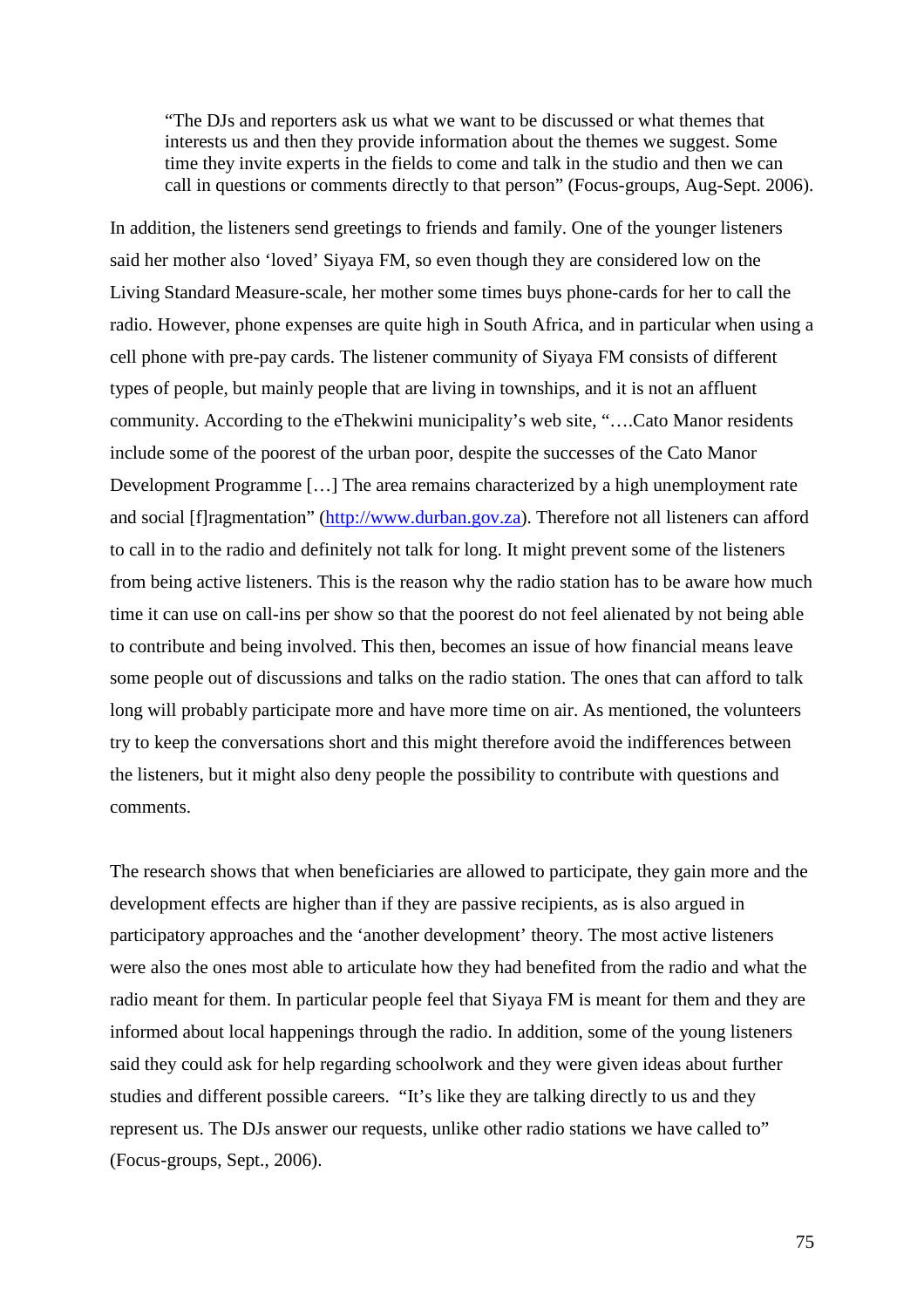### **6.6 Is Siyaya FM able to be sustainable?**

According to Siyaya FM listeners and volunteers, they all want Siyaya FM to apply for, and receive, a four-year license. "We want Siyaya FM to get a four-year license, or even a license that lasts forever" (Focus-groups, Sept. 2006). They hope for life time status because they 'love' Siyaya FM and believe that it is their radio, a radio that cares about their community and that is accessible for them as listeners<sup>32</sup>.

To receive a four-year license, ICASA has established the following criteria:

- be fully controlled by a non-profit entity and carried on or to be carried on for nonprofitable purposes;
- serve the interest of the relevant community;
- support from the relevant community;
- encourage members of the relevant community to participate in the selection and provision of programs;
- the need, demand, capacity and expertise of the applicant must be demonstrated:
- submission of a business plan and proof of funding for the first term of the license;
- demonstrate technical quality of the service (ICASA, 2006:10-11).

In addition to the above-mentioned points, a radio also needs to find an available frequency before being able to apply for a four-year license. Before applying for a license Siyaya FM could consult Sentech, the agency that knows if a frequency is available or not. Alternatively, they could contact ICASA directly. Siyaya FM has asked the agency for an available frequency, as it now seriously considers applying for a four-year license<sup>33</sup>.

It is important that Siyaya FM receives a new frequency because the frequency the radio uses now is shared with other radio stations, and this frequency has been opened up for grabs as a commercial radio station. From the beginning of 2007, it will be taken over by the selected applicant and it will become a provincial radio station. The application fee for this frequency (103 FM) is set to ZAR30 000<sup>34</sup>, therefore the application fee is financially burdensome, and Siyaya FM is not yet ready to consider acting as a commercial station. If Siyaya FM wants to stay a community radio for the community of Cato Manor and greater-Durban, it is not an alternative to change into a commercial provincial radio station. Siyaya FM has the equipment for transmitting and the experience, but is uncertain about becoming a commercial radio. To change from a community radio to a commercial radio would mean quite a lot of changes in

 $32$  $\frac{32}{33}$  Interview with focus-group, Oct. 2006

 $^{33}$  Talks with management of Siyaya FM, October 2006

Geshana Nadesan, interview on Oct  $27<sup>th</sup> 2006$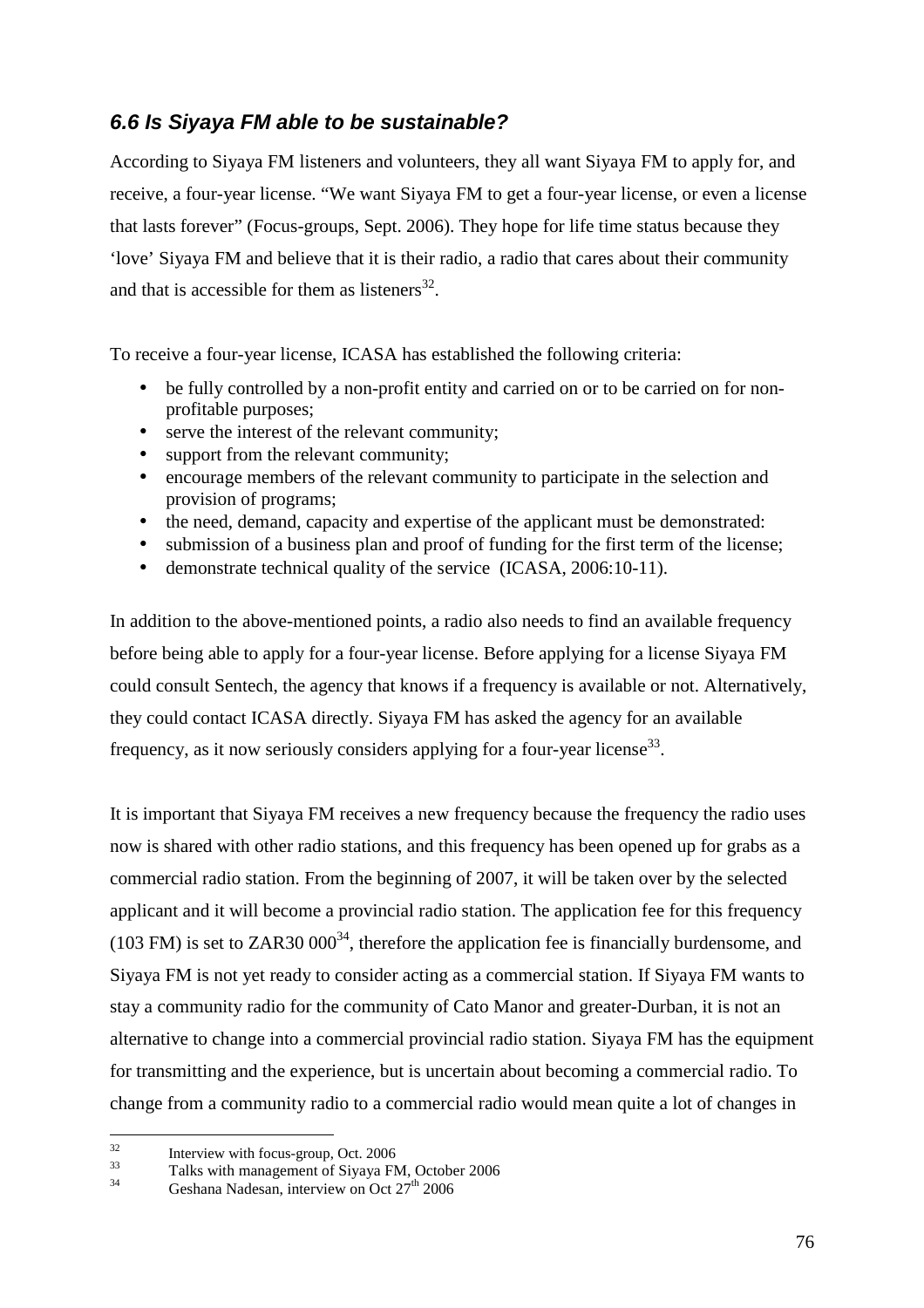regard to structure and focus, a move that would take it away from its community roots. If another frequency is not secured and the currently becomes a provincial radio station, Cato Manor and the areas around will lose its station.

For Siyaya FM, as for many other community radio stations, their financial sustainability depends on their ability to generate funds. The radio intends to be on air approximately three times a year, but in 2006 they were not on air for one whole month, the last transmitting period being December-January 2005/2006. This is partly because the license was granted another radio station, but it is also related to economics and lack of funds. Siyaya FM was born as many other community radio stations with support from an organisation, in Siyaya's case it was the European Union (EU). In 2002 the radio was granted its' first special eventlicense and the same year EU "…went back to Europe" (interview with volunteer, Oct. 2006). The same year the CMDA stopped operating as an organisation and the projects of CMDA were transferred to the municipality. Thereby the radio did neither have the support from EU, nor a steady income from airtime sold to CMDA. Thus, the radio was without continuous financial support and had to try to make its' own way to sustainability. The route they chose was the special event licenses for some months per annum. The reason for this choice was to give the management more room to raise funds in between the months they were going on air, but this choice also shut down some opportunities. The National Community Radio Forum (NCRF), for instance, is a source of possible funding, but only for radio stations that already have been granted four-year licenses. They do not support stations with special event licenses and they are not able to help them get a four-year license, they can only support them after receiving the license<sup>35</sup>. In Siyaya FM's case, the radio would first need a four-year license to be assured of financial support from the organisation and in addition they need more sources of funding than from the NCRF only. For Siyaya FM to receive a four-year license the radio has to assure ICASA that they can manage financially<sup>36</sup>.

Siyaya FM has been able to receive special event licenses. However, success in attaining a license has been unpredictable. This uncertainty can make it difficult to sell airtime for advertisements because they cannot be sure that the radio will be on air at a set time. This is not secure enough for advertisers that might have campaigns at certain periods and need to be assured of getting the airtime they buy at the time they were promised. Siyaya FM faces a

 $35$  $35$  Geshana Nadesan, interviewed on October 27th 2006

Interview with volunteer, October 2006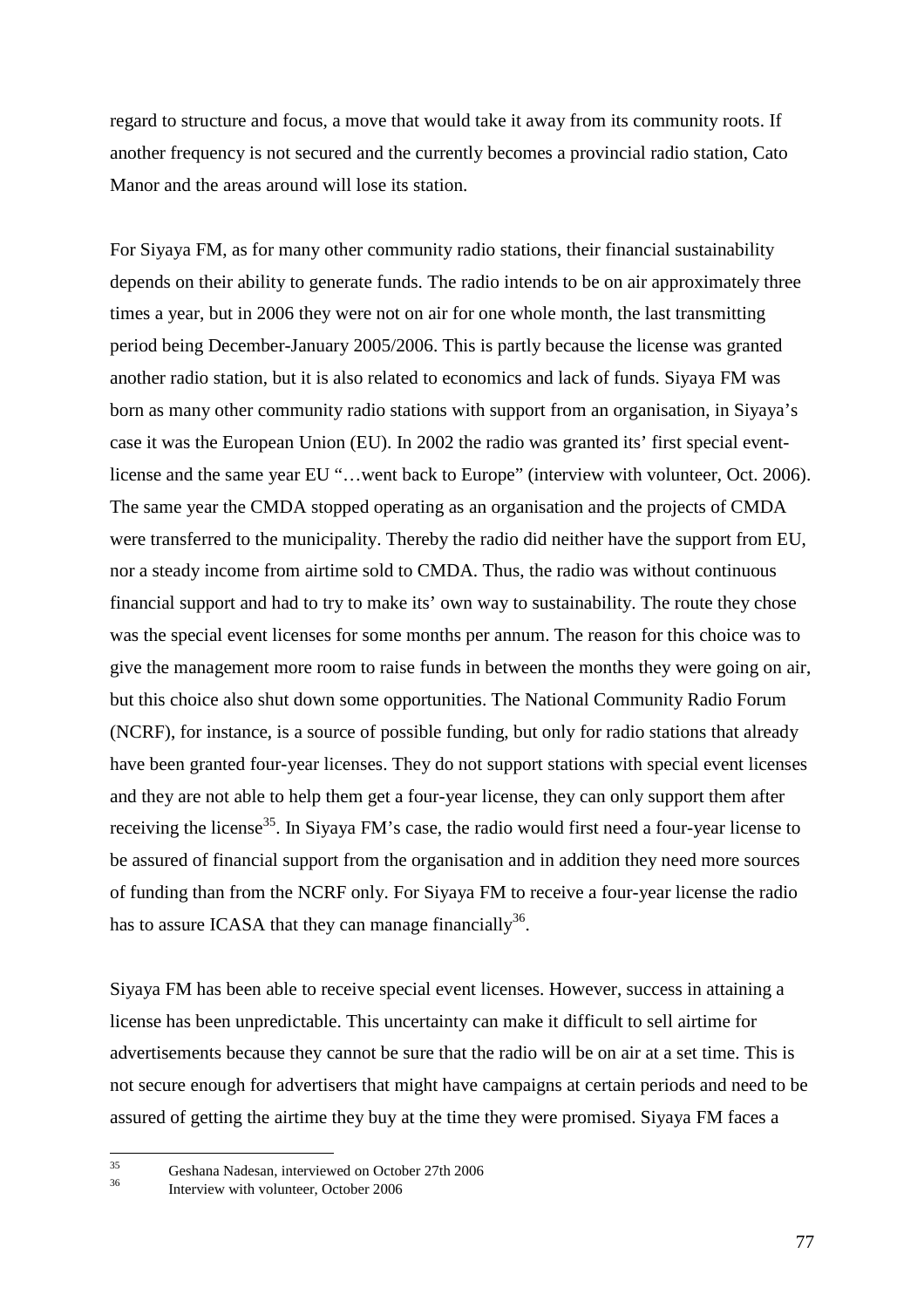difficult situation because the radio needs the access to money before they can apply for a license while advertisers will not promise money until they are assured the license is granted. Therefore, it is unlikely that Siyaya FM will be able to rely on advertisement as their only source of funding. The management at Siyaya FM also complained about the ignorance of advertisers regarding community radio and highlighted the possibilities within community radio because of the relationship to the listeners in the community and also the large amount of listeners within communities. They will try to appeal to the social consciousness of the advertisers to buy airtime in townships as well and tell them that they have a responsibility for the development of the nation as owners of capital<sup>37</sup>. In addition, there is a group of community radio stations in the Durban area that are trying to focus on the positive elements of advertising in community radio for the business sector<sup>38</sup>. They are hoping to influence the private sector to focus more attention on communities and particularly community radios. At the same time, as a community radio Siyaya FM is not supposed to depend on adverts alone, it can also use membership fees, sponsors from local organisations, donations from community members and organisations and support from NRCF and other institutions. Therefore it is important for Siyaya to do research on the possibilities that exit for funds and also work more on the local ownership among listeners in Cato Manor for the community to be more supportive of the radio, also in financial terms. The lack of listeners in Cato Manor proves the lack of participation and feeling of ownership among the community members. If the community felt they owned the radio they would probably be more supportive also regarding money. However, it must be remembered that the listeners of Siyaya FM are not among the wealthy establishment of South Africa and therefore might not be able to pay membership fees or donations.

The station manager in Siyaya FM claims that if only the political and commercial forces knew the degree of listenership and understood the importance of the community radio, advertisers would use community radio more frequently and use that communication tool to send their messages and inform the audience about their issues<sup>39</sup>. However, as Thomsen also argues, the income from advertisement often is disproportional in favour of the big media companies because of their large audience and this leads to a spiral of fortune for the ones gaining most advertisement because the more audience, the more money. This trend increases

 $37$  $\frac{37}{38}$  Interview with management of Siyaya FM, October 2006

<sup>&</sup>lt;sup>38</sup><br>Interview with management of Siyaya FM on a meeting with different community radios, October 2006

Interview, June 2006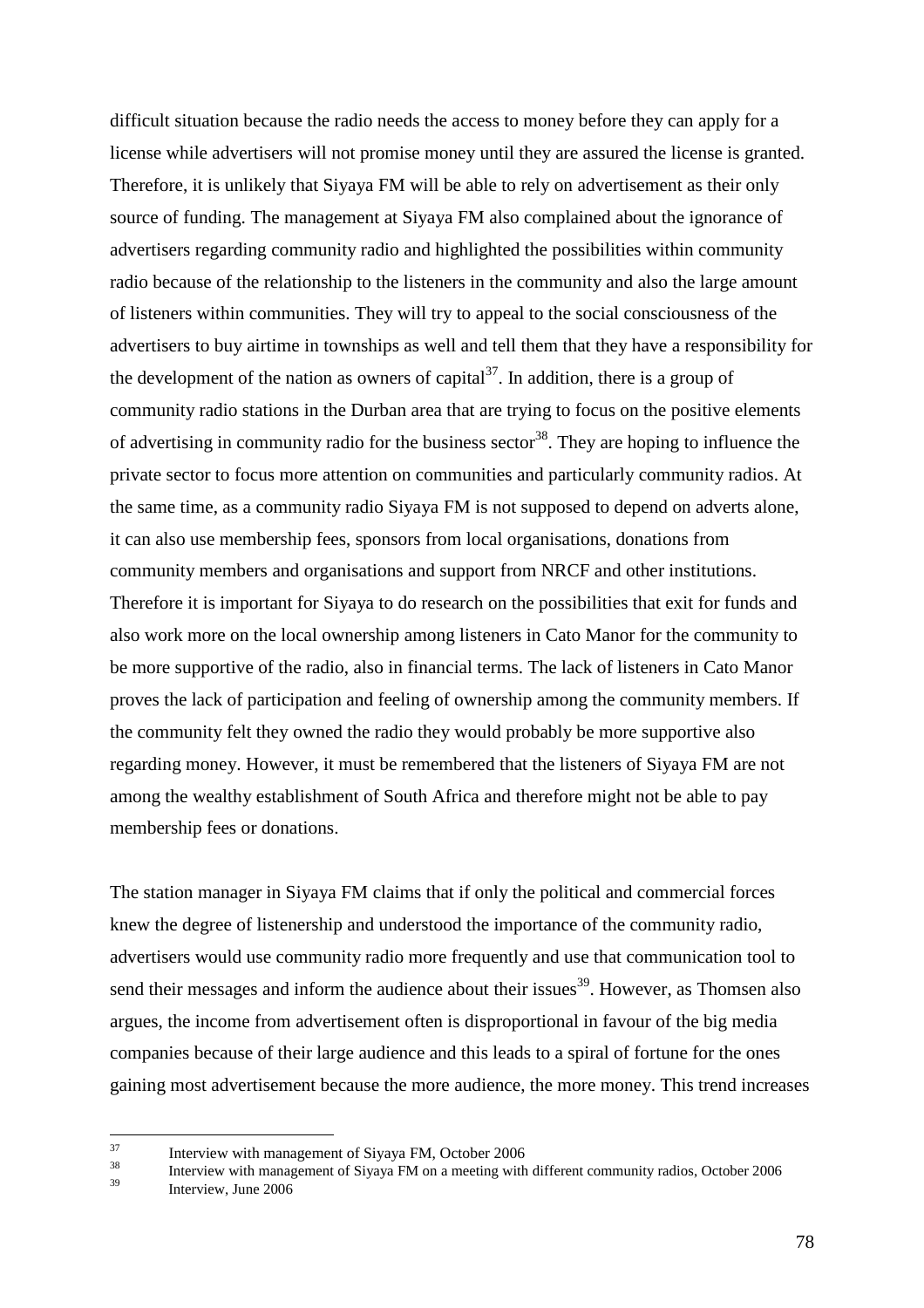a stations ability to make more sophisticated programming, which in turn increases audience and access to money and thereby its capacity for programming. This spiral, then, has a negative effect for the less fortunate media organisations that do not have as much audience in the first place and therefore are not able to sell airtime for advertisements, do not receive funds that increase the capacity to make better programs and therefore do not increase their listener-ship. These smaller radio stations lose out (2005:20).

"The future success of small media rests on its ability to transform into a shared communication vehicle between all community stakeholders including civic structures, NGOs, educational institutions, local business, citizens and government" (Hadland and Thorne, 2004:62-63). These kinds of partnerships can be fruitful for the community as a whole and might create a greater chance of sustainability because both the organisations and the radios benefit while both acting towards the development of the same community. Siyaya FM has not yet tried this path of cooperation. At the same time, though, the question of independence when engaging closely with organisations with specific motives remains.

Community radio stations might also collect membership fees. This is most likely needed in addition to other sources of funding because the membership fees cannot be higher than what community members can pay, and it is not likely that everyone can or will like to become a paying member. Highway Radio, as a Christian radio station, has the support from many churches and they have the churches as their paying members, thereby generating a portion of income from the members and also proving to the ICASA that they are accepted and supported by their community.

Hadland and Thorne believe there is an unutilized potential for community media in South Africa in organising into community communication centres to merge radio, video and paper with new technology and in particular, ICT to be able to leapfrog other media and also "…'piggy-back' on government effort to promote an 'information society' through the provision of universal access to ICT" (2004:62). While it is not clear which funding or partnership strategy will prove most popular or successful, it is clear that community radio stations must think and act deliberately to achieve self-sustainability.

Due to being on air only one month from time to time, it is difficult to say how much Siyaya FM has influenced the community with regard to democracy and citizens' participation.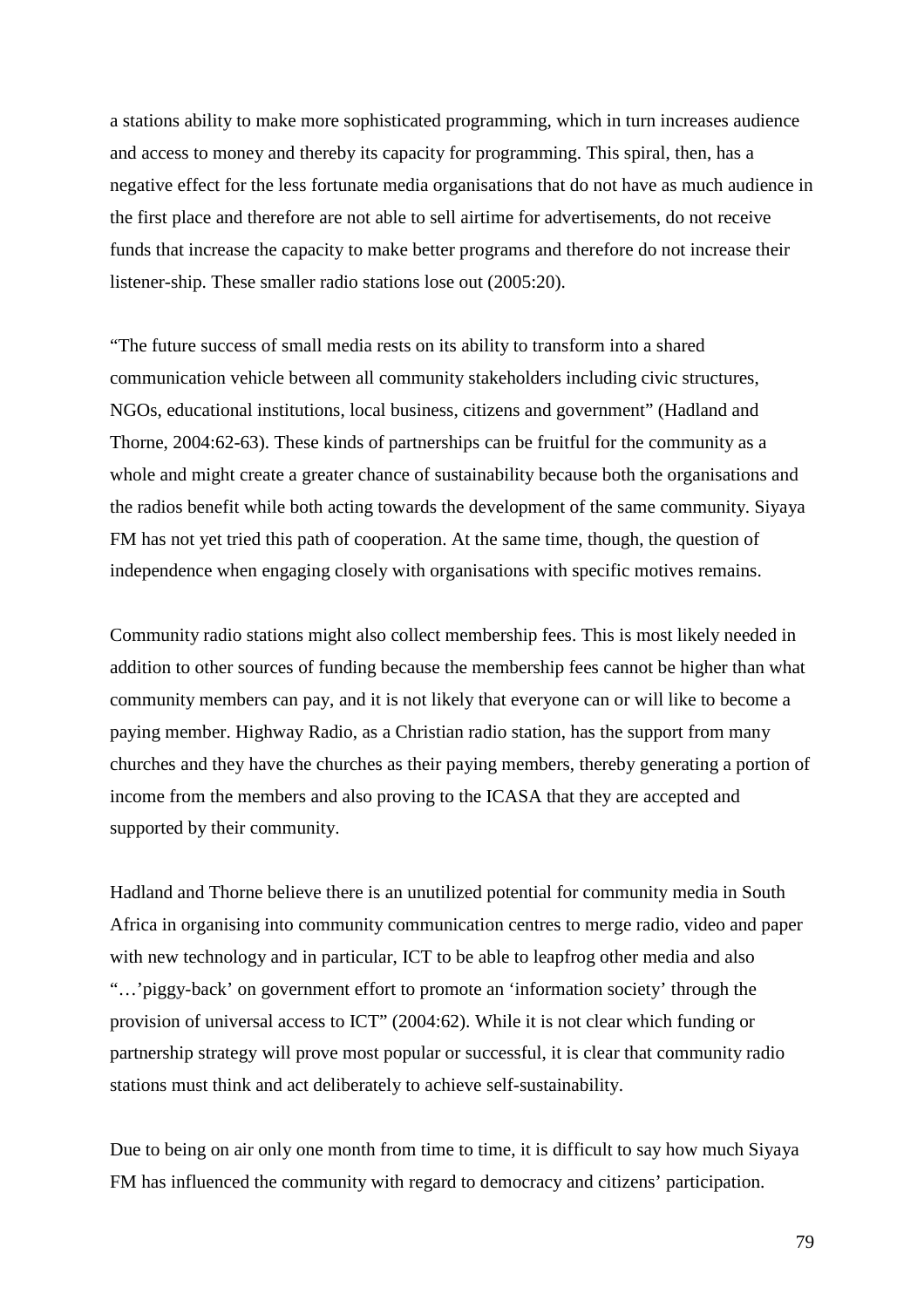However, funding and access to frequencies and licenses limit the reach of the radio and diminish the hope for the community of development and empowerment. Easier access to funds and licenses can be part of the solution to the South African development goals, using the community radio stations to empower community members through information, education and access to the airwaves.

### **6.7 From Siyaya FM to BBC**

*'Coco' tells her story of being a volunteer in Siyaya FM and what opportunities the engagement in the radio opened for her. The experiences and knowledge she gained has changed her life and her as a person.* 

Being a volunteer in Siyaya changed the life of one of the volunteers. 'Coco'<sup>40</sup> labels herself as 'ordinary', a young African woman from a township in Durban. She is in her early 20s and has been living in a township all her life. As some other young women in South Africa she has been able to study because of scholarship grants. She has always been interested in communication and politics and says she has many stories to tell. She studied journalism and wanted to find out how much was expected of her and to get some practical experience before entering a working situation as a journalist. She came to know one of the volunteers in Siyaya FM during her studies and through this contact she was introduced to the station manager and was welcomed as a volunteer at the radio station. As a student of journalism, news was her main interest and she liked the idea of bringing news to the people in their own language and also modified for people to understand. She hoped to urge Siyaya FM to bring news more heavily into its programming. In spite of her focus on news, as a volunteer she had to work with other aspects as well and found herself serving the station at the same time as a DJ, a reporter, presenter and news reader at Siyaya FM. She experienced all aspects of working in radio, including the technical part. She has spent time there for several periods since 2004 with different programs. Usually she has also been occupied with studies during the transmission periods and therefore not available all the time, but she had regular shows every week throughout the month Siyaya FM has been on air.

When Coco began working for Siyaya FM, news was already on the agenda, but Coco says she helped modify it and focus it on the audience so that it would be of current interest to the

 $40\degree$ 

Name being changed in accordance with the interviewee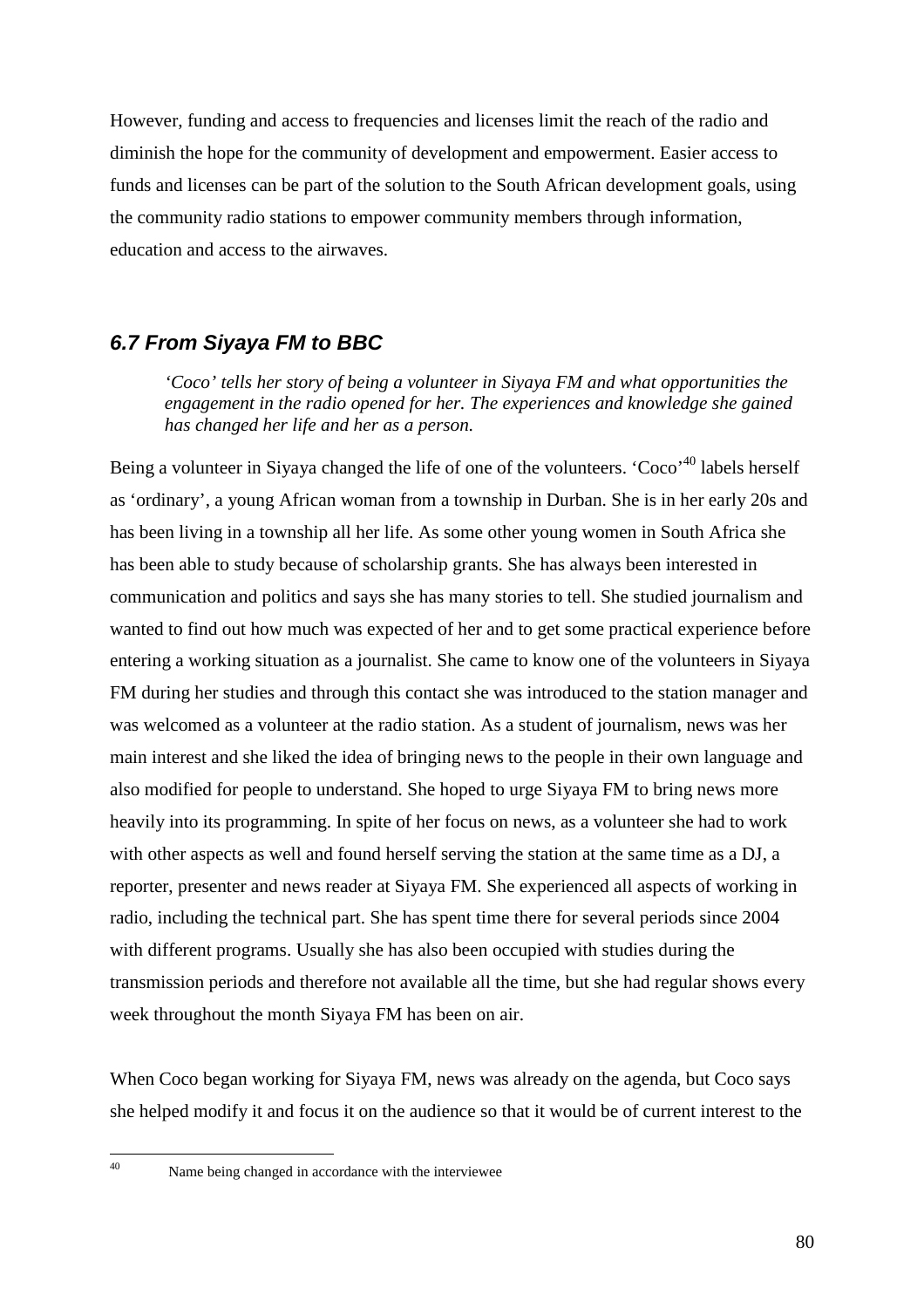community of Siyaya FM. For international news stories, she would try to modify it to be of interest for the listeners. She also introduced important aspects of the world that many in the community would not normally care about because of lack of understanding and experience, but when she introduced it and explained it in their 'language' people could see the importance of this also in their own lives. The issue of providing important topics and news to people in a way they can understand it and relate to it is what she sees as her main task in the world. She has so many stories to tell and if she is not telling them, who will, and how are people to know then if nobody tells these stories? Coco's dream-job is to be a science reporter, where she can "…facilitate understanding between the ordinary person and scientific breakthroughs" (interview with volunteer, Oct. 2006).

Coco started in the community radio Siyaya FM because she wanted experience. She explains that it is very difficult to be allowed to work in the big stations or newspapers when you are still "…wet behind your ears" (interview Oct. 2006). It is easier to get access to community radio stations, and in addition, in order to support her dream of making scientific information more accessible, she wanted to understand 'normal' people and she finds more normal people are listening to community radio stations, while the commercial stations often have more affluent listeners. She feels Siyaya FM reaches all different kinds of people, partly because there are no intimidating commercials that make people feel they are poor and not able to buy all the stuff in the adverts and that is also one of the main reasons why she likes Siyaya FM and feels the radio belongs to her and to her community.

Being a volunteer in Siyaya FM was the first step for Coco on her way to become a paid journalist. She now works for a newspaper and, because of her experiences in Siyaya FM and those that followed, she did not have a problem getting the job when she applied. She claims that working in radio made her more confident and also more humble in relation to other people. She says she used to be very stubborn about including her own opinions and expressing her views, but after working in Siyaya FM she realised that she had to listen to other opinions and to use time to understand the other side of the argument. Then she often found that there were aspects to agree upon even though she totally disagreed on the main view. Coco says the experience from Siyaya FM also helped her gain communication skills as it taught her how to express herself clearly without creating confusion, and with confidence even in talking to people of all types. It was as if "…you're not scared of anybody, but not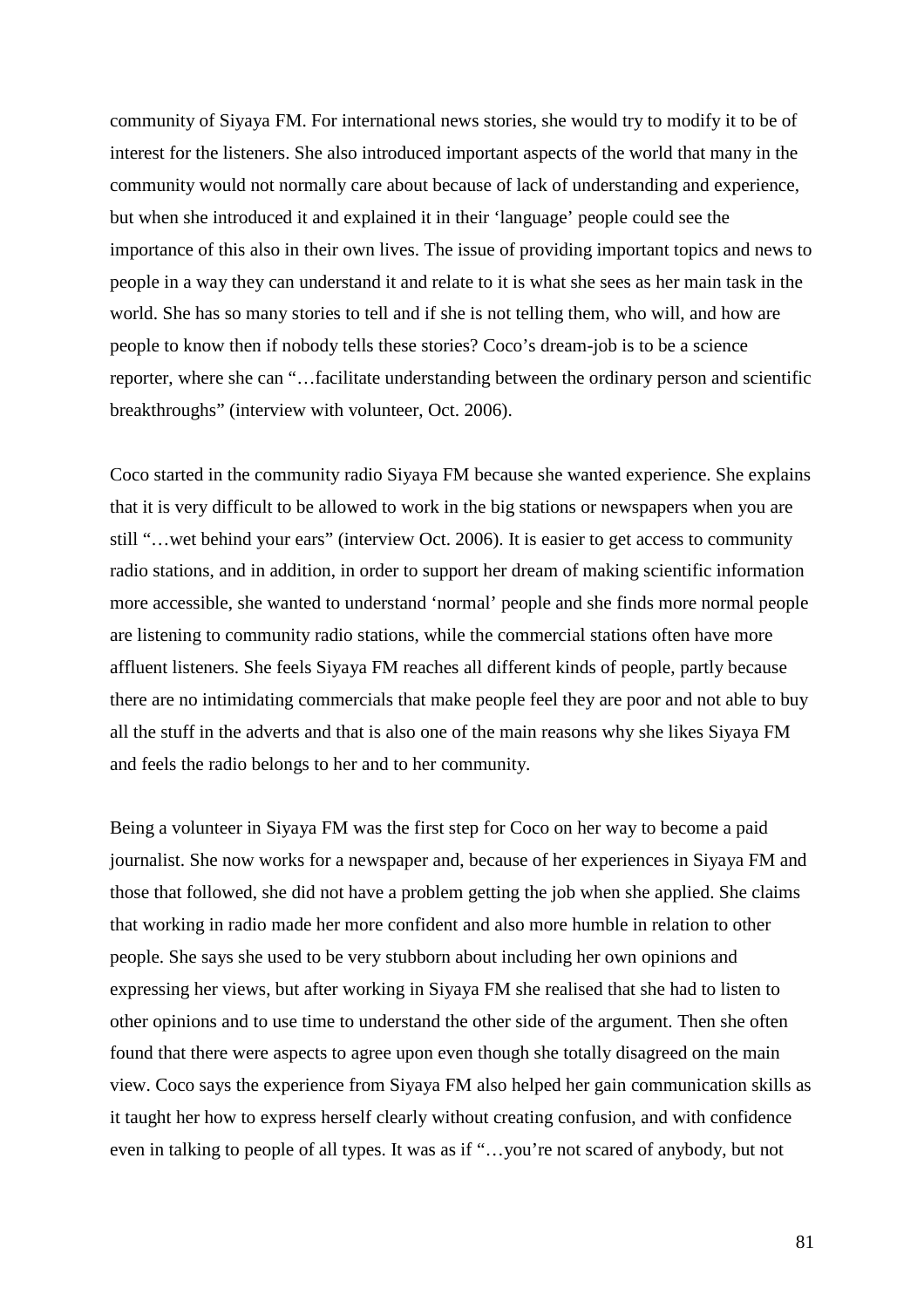that you respect them less; you try to accommodate any person from whatever background or whatever calibre or whatever they are and want" (interview with volunteer, Oct. 2006).

Coco was introduced to Siyaya FM in the middle of a transmission period and had to jump into it without any proper training. She was taught the basic technical skills and because of her journalism studies she already knew a lot about reporting, the rest she had to learn through trying. However, the management was always very helpful and engaged and always willing to answer questions if there was something she wondered about. This knowledge has taken her a long way. She says her engagement in Siyaya FM changed a lot in her life. The main change happened one day people from BBC in the United Kingdom came to visit her teaching institution and said they needed people to help them when they were making reports from South Africa in general and KwaZulu-Natal specifically. Because of Coco's knowledge about radio she was chosen to be one of the BBC-crew when they are working in South Africa. She acts as a free-lancer for them and they are free to call her and ask if she is available for them to use her when they are in South Africa, and particularly in KwaZulu-Natal. This has not been often yet, but they are in touch with her and she is ready to work for them when they need her, at least as long as it works out for the paper where she works. She is a reporter in the paper where she is mostly engaged in news. The paper is part of the Media 24-group and a national paper, so her stories are told nation-wide. She says she has so many stories to tell and if she does not tell them, who will? Although she is now fully occupied in the paper she is also thinking about making documentaries about issues of importance to ordinary people in townships in South Africa. Coco is still faithful towards Siyaya FM, however, and still wants to volunteer for the radio station when it is on air. Siyaya FM is still *her* radio station and she has a sense of belonging and connecting to and with the community when working there.

Coco would like the radio station to transmit more often, but as she sees it, the problem is funding and sustainability. She says the people working for the radio have so many ideas about stories and projects to do, but because the license lasts for only one month and the station consistently faces financial constraints, the possibilities for helping the community even more are limited.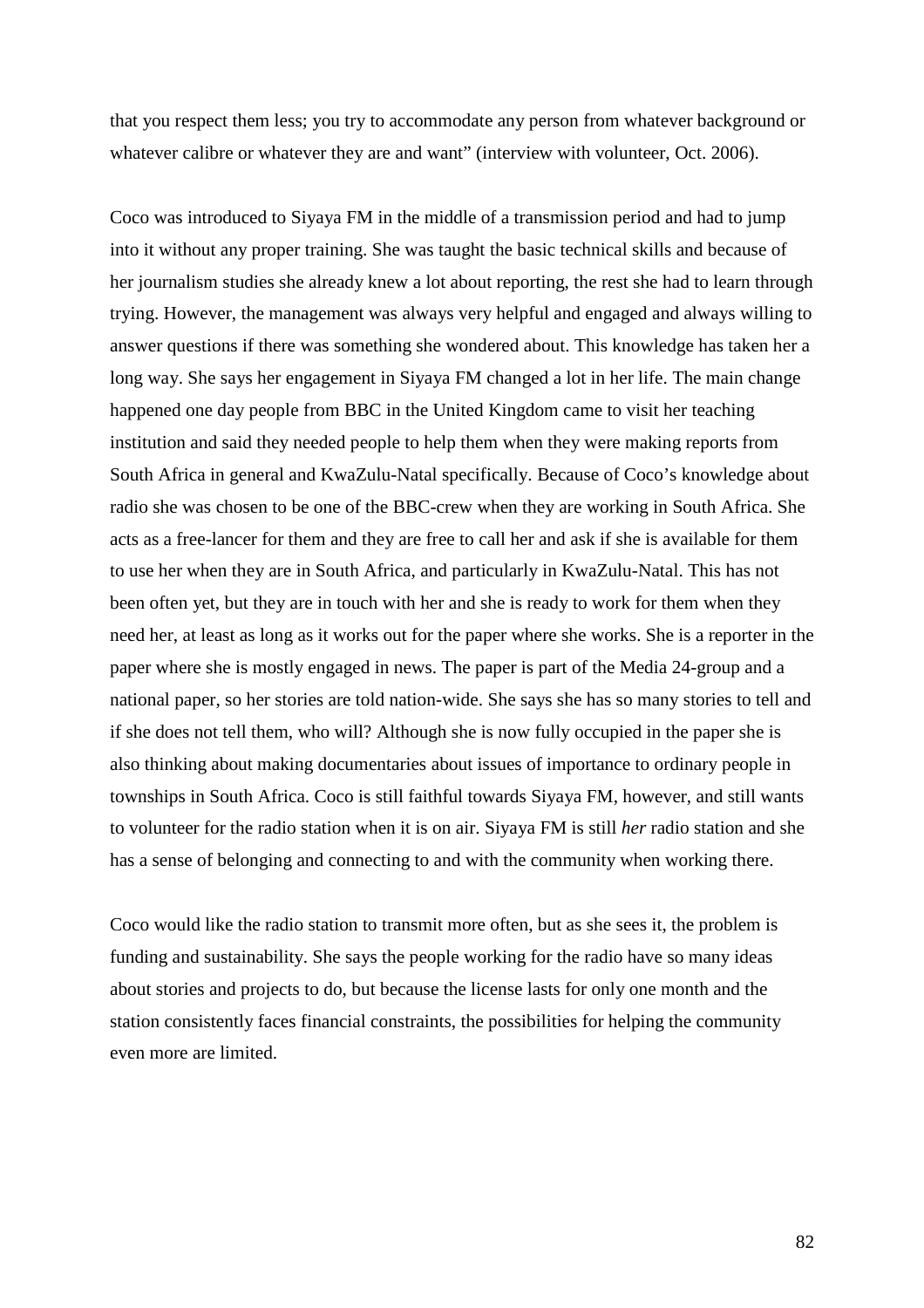## **7.0 Conclusion**

To sum up the above analysis there is a lack of evidence that Siyaya FM means a lot to the citizens of Cato Manor in general with regard to development and empowerment. The radio station is not able to keep the listeners because of few months on air and they are not able to connect with the masses in periods off air. To a certain degree they are not connecting with the masses of residents, as there are only some one thousand people listening to the radio station. However, people who take part in the radio, as volunteers or active listeners, have been empowered through knowledge and skills that has lead to employment and literacy. This illustrates the importance of participation, as described by Chambers (1997:216). In addition, the lack of listeners shows that the radio is not an initiative completely embedded in the grassroots which is needed for Siyaya FM to benefit the community members in general. For a community radio to act according to participatory approaches it needs to be embedded in the people. Unless it might happen that the radio creates imbalances and hierarchies between people by empowering people already powerful (Chambers, 1997:217).

Siyaya FM is to a certain degree empowering the listeners by informing them and teaching them technical skills. However, the way much of the work is being done is according to modernisation theory. The volunteers and the management of Siyaya FM believe they have much to teach the listeners, thereby demonstrating a top-down perspective. They see Siyaya FM as an educator and a developer because the radio provides information to the people, not so much as a result of participation by the community members. On the other hand, though, they are conscious of their own development as individuals and are grateful to Siyaya FM for giving them a breeding grown. This illustrates that the radio, and the way it operates, is influenced by both modernisation theory and 'another development' theory. Mhagama claimed that Siyaya FM was mostly influenced by the modernisation theory, while this study finds that both theories are possible to apply. Siyaya FM was established by the CMDA because the organisation needed a source to broadcast news about the projects. The radio was welcomed by the public and people involved were engaged and enthusiastic about it and the radio became important for listeners. Now the radio is only transmitting from time to time, meaning the masses of listeners are not satisfied and therefore are not benefiting from the development work of the radio.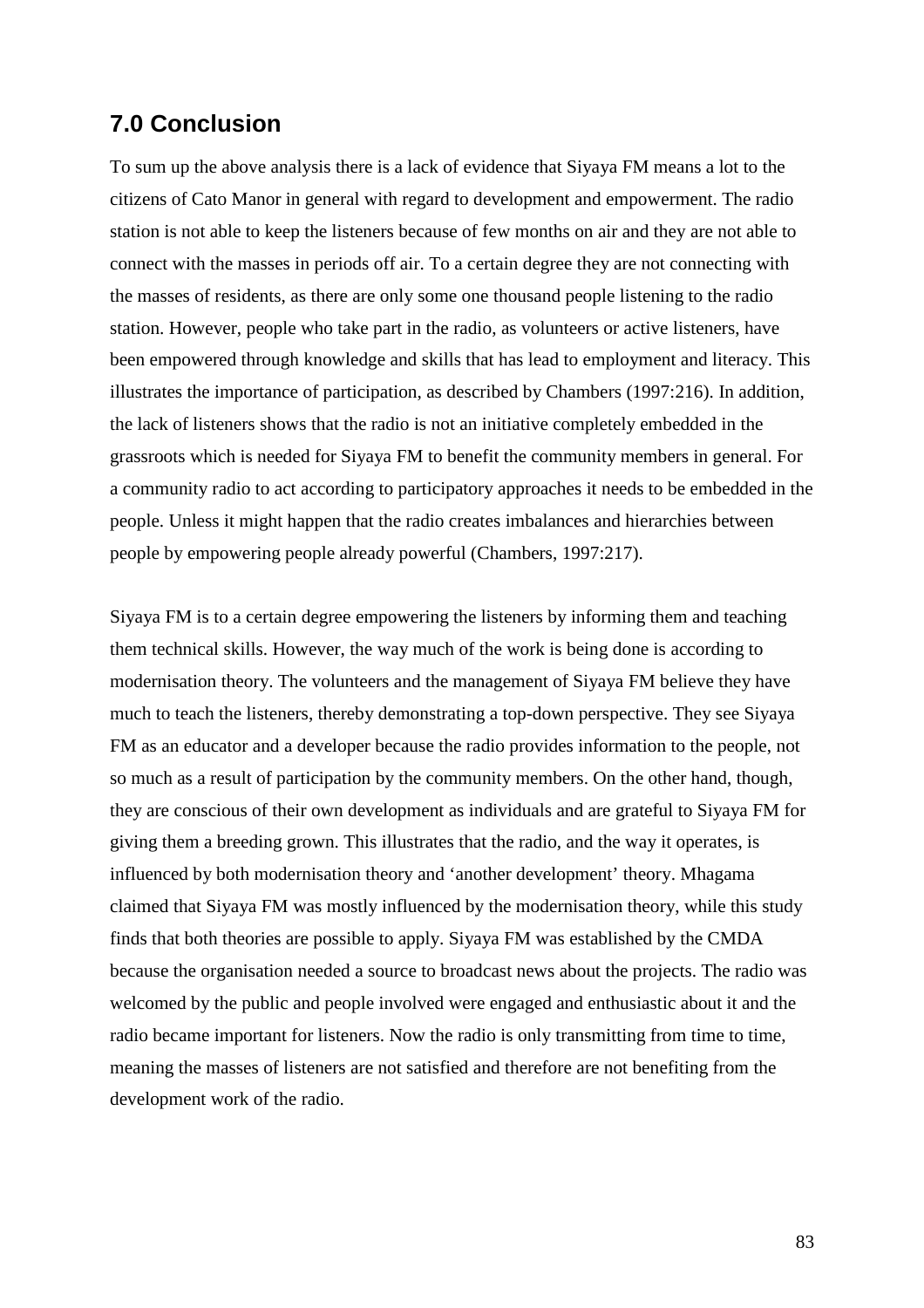On the other hand, however, the faithful listeners claim they have a relationship to Siyaya FM and will listen to it every time it goes on air. They say they are represented as women, men, young and old and that their heritage and culture are presented more often than in other radio stations. In addition they feel accepted as they are allowed to talk on air and are listened to when they have suggestions. The conclusion, therefore, is that Siyaya FM is operating according to modernisation theory more than 'another development', meaning that the community members are not as involved and engaged as promoted by participatory approaches.

It is difficult to know what would be the best way to go for Siyaya FM. There are lots of radio stations competing for funds, advertisers, licenses and listeners, leaving Siyaya FM with small chances of succeeding and sustaining. However, it is possible to promote some recommendations:

- First of all it is important that the radio station figures out how important the radio is to the citizens of Cato Manor through a proper evaluation. If the community members are not interesting in the radio's existence, there is no use to keep the radio operational
- If there is excitement about the radio, Siyaya FM can involve itself with other organisations in Cato Manor like NGOs and CBOs to develop a broader perspective of community interest and also a broader audience. It might be possible to find other ways of funding, for instances through membership fees and fundraising with the help of other organisations that has more experience in this regard. In addition, a cooperation of community organisations can open other doors to funding
- Siyaya FM can involve itself with other communication agencies to create a multicommunication centre. Siyaya FM can earn from this relationship with regard to administration, listernership and fundraising (Hadland and Thorne, 2004:56)
- With help from other organisations the radio station should apply for a four-year license and then apply for funds from NCRF to produce programs that are of interest for the other organisations as well
- Search NCRF, MDDA and AMARC Africa for possible funds and work with attracting advertisers
- If there is no will in the community members to contribute to the radio, there is actually no need for the radio. This need to be a project with support from the listeners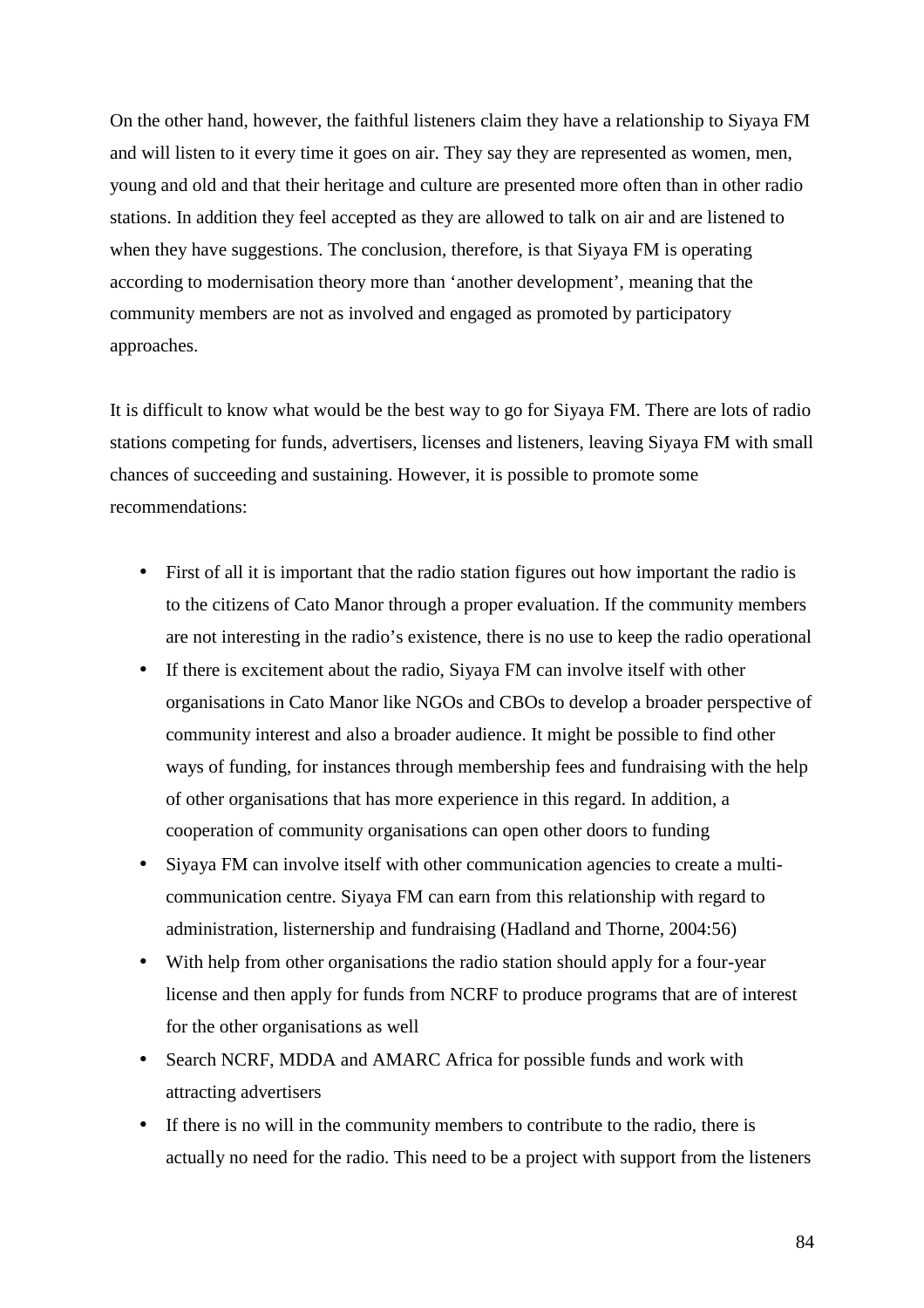and it must be something they find useful as a source of communication, empowerment and development. It needs to be a community initiative to be participatory and to give a voice to the different groups of Cato Manor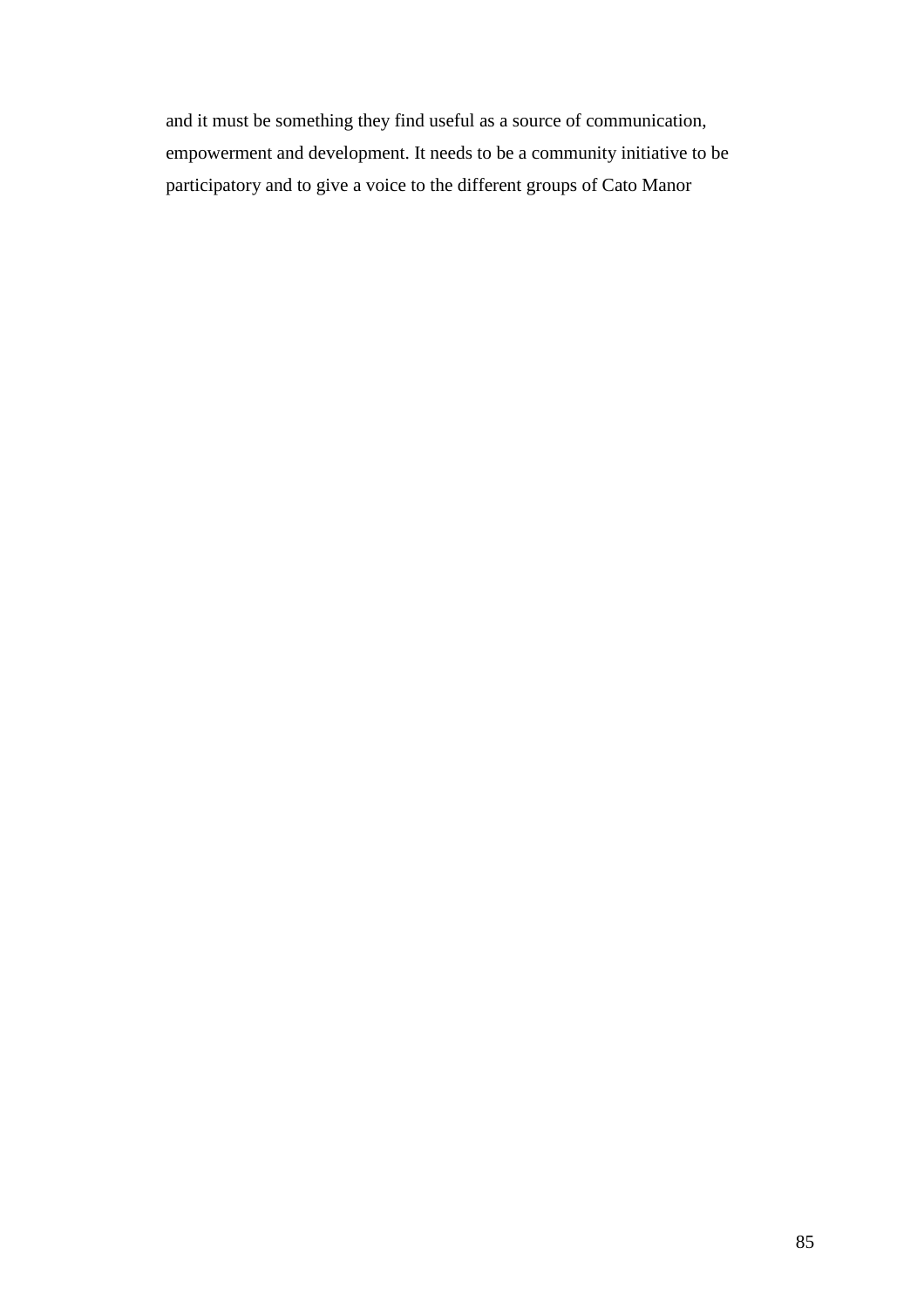## **References**

Babbie, Earl and Mouton, Johann, 2001: 'The logic of sampling' in *The Practice of Social Research*. Oxford: Oxford University Press: 2001:164-203

Balch, Jeff et al. (ed.) Jabulani! Freedom of the airwaves. Conference Report, Netherlands, 1991. Amsterdam: African-European Institute: 1991

Beall, Jo, Todes, Alison and Maxwell, Heather, 2004: 'Gender and urban development in Cato Manor' in Robinson, Peter, McCarthy, Jeff and Forster, Clive (ed.) *Urban Reconstruction in the Developing World*. Sandown:Heinemann Publishers Ltd: 2004:309-333

Bond, Patrick, 2006: *Looting Africa. The Economics of Exploitation*. London: Zed Books and Pietermaritzburg: University of KwaZulu-Natal Press: 2006

Bond, Patrick and Zandamela, Horacio, 2001: 'Governance and Service Delivery in Eastern and Southern Africa'. Issues for Debate, Directions for Research, 2006:1-49. Received on email from Patrick Bond, May 2007

Bosch, Tanja, 2006: 'Radio as an Instrument of Protest: The History of Bush Radio' in *Journal of Radio Studies*, Vol 13, No 2, 2006:249-265. Downloaded on June  $26<sup>th</sup>$  2007 from: http://www.leaonline.com/doi/pdfplus/10.1080/10955040701313420?cookieSet=1

Byrnes, Rita M, 1996: (ed.) *South Africa: A Country Study*. Washington: GPO for the Library of Congress. Downloaded on June 19<sup>th</sup> 2007 from: http://countrystudies.us/south-africa/81.htm

Cadiz, Maria Celeste, 2005: 'Communication for empowerment. The practice of participatory communication in development in Oscar and Tufte, Thomas (ed.): *Media & Glocal Change Rethinking Communication for Development*. Argentina: CLASCO and Sweden: NORDICOM: 2005:145-158

Caplex, 2004: Encyclopaedia. Oslo, Norway: Cappelen Forlag: 2004

Chambers, Robert, 1983: 'Seeing what to do' in *Rural Development: Putting the Last First*. Harlow:Longman: 1983:140-167

Chambers, Robert, 1997: 'Putting the last first', in *Whose Reality Counts? Putting the First Last*. London: Intermediate Technology Publications: 1997:210-237

Chambers, Robert, 1997: 'Professional Realities' in *Whose Reality Counts? Putting the First Last*. London: Intermediate Technology Publications: 1997:33-55

Clark, Mari and Sartorius, Rolf, 2004: 'Monitoring and Evaluation, Some Tools, Methods and Approaches'. Washington: The International Bank for Reconstruction and development/THE WORLD BANK 2004:1-26

CMDA annual report 2002. Downloaded on September  $5<sup>th</sup>$  2006 from: http://www.cmda.org.za/annual\_report\_02/social\_dev.htm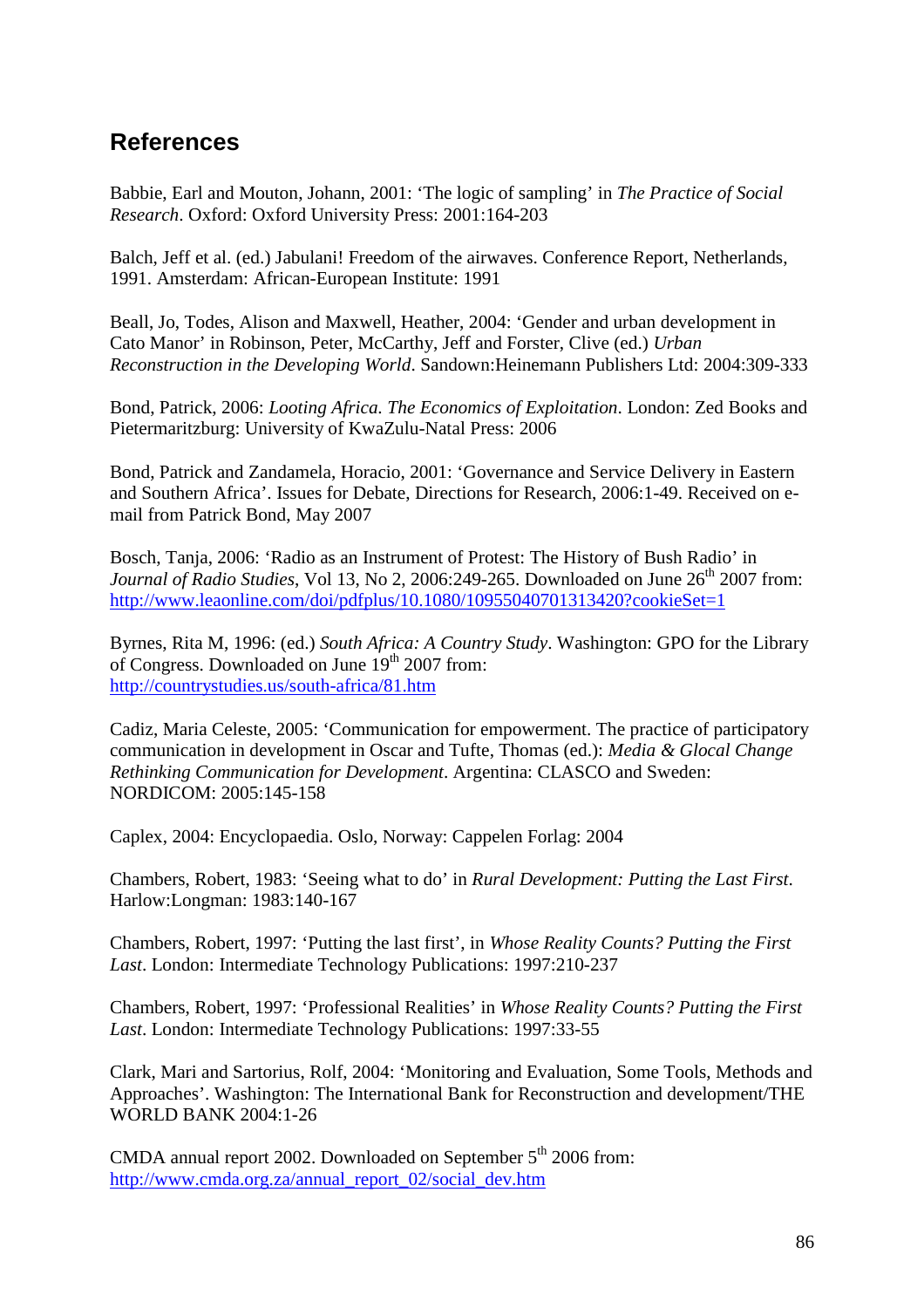Coupal, Françoise, 2001:'Results-based Participatory Monitoring & Evaluation 1'. Mosaic Net International. Downloaded on May  $20<sup>th</sup>$  2006 from: www.eldis.org/evaluation A modified version of this paper was published by CIDA Performance Review Branch in 2001

Cross, Catherine, 2004: 'Socio-economic conditions in Cato Manor in the 1980s and 1990s' in Robinson, Peter, McCarthy, Jeff and Forster, Clive (ed.) *Urban Reconstruction in the Developing World*. Sandown: Heinemann Publishers (Pty) Ltd: 2004:41-55

Crotty, Michael, 1998:'Introduction: The Research Process' in *The Foundations of Social Research.* London: Sage Publications: 1998:1-17

Dale, Reidar, 2004: 'Diversifying Perspectives and Planning' in *Development Planning*. London: Zed Books: 2004:36-59

Dennis, Carolyn, 1993: 'Current issues in development management' in Cusworth, J. W. and Franks, T. R. (ed.) *Managing Projects in Development Countries*, Harlow: Longman: 1993:217-229

Dragon, Alfonso Gumucio, 2001: *Making Waves, Stories of Participatory Communication for Social Change*. New York: New York: The Rockefeller Foundation: 2001

Duncan, Jane, 2003: 'Another journalism is possible. Critical challenges for the media in South Africa'. Freedom of Expression Institute: Harold Wolpe Lecture Series, 30 October 2003. Downloaded on June 26<sup>th</sup> 2007 from: http://www.ccs.ukzn.ac.za/files/wolpe2.pdf

Fanon, Frantz, 1963: 'The Pitfalls of National Consciousness', chapter three in *The Wretched of the Earth.* New York: Grove Press: 1961. (Page number taken from Norwegian translation; *Jordens fordømte.* Oslo: Pax Forlag A/S: 1991:123-166

Freire, Paulo, 1993: 'Chapter two' in *The Pedagogy of the Oppressed*. New York: Continuum Books: 1993

Goodenough, Cheryl, 2006: 'Coordinated Service Delivery: Local government's effort tomake Cato Manor safer' in *SA Crime Quarterly*, No 17, September 2006:19-23. Downloaded on June 26 2007 from: http://www.iss.co.za/dynamic/administration/file\_manager/file\_links/GOODENOUGHCO17. PDF?link id=24&slink id=3746&link type=12&slink type=23&tmpl id=3

Hadland, Adrian and Thorne, Karen, 2004: *The People's Voice. The development and current state of the South African small media sector*. Cape Town: HSRC Publishers: 2004

Hawk, Beverly, 2003: 'African Politics and American Reporting' in Hyden, G., Leslie, M. and Ogundimu, F.F. (ed.) *Media and Democracy in Africa*. New Brunswick: Transaction Publishers: 2003:157-176

Herman, Edward S., and Chomsky, Noam, 1988: 'Manufacturing Consent. A Propaganda Model', an excerpt from Herman, Edward S. and Chomsky, Noam, 1988: *Manufacturing Consent*. Pantheon Books: 1988. Downloaded on December 10<sup>th</sup> 2006 from: http://www.thirdworldtraveler.com/Herman%20/Manufac\_Consent\_Prop\_Model.html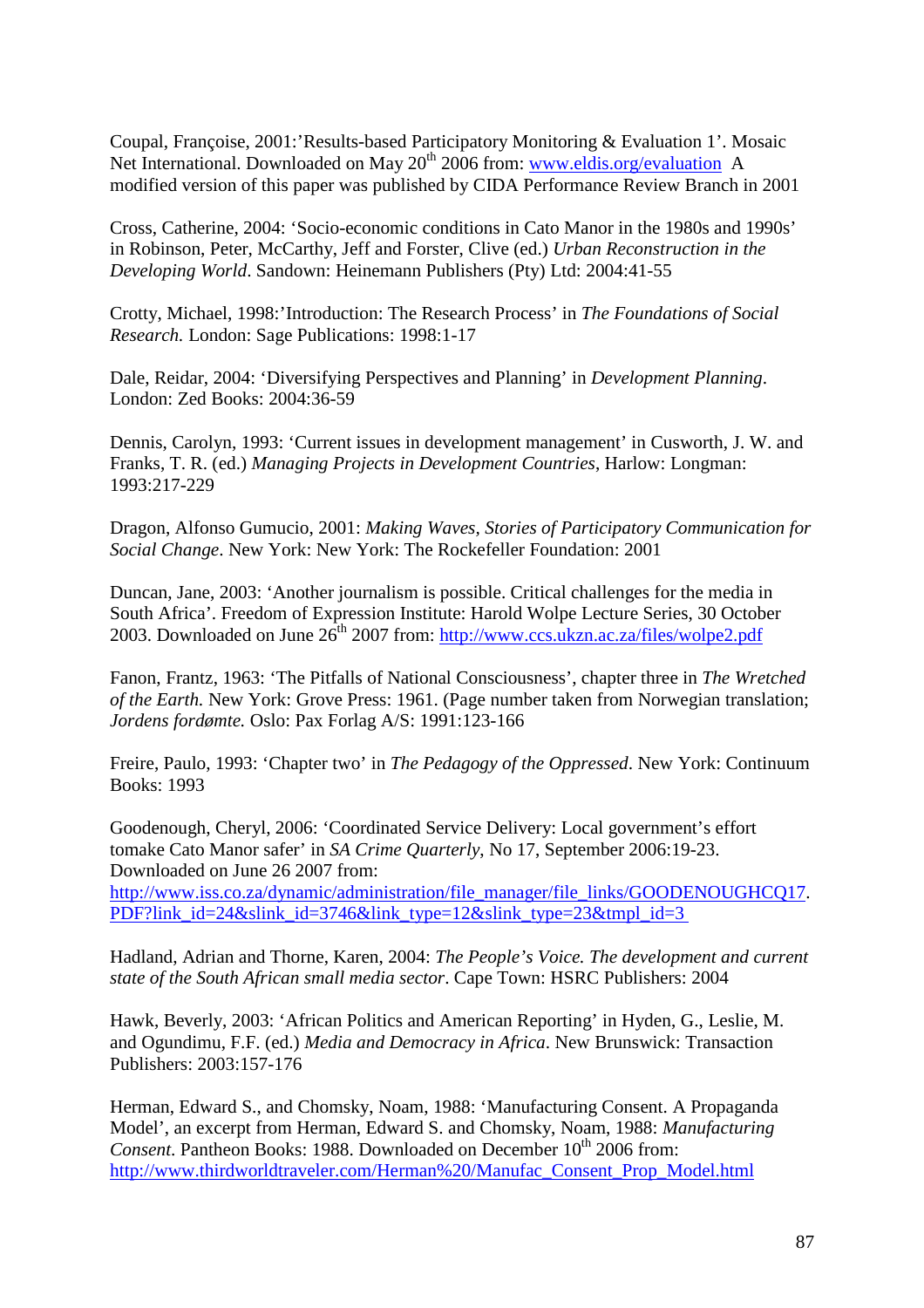Hollander, Ed, Stappers, James and Jankowski, Nicholas, 2002: 'Community Media and Community Communication' in Jankowski, Nicholas and Prehn, Ole (ed.) *Community Media in the Information Age*. USA: Hampton Press, Inc: 2002:19-30

Hyden, Goran and Leslie, Michael, 2003: 'Communications and Democratization in Africa' in Hyden, G., Leslie, M. and Ogundimu, F.F. (ed.) *Media and Democracy in Africa*. New Brunswick: Transaction Publishers: 2003:1-28

Hyden, Goran and Okigbo, Charles, 2003: 'The Media and the Two Waves of Democracy' in in Hyden, G., Leslie, M. and Ogundimu, F.F. (ed.) *Media and Democracy in Africa*. New Brunswick: Transaction Publishers: 2003:29-54

ICASA Independent Communications Authority of South Africa, 2006: Community Sound Broadcasting Policy Position Paper. Paper based on workshop with community radios, NGOs, CBOs and provincial government departments in 2005:1-35

IFAD, 2002: 'Section 3: Linking project Design, Annual Planning and M&E' in Managing for Impact in Rural Development. A Guide for Project M&E. Downloaded on May  $2<sup>nd</sup>$  2006 from: www.ifad.org/evaluation

Jallov, Birgitte, 2004: 'Community Radio for Empowerment and Change' in *Journal for Development Communication*, Vol 15, 2004:1-24. Received on e-mail from Jalløv.

Jallov, Birgitte, 2005: 'Assessing community change: development of a 'barefoot' impact assessment methodology' in *Radio Journal*, July 2005. Published with title: 'Radio assesses community change in Mosambique' at id21 on November 3 2005. Downloaded on September  $17<sup>th</sup>$  2006 from:

http://www.id21.org/zinter/id21zinter.exe?a=1&i=insights58art7&u=468159e6

Jankowski, Nicholas W., 2002: 'The Conceptual Contours of Community Media' in Jankowski, Nicholas and Prehn, Ole (ed.) *Community Media in the Information Age*. USA: Hampton Press, Inc: 2002:3-18

Kadt, Raphael de et al, 2004 in Theoria 103, April 2004: Editorial written by the editors of Theoria about Iris Young's chapter in the journal. Downloaded on June  $20<sup>th</sup> 2006$  from: www.theoria.unp.ac.za/ed0404.htm

Koelbe, Thomas, 2005 'Democracy, Traditional leadership and the International Economy in South Africa', CSSR Working Paper No 114. Cape Town: Cape Town University: Centre for Social Science Research. Downloaded on June  $20<sup>th</sup>$  2006 from: www.cssr.uct.ac.za

Libby, Lloyd, 1991: 'The Future of Radio in South Africa' in Balch, Jeff et al. (ed.) Jabulani! Freedom of the airwaves. Conference Report, Netherlands, 1991. Amsterdam: African-European Institute: 1991:18-19

Maharaj, Brij and Makhathini, Maurice, 2004: 'Historical and political context: Cato Manor, 1845-2002' in Robinson, Peter, McCarthy, Jeff and Forster, Clive (ed.) *Urban Reconstruction in the Developing World*. Sandown: Heinemann Publishers (Pty) Ltd: 2004:27-40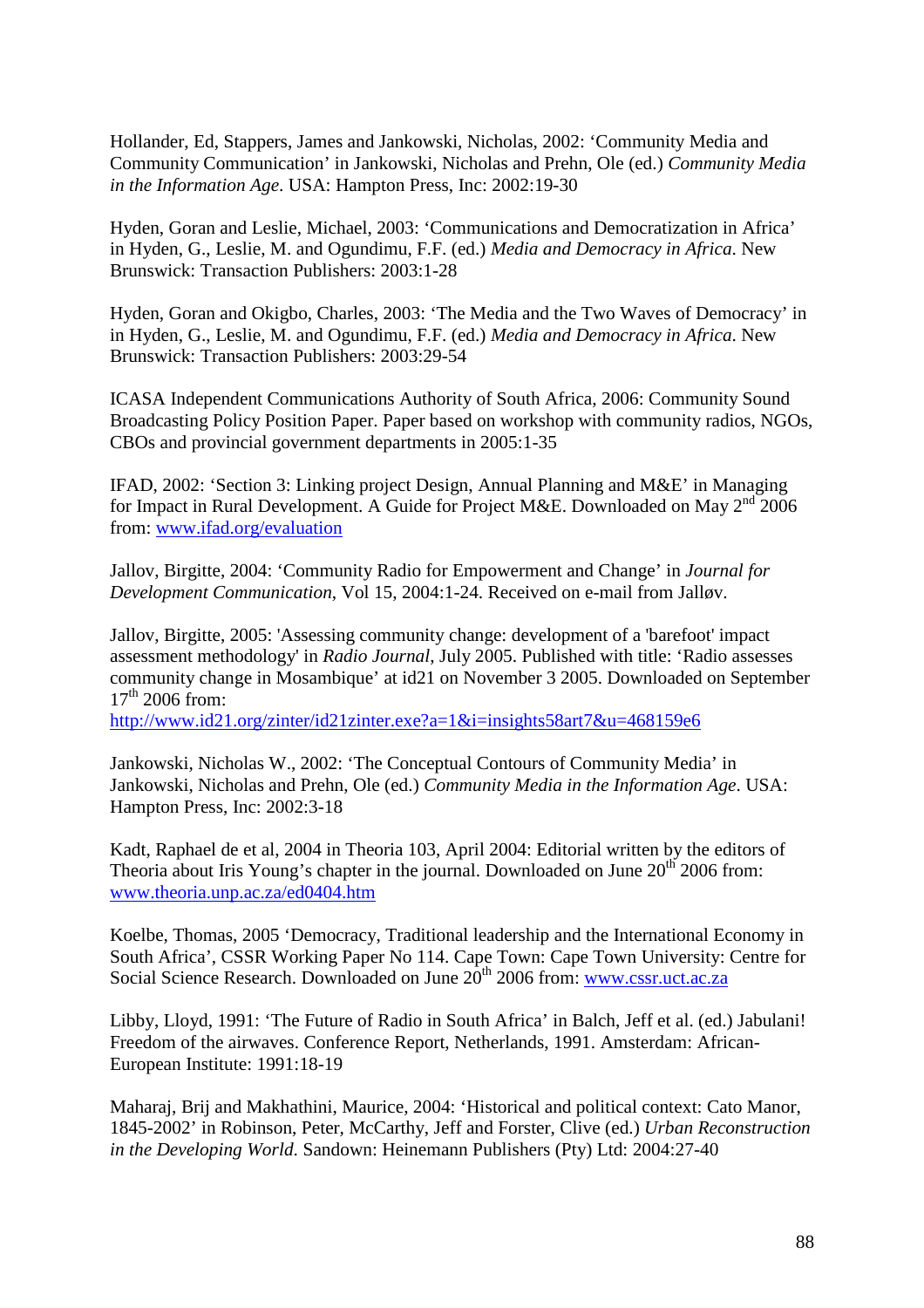Martinussen, John 1997: *Society, State and Market, A guide to Competing Theories of Development*. London: Zed Books: 1997:56-72

Marx, Karl [1846] (1970): 'Den tyske ideologi' in *Skrifter om den materialistiske historieoppfatning* translated to Norwegian by Rønnow, Tom. Oslo: Pax Forlag A/S, 1970:56- 122

May, J., Carter, M. R., Haddad, L. and Maluccio, J. A., 2000: 'KwaZulu-Natal Income Dynamics Study (KIDS) 1993-98: a longitudinal household database for South African policy analysis' in *Development Southern Africa*, Vol. 17, No 4, 2000: 567-581

Mhagama, Peter M., 2004: 'The Role of Community Media in Development: a case study of Cato Manor Development Project'. University of KwaZulu-Natal, MA Dissertation. Durban, UKZN, 2004.

Mikkelsen, Britha, 2005: *Methods for Development Work and Research*. A New Guide for Practitioners. Second Edition. New Dehli: Sage Publication: 2005

Miles, Matthew B. and Huberman, Michael, 1994: 'Early Steps in Analysis' in *Qualitative Data Analysis*. Thousand Oaks: Sage Publication: 1994:50-89

Minnaar, Anthony, 1993: 'Rule By Violence' in *Cultural Survival Quarterly*, Issue 17, 2, July 31 1993. Downloaded on June  $27<sup>th</sup>$  2007 from: http://www.cs.org/publications/csq/csq-article.cfm?id=980

Mtimde, Lurnko et al, 1998: What is Community Radio? A resource guide. AMARC Africa and Panos Southern Africa: 1998

Ogbondah, Chris W., 2003: 'Media Laws in Political Transition' in Hyden, G., Leslie, M. and Ogundimu, F.F. (ed.) *Media and Democracy in Africa*. New Brunswick: Transaction Publishers: 2003:55-80

Ogundimu, Folu Folarin, 2003: 'Media and Democracy in Twenty-First-Century Africa' in Hyden, G., Leslie, M. and Ogundimu, F.F. (ed.) *Media and Democracy in Africa*. New Brunswick: Transaction Publishers: 2003:207-238

Olorunnisola, Anthony A., 2005: 'Community Radio as Participatory Communication in Post-Apartheid South Africa'. Penn State University, 2005 Downloaded on May 2<sup>nd</sup> 2006 from: http://www.comminit.com/africa/evaluations/evaluations2005/evaluations-157.html

Rahnema, Majid, 1992: 'Participation' in W Sachs (ed.) *The Development Dictionary*. London: Zed Books: 1992:116-131

Rama, Kubi and Louw, P. Eric, 1993: 'Community Radio: People's Voice or Activist Dream?' in Louw, P. Eric (ed.) *South African Media Policy. Debates of the 1990s*. Bellville, South Africa: Anthropos Publishers: 1993:71-79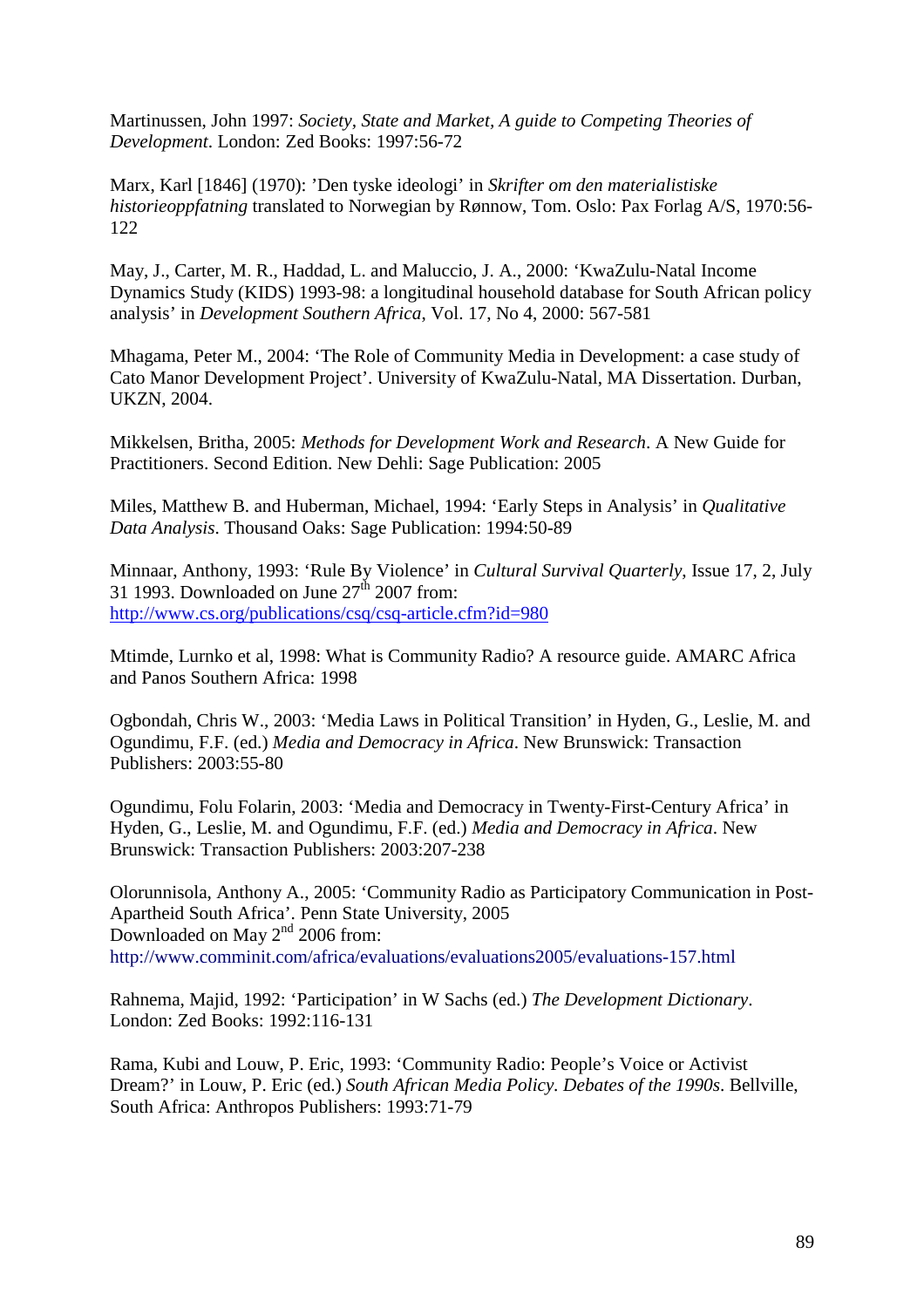Rawnsley, Gary, D., and Rawnsley, Ming-Yeh, T., 1998: 'Regime Transition and the Media in Taiwan' in Randall, Vicky (ed.) *Democratization and the Media*. London: Frank Cass Publishers: 1998:106-125

Richards, Michael, 2001: 'The Freirean Legacy, Development, Communication, and Pedagogy' in Richards, Michael, Thomas, Pradip N. and Nain, Zaharom (ed.) *Communication and Development. The Freirean Connection*. USA: Hampton Press, Inc: 2001:3-12

Robbins, Glen and Aiello, Anton, 2005: 'Study on "employment aspects of slum upgrading" practices and opportunities identified in two South African case studies'. Switzerland: International Labour Office, EMP/INVEST. Downloaded on June 25<sup>th</sup> 2007 from: http://www.ilo.org/public/english/employment/recon/eiip/download/workshop/slumup.pdf

Robinson, Peter and Forster, Clive, 2004: 'Unfolding of the Project – Institutional and planning history of Cato Manor's re-development 1992-2002' in Robinson, Peter, McCarthy, Jeff and Forster, Clive (ed.) *Urban Reconstruction in the Developing World*. Sandown: Heinemann Publishers (Pty) Ltd: 2004:56-87

Sen, Amartya, 1999: 'Democracy as a Universal Value' in *Journal of Democracy*. Vol 10, no 3: 3-17

Servaes, Jan, 1996: 'Linking Theoretical Perspectives to Policy' in Servaes, Jan, Jacobsen, Thomas L. and White, Shirley A. (ed.) *Participatory Research for Social Change*. New Dehli, Thousand Oaks, London: Sage Publications Ltd: 1996:29-43

Servaes, Jan, 1996: 'Participatory Communication Research with New Social Movements: A Realistic Utopia' in Servaes, Jan, Jacobsen, Thomas L. and White, Shirley A. (ed.) *Participatory Research for Social Change*. New Dehli, Thousand Oaks, London: Sage Publications Ltd: 1996:82-109

Servaes, Jan, 2001:'Participatory Communication Research for Democracy and Social Change' in Richards, Michael, Thomas, Pradip N. and Nain, Zaharom (ed.) *Communication and Development. The Freirean Connection*. USA: Hampton Press Inc: 2001:13-32

Servaes, Jan and Malikhao, Patchanee, 2005: 'Participatory communication: the new paradigm?' in Hemer, Oscar and Tufte, Thomas (ed.): *Media & Glocal Change Rethinking Communication for Development*. Argentina: CLASCO and Sweden: NORDICOM: 2005:91- 104

Shevel, Adele, 2006: 'Community stations lead on the airwaves'. *Sunday Times*, April 2nd 2006

South Africa Human Development Report, 2003

Statistic South Africa, 2007: 'Labour Force Survey September 2006'. Statistical Release PO210. Downloaded on June  $25<sup>th</sup>$  2007 from: http://www.statssa.gov.za/publications/P0210/P0210September2006.pdf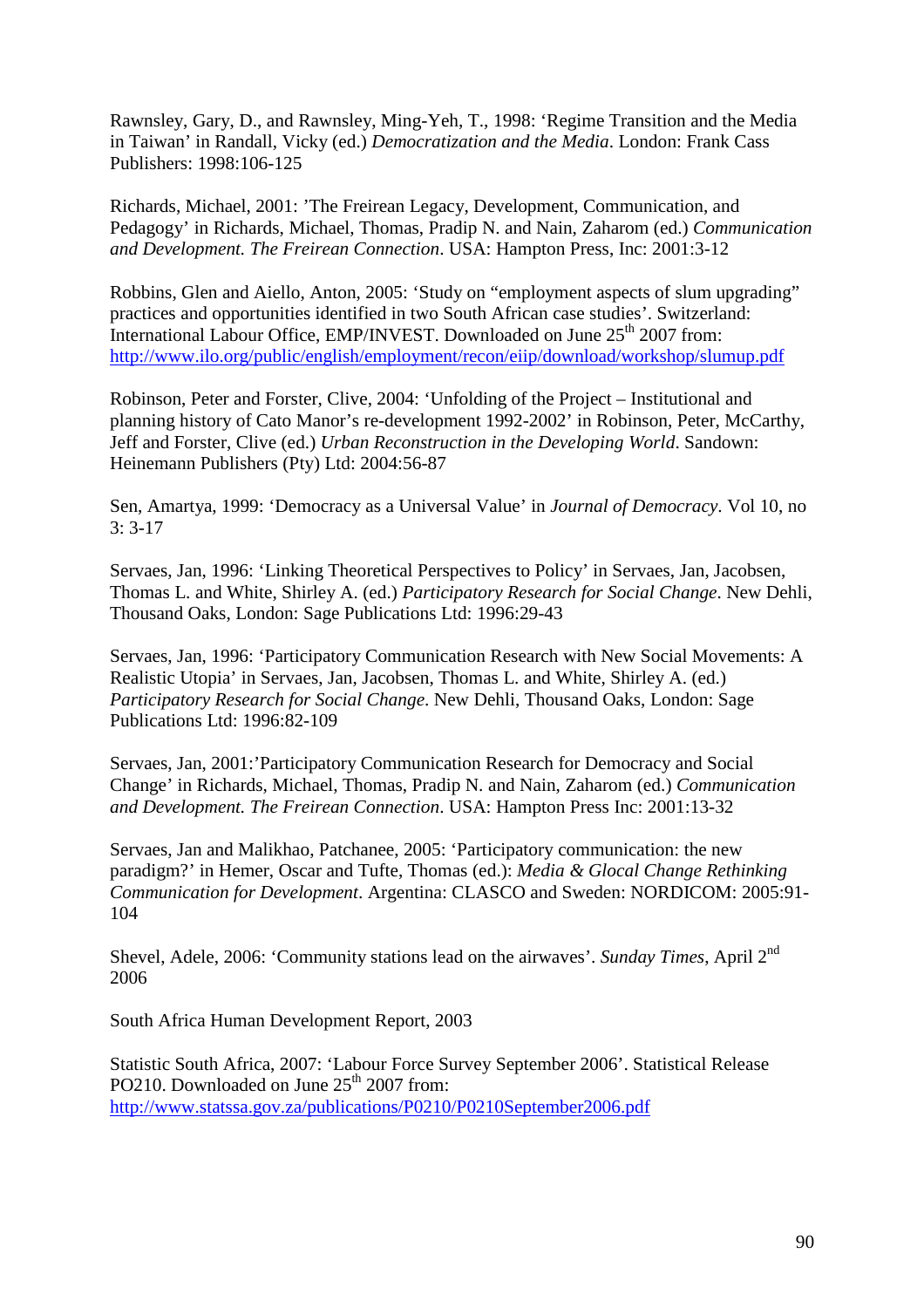Steyn, Richard, 1993: 'South African Transitions: Testing the Pieties', a 1993 Anderson Lecture published on the webpage of World Press Freedom Committee. Downloaded on June  $23^{\text{rd}}$  2007 from: http://www.wpfc.org/AL1993.html

Teer-Tomaselli, Ruth, 1994: 'Militancy and Pragmatism: The Genesis of the ANC's Media Policy' in *African Media Review*, Vol 8, No 2, 1994:73-88. Downloaded on June 26<sup>th</sup> 2007 from:

http://digital.lib.msu.edu/projects/africanjournals/pdfs/africa%20media%20review/vol8no2/ja mr008002009.pdf

Teer-Tomaselli, Ruth, 2001:'Who is the 'Community' in Community Radio: A Case Study of Community Radio Stations in Durban, Kwazulu-Natal' in Tomaselli, Keyan and Dunn, Hopeton (ed.) *Media, Democracy and Renewal in Southern Africa*. Colorado Springs: International Academic Publishers Ltd.: 2001:231-255

The Constitution of Siyaya Community Radio Station, 2003

Thomsen, Ragnhild, 2005: Sport i norsk radio (Sports in Norwegian Radio*<sup>41</sup>*). Bergen, Samfunns- og Næringslivsforskning AS: 2005: 1-128

Thorne, Karen, 1998: 'Community media – a price we can afford?' in Duncan, Jane and Seleoane, Mandla (ed.) *Media and Democracy in South Africa*. Pretoria: HSRC Publishers: 1998:211-247

Tleane, Console and Duncan, Jane, 2003: *Public broadcasting in the era of cost recovery*. Johannesburg: Freedom of Expression Institute: 2003

Tleane, Console, 2001: Hung in the sky: The impact on licensing delays on community radio stations. Johannesburg: Freedom of Expression Institute: 2001. Downloaded on October 28<sup>th</sup> 2006 from: www.fxi.org.za

Tleane, Console, 2006: *The Great Trek North. The Expansion of South African Media and ICT Companies into the SADC Region*. South Africa: Freedom of Expression Institute: 2006

Tomaselli, Keyan and Dunn, Hopeton, S., 2001: 'Reform and Outreach: Rethinking Political Economy of the Southern African Media' in Tomaselli, Keyan and Dunn, Hopeton (ed.) *Media, Democracy and Renewal in Southern Africa*. Colorado Springs: International Academic Publishers Ltd.: 2001:1-12

Tomaselli, Keyan, 2003: 'Media Ownership and Democratization' in Hyden, G., Leslie, M. and Ogundimu, F.F. (ed.) *Media and Democracy in Africa*. New Brunswick: Transaction Publishers: 2003: 129-156

UNDP, 2002: Handbook on Monitoring and Evaluation for Results". New York: UNDP Evaluation Office: 2002

 $41$ 

Translated to English by author of this paper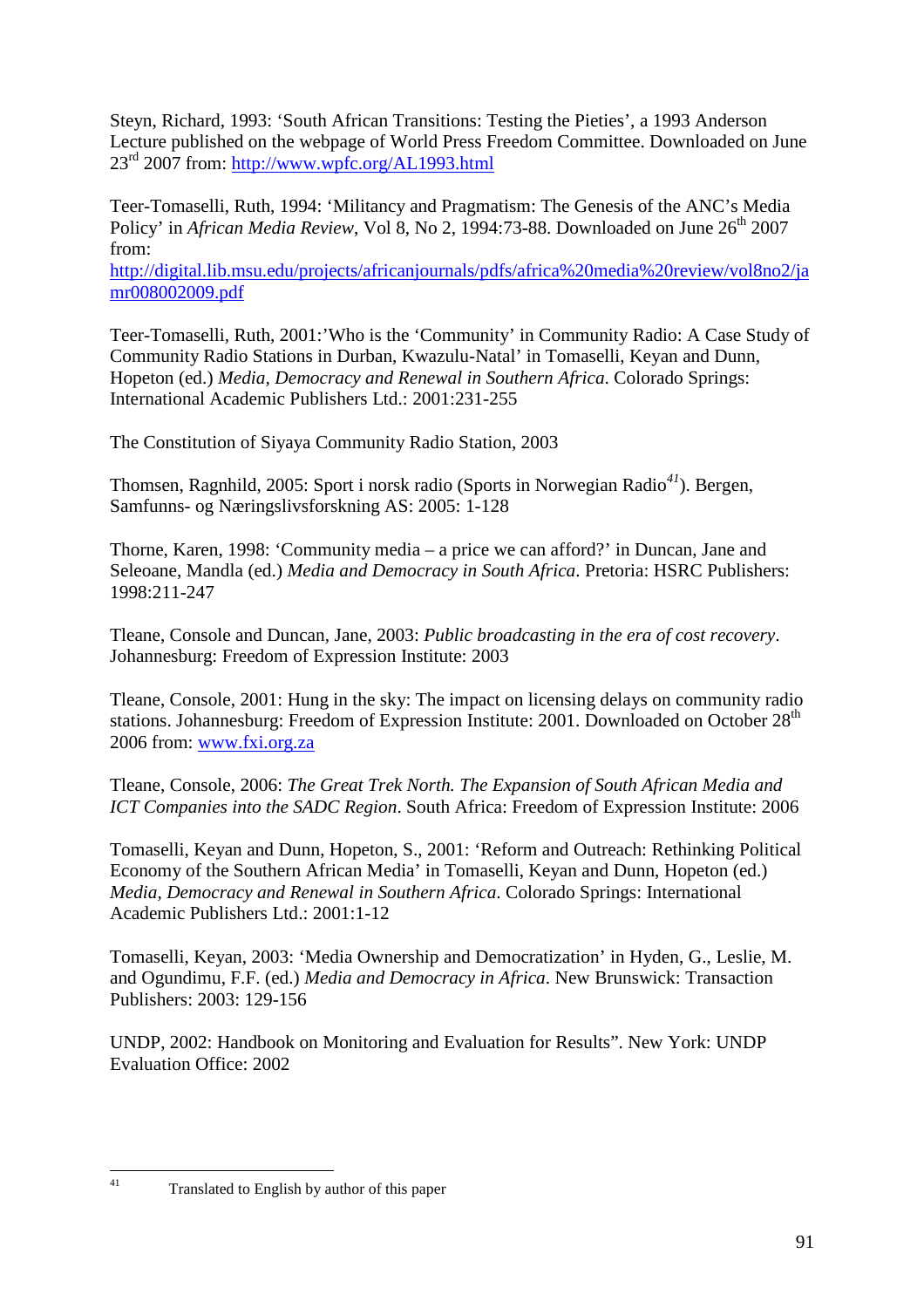Van der Veur, Paul R., 2003: 'Broadcasting and Political Reform' in Hyden, G., Leslie, M. and Ogundimu, F.F. (ed.) *Media and Democracy in Africa*. New Brunswick: Transaction Publishers: 2003: 81-106

Waisbord, Silvio, 2000: 'Family three of theories, methodologies and strategies in development communication'. Prepared for the Rockefeller Foundation 2000:1-43. Downloaded on April 4<sup>th</sup> 2007 from: http://www.comminit.com/pdf/familytree.pdf

Wanneburg, Gershwin, 2005: 'SABC battles image of state mouthpiece'. Article published on September  $2^{nd}$  2005 at www.iol.co.za Downloaded on June  $27^{th}$  2007 from: http://www.int.iol.co.za/index.php?set\_id=1&click\_id=139&art\_id=qw1125657361836B253

Williams, John J., 2005: 'Community Participation and Democratic Practice in Post-Apartheid South Africa: Rhetoric versus Reality' in *Critical Dialogue - Public Participation in Review*, Vol 2, no 1, 2005: 19-27 Downloaded on December  $14^{\text{th}}$  2006 from: http://www.cpp.org.za/publications/critical\_dialogue/vol2no1\_2005/chapt3.pdf

Yin, Robert K., 2003: 'Introduction' in Case study research: Design and methods. Thousand Oaks: Sage Publication: 2003:1-18

Ziyambi, Naume M., 1996: 'Women's groups and the media in Zimbabwe: strategies for access and participation: Women's action Group and the Federation of African Media Women - Zimbabwe'. University of Oslo, MA dissertation. Oslo: University of Oslo: 1996

Internet sources:

http://www.fxi.org.za/content/view/101/1 Published June  $8<sup>th</sup>$  2007. Downloaded on June 21<sup>st</sup> 2007

www.amarc.africa.org Downloaded on June  $16^{th}$  2007

www.en.wikipwdia.org/wiki/Propaganda\_model Downloaded on December 7<sup>th</sup> 2006

http://en.wikipedia.org/wiki/List of radio stations in South Africa#KwaZulu-Natal.2FDurban Downloaded on June 24<sup>th</sup> 2007

http://www.ncrf.org.za/about-us/history-of-the-ncrf Downloaded on June 26th 2007

http://news.bbc.co.uk/onthisday/hi/dates/stories/january/1/newsid\_2459000/2459845.stm Published on January 1 1978. Downloaded on June  $26<sup>th</sup>$  2007

http://www.durban.gov.za/durban/Services/abm/cm/intro/ Downloaded on June 26<sup>th</sup> 2007

http://www.mdda.org.za/ceo.htm Downloaded on June 15th 2007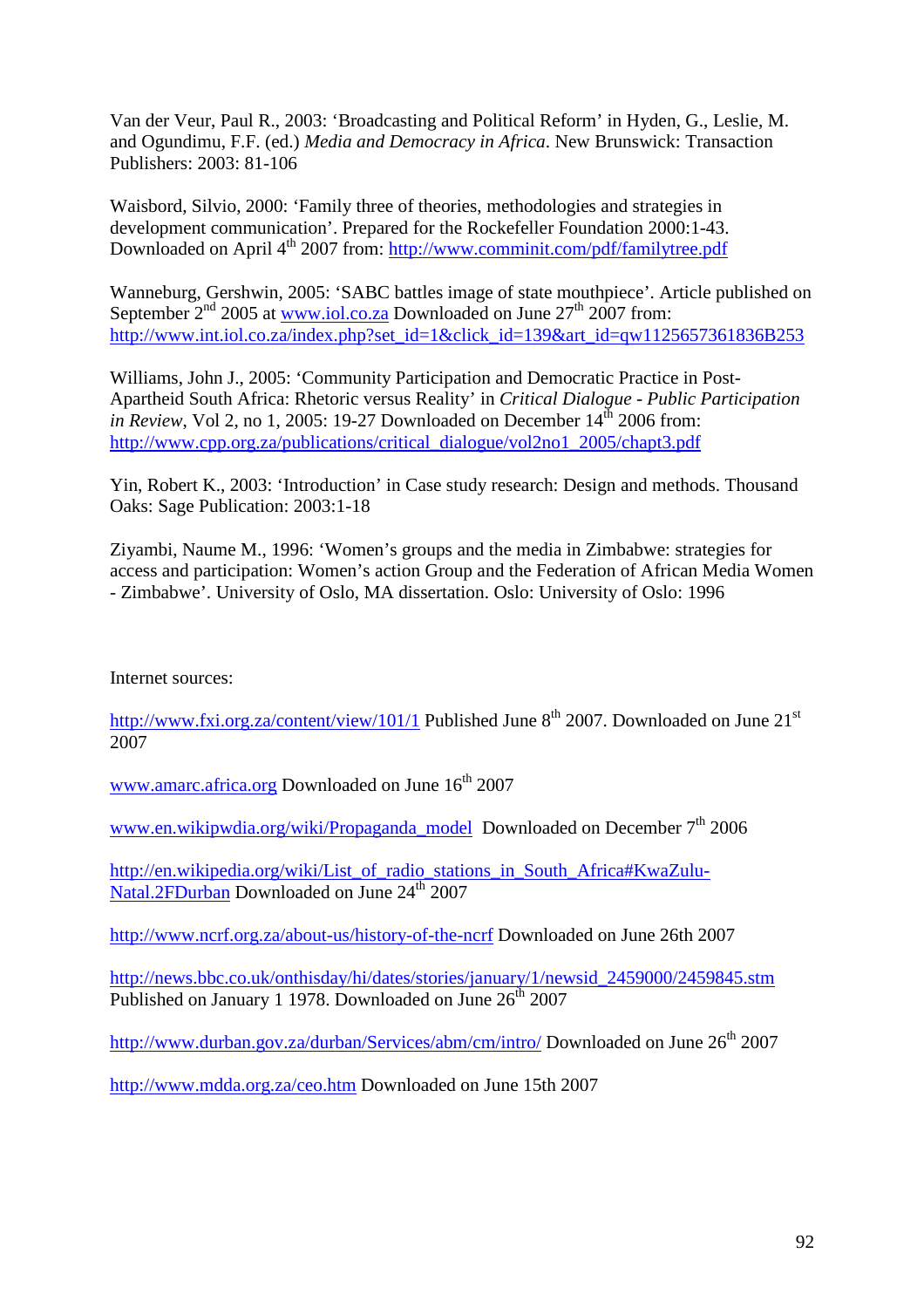# **Appendix 1**

This is a list of topics to be covered in the in-depth interviews and focus-groups. The questions will vary between the different interviews and focus-groups, but the main focus will be on participation and information-flow between the radio and the community, with more indepth questions with the volunteers and the management.

### **In-depth interviews with manager and CMDP management:**

- What is your involvement with CMDP and SiyayaFM?
- What is the history of Siyaya FM? Who came up with the idea of a radio?
- How was it to be funded?
- Degree of listener ship/level of involvement/ How are you involved in Siyaya FM?
- How was the community involved in the set-up of the radio? Was the radio wanted by the community members?
- What is the involvement of community in the board, leadership, management and among the volunteers?
- What do you believe the radio station can do as part of a development project?
- How was empowerment of the community implemented in the radio project?
- Sustainability of the radio how was this planned and acted upon, both financially and human resources?
- Plans for the future?
- Evaluation of the radio?
- Does the radio have:
	- o A strategic plan and direction
	- o Capacity to attract resources from a variety of partners
	- o Ability to manage resources efficiently

#### **In-depth interviews with volunteers:**

- Tell be about you and Siyaya
- When did you become a volunteer?
- Why did you become a volunteer in Siyaya FM?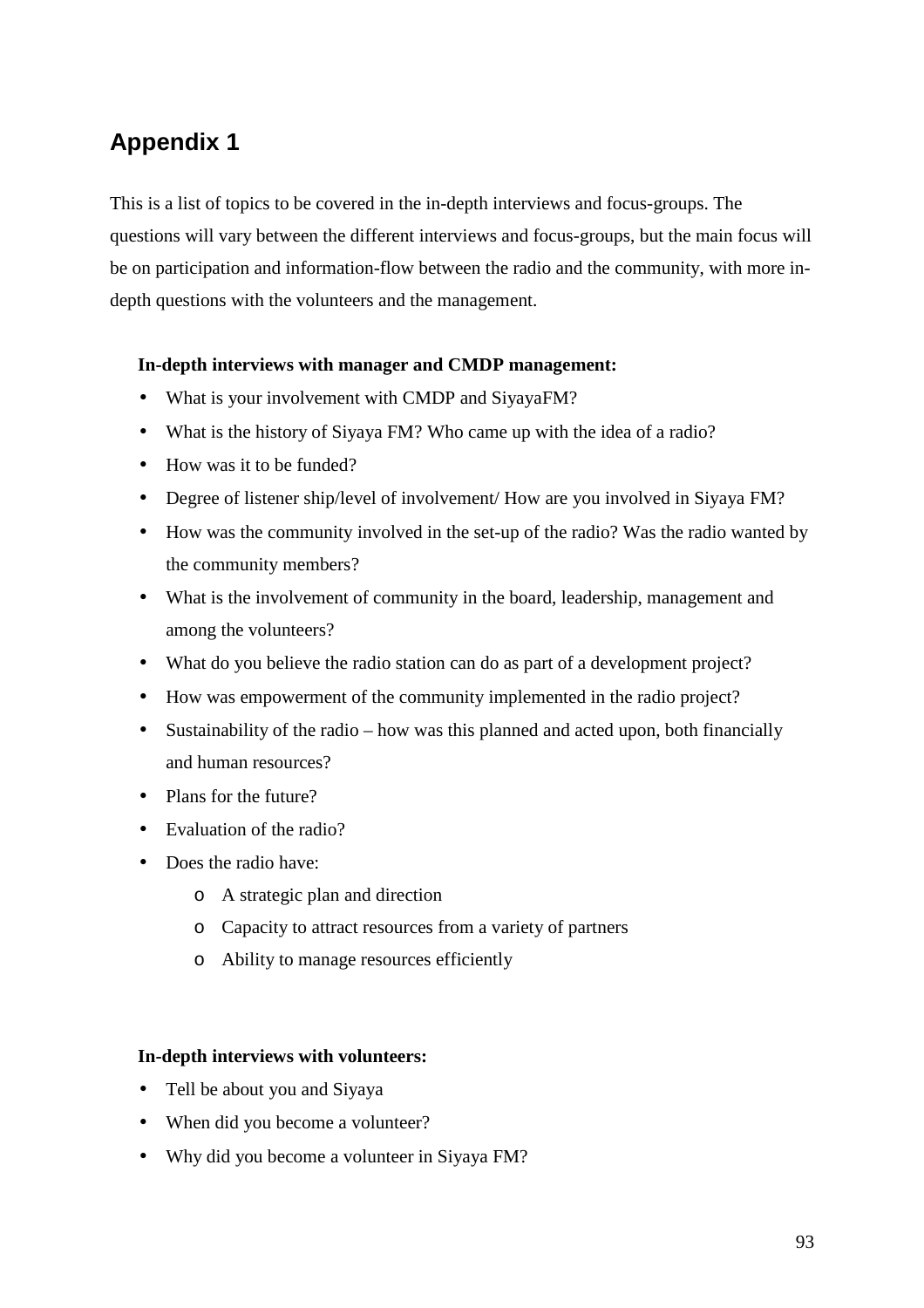- How did you hear about Siyaya and how did you become a volunteer?
- Was it difficult to become a volunteer? How was the process?
- Where are you from? Does that matter in regard to the audience of Siyaya?
- Do you feel you can communicate with the community of Cato Manor and Siyaya?
- What do you do in the radio?
- What program do you host?
- How much do you plan your own show? Is it in accordance with the manager and other volunteers?
- How much do you know about the other programs, in which you do not take part?
- How is the organisation of Siyaya seen with your eyes? Could things be better/changed?
- What do you bring into Siyaya and the community through your involvement in Siyaya?
- What is your favourite thing about Siyaya?
- What do you do when you are not involved in Siyaya FM?
- Has your engagement in Siyaya meant something for your plans ahead in life?
- Have you used your experience in Siyaya in other parts of your life?
- Who make sure there is coherence between the different programs?
- What are your plans and hopes for the future?
- What do you believe the radio station can do as part of a development project?
- How has Siyaya FM affected your life?
- Have things changed after Siyaya FM was established in your life? How?
- What is important for you with regard to the radio?
- Are there aspects of the radio you do not feel comfortable with? What?
- What would your life be without Siyaya FM?
- Would you want Siyaya FM to transmit more often?
- What is the difference between Siyaya FM and other radio stations for you?
- What would your life be without your involvement in Siyaya FM? How/Why?
- How was your training before starting as a volunteer?
- Are you as volunteer encouraged to involve the community members in your shows? How do you do that?